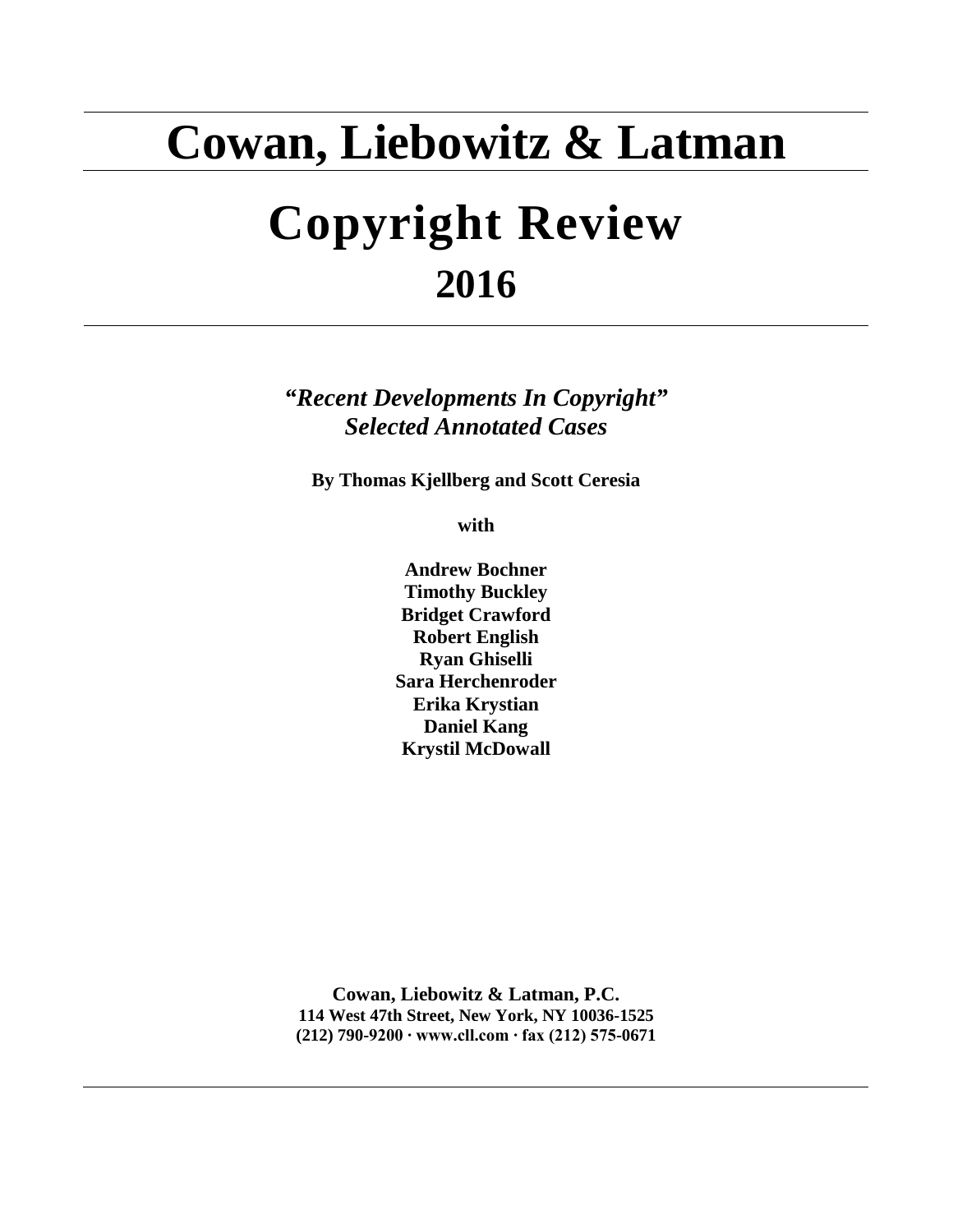**These annotations cover cases reported since our report at the 39th Copyright Society Annual Meeting of 2015.**

**© 2016 Cowan, Liebowitz & Latman, P.C.**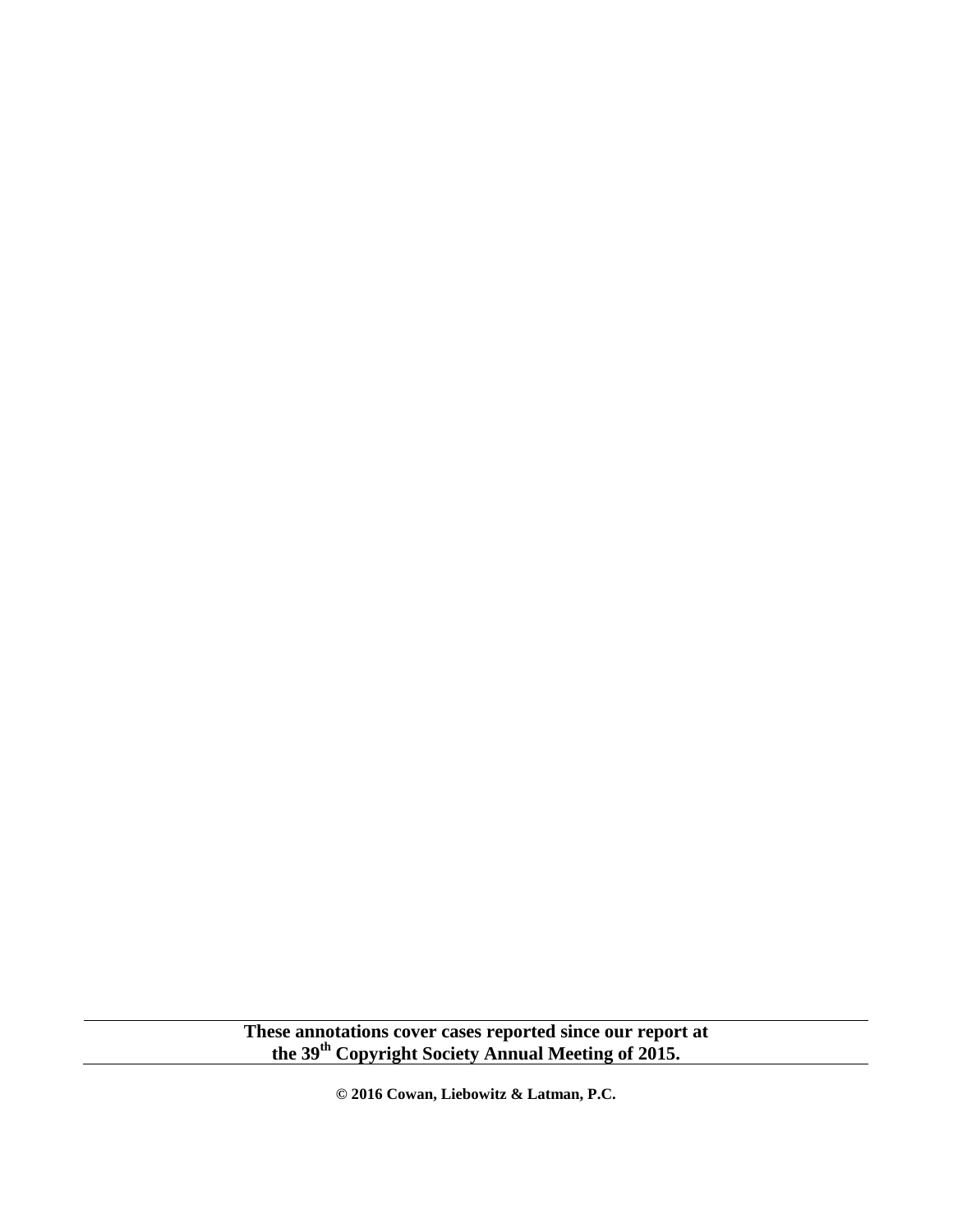# **TABLE OF CONTENTS**

| $\mathbf{I}$ . |                                                      |  |
|----------------|------------------------------------------------------|--|
|                | A.<br><b>B.</b><br>$\mathcal{C}$ .<br>D.             |  |
| II.            |                                                      |  |
|                | A.<br><b>B.</b><br>$C$ .<br>D.                       |  |
| III.           |                                                      |  |
|                | A.<br><b>B.</b><br>$\mathcal{C}$ .<br>D.<br>Ε.       |  |
| IV.            |                                                      |  |
|                | A.                                                   |  |
| V.             |                                                      |  |
|                | A.<br><b>B.</b><br>$\mathcal{C}$ .<br>D.             |  |
| VI.            |                                                      |  |
|                | A.<br><b>B.</b><br>$\mathcal{C}$ .<br>D.<br>Ε.<br>F. |  |
|                |                                                      |  |
|                | A.<br><b>B.</b><br>$C$ .<br>D.                       |  |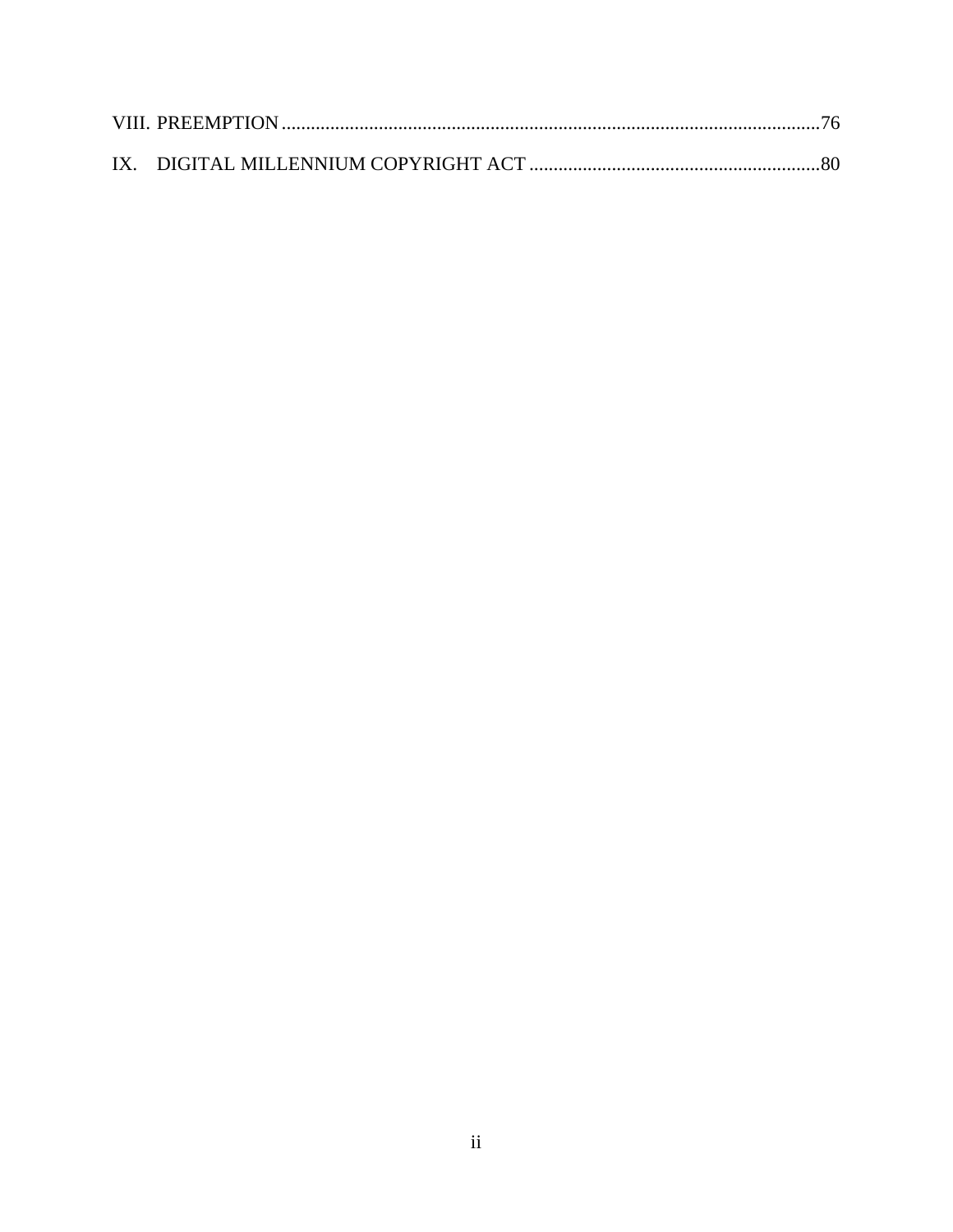# **TABLE OF CASES**

| 16 Casa Duse, LLC v. Merkin,                                                                                   |  |
|----------------------------------------------------------------------------------------------------------------|--|
|                                                                                                                |  |
| Abassi v. Bhalodwala,                                                                                          |  |
| No. 15-115, 2015 U.S. Dist. LEXIS 162028 (M.D. Ga. Dec. 3, 2015)  43                                           |  |
| Adobe Sys. v. A & S Elecs., Inc.,<br>No. 15-2288, 2015 U.S. Dist. LEXIS 173176 (N.D. Cal. Dec. 29, 2015)  20   |  |
| Adobe Systems Inc. v. Christenson,                                                                             |  |
| Albert v. YouTube, LLC,                                                                                        |  |
| Alpi Int'l, Ltd. v. Anga Supply, LLC,                                                                          |  |
| Alticor Inc. v. UMG Recordings, Inc.,<br>No. 14-542, 2015 U.S. Dist. LEXIS 166317 (M.D. Fla. Dec. 10, 2015) 49 |  |
| AMA v. 3Lions Publ'g, Inc.,<br>No. 14-5280, 2015 U.S. Dist. LEXIS 147978 (N.D. Ill. Nov. 2, 2015) 41           |  |
| Asche & Spencer Music, Inc. v. Principato-Young Entm't, Inc.,                                                  |  |
| Atanasio v. Golden,                                                                                            |  |
| Authors Guild v. Google, Inc.,                                                                                 |  |
| Baiul v. NBC Sports,<br>No. 15-9920, 2016 U.S. Dist. LEXIS 52291 (S.D.N.Y. Apr. 19, 2016) 75, 77               |  |
| Baldwin v. EMI Feist Catalog, Inc.,                                                                            |  |
| Beastie Boys v. Monster Energy Co.,                                                                            |  |
| Bell v. Taylor,                                                                                                |  |
| Best v. Mobile Streams, Inc.,                                                                                  |  |
| Bikram's Yoga College of India, L.P. v. Evolation Yoga, LLC,                                                   |  |
| Blizzard Entm't, Inc. v. Lilith Games Co. Ltd.,                                                                |  |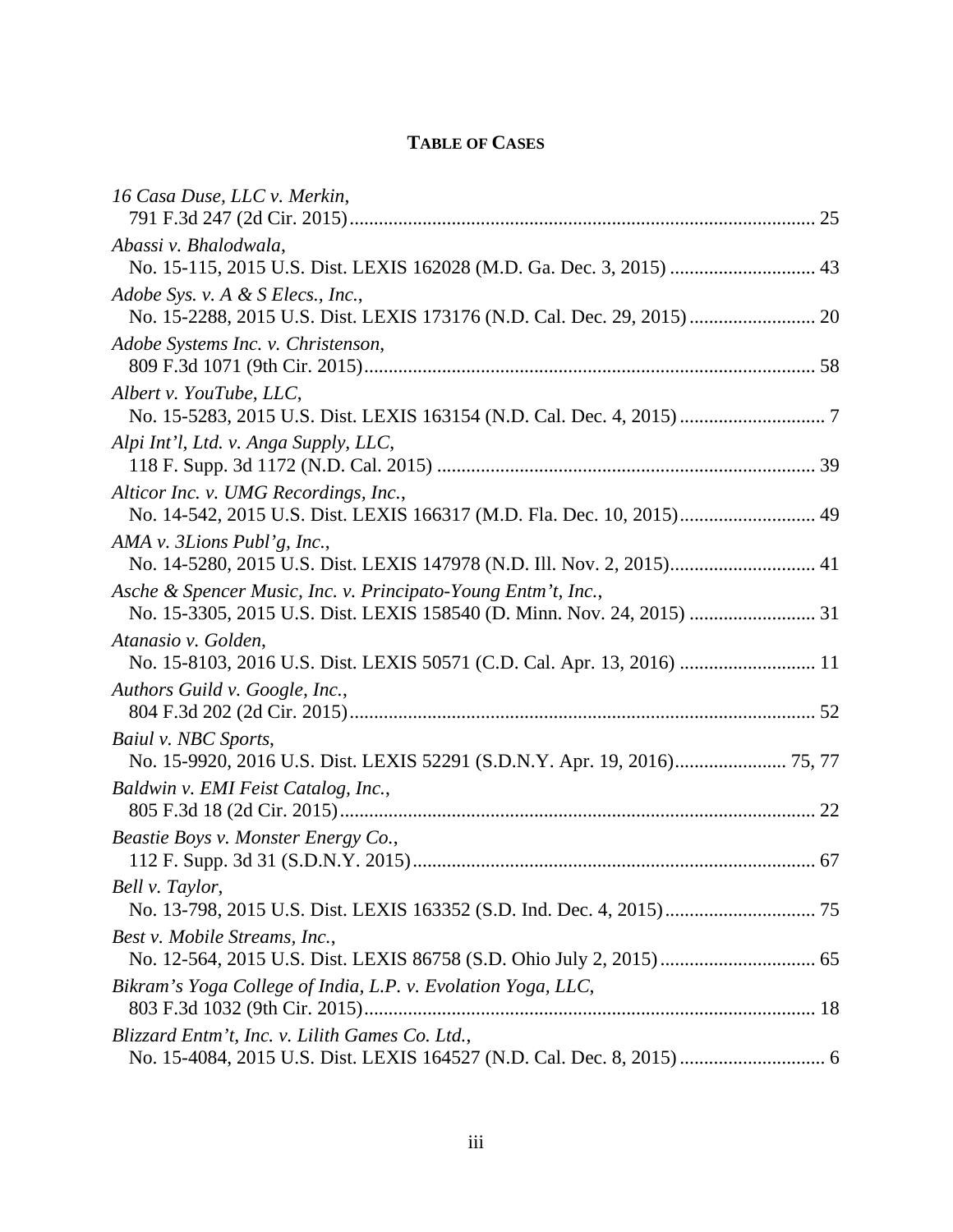| BMG Rights Mgmt. (US) LLC v. Cox Communs., Inc.,                                                                                |  |
|---------------------------------------------------------------------------------------------------------------------------------|--|
| Bossen Architectural Millwork, Inc. v. Kobolak & Sons, Inc.,                                                                    |  |
| Bounce Exchange, Inc. v. Zeus Enterprise Ltd.,                                                                                  |  |
| Boyd v. Tribbett,                                                                                                               |  |
| Broad. Music, Inc. v. Benchley Ventures, Inc.,                                                                                  |  |
| Broad. Music, Inc. v. Crocodile Rock Corp.,                                                                                     |  |
| Broad. Music, Inc. v. Tommy Doyles Hyannis, LLC,                                                                                |  |
| Brumley v. Albert E. Brumley & Sons, Inc.,                                                                                      |  |
| Bubble Pony, Inc. v. Facepunch Studios Ltd.,                                                                                    |  |
| BWP Media USA Inc. v. Hollywood Fan Sites LLC,                                                                                  |  |
| Cengage Learning, Inc. v. Shi,<br>No. 13-7772, 2015 U.S. Dist. LEXIS 119322 (S.D.N.Y Sept. 3, 2015) 62                          |  |
| China Cent. Television v. Create New Tech. (HK) Ltd.,<br>No. 15-1869, 2015 U.S. Dist. LEXIS 76005 (C.D. Cal. June 11, 2015)  47 |  |
| Clifton v. Houghton Mifflin Harcourt Publishing Co.,                                                                            |  |
| Compass Homes, Inc. v. Heritage Custom Homes, LLC,                                                                              |  |
| Concentro Labs., L.L.C. v. Practice Wealth, Ltd.,                                                                               |  |
| Conway v. Licata,                                                                                                               |  |
| Copeland v. Bieber,                                                                                                             |  |
| Crumley Architects, P.A. v. Wheatley, Inc.,                                                                                     |  |
| DC Comics v. Towle,                                                                                                             |  |
| Degginger v. McGraw-Hill Global Educ. Holdings LLC,                                                                             |  |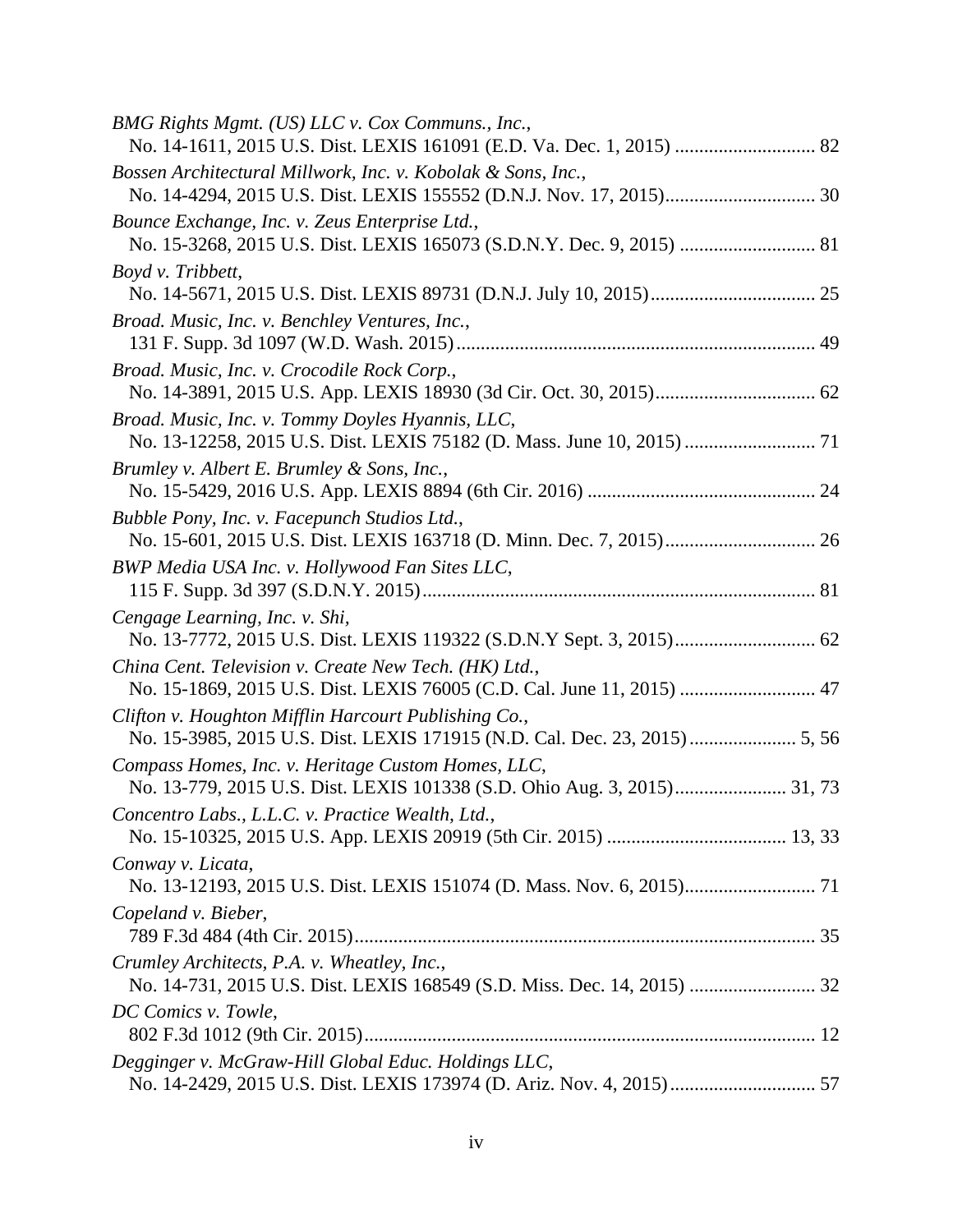| Design Basics LLC v. J & V Roberts Inv., Inc.,                                                                           |  |
|--------------------------------------------------------------------------------------------------------------------------|--|
| Diaz v. City Univ. of N.Y.,<br>No. 13-2038, 2015 U.S. Dist. LEXIS 126855 (S.D.N.Y. Sept. 22, 2015) 56                    |  |
| Dickert v. N. Coast Family Health, Inc.,                                                                                 |  |
| Drauglis v. Kappa Map Group, LLC,                                                                                        |  |
| Dryer v. NFL,                                                                                                            |  |
| Elements Spirits, Inc. v. Iconic Brands, Inc.,                                                                           |  |
| Elements Spirits, Inc. v. Iconic Brands, Inc.,                                                                           |  |
| Epic Tech, LLC v. STHR Grp., LLC,<br>No. 15-252, 2015 U.S. Dist. LEXIS 163486 (M.D.N.C. Dec. 7, 2015)  4, 80             |  |
| Epikhin v. Game Insight N. Am.,<br>No. 14-4383, 2015 U.S. Dist. LEXIS 152837 (N.D. Cal. Nov. 11, 2015) 29                |  |
| Epikhin v. Game Insight N. Am.,                                                                                          |  |
| Equals Three, LLC v. Jukin Media, Inc.,                                                                                  |  |
| Erickson v. Nebraska Machinery Co.,                                                                                      |  |
| Farouk Systems, Inc. v. AG Global Products, LLC,<br>No. 15-465, 2016 U.S. Dist. LEXIS 45689 (S.D. Tex. Apr. 5, 2016)  42 |  |
| FC Online Mktg., Inc. v. Burke's Martial Arts, LLC,                                                                      |  |
| Flo & Eddie, Inc. v. Sirius XM Radio, Inc.,                                                                              |  |
| Flo & Eddie, Inc. v. Sirius XM Radio, Inc.,                                                                              |  |
| Folkens v. Wyland,                                                                                                       |  |
| Ford v. Ray,                                                                                                             |  |
| Fox TV Stations, Inc. v. AereoKiller,                                                                                    |  |
| Fox TV Stations, Inc. v. Filmon X LLC,                                                                                   |  |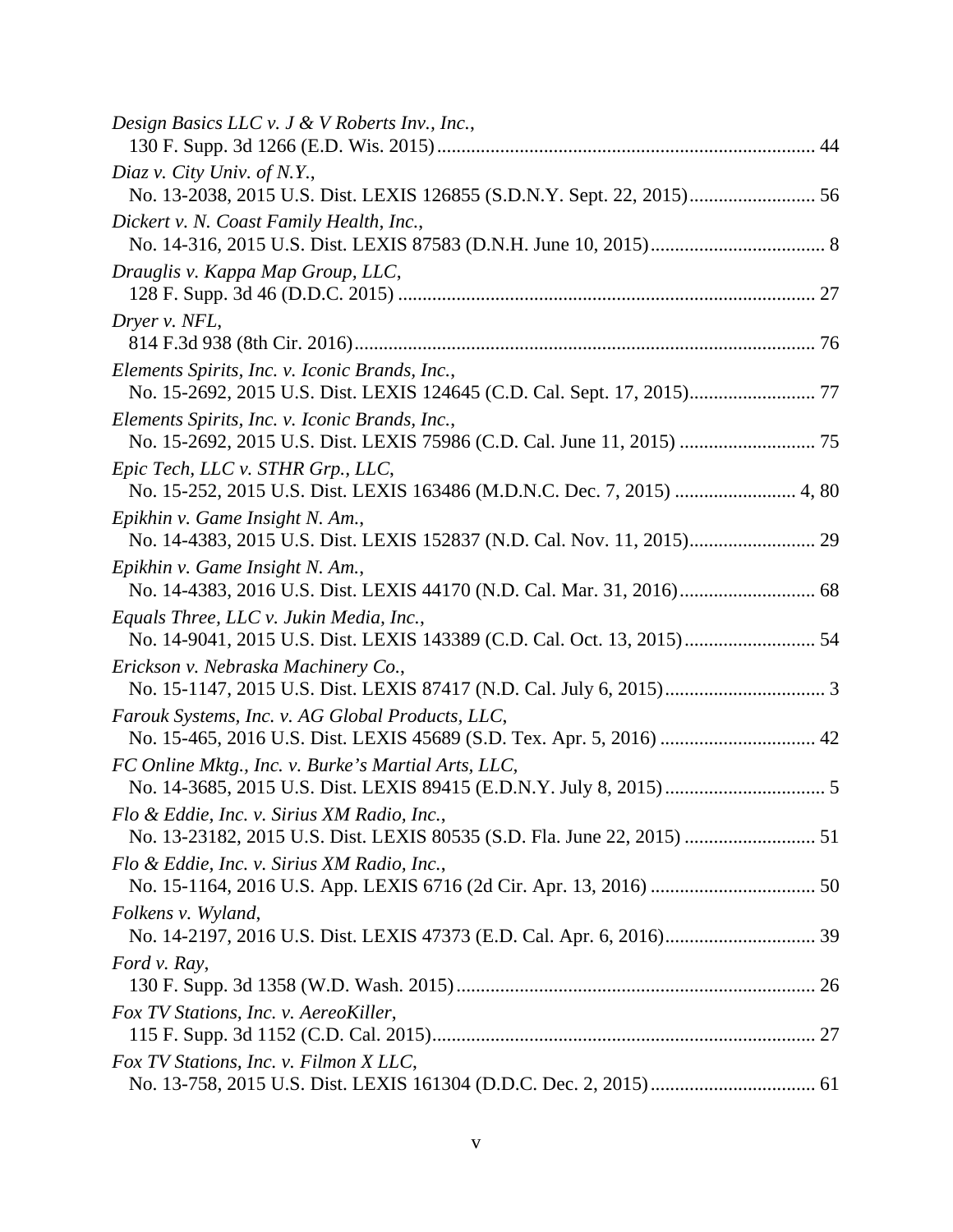| Frazier v. Capitol CMG Publ'g,                                                                                                                   |
|--------------------------------------------------------------------------------------------------------------------------------------------------|
| Frost-Tsuji Architects v. Highway Inn, Inc.,                                                                                                     |
| Gallagher v. Lions Gate Entm't Inc.,                                                                                                             |
| Galvin v. Ill. Republican Party,                                                                                                                 |
| Gen. Steel Domestic Sales, LLC v. Chumley,                                                                                                       |
| Geophysical Servs. v. TGS-Nopec Geophysical Servs.,                                                                                              |
| Geophysical Servs. v. TGS-Nopec Geophysical Servs.,                                                                                              |
| GlobeRanger Corp. v. Software AG USA, Inc.,                                                                                                      |
| Grant Heilman Photography, Inc. v. McGraw-Hill Cos.,                                                                                             |
| Guzman v. Hacienda Records & Recording Studio, Inc.,                                                                                             |
| Guzman v. Hacienda Records & Recording Studio, Inc.,                                                                                             |
| Hanover Architectural Serv., P.A. v. Christian Testimony-Morris, N.P.,<br>No. 10-5455, 2015 U.S. Dist. LEXIS 94916 (D.N.J. July 21, 2015) 49, 65 |
| Hoberman Designs, Inc. v. Gloworks Imps., Inc.,<br>No. 14-6743, 2015 U.S. Dist. LEXIS 176117 (C.D. Cal. Nov. 3, 2015) 16, 40                     |
| Humphreys & Partners Architects LP v. Atlantic Dev. & Investments Inc.,                                                                          |
| Humphreys & Partners Architects, L.P. v. Lessard Design, Inc.,                                                                                   |
| Humphreys & Partners Architects, L.P. v. Lessard Design, Inc.,                                                                                   |
| Hutson v. Notorious B.I.G., LLC,                                                                                                                 |
| Innovation Ventures, LLC. v. Ultimate One Distribution Corp.,                                                                                    |
| Joint Comm'n on Accreditation of Healthcare Orgs. v. Greeley Co.,<br>No. 14-10225, 2016 U.S. Dist. LEXIS 49567 (N.D. Ill. Apr. 13, 2016)  28     |
| Jordan-Benel v. Universal Studios, Inc.,<br>No. 14-5577, 2015 U.S. Dist. LEXIS 82220 (C.D. Cal. June 24, 2015)  33, 47, 70                       |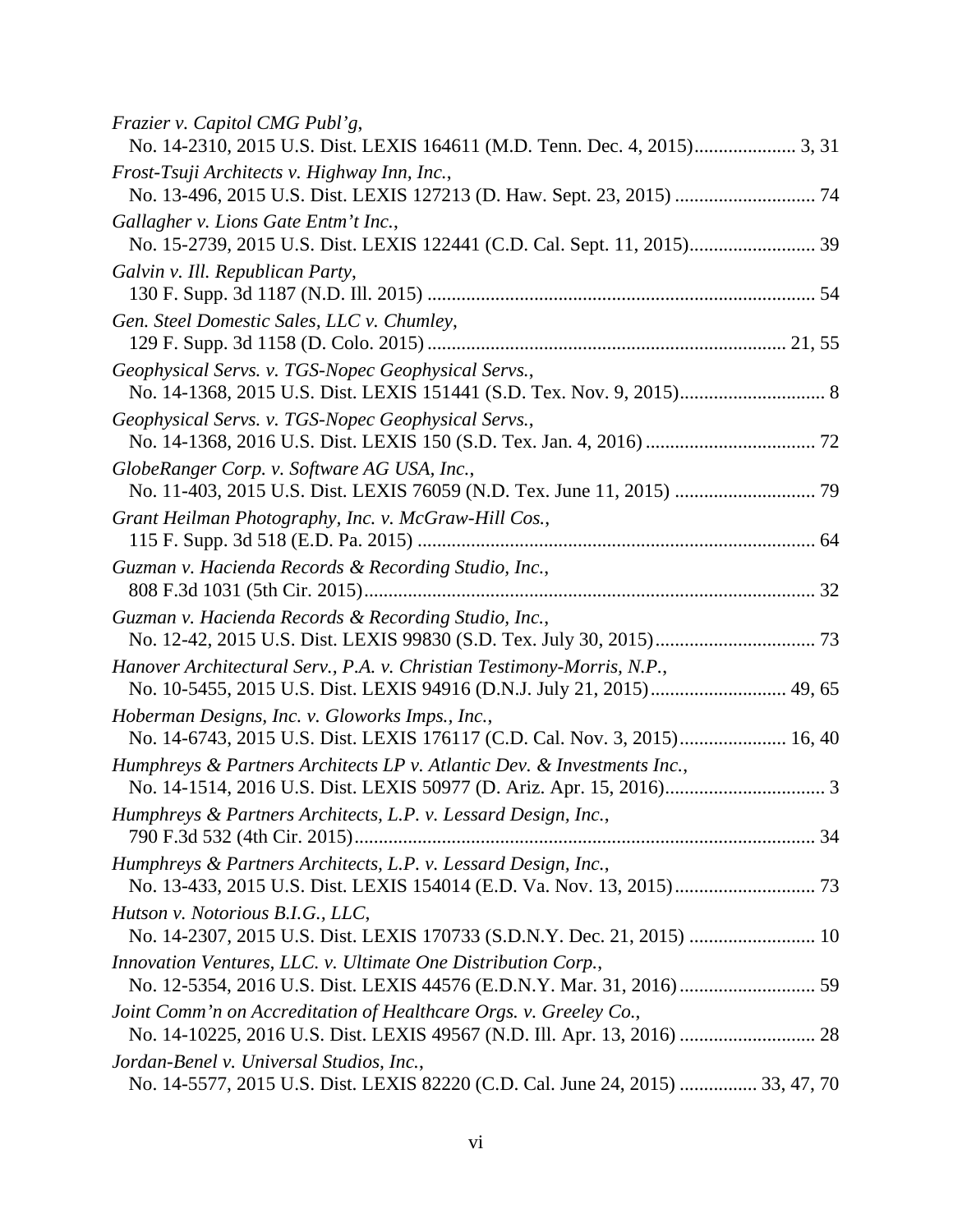| Katz v. Google Inc.,                                                                                                           |
|--------------------------------------------------------------------------------------------------------------------------------|
| Keeling v. Hars,                                                                                                               |
| Kelley v. Universal Music Group,<br>No. 14-2968, 2015 U.S. Dist. LEXIS 142130 (S.D.N.Y. Oct. 19, 2015)  11                     |
| Killer Joe Nevada, LLC v. Does,                                                                                                |
| Kousnsky v. Amazon.com,                                                                                                        |
| KTS Karaoke, Inc. v. Sony ATV Music Publ'g, LLC,                                                                               |
| Lane v. Knowles-Carter,<br>No. 14-6798, 2015 U.S. Dist. LEXIS 143794 (S.D.N.Y. Oct. 21, 2015)  10, 36                          |
| Larson v. Warner Bros Entm't, Inc.,<br>No. 13-56243, No. 13-56244, No. 13-56257, No. 13-56259, 2016 U.S. App. LEXIS            |
| Leary v. Manstan,                                                                                                              |
| Leisure Concepts, Inc. v. California Home Spas, Inc.,<br>No. 14-388, 2015 U.S. Dist. LEXIS 76552 (E.D. Wash. June 12, 2015) 14 |
| Lenz v. Universal Music Corp.,                                                                                                 |
| Lewin v. Richard Avedon Found.,                                                                                                |
| Liang v. AWG Remarketing, Inc.,<br>No. 14-99, 2015 U.S. Dist. LEXIS 108909 (S.D. Ohio Aug. 18, 2015) 12, 21                    |
| Liguori v. Hansen,                                                                                                             |
| Lilith Games (Shanghai) Co. v. uCool, Inc.,                                                                                    |
| Live Face on Web, LLC v. Control Grp. Media Co.,                                                                               |
| LiveCareer Ltd. v. Su Jia Technologies Ltd.,                                                                                   |
| Lorenzana v. S. Am. Rests. Corp.,                                                                                              |
| Lott-Johnson v. Estate of Goreau,                                                                                              |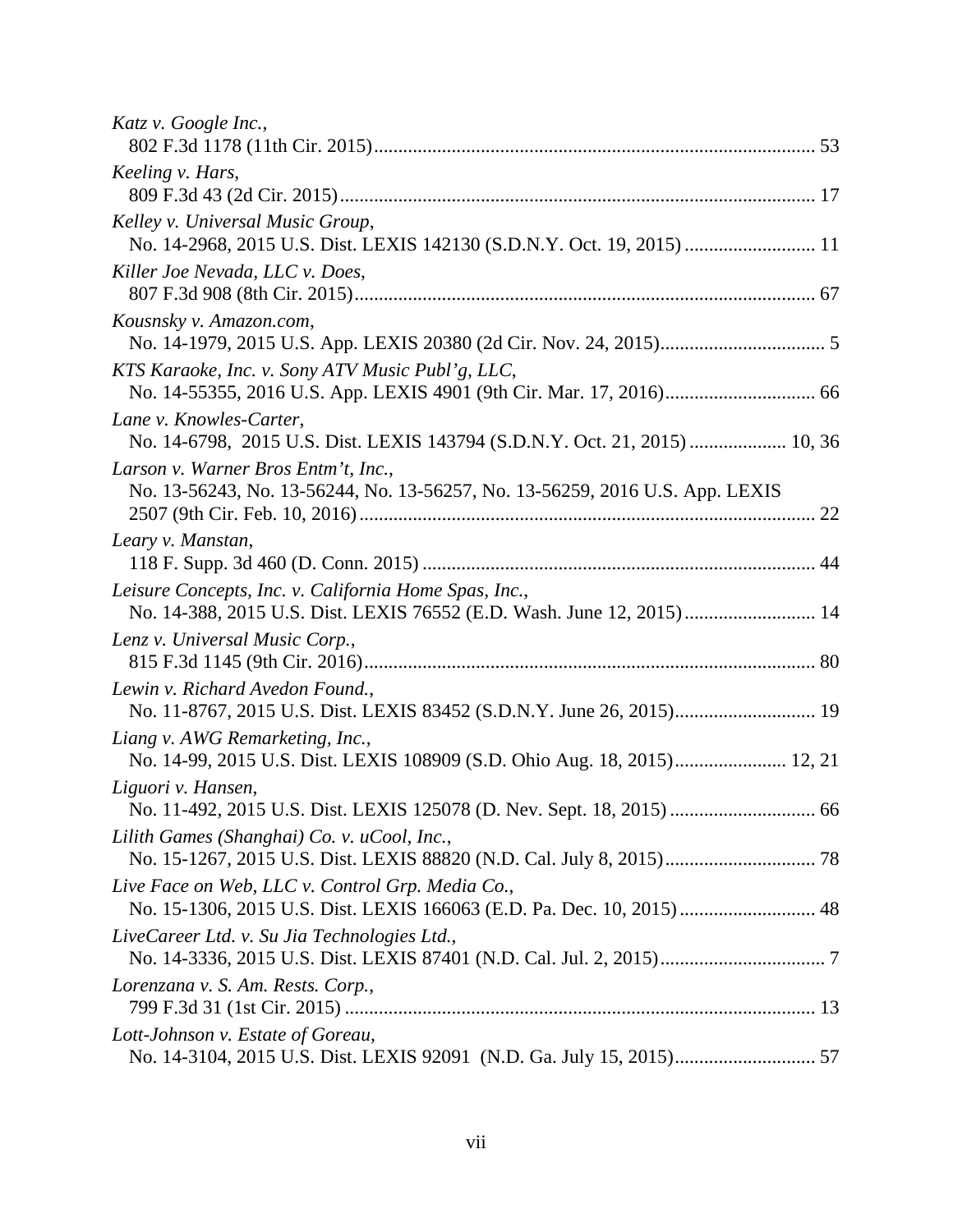*Magder v. Lee*, No. 14-8461, 2015 U.S. Dist. LEXIS 108125 (S.D.N.Y. Aug. 17, 2015).......................... 68 *Mahan v. Roc Nation, LLC*, No. 14-5075, 2015 U.S. Dist. LEXIS 93349 (S.D.N.Y. July 17, 2015) ............................. 68 *Manning v. Dimech*, No. 15-5762, 2015 U.S. Dist. LEXIS 173376 (C.D. Cal. Dec. 30, 2015) ............................ 1 *Medallion Homes Gulf Coast, Inc. v. Tivoli Homes of Sarasota, Inc.*, No. 14-3117, 2015 U.S. Dist. LEXIS 151018 (M.D. Fla. Nov. 5, 2015) ........................... 41 *Microsoft Corp. v. A&S Electronics, Inc.*, No. 15-3570, 2015 U.S. Dist. LEXIS 168462 (N.D. Cal. Dec. 11, 2015)............................ 6 *Minden Pictures, Inc. v. John Wiley & Sons, Inc.*, 795 F.3d 997 (9th Cir. 2015)............................................................................................... 10 *Modern Jug Face, LLC v. Wright*, No. 13-847, 2015 U.S. Dist. LEXIS 119884 (S.D. Ohio Sept. 9, 2015)............................. 65 *Monster Energy Co. v. McNamee*, No. 15-84, 2015 U.S. Dist. LEXIS 120295 (C.D. Cal. Sept. 8, 2015)................................ 63 *Moofly Prods., LLC v. Favila*, No. 13-5866, 2015 U.S. Dist. LEXIS 121329 (C.D. Cal. July 13, 2015)........................... 25 *Moofly Prods., LLC v. Favila*, No. 13-5866, 2015 U.S. Dist. LEXIS 121476 (C.D. Cal. Sept. 8, 2015)............................ 69 *Mosca v. Yankee Publ'g, Inc.*, No. 15-266, 2015 U.S. Dist. LEXIS 159114 (D. Me. Nov. 25, 2015)................................ 62 *Muromura v. Rubin Postaer & Assocs.*, No. 12-9263, 2015 U.S. Dist. LEXIS 124514 (C.D. Cal. Sept. 17, 2015).......................... 70 *Nason Homes v. Billy's Constr., Inc.*, No. 14-566, 2015 U.S. Dist. LEXIS 150467 (M.D. Tenn. Nov. 5, 2015) .......................... 44 *New Old Music Group, Inc. v. Gottwald*, 122 F. Supp. 3d 78 (S.D.N.Y. 2015)................................................................................... 14 *Oracle Am., Inc. v. Google Inc.*, 131 F. Supp. 3d 946 (N.D. Cal. 2015) ................................................................................ 64 *Pay(q)r, LLC v. Sibble*, No. 15-1038, 2015 U.S. Dist. LEXIS 173465 (N.D. Ohio Dec. 31, 2015)......................... 19 *Precision Drone, LLC v. Channel Masters, LLC*, No. 15-476, 2015 U.S. Dist. LEXIS 81042 (S.D. Ind. June 23, 2015)............................... 79 *Prunty v. Vivendi,* 130 F. Supp. 3d 385 (D.D.C. 2015) .................................................................................... 41 *Puetz v. Spectrum Health Hosps.*, No. 14-275, 2015 U.S. Dist. LEXIS 83098 (W.D. Mich. June 26, 2015) ............................ 2 *Ray Charles Found. v. Robinson*, 795 F.3d 1109 (9th Cir. 2015)......................................................................................... 9, 23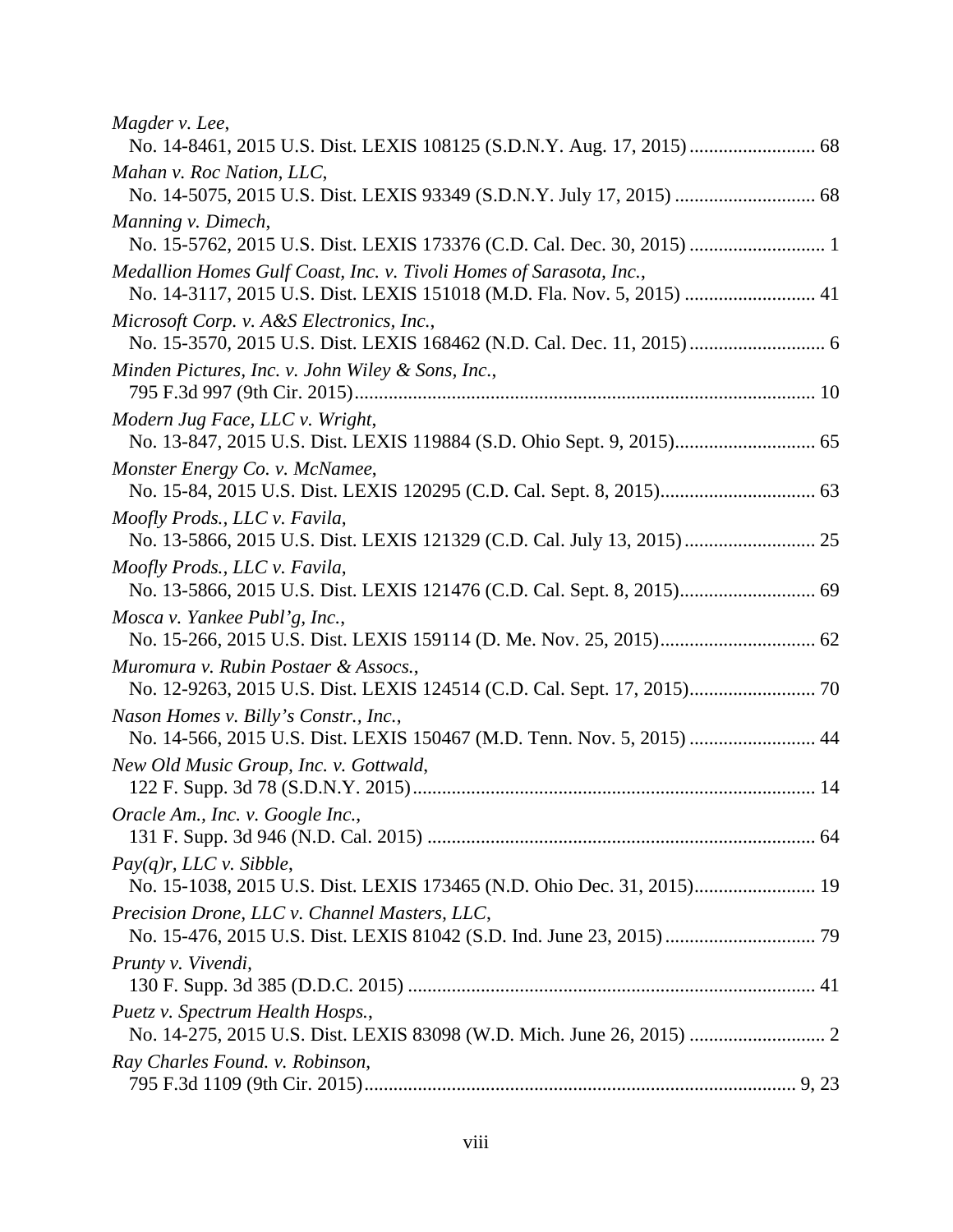| Regents of the Univ. of Cal. v. Aisen,<br>No. 15-1766, 2015 U.S. Dist. LEXIS 147705 (S.D. Cal. Oct. 29, 2015)  1                  |  |
|-----------------------------------------------------------------------------------------------------------------------------------|--|
| Rentmeester v. Nike, Inc.,                                                                                                        |  |
| Rimini Street, Inc. v. Oracle Int'l Corp.,                                                                                        |  |
| RMC Publs., Inc. v. Phoenix Tech. Solutions, LLC.,                                                                                |  |
| Roberts v. Gordy,<br>No. 13-24700, 2016 U.S. Dist. LEXIS 47694 (S.D. Fla. Apr. 8, 2016)  30                                       |  |
| Royal Printex, Inc. v. LA Printex Industries, Inc.,                                                                               |  |
| Ryoo Dental, Inc. v. Han,                                                                                                         |  |
| Salyer v. Hotels Com GP, LLC,                                                                                                     |  |
| Savant Homes, Inc. v. Collins,                                                                                                    |  |
| Scorpio Music Black Scorpio S.A. v. Willis,<br>No. 11-1557, 2015 U.S. Dist. LEXIS 124000 (S.D. Cal. Sept. 15, 2015)  24, 70       |  |
| Senisi v. John Wiley & Sons, Inc.,                                                                                                |  |
| Shame on You Productions, Inc. v. Banks,                                                                                          |  |
| Silver Streak Indus., LLC v. Squire Boone Caverns, Inc.,<br>No. 13-173, 2015 U.S. Dist. LEXIS 81813 (S.D. Ind. June 23, 2015)  43 |  |
| Simmons v. Stanberry,                                                                                                             |  |
| Sissom v. Snow,                                                                                                                   |  |
| Skidmore v. Led Zeppelin,                                                                                                         |  |
| Smith v. BarnesandNoble.com, LLC,<br>No. 12-4374, 2015 U.S. Dist. LEXIS 148321 (S.D.N.Y. Nov. 2, 2015)  46                        |  |
| Spear Mktg. v. BancorpSouth Bank,                                                                                                 |  |
| Stabile v. Paul Smith Ltd.,                                                                                                       |  |
| Sullivan v. Duncan,                                                                                                               |  |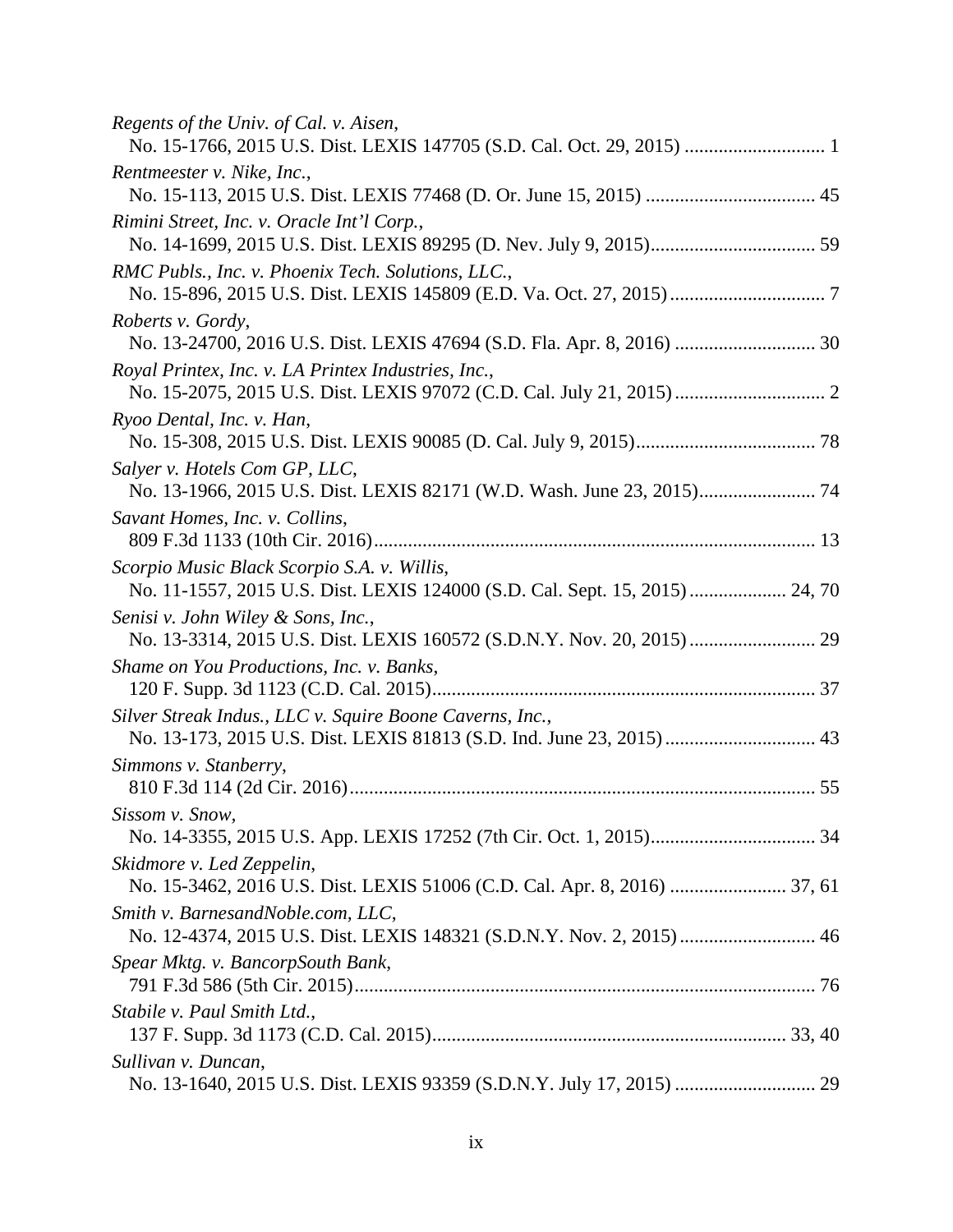| Tanikumi v. Walt Disney Co.,                                                   |
|--------------------------------------------------------------------------------|
|                                                                                |
| TCA Television Corp. v. McCollum,                                              |
|                                                                                |
| Tempest Publ'g, Inc. v. Hacienda Records & Recording Studio, Inc.,             |
|                                                                                |
| Tomaydo-Tomahhdo, LLC v. Vozary,                                               |
|                                                                                |
| Tomelleri v. Zazzle, Inc.,                                                     |
|                                                                                |
| Varsity Brands, Inc. v. Star Athletica, LLC,                                   |
|                                                                                |
| VMG Salsoul, LLC v. Ciccone,                                                   |
| Nos. 13-57104, 14-55837, 2016 U.S. App. LEXIS 10017 (9th Cir. June 2, 2016) 60 |
| Wake Up & Ball LLC v. Sony Music Entm't Inc.,                                  |
|                                                                                |
| Wallert v. Atlan,                                                              |
|                                                                                |
| Watkins v. ITM Records,                                                        |
| No. 14-1049, 2015 U.S. Dist. LEXIS 127404 (E.D. Pa. Sept. 23, 2015)  71        |
| Williams v. A&E TV Networks,                                                   |
|                                                                                |
| Williams v. Bridgeport Music, Inc.,                                            |
|                                                                                |
| Woodard v. Victory Records, Inc.,                                              |
|                                                                                |
| Wu v. John Wiley & Sons, Inc.,                                                 |
| No. 14-6746, 2015 U.S. Dist. LEXIS 120707 (S.D.N.Y. Sept. 10, 2015) 46, 56     |
| Zahourek Sys., Inc. v. Balanced Body University, LLC,                          |
|                                                                                |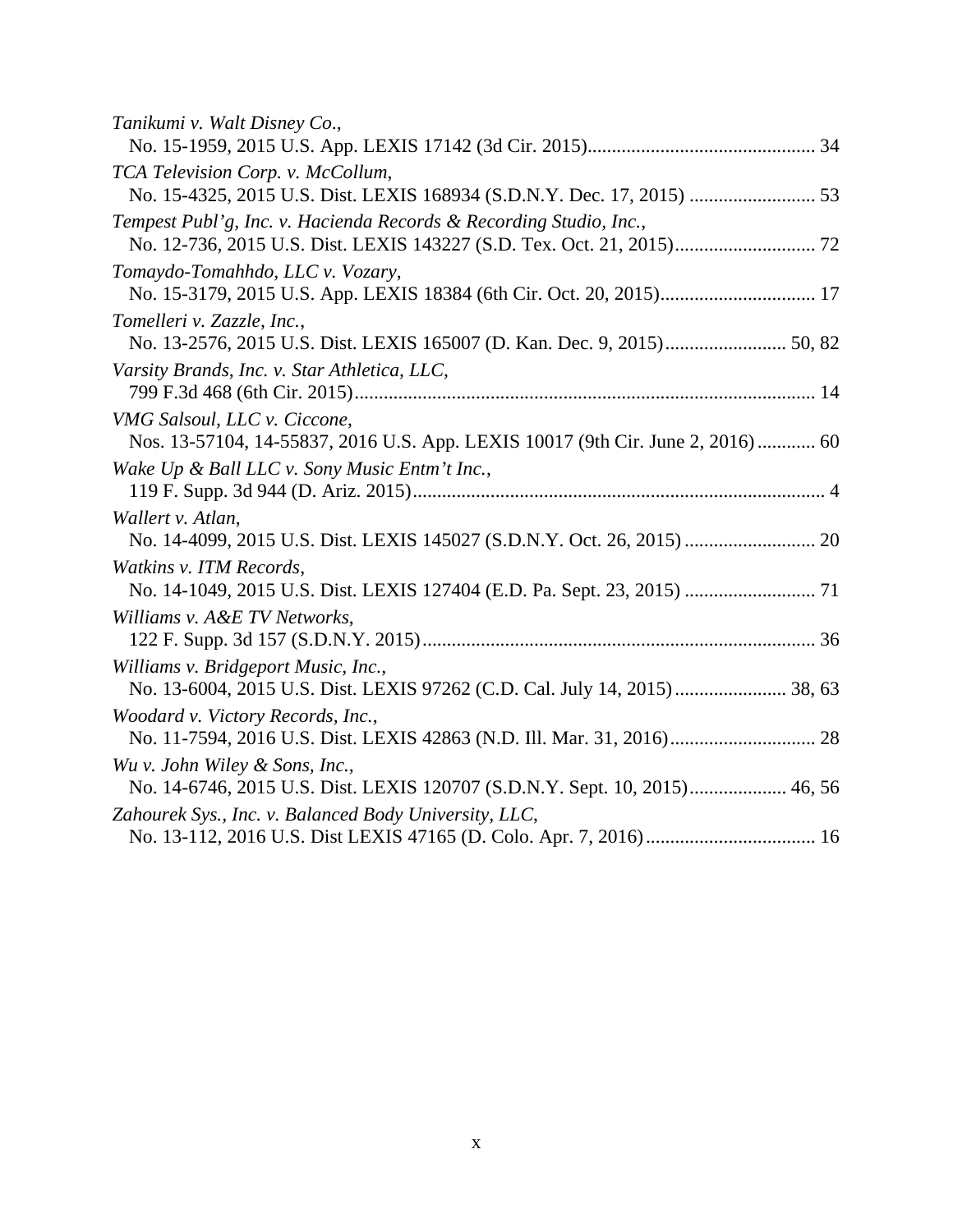# <span id="page-12-0"></span>**I. JURISDICTION AND PROCEDURAL ISSUES**

#### <span id="page-12-1"></span>**A. Subject Matter Jurisdiction**

*Manning v. Dimech*, No. 15-5762, 2015 U.S. Dist. LEXIS 173376 (C.D. Cal. Dec. 30, 2015)

District court granted defendants' motion to dismiss complaint for declaratory judgment, finding complaint did not present "actual case or controversy" within meaning of Declaratory Judgment Act. Plaintiff, actress Taryn Manning, partnered with defendants to produce film tentatively titled *Droppers*. Plaintiff and defendants produced trailer for film, after which parties' business relationship ended. Defendants threatened litigation against plaintiff, alleging that plaintiff infringed copyright belonging to defendants by releasing trailer without defendants' permission. Plaintiff sought judicial determination to establish: (a) parties' rights with respect to copyright allegedly belonging to defendants; (b) that she had not infringed valid copyright owned by defendants; and (c) that defendants did not have interest in purported copyright to *Droppers* motion picture screenplay sufficient to confer standing to pursue claims of infringement. Court applied Ninth Circuit's two-part test for ripeness, considering (1) fitness of issues for judicial decision, and (2) hardship to parties of withholding court consideration; that is, whether withholding review would result in "direct and immediate" hardship and would entail more than possible financial loss. As to first prong, court found issue unfit for judicial decision because complaint did not allege that defendants registered copyright in film or trailer. As to second prong, plaintiff did not demonstrate that she "will suffer direct and immediate hardship entailing more than possible financial loss." Therefore, case was not ripe for adjudication, and court lacked subject matter jurisdiction.

*Regents of the Univ. of Cal. v. Aisen*, No. 15-1766, 2015 U.S. Dist. LEXIS 147705 (S.D. Cal. Oct. 29, 2015)

District court denied motion to remand case to state court upon finding that complaint implicated federal jurisdiction under Act. Although complaint asserted only state-law causes of action and did not mention Act, several asserted claims necessarily raised questions concerning ownership and control that could only be resolved by reference to Act's workfor-hire doctrine. In particular, because complaint asserted work-for-hire ownership of disputed electronic data capture software, accuracy of plaintiff's claims "necessitate[d] resort to federal copyright law." Under artful pleading doctrine, plaintiff could not defeat removal of case by omitting to plead necessary federal questions on face of complaint. Further, court held that plaintiff's attempt to narrow claims to medical study data did not eliminate copyright question because collections of data are potentially copyrightable and therefore question of whether plaintiff or defendant owned copyright in such data could affect resolution of case.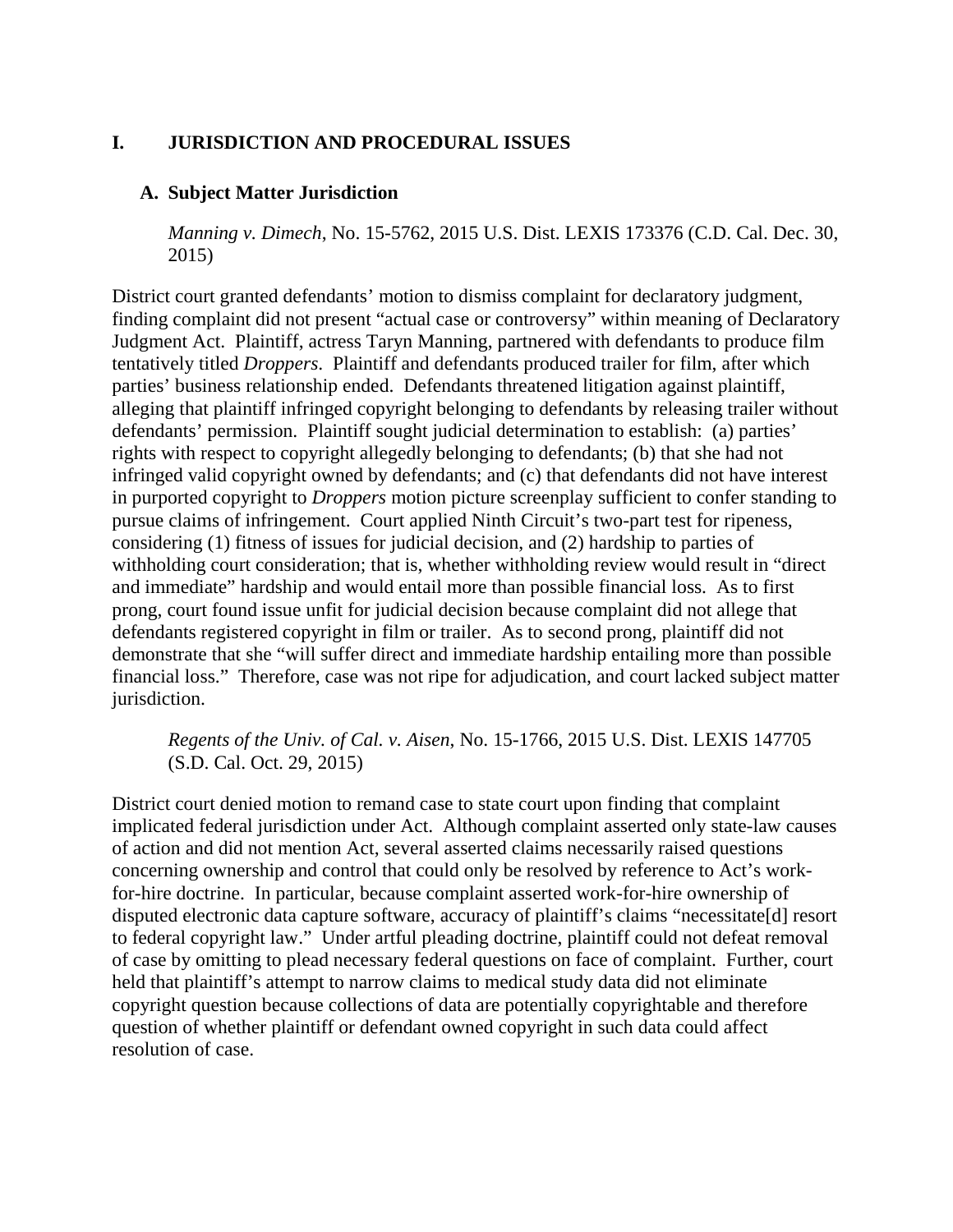*Royal Printex, Inc. v. LA Printex Industries, Inc.*, No. 15-2075, 2015 U.S. Dist. LEXIS 97072 (C.D. Cal. July 21, 2015)

Defendant removed case alleging breach of license agreement from state court to federal court on ground that complaint arose under copyright law. District court remanded action to state court upon finding that plaintiff's complaint did not ask for remedy expressly granted by Act, did not require interpretation of Act and there was no dispute regarding validity of defendant's copyrights. Rather, sole disputed issues arose under state contract law including validity of agreement, whether particular individual was authorized to enter into contract on defendant's behalf and whether defendant wrongfully repudiated contract. District court also rejected argument that case arose under Act because plaintiff could have asserted federal causes of action such as declaration of non-infringement. Plaintiff was "master of its complaint" and chose to assert only state-law causes of action, even though federal causes of action were also available. Finally, fact that defendant could have asserted counterclaim for infringement was irrelevant to federal jurisdiction inquiry.

# *Puetz v. Spectrum Health Hosps.*, No. 14-275, 2015 U.S. Dist. LEXIS 83098 (W.D. Mich. June 26, 2015)

District court dismissed plaintiff's complaint for lack of subject matter jurisdiction. Plaintiff doctor had admission privileges at defendant hospitals from 1999 through 2013. Plaintiff alleged that independent of duties to defendant, she had developed various observational medicine materials for use in evaluating and treating patients ("Observation Unit Materials") on her own time and without use of defendant's facilities or resources. Plaintiff alleged that defendant had previously rejected observational medicine for financial reasons, but eventually viewed plaintiff as competitor and took steps to restrict plaintiff's ability to compete by inserting intellectual property clause in her contract, taking control of plaintiff's Observation Unit Materials, attempting to license and distribute plaintiff's Observation Unit Materials in defendant's name, and insisting defendant could prohibit plaintiff from consulting with other hospitals regarding observation units. In 2013, plaintiff was terminated and banned from defendant's facilities after commenting "OMG. Is that TB?" on Facebook post by nurse, which contained picture of female's backside plaintiff suspected belonged to former patient. Plaintiff alleged defendant had exaggerated plaintiff's mistake to justify termination and gain greater control over plaintiff's intellectual property, and brought suit alleging various state law claims and requesting declaratory judgment that plaintiff owned copyright in Observation Unit Materials. Noting that claims referring to Copyright Act do not necessarily arise under Act for purposes of federal subject matter jurisdiction, and that Declaratory Judgment Act does not provide independent basis for jurisdiction, court considered jurisdiction from perspective of defendant's hypothetical claim and whether coercive action defendant might have brought to enforce its rights would necessarily present federal question. Court applied two part test for jurisdiction from *Severe Records, LLC v. Rich*, 658 F.3d 571 (6th Cir. 2011): (1) whether defendants could have sued plaintiffs for copyright infringement under theory that they were not authors or owners of works in question; and (2) whether such action would have arisen under federal law, and responded no to both questions. Here, defendants had not threatened to sue for copyright infringement,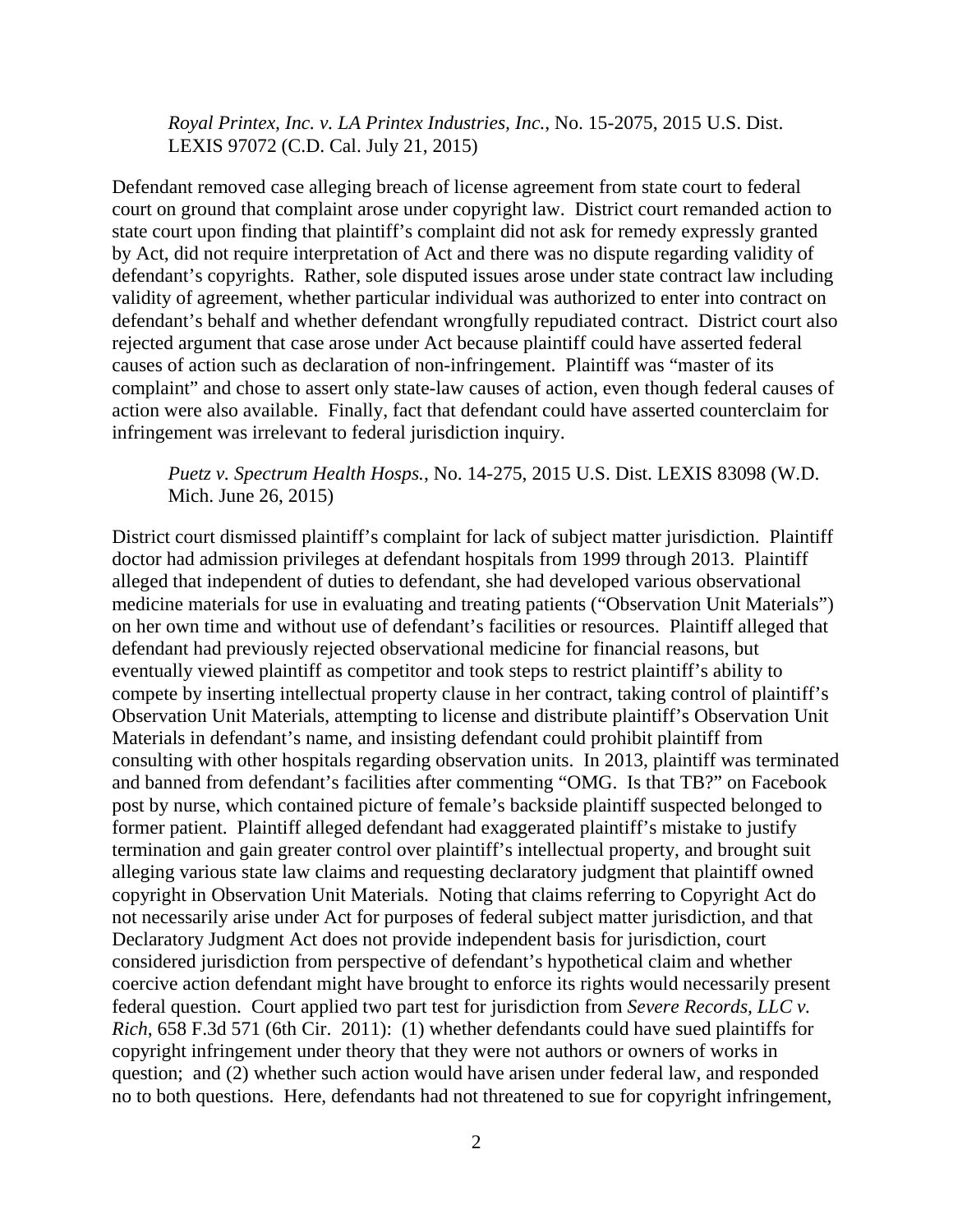sent demand letters, or in any way disputed plaintiff's authorship. Instead, parties' dispute concerned ownership and control over Observation Unit Materials on basis of contract. Although dispute regarding whether Observation Unit Materials were works made for hire would have given rise to federal question under Copyright Act, defendant would raise workfor-hire doctrine as defense rather than coercive claim, and plaintiff had not alleged defendant ever asserted work-for-hire doctrine as basis for its ownership. Accordingly, plaintiff's declaratory judgment claim did not arise under Act, and court lacked subject matter jurisdiction over case.

# *Frazier v. Capitol CMG Publ'g*, No. 14-2310, 2015 U.S. Dist. LEXIS 164611 (M.D. Tenn. Dec. 4, 2015)

Plaintiff songwriter sued defendants, including gospel artist and publisher, for copyright infringement and other claims stemming from defendants' collection of royalties for two gospel songs composed by plaintiff ("Compositions"). Plaintiff and defendants had executed publishing agreement providing defendants with 25% of publishing income generated from plaintiff's Compositions on "Family Affair II" album. Plaintiff alleged defendants had violated agreement by collecting 25% of all royalties associated with plaintiff's Compositions rather than 25% of publishing income from "Family Affair II" album. Defendants moved to dismiss plaintiff's copyright claims for lack of subject matter jurisdiction on ground that plaintiff's claims only involved state contract law and did not arise under federal copyright laws. Court acknowledged contract at center of parties' dispute, but found plaintiff had alleged more than breach of contract by claiming defendants had collected additional royalties outside scope of contract. Accordingly, plaintiff had alleged infringement and established subject matter jurisdiction through claims for relief arising under Act.

*Humphreys & Partners Architects LP v. Atlantic Dev. & Investments Inc.*, No. 14- 1514, 2016 U.S. Dist. LEXIS 50977 (D. Ariz. Apr. 15, 2016)

Defendant filed counterclaim seeking declaration that defendant was owner of architectural plans at issue. Plaintiff moved to dismiss counterclaim on ground that court lacked authority to grant requested declaratory relief. District court denied plaintiff's motion. Although federal court "cannot issue a copyright" itself, such court may properly resolve dispute over ownership to copyrighted material as between parties in pending case. Thus, court's inability to issue valid copyright does not preclude court from issuing declaratory judgment and does not strip court of subject matter jurisdiction.

# <span id="page-14-0"></span>**B. Personal Jurisdiction and Venue**

*Erickson v. Nebraska Machinery Co.*, No. 15-1147, 2015 U.S. Dist. LEXIS 87417 (N.D. Cal. July 6, 2015)

Plaintiff, photographer and California domiciliary, sued defendant, distributor of heavy equipment and Nebraska domiciliary, for infringement arising from defendant's use of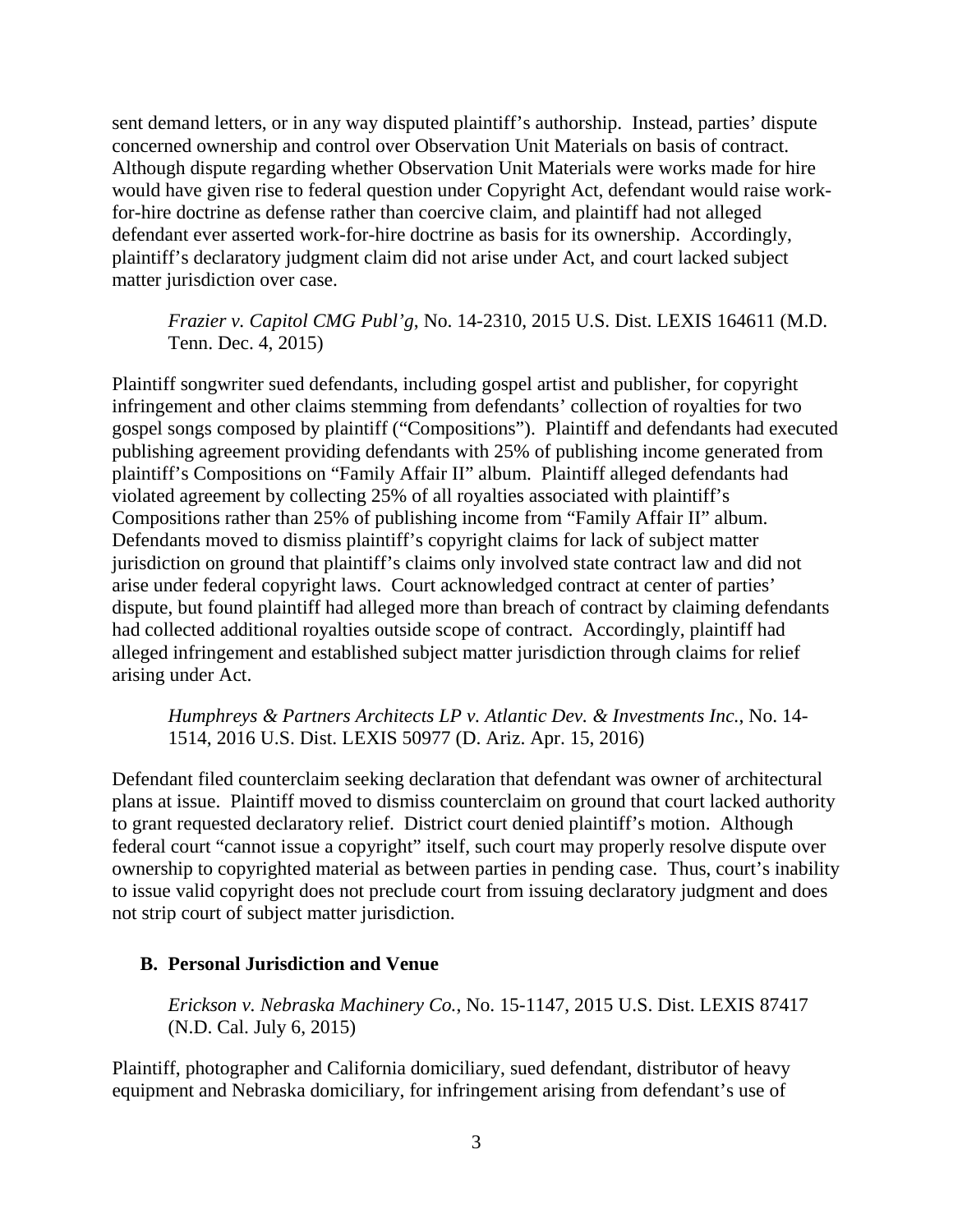plaintiff's photographs on defendant's website without permission. Defendant admitted copying of photographs for defendant's website redesign, but claimed publication of photographs on final website was inadvertent. Defendant moved to dismiss for lack of personal jurisdiction. Plaintiff argued defendant's use of photographs was "express aiming" under Ninth Circuit purposeful direction test for personal jurisdiction because defendant website provided address in California. However, court noted holdings in cases cited by plaintiff were called into question by Supreme Court's recent decision in *Walden v. Fiore*, and there was split among district courts in Ninth Circuit on whether *Walden* overruled prior law. Relying on only precedential decision in district since *Walden,* court's 2015 decision in *Picot v. Weston*, court noted that defendant's mere act of copying plaintiff's photographs and posted them on website "did not involve entering California, contacting anyone in California, or otherwise reaching out to anyone in California." Court also rejected plaintiff's argument that defendant's alleged attempt to license photographs satisfied purposeful direction test because such negotiations did not give rise to plaintiff's infringement claim. Lastly, court rejected argument that defendants website itself could confer personal jurisdiction, noting lack of evidence that website was directed at California residents. Accordingly, court found plaintiff failed to establish *prima facie* case for personal jurisdiction over defendant and ordered transfer of case to District of Nebraska.

#### *Wake Up & Ball LLC v. Sony Music Entm't Inc.*, 119 F. Supp. 3d 944 (D. Ariz. 2015)

Plaintiff, hip-hop record label and producer, Arizona company, sued defendant record label, Delaware company located in New York, and hip-hop artist, resident of Arizona, for infringement arising from defendant's posting of plaintiff's copyrighted music video on several online video websites, including YouTube and iTunes, without permission. Defendant admitted that it acted intentionally when it published defendant's video online, but moved to dismiss complaint for lack of personal jurisdiction, claiming that its actions were not expressly aimed at Arizona. Court noted that defendant's mere negotiation with Arizona company and Arizona-based artist did not constitute express aiming, nor did mere fact that defendant placed video on publicly available websites accessible in Arizona. However, court found that defendant's promotion of video release party in Arizona at which plaintiff's video was shown, and promotion of live performances by artist in Arizona, if established, "would tend to show the 'something more' required for express aiming," especially since defendant would receive percentage of revenue from such performances. Given that such facts were in dispute, court denied defendants' motion to dismiss and granted parties leave to conduct limited jurisdictional discovery.

# *Epic Tech, LLC v. STHR Grp., LLC*, No. 15-252, 2015 U.S. Dist. LEXIS 163486 (M.D.N.C. Dec. 7, 2015)

Magistrate judge recommended that defendants' motions to dismiss be denied. Plaintiff, owner of Legacy proprietary gaming software system, sued entities involved in distribution and utilization of pirated version of Legacy called Falcon. Court denied motions to dismiss for lack of personal jurisdiction because defendants initiated and entered into agreement with North Carolina corporation that was governed by North Carolina law, contained North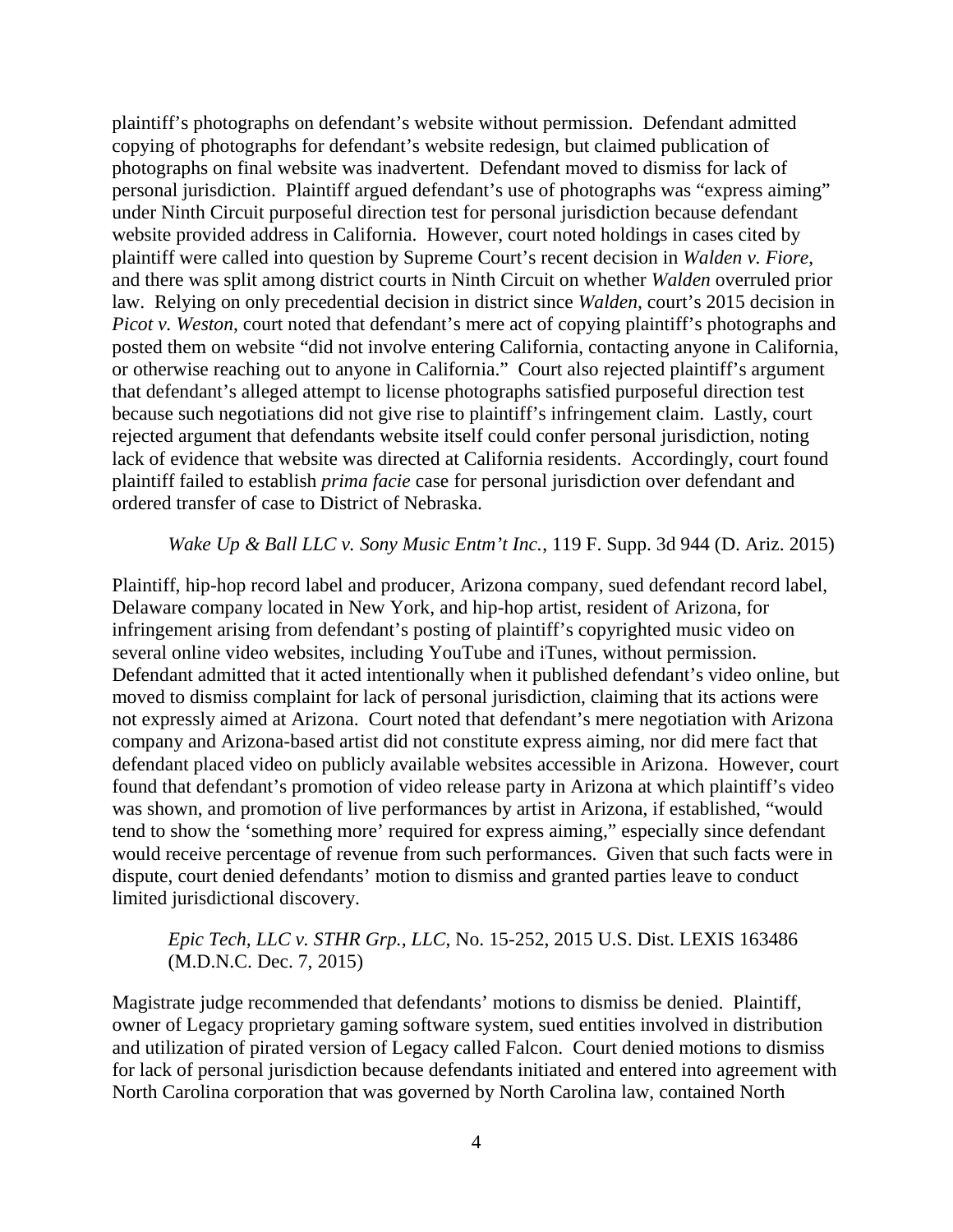Carolina forum selection clause with corresponding consents to jurisdiction in North Carolina, and governed distribution of materials in North Carolina.

# <span id="page-16-0"></span>**C. Pleadings**

*Kousnsky v. Amazon.com*, No. 14-1979, 2015 U.S. App. LEXIS 20380 (2d Cir. Nov. 24, 2015)

Plaintiff photographer brought action for infringement against defendant licensee. Plaintiff alleged that defendant had breached parties' licensing agreement by altering images and failing to provide plaintiff with final approval of photographs. Second Circuit held that district court should have allowed plaintiff opportunity to amend claims against defendant. Court noted that, absent parties' agreement asserted as defense, defendant could be subject to claim of infringement. Federal courts have exclusive jurisdiction over copyright claims "even if the plaintiff seeking copyright remedy is only entitled to that remedy on prior showing of contractual entitlement." Court held that complaint lacked facts required to state plausible claim because plaintiff did not identify artwork defendant allegedly altered or how defendant "sold" plaintiff's work after agreement terminated. If complaint was amended to include such facts, defendant could potentially be liable for infringement.

*FC Online Mktg., Inc. v. Burke's Martial Arts, LLC,* No. 14-3685, 2015 U.S. Dist. LEXIS 89415 (E.D.N.Y. July 8, 2015)

District court denied motion to dismiss. Provider of website design, search engine optimization, and other online marketing services sued for infringement based upon former licensee's development of competing website. Defendants moved to dismiss infringement claim on ground that plaintiff did not sufficiently identify nature of alleged infringement insofar as complaint failed to attach screenshots of plaintiff's website as website appeared during relevant time period. District court denied motion, finding that there is no requirement under Rule 8 that plaintiff attach copies of works in question in order to state plausible claim for infringement. Court held that plaintiff's allegations identifying plaintiff's website as work that had been infringed, and specifying that defendants had copied numerous proprietary elements from plaintiff's website, were sufficient to survive motion to dismiss.

*Clifton v. Houghton Mifflin Harcourt Publishing Co.*, No. 15-3985, 2015 U.S. Dist. LEXIS 171915 (N.D. Cal. Dec. 23, 2015)

District court denied defendant's motion to dismiss claims for infringement brought by plaintiff photographer against publisher licensee for unauthorized use of thirty photographs. Plaintiff had granted limited license to defendant to use plaintiff's photographs in certain publications. Defendant exceeded license by printing more copies than allowed, distributing outside authorized distribution area, using images in unauthorized publications and using pictures beyond specified time limits. Defendant challenged copying element of infringement claim, arguing that allegations made "upon information and belief" were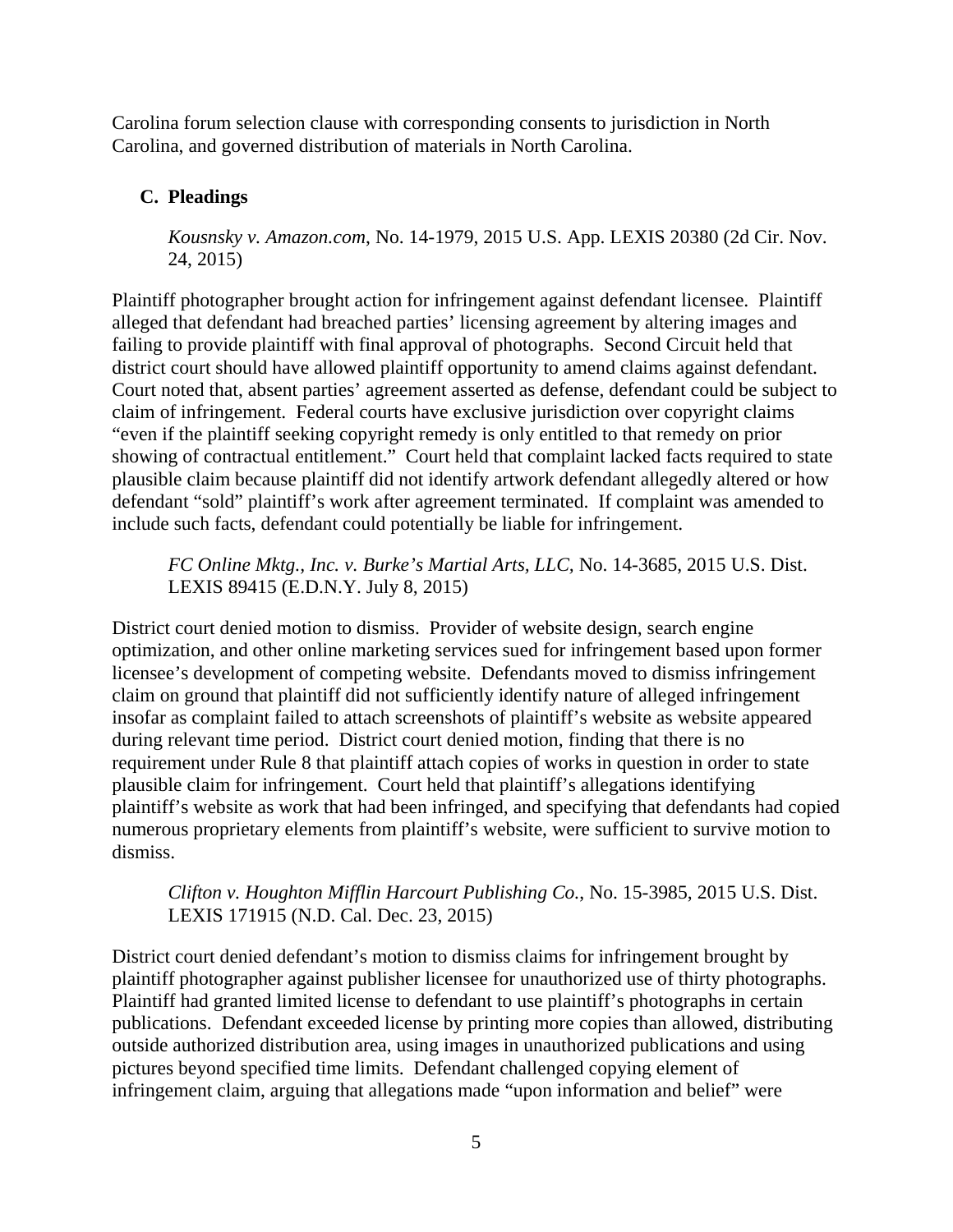conclusory and lacked support. Court disagreed, noting that Ninth Circuit had not yet considered sufficiency of similar allegations post-*Twombly* and *Iqbal*, and finding that plaintiff's allegations were adequate since information needed to further substantiate claims lay "peculiarly within the possession and control" of defendant. Court also rejected defendant's argument that plaintiff's claims were barred by statute of limitations. Statute-oflimitations defense was not obvious from face of complaint, since plaintiff alleged that infringement occurred "shortly after" license agreements and therefore left open possibility that defendant's infringing acts continued into limitations period. Further, allegations were silent as to when plaintiff discovered or should have discovered purported infringements so as to trigger statute of limitations defense.

#### *Microsoft Corp. v. A&S Electronics, Inc.*, No. 15-3570, 2015 U.S. Dist. LEXIS 168462 (N.D. Cal. Dec. 11, 2015)

Microsoft brought suit for contributory copyright infringement, alleging that defendant had unlawfully sold "product activation keys" in combination with distributable media such as DVDs containing Microsoft software or instructions for downloading software from Microsoft's website. Court issued tentative ruling granting defendant's motion to dismiss, finding that Microsoft had failed to allege direct infringement as predicate for contributory infringement claim since Microsoft had not shown that original buyers of Microsoft software programs at issue had acquired copyrighted software as licensees as opposed to owners. If original purchasers were owners, defendant could lawfully sell copies of Microsoft software pursuant to "first sale" and "essential step" exceptions to Act. Therefore, in order to state plausible claim for infringement, Microsoft had to plead specific facts demonstrating that software user was licensee, in addition to "significant" restrictions on user's ability to transfer software and "notable use restrictions." Conclusory allegations that arrangement was license rather than sale are insufficient.

# *Blizzard Entm't, Inc. v. Lilith Games Co. Ltd.*, No. 15-4084, 2015 U.S. Dist. LEXIS 164527 (N.D. Cal. Dec. 8, 2015)

District court granted motion to dismiss due to plaintiffs' failure to plead facts demonstrating copyrightable elements in video game characters or specifically plead what elements in video games were infringed. Plaintiffs, developers of *Warcraft* video games claimed that defendants' video games *DotA Legends* and *Heroes Charge* infringed copyrights in plaintiffs' characters and "settings, terrain, background art and other assets." Defendant filed motion to dismiss for failure to state claim, arguing that plaintiffs failed to identify copyright infringed or owner of said copyright. District court found argument to be without merit, stating that plaintiffs alleged ownership of copyrights in various *Warcraft* works, and complaint made clear which plaintiff owned particular work. Court found, however, that plaintiffs did not allege facts showing characters in games to be copyrightable. In order for characters to be protectable under Ninth Circuit test, character must be "especially distinctive"; to meet standard, character must be "sufficiently delineated" and show "consistently, widely identifiable traits." Court found that plaintiffs pleaded conclusory statements that characters were distinctive, but pleaded no facts demonstrating that characters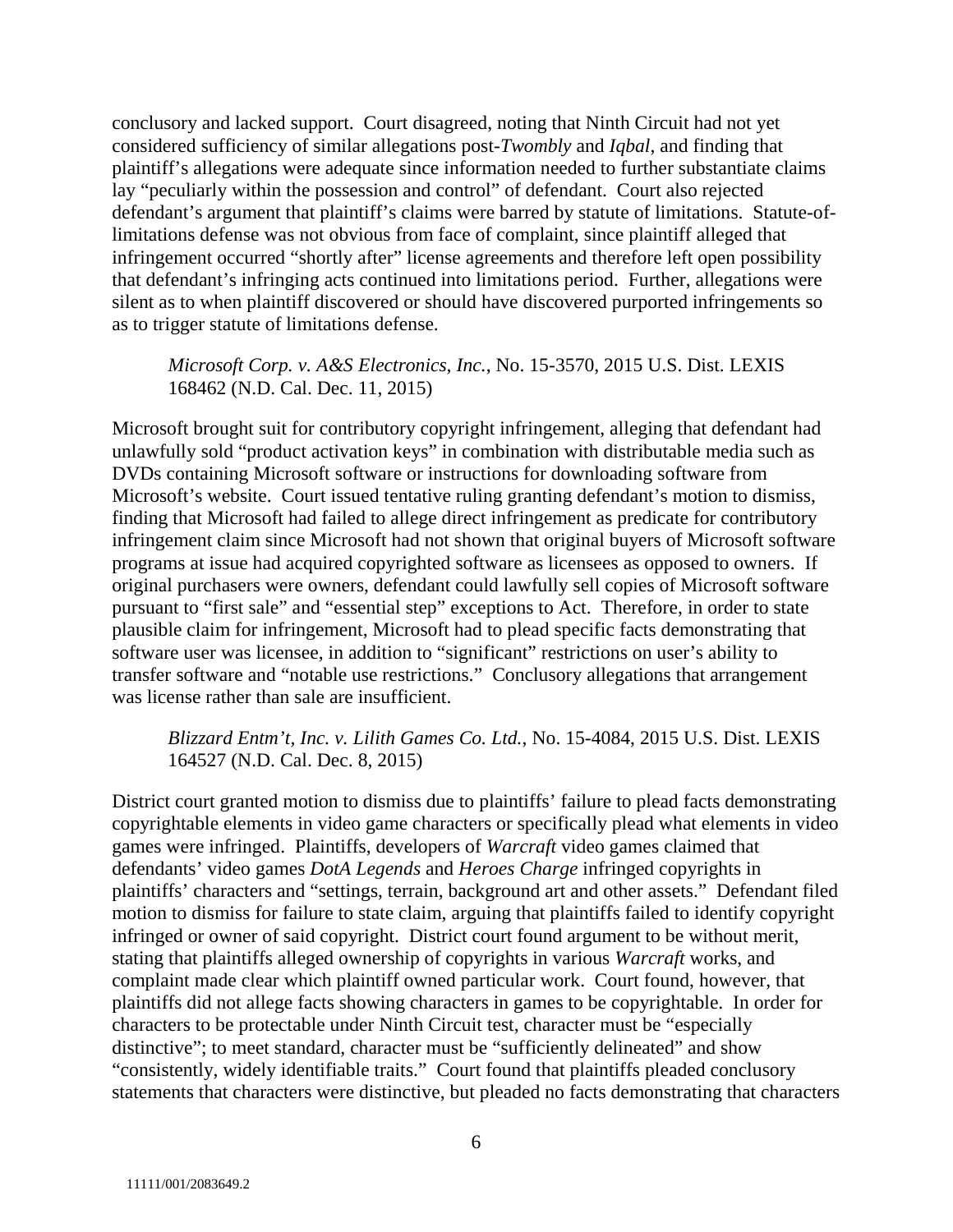were "plausibly copyrightable." Finally, court found that plaintiffs made sweeping statements that defendants' characters infringed, but did not specifically state which of defendant's characters infringed plaintiffs' characters. Court granted motion to dismiss with leave to amend.

# *Albert v. YouTube, LLC*, No. 15-5283, 2015 U.S. Dist. LEXIS 163154 (N.D. Cal. Dec. 4, 2015)

Magistrate judge recommended that complaint in suit for copyright infringement and DMCA violations, seeking "over one hundred million dollars of punitive damages," be dismissed for failure to state claim under Rule 12(b)(6), and granted plaintiff leave to amend complaint. Plaintiff, musical artist appearing *pro se* and *in forma pauperis*, sued YouTube for "failure to even consider" plaintiff's takedown notice related to defendant's display of plaintiff's music video. Record established that defendant received and acknowledged plaintiff's takedown notice, but refused to comply with request because defendant received music video under license from Vevo. Court noted that plaintiff failed to present any factual allegations showing harm or illegal actions by defendant. In particular, plaintiff did not allege ownership of copyright in music video or that display of video on YouTube violated plaintiff's ownership rights. Similarly, plaintiff failed to allege facts showing that defendant's response to takedown notice violated DMCA safe harbors. Accordingly, court held complaint failed as matter of law, but granted plaintiff leave to amend complaint.

*LiveCareer Ltd. v. Su Jia Technologies Ltd.*, No. 14-3336, 2015 U.S. Dist. LEXIS 87401 (N.D. Cal. Jul. 2, 2015)

Court granted plaintiff's motion for leave to file second amended complaint to add new factual allegations in suit for copyright infringement based on defendant's alleged copying of plaintiff's copyrighted websites and online advertisements. Defendants opposed plaintiff's motion on bad faith, undue delay and futility grounds, but did not allege any prejudice it would suffer if motion was granted, which court noted "is the factor that carries the most weight in the Court's analysis." In rejecting defendant's arguments, court found plaintiff did not cause undue delay because plaintiff sought leave before deadline to amend, and defendants had not yet responded to first amended complaint. Court also found defendants did not present strong evidence of futility because complaint sufficiently alleged copyright infringement, and thus defendant also failed to show bad faith by plaintiff. Accordingly, court granted plaintiff's motion for leave to file second amended complaint.

*RMC Publs., Inc. v. Phoenix Tech. Solutions, LLC.*, No. 15-896, 2015 U.S. Dist. LEXIS 145809 (E.D. Va. Oct. 27, 2015)

Plaintiff brought suit for infringement of copyrighted PMP Exam preparation book. District court denied defendant's motion to dismiss infringement claim upon finding that plaintiff had alleged enough facts concerning elements of access and substantial similarity sufficient to establish defendant's copying of plaintiff's work for purposes of Rule 12(b)(6). In particular, plaintiff had sufficiently alleged defendant's access to copyrighted work in light of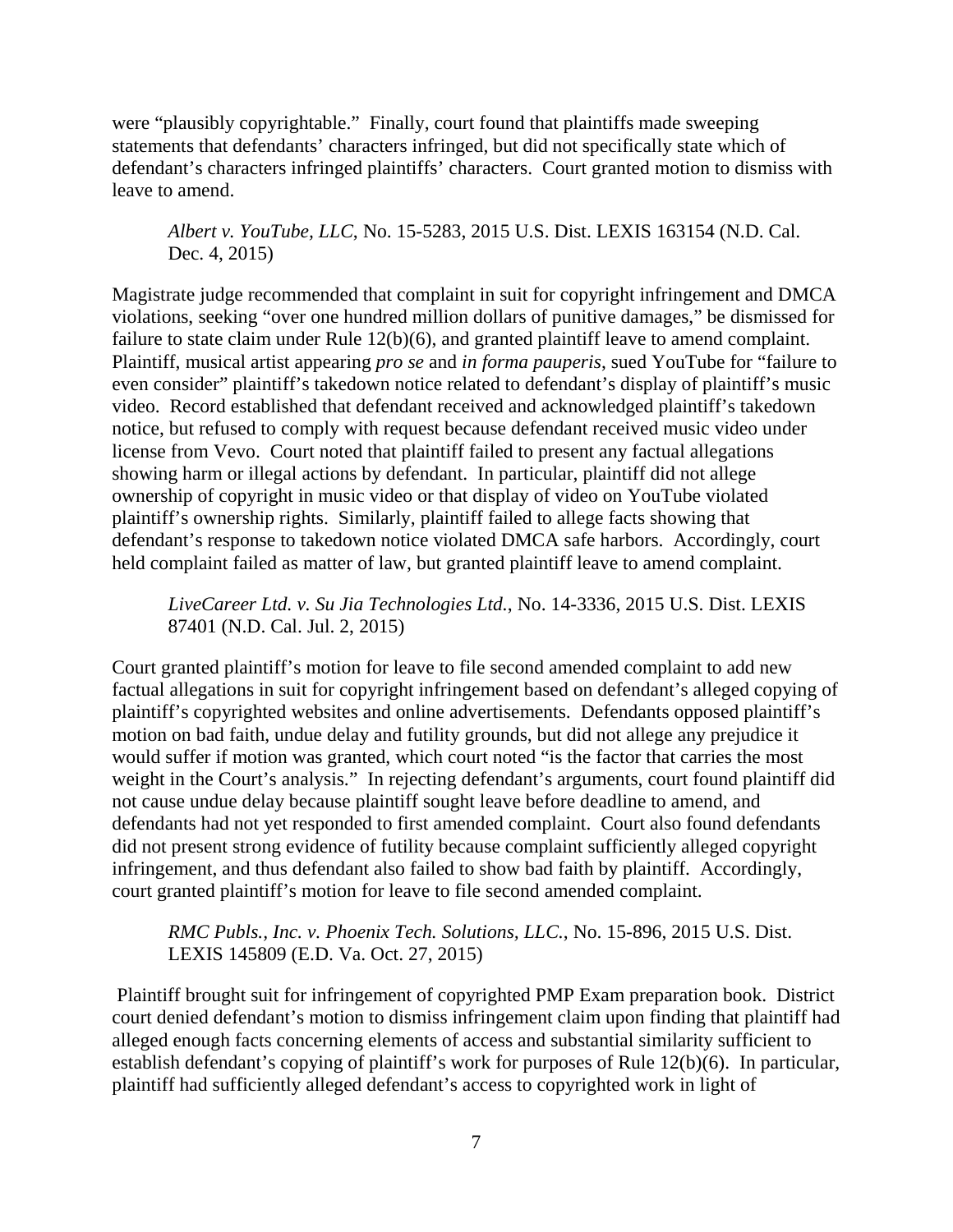allegations in complaint that plaintiff's copyrighted exam book is "bestselling PMP exam preparation book in the world," that defendant is in business of offering PMP exam preparation classes, and that course materials for one of defendant's classes included copy of plaintiff's exam book. Further, court held that plaintiff had sufficiently alleged originality of copyrighted exam book based on allegations in complaint that author of book had creatively organized material "in a specific fashion to enhance comprehension by students" by adding concrete examples to abstract concepts and regular tests to aid in retention.

*Geophysical Servs. v. TGS-Nopec Geophysical Servs.*, No. 14-1368, 2015 U.S. Dist. LEXIS 151441 (S.D. Tex. Nov. 9, 2015)

Court granted defendant's motion to dismiss. Plaintiff, Canadian seismic data company, sued defendant, U.S. seismic data company, alleging that defendant directly and contributorily infringed plaintiff's copyrighted seismic data by requesting copies of data from Canadian government and subsequently providing that data to third parties. Defendant moved to dismiss claims based on Rule 12(b)(6). Record established that defendant requested and obtained copies of plaintiff's seismic data from Canadian government in compliance with Canadian law. Moreover, defendant obtained data long after ten-year confidentiality period, and thus alleged disclosure by defendant was permitted under Canadian law at that time. Turning to pleadings, court found plaintiff's claims for direct infringement were conclusory and speculative because plaintiff admitted lack of knowledge as to whether defendant made copies of plaintiff's copyrighted data, or whether such copies were distributed to others. Court granted plaintiff leave to amend complaint, but when plaintiff advised court it could not, court dismissed direct infringement claims with prejudice. Court also found plaintiff failed to state claim for contributory infringement. Applying extraterritoriality rule, court noted that contributory infringement under Copyright Act requires direct infringement occurring within U.S. Because direct infringement alleged by plaintiff occurred in Canada, plaintiff necessarily failed to state claim. Lastly, court noted that even if extraterritoriality rule did not apply, plaintiff's claims would still be barred by act of state doctrine because alleged direct infringement was official act of Canadian government pursuant to Canadian law. Therefore, court granted defendant's motion to dismiss plaintiff's claims under Rule 12(b)(6).

# *Dickert v. N. Coast Family Health, Inc.*, No. 14-316, 2015 U.S. Dist. LEXIS 87583 (D.N.H. June 10, 2015)

Plaintiff, former dietician and administrative employee of defendant's naturopathic healing clinic, designed and maintained clinic's website, Facebook page and other promotional materials. Plaintiff asserted ownership of promotional materials as independent contractor, and on that basis claimed that plaintiff was entitled to receive percentage of defendant's revenues as consideration for providing license to defendant for use of subject materials. Following plaintiff's departure from clinic, defendant continued to use website and promotional materials but refused to continue compensating plaintiff for right to do so. Plaintiff subsequently withdrew permission for defendant to use subject materials, issued DMCA takedown notice, and registered website with Copyright Office. District court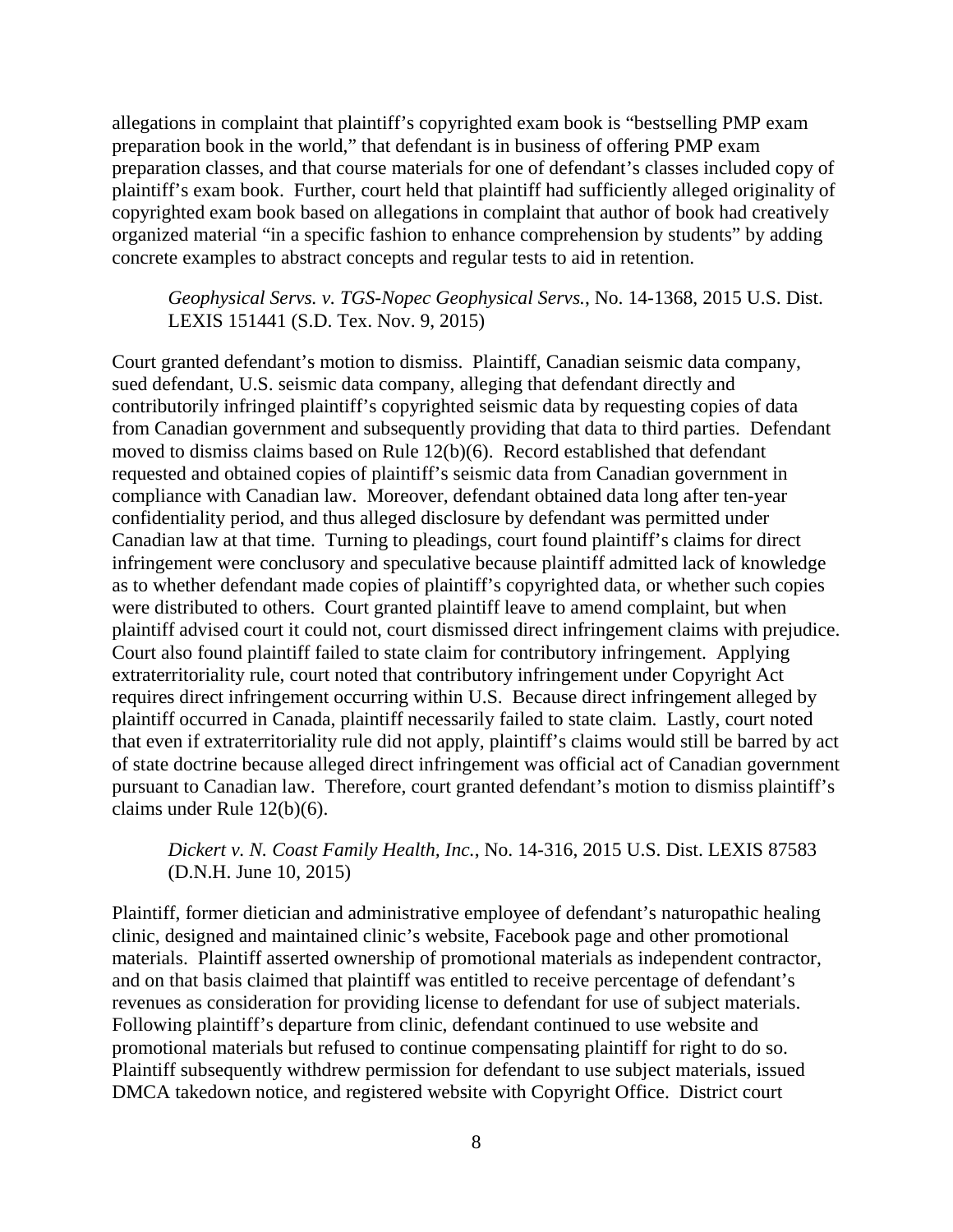granted defendant's motion to dismiss portion of plaintiff's claim alleging infringement of non-website promotional materials because plaintiff had not obtained valid copyright registration for said materials prior to bringing suit. Citing *Reed Elsevier, Inc. v. Muchnick*, 559 U.S. 154 (2010), district court noted that Section 411(a)'s requirement is "a nonjurisdictional claim-processing rule" that prohibited plaintiff from stating valid claim with respect to non-website promotional materials.

### <span id="page-20-0"></span>**D. Standing**

#### *Ray Charles Found. v. Robinson*, 795 F.3d 1109 (9th Cir. 2015)

Music legend Ray Charles had named charitable organization, The Ray Charles Foundation ("Foundation"), sole beneficiary of Charles' musical compositions under Charles' will. Foundation's funding relied exclusively on royalties from Charles' works. In March 2010, seven of Charles' children ("Terminating Heirs") filed copyright termination notices on various parties, including Warner/Chappell Music, Charles' publisher's successor-in-interest, pertaining to 51 compositions. Foundation subsequently filed suit challenging validity of termination notices, including on ground that compositions at issue were works made for hire and therefore not subject to Act's termination provisions. Terminating Heirs moved to dismiss for lack of jurisdiction, arguing that Foundation was improperly asserting rights on behalf of third party copyright owner, Warner/Chappell. District court granted Terminating Heirs' motion to dismiss for lack of standing, finding that Foundation lacked prudential standing because asserted interests did not fall within termination provisions' "zone of interests" which instead encompassed only authors, statutory heirs and grantees of transfers. On appeal, Ninth Circuit reversed, and held that Foundation had standing to challenge validity of copyright termination notices filed by Terminating Heirs. Ninth Circuit rejected initial argument that Foundation was entitled to sue as "beneficial owner" of compositions because whether party is deemed "beneficial owner" for purposes of suing for infringement under Section 501 is irrelevant to whether said party can sue under termination provisions. However, Ninth Circuit found that Foundation's interest fell within statutory zone of interests, and therefore Foundation had standing to challenge termination notices, because notices directly implicated Foundation's right to receive royalties. Unlike Warner/Chappell, whose interests would be adversely affected only if Terminating Heirs granted ownership to another publisher or renegotiated grants on terms less favorable to Warner/Chappell, Foundation could be deprived entirely of royalty stream if termination notices were upheld as valid. Therefore, although Foundation was not party expressly mentioned in termination provisions, alleged injury to Foundation's continued ability to receive royalty stream represented interest that Congress sought to protect in enacting termination provisions. Alternatively, even if termination notices were upheld as valid, Foundation had standing to seek judicial determination of when termination notices took effect since such declaration would similarly impact Foundation's right to receive future royalties.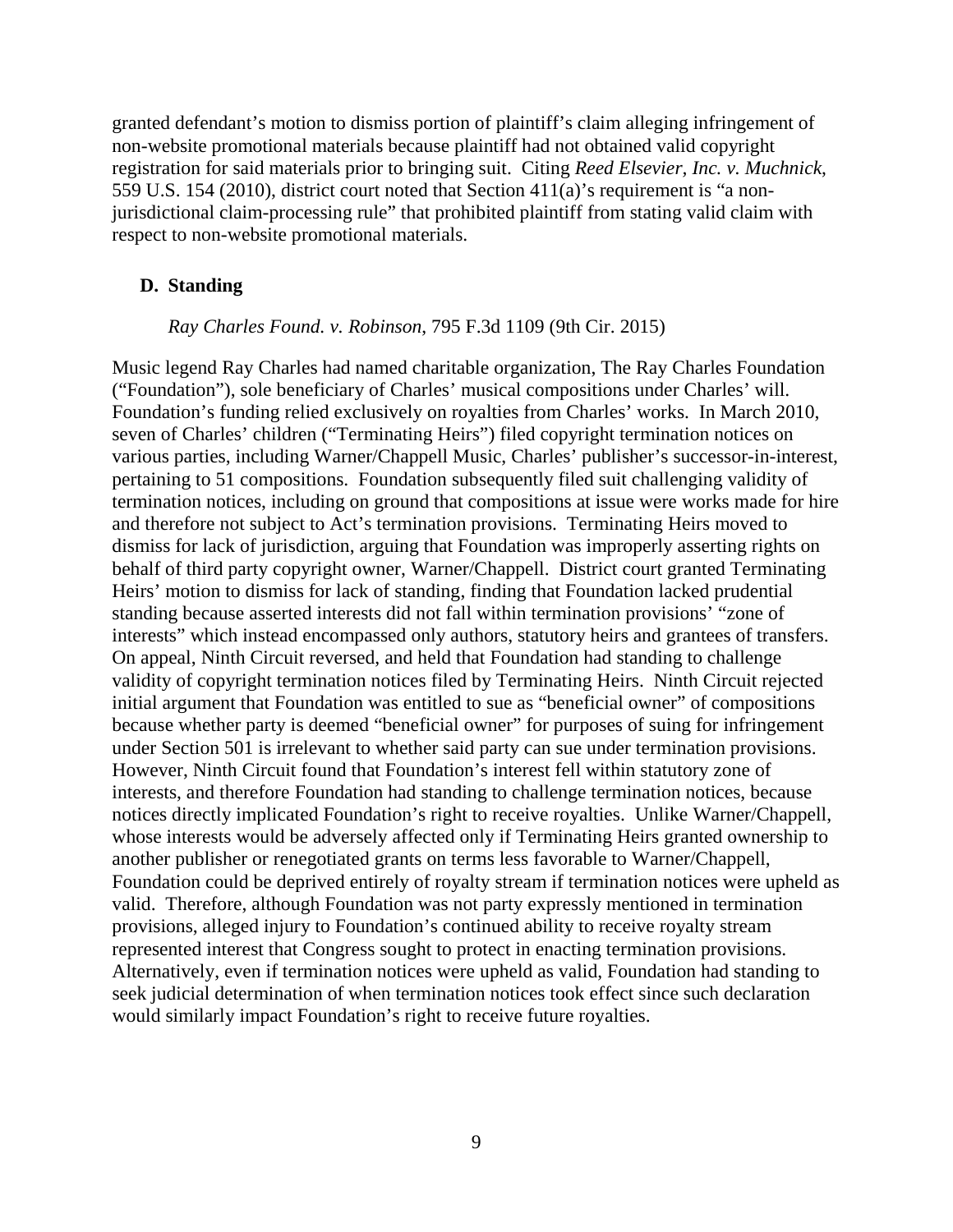#### *Minden Pictures, Inc. v. John Wiley & Sons, Inc.*, 795 F.3d 997 (9th Cir. 2015)

Ninth Circuit reversed district court's holding that plaintiff, stock photography company, did not have standing to sue for infringement under Act. Under terms of contracts with photographers, plaintiff had exclusive right to act as their licensing agent, but photographers reserved rights to use photographs themselves and license them to others. Pursuant to divisibility principle embodied by 1976 Act, one who takes "exclusive" license subject to preexisting license may lack true exclusivity, but nonetheless possesses legal right to exclude third parties (other than existing licensee), and thus has standing to sue for infringement. Because agreements with photographers conveyed rights to reproduce, distribute, and display photographs to plaintiff via "exclusive license" to grant licenses to third parties, plaintiff had standing to remedy unauthorized reproduction, distribution, and display of photographs by those to whom it granted licenses.

# *Hutson v. Notorious B.I.G., LLC*, No. 14-2307, 2015 U.S. Dist. LEXIS 170733 (S.D.N.Y. Dec. 21, 2015)

Plaintiff singer/songwriter brought action against composers, publishers, and distributors of Notorious B.I.G. song "The What," alleging infringement of copyright in 1973 song "Can't Say Enough About Mom." Prior to release of allegedly infringed work, plaintiff entered into recording contract with record company, in which plaintiff agreed to create sound recordings that would be exclusive property of record company. Two music publishing companies registered copyright in composition of allegedly infringed work, and record company registered copyright in sound recording. Court found plaintiff lacked standing to sue for infringement of composition because he failed to plausibly allege that he owned copyright interest at time of alleged infringement, or had been assigned copyright ownership interest including right to sue for past infringement. Court dismissed claim for infringement of sound recording outside U.S. on basis that it lacked jurisdiction over infringement occurring abroad. Plaintiff also failed to plead ownership in sound recording because, through 2008 Settlement Agreement relating to 2007 lawsuit, plaintiff had transferred copyright in sound recording, including digital performance rights, and any causes of action that accrued prior to Settlement Agreement.

*Lane v. Knowles-Carter*, No. 14-6798, 2015 U.S. Dist. LEXIS 143794 (S.D.N.Y. Oct. 21, 2015)

District court granted defendant's motion to dismiss. *Pro se* plaintiff sued defendant, recording artist Beyoncé, for copyright infringement based on defendant's use of plaintiff's copyrighted lyrics. Plaintiff alleged that in June 2013 he gave digital copy of his song "XOXO" to one of defendant's back-up singers. Plaintiff claimed that Beyoncé infringed "XOXO" by creating song "X.O." While court agreed that plaintiff had copyright in lyrics to "XOXO," plaintiff did not claim infringement of lyrics, but rather music, and registration certificate expressly excluded music from claim. Plaintiff claimed ownership of exclusive rights in music under license agreement regarding underlying beat in music. While exclusive licensee has standing to sue for infringement, plaintiff's failure to allege that licensor had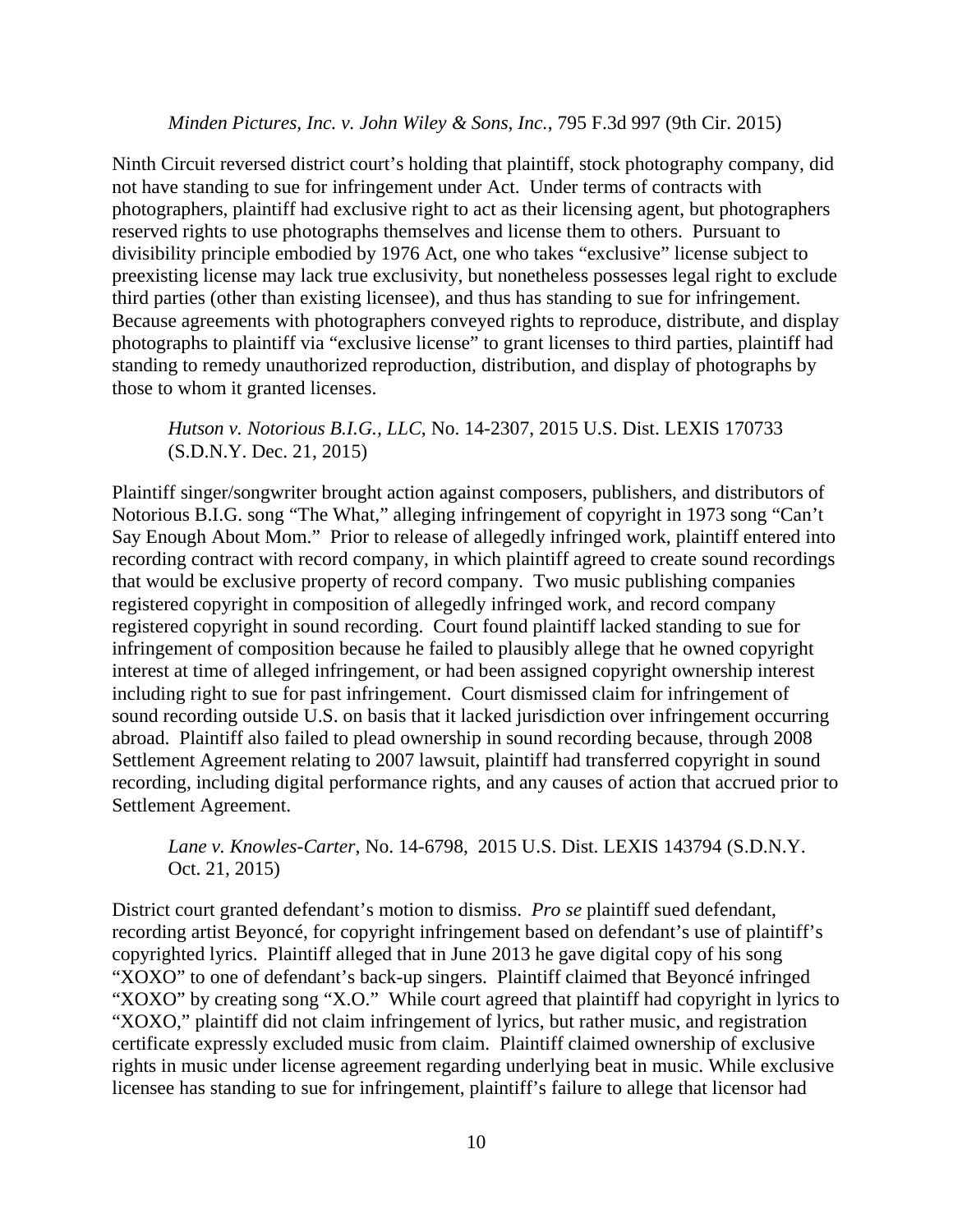validly registered copyright in beat led court to conclude plaintiff did not have standing. Regarding substantial similarity, court found that use of common four-bar phrase in "XO" and "XOXO" could not establish substantial similarity between works as matter of law. Only similarity, court found, was that both songs use letters "X" and "O," commonly used to signify kisses and hugs. Additionally, plaintiff and defendant deployed letters differently, with defendant consistently using "XO" throughout her song, and plaintiff sometimes using "O" alone. Furthermore, choruses in two songs had no words in common, aside from few "musically ubiquitous words," such as "I," "you," "your," "is," and "baby." Accordingly, court granted motion to dismiss with prejudice.

### *Kelley v. Universal Music Group*, No. 14-2968, 2015 U.S. Dist. LEXIS 142130 (S.D.N.Y. Oct. 19, 2015)

District court granted defendants' motion to dismiss. Plaintiffs, co-authors of song "Try to Leave Me If You Can" ("Try"), brought action against rap artist Fabolous, UMG Recordings, Inc., Island Def Jam Music Group, Island Def Jam Records, Desert Strom Records and Kila Records, alleging that defendants infringed by sampling part of "Try" in 2012 song "For the Love" ("Love"). Plaintiffs co-wrote and produced "Try" in or about 1974, and registered song with Copyright Office shortly thereafter. On registration certificate, plaintiffs were listed as co-authors of "Try," while New York Times Music Corporation and Eden Music Corp. were listed as copyright claimants. In 1994, plaintiff Kelley transferred his interest in "Try" to third party in exchange for licensing royalties. Third party declined to pursue infringement claims against defendants; plaintiffs opted to proceed independently. Court analyzed pleadings and found that plaintiffs failed to alleged that they (1) were owners of copyright at issue; or (2) had been granted exclusive licenses by owners of copyright at issue, as required for standing under Act. Copyright registration certificate listed plaintiffs as coauthors, but not owners, of "Try." Plaintiffs presented insufficient evidence that they later became owners of copyright. Court similarly rejected plaintiffs' argument for standing based on beneficial ownership. Accordingly, court dismissed plaintiffs' infringement claim for lack of standing.

*Atanasio v. Golden*, No. 15-8103, 2016 U.S. Dist. LEXIS 50571 (C.D. Cal. Apr. 13, 2016)

District court granted defendants' motion to dismiss for lack of subject matter jurisdiction where plaintiff did not allege facts sufficient to show actual case or controversy. Although plaintiff alleged that defendants had contacted two third parties doing business with plaintiff and represented to those third parties that "Plaintiff's [works] infringe upon Defendants' copyrights," that "[Defendants] would aggressively pursue" legal action against plaintiff, that on several occasions defendant emailed plaintiff and claimed that plaintiff's works were derivative and infringed upon defendants' copyrights, and that defendant stated that "I fully intend to legally protect my I.P.," court held that plaintiff lacked reasonable apprehension of potential litigation over defendants' alleged copyrighted works since defendants' email explicitly expressed desire to "avoid any/all legal trouble on this topic." Moreover, plaintiff's only specific allegation that defendants threatened infringement action occurred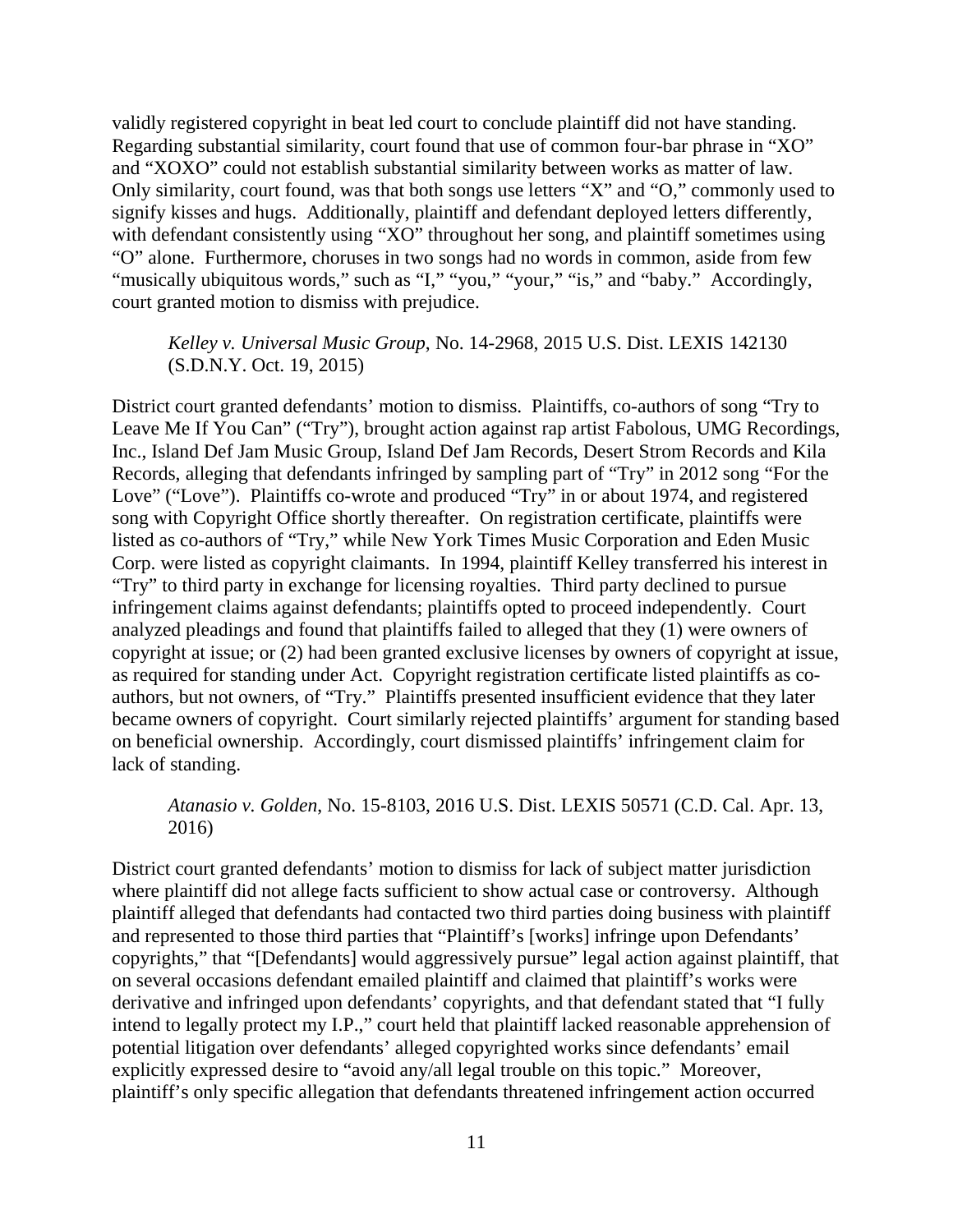several days after plaintiff had filed claims for declaratory judgment, and whether party possesses reasonable apprehension of imminent litigation must be assessed prior to said party bringing suit.

*Liang v. AWG Remarketing, Inc.*, No. 14-99, 2015 U.S. Dist. LEXIS 108909 (S.D. Ohio Aug. 18, 2015)

Plaintiff, alleged assignee of copyright in computer code for use in online automobile auctions, sued former business partners and target company for infringement following failed attempt to acquire defendant target company. Defendants moved for summary judgment, claiming that plaintiff did not own copyrights at issue and therefore lacked standing to sue. Question before court was whether plaintiff received valid transfers from purported owners of copyright in computer code. Plaintiff argued ownership based on (1) alleged exclusive license granted by defendant, claimed co-author of code, to plaintiff's predecessor in interest, and (2) alleged transfer of copyright in code contained in mutual general release agreement between plaintiff and other co-author of code executed nearly two years after plaintiff filed suit. Court rejected plaintiff's claimed ownership based on alleged exclusive license because record established there was no formal written assignment of copyrights as required by Section 204(a). Court noted that defendant's subjective intention, without more, was insufficient to grant exclusive license to copyrighted computer code. Regarding plaintiff's second claimed basis for ownership, court noted that facts existing at time complaint was filed determine standing. Record established that release agreement was executed after plaintiff filed suit, and release could not retroactively cure plaintiff's lack of standing. Accordingly, court held that plaintiff lacked standing to prosecute lawsuit and granted summary judgment for defendants.

# <span id="page-23-0"></span>**II. COPYRIGHTABILITY**

#### <span id="page-23-1"></span>**A. Originality**

*DC Comics v. Towle*, 802 F.3d 1012 (9th Cir. 2015)

Ninth Circuit held that Batmobile was subject to copyright protection as character. DC filed infringement suit against defendant, producer of replicas of Batmobile. In reaching decision, court set forth three-part test for determining protection of comic book, television or film character under 1976 Act. First, character must generally have physical as well as conceptual qualities. Second, character must be sufficiently delineated to be recognizable as same character whenever it appears; character must display consistent, identifiable character traits and attributes, although it need not have consistent appearance. Third, character must be especially distinctive and contain some unique elements of expression; it cannot be stock character such as magician in standard magician garb. If it meets standard, character can be protected even if it "lacks sentient attributes and does not speak." Upon finding that Batmobile met all necessary criteria, court held that DC had right to bring suit because DC had reserved all merchandising rights when it granted licenses for creation of 1966 *Batman*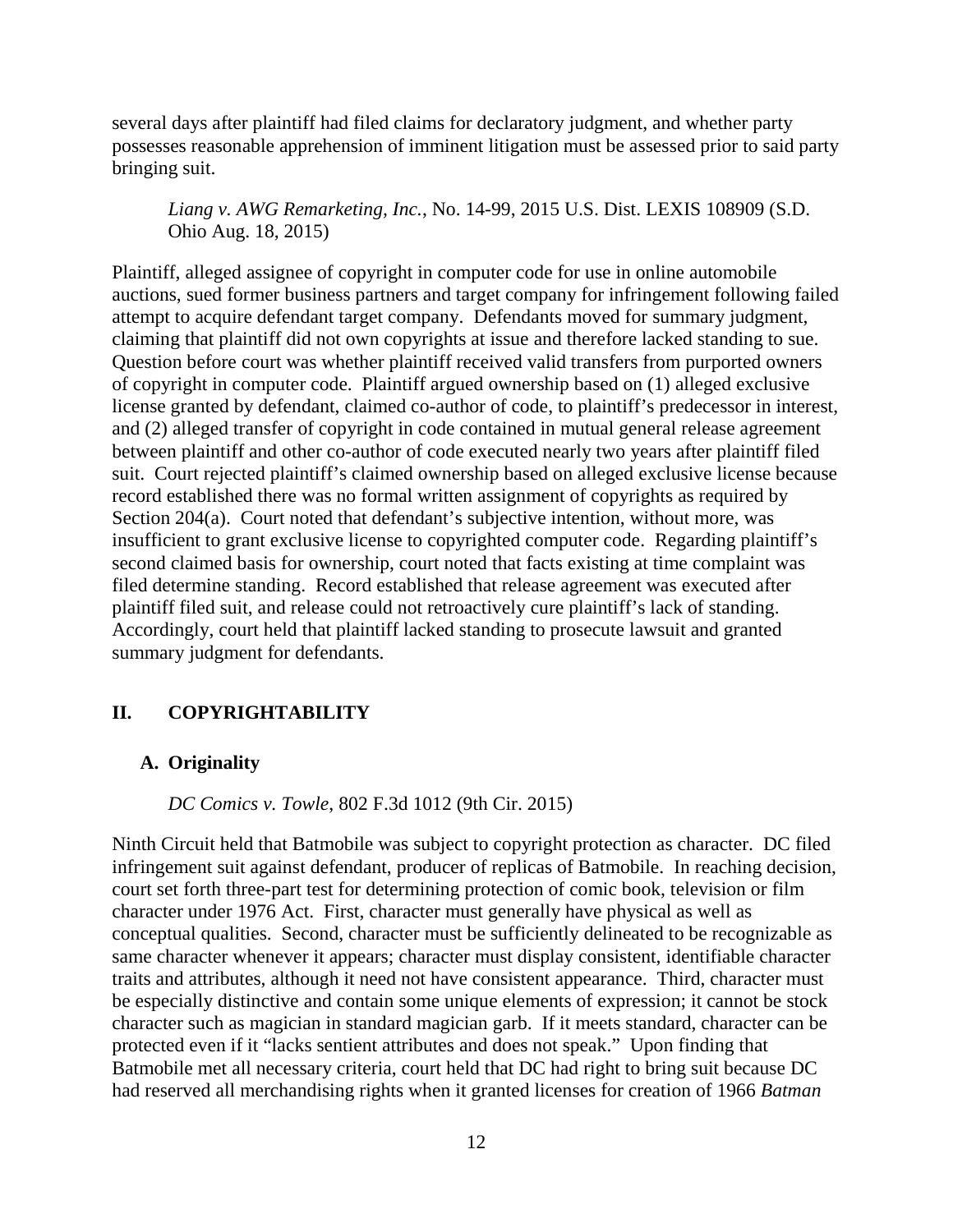television series and 1989 *Batman* film. In alternative, because 1966 program and 1989 film were derivative works of original *Batman* comics, infringement of derivative works also gave rise to claim for DC, copyright owner of underlying works. Accordingly, court affirmed district court's grant of summary judgment for DC on infringement claims.

# *Lorenzana v. S. Am. Rests. Corp.*, 799 F.3d 31 (1st Cir. 2015)

First Circuit affirmed district court's dismissal of plaintiffs' copyright infringement claim. Plaintiffs, including employee of Church's Chicken location, sued defendants, including operator of Church's Chicken location, for claims including copyright infringement following defendant's adoption of chicken sandwich proposed by plaintiff. While working for defendant, plaintiff had suggested concept for new chicken sandwich consisting of "fried chicken breast patty, lettuce, tomato, American cheese, and garlic mayonnaise on a bun." After successful taste tests, defendant began offering plaintiff's proposed sandwich for sale under plaintiff's proposed name, "Pechu Sandwich." Plaintiff later alleged defendant misappropriated his intellectual property in both recipe and name for Pechu Sandwich. Court noted that neither recipe nor name fit any of eight categories of works protected by copyright under Section 102(a), and noted that copyright protection does not extend to mere listing of ingredients or to short phrases such as names. Accordingly, court agreed with district court that "a chicken sandwich is not eligible for copyright protection."

#### *Savant Homes, Inc. v. Collins*, 809 F.3d 1133 (10th Cir. 2016)

Tenth Circuit affirmed district court's grant of summary judgment to defendants. Plaintiff custom home designer and builder held registered copyright in floor plan of three-bedroom ranch house. Plaintiff sued defendant homeowners, builder and designer after defendants toured house in which copyrighted work was embodied, obtained brochure of copyrighted floor plan, and built two houses in Colorado with similar floor plan. Plaintiff failed to show that copyrighted floor plan included protectable elements or arrangement of elements, which precluded finding of substantial similarity. While original selections or arrangements of individual standard elements of architectural works may be protectable, defendants' expert report stated that floor plan consisted almost exclusively of standard elements arranged in standard fashion. District court's use of abstraction-filtration-comparison ("AFC") test to independently analyze protectability of elements was unnecessary because plaintiff had failed to carry summary judgment burden by failing to show protectable elements. Tenth Circuit also rejected plaintiff's contention that *Blehm v. Jacobs*, 702 F.3d 1193 (10th Cir. 2012), held AFC test categorically inapplicable to architectural works.

## *Concentro Labs., L.L.C. v. Practice Wealth, Ltd.*, No. 15-10325, 2015 U.S. App. LEXIS 20919 (5th Cir. 2015)

Appellant chiropractor created video outlining diagnostic procedure and blank form to be filled in while conducting that procedure, and brought infringement claim against competitor who created video and form covering same procedure. Firth Circuit affirmed district court's dismissal of claim on basis that copyright protection extends to "original expressions" of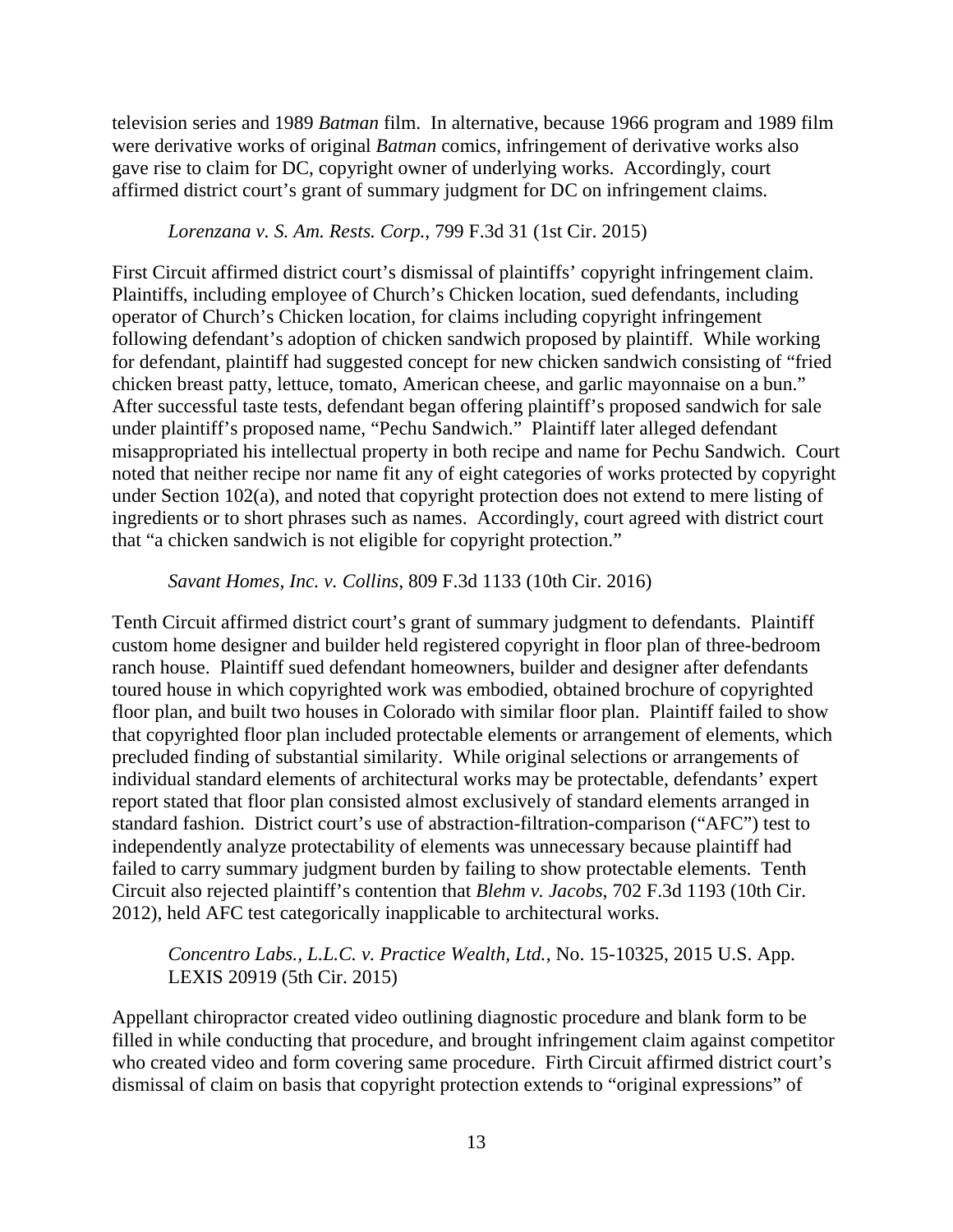ideas, procedures, processes and systems, but not to "those things themselves." Court noted that appellant had "chiefly alleged infringement of the procedure itself, for which there is no copyright protection."

*Leisure Concepts, Inc. v. California Home Spas, Inc.*, No. 14-388, 2015 U.S. Dist. LEXIS 76552 (E.D. Wash. June 12, 2015)

District court denied defendant's motion to dismiss plaintiff's claim for infringement based on instruction manual for spa cover lifter. Plaintiff's registration for instruction manual provided presumption of validity of copyright. Although instruction manual consisted of non-protectable elements, such as lists of product parts, court held that manual's narrative instructions may be protected. Moreover, language in defendant's instruction manual had been copied verbatim from plaintiff's manual, and "such obvious copying … is not to be encouraged."

*New Old Music Group, Inc. v. Gottwald*, 122 F. Supp. 3d 78 (S.D.N.Y. 2015)

In infringement action by plaintiff against defendant recording artist Jesse J. and related entities, district court denied defendants' motion for summary judgment based exclusively on expert analysis of musical compositions. Plaintiff alleged that drum part of popular song Price Tag recorded by artist was copied from Zimba Ku, song recorded by band Black Heat in 1975 and written by president of plaintiff company. Plaintiff alleged that Zimba Ku's break beat was "the driving force of the composition and is featured continuously throughout the work." Plaintiff's infringement claim was based solely on drum component of Zimba Ku. All rhythmic similarities between Zimba Ku's drum part and Price Tag's drum part were contained in single measure, which was repeated continually throughout both songs. Defendants did not dispute that as transcribed by musical notation, two drumbeats in question were virtually identical. However, defendants argued that regardless of such similarities, drum part in Zimba Ku was so common that use of similar elements or combination of such elements in Price Tag could not constitute actionable infringement. Court rejected defendants' argument. Although elements that comprised drum beat could be considered common and widely used in prior art if viewed in isolation, court could not conclude, as matter of law, that "total concept and feel" of elements in combination were not protectable given low level of creativity needed to establish originality. Thus, defendants failed to show that similarities between works concerned only noncopyrightable elements such that no reasonable juror could find works substantially similar.

#### <span id="page-25-0"></span>**B. Pictorial, Graphic and Sculptural Works**

#### *Varsity Brands, Inc. v. Star Athletica, LLC*, 799 F.3d 468 (6th Cir. 2015)

Sixth Circuit reversed district court's judgment and entered partial summary judgment for plaintiff with respect to whether designs on garments were copyrightable pictorial, graphic, or sculptural works. Plaintiff sued alleging infringement of two-dimensional designs used on clothing and other useful articles. District court entered summary judgment for defendant,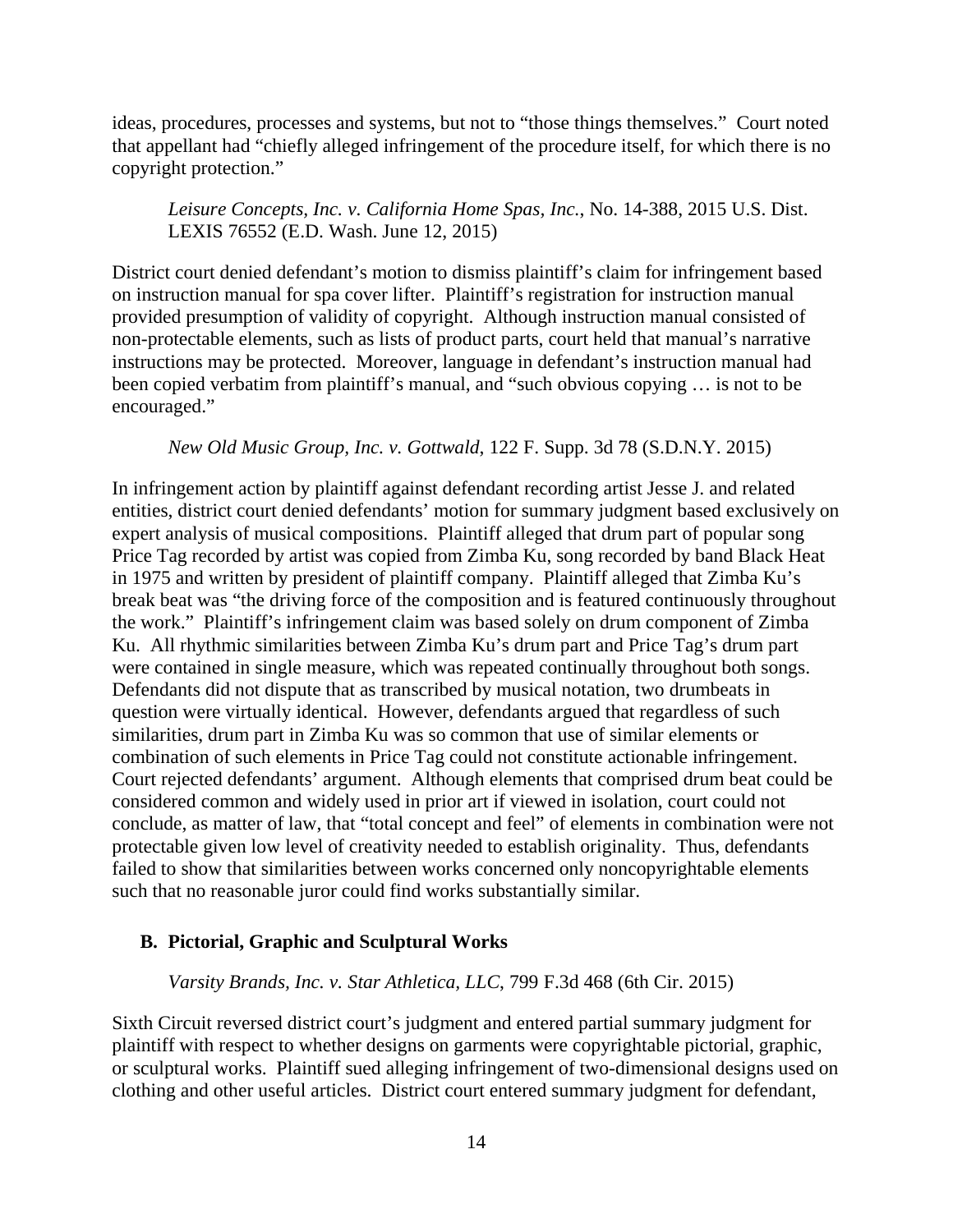concluding that designs were not copyrightable because graphic elements were not physically or conceptually separable from utilitarian function of garments because "colors, stripes, chevrons, and similar designs typically associated with sports in general, and cheerleading in particular" make garment they appear on "recognizable as a cheerleading uniform." Sixth Circuit had not yet adopted approach to determining whether pictorial, graphic, or sculptural features of design of useful article are separable from utilitarian aspects of useful article, "and so we do so now." Court canvassed "approaches" to conceptual separability, and noted that Second and Fourth Circuits have used multiple approaches in same case, illustrating difficulty of selecting one approach conceptual separability. Sixth Circuit adopted "similar hybrid approach": to ask series of questions that are grounded in text of Copyright Act: (1) Is design pictorial, graphic, or sculptural work? (2) If design is pictorial, graphic, or sculptural work, then is it design of useful article? (3) What are utilitarian aspects of useful article? Court held that "portraying appearance" and "conveying information" are two "utilitarian aspects" that courts may *not* use; considering these two functions "utilitarian aspects" for purpose of determining separability would be at odds with Act's definition of useful article. Once permissible utilitarian aspects are identified, court asks: (4) Can viewer of design identify pictorial, graphic, or sculptural features separately from utilitarian aspects of article? (5) Can pictorial, graphic, or sculptural features of design of useful article exist independently of utilitarian aspects of article? Court noted that Copyright Office Compendium provides helpful way to think about questions four and five: pictorial, graphic, and sculptural features incorporated into design of useful article are conceptually separable if artistic feature of design and useful article could both exist side by side and be perceived as fully realized, separate works, one artistic work and other useful article. Court declined to endorse looking at why designer chose ultimate design, to exclusion of other evidence, and rejected likelihood-of-marketability test because it privileges judge's personal taste, is often based entirely on conjecture, and is often undermined by fact that defendant has copied work at issue. Court also rejected argument that graphic features are inseparable because they serve "decorative function"; such holding would render nearly all artwork unprotectable. Sixth Circuit also rejected conclusion that graphic features are not separable because garment "without team colors stripes, chevrons, and similar designs typically associated with sports in general, and cheerleading in particular, is not recognizable as a cheerleading uniform." Record established that not all garments must look alike to "be" cheerleading uniforms, and that designs may be incorporated onto surface of different types of garments and articles. Interchangeability of various designs was evidence that graphic design on surface of garment does not affect whether garment still functions as cheerleading uniform. Because graphic features of Varsity's designs are "more like fabric design than dress design," court held that they are protectable subject matter under Copyright Act, and entered summary judgment for Varsity solely on issue of protectability of Varsity's designs as pictorial, graphic, or sculptural works.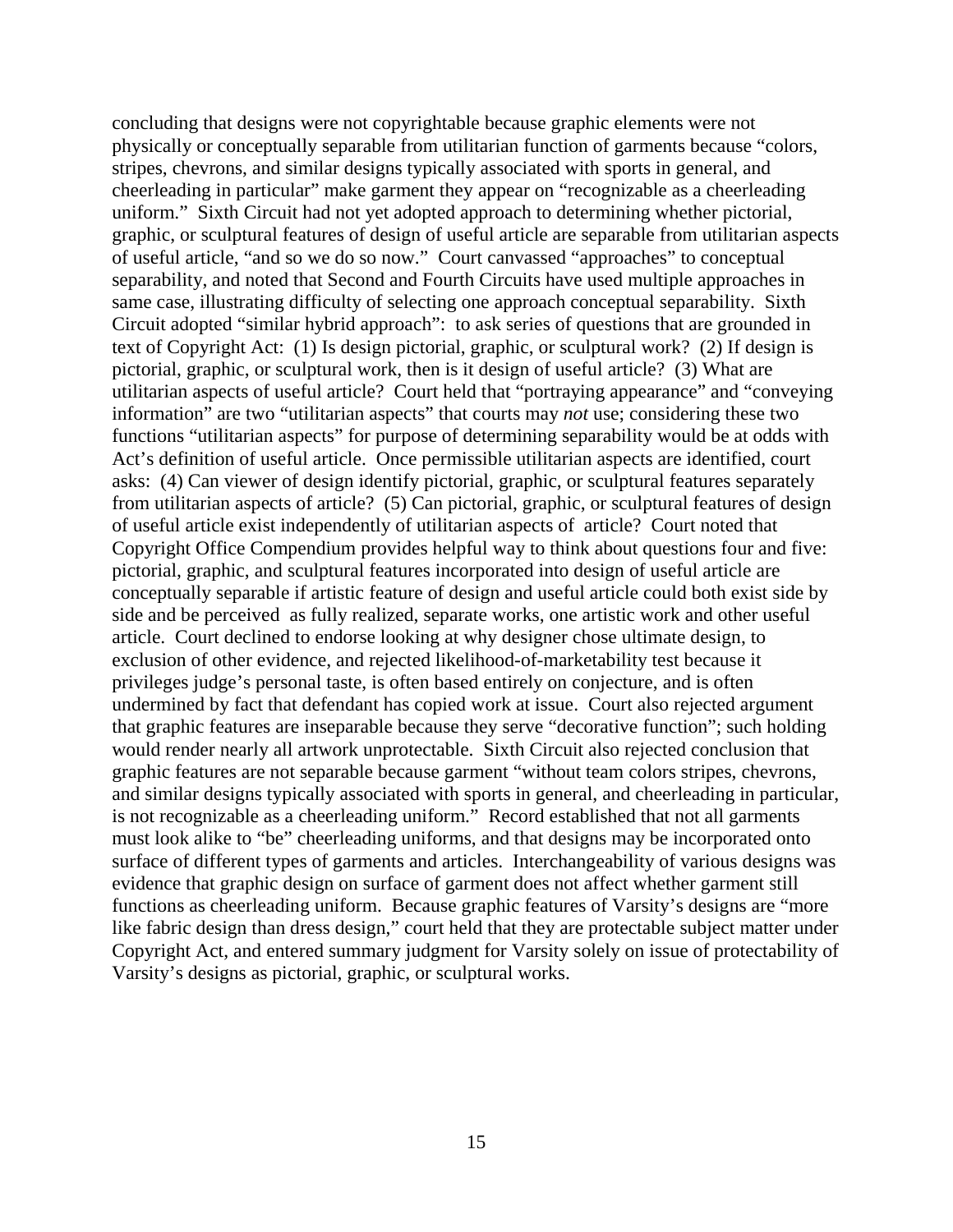*Hoberman Designs, Inc. v. Gloworks Imps., Inc.*, No. 14-6743, 2015 U.S. Dist. LEXIS 176117 (C.D. Cal. Nov. 3, 2015)

District court granted defendants' motion for summary judgment on infringement claim. Plaintiff Hoberman Designs, Inc. ("HDI") sued defendants for copyright infringement stemming from defendants' sale of expanding and contracting geometric plastic toys similar to plaintiff's. Charles Hoberman, well-known designer and engineer of expanding structures and spheres, sold toy versions of designs through company, HDI, including registered "Mini Sphere" and "Twist-o" designs. Gloworks imported and sold similar toys as "NF-EXPBALL" and "Flashing Skull." Defendants moved for summary judgment on infringement claim, arguing that HDI's designs were not original, because they consisted of unprotectable geometric shapes and were mechanical or utilitarian in nature. Court noted that basic shapes are not protectable under copyright law, but original combination of unoriginal geometric shapes can be copyrighted. HDI had claimed original selection and arrangement of geometric shapes. Because defendants failed to demonstrate that combination lacked originality or was inevitable, use of combined geometric shapes did not preclude copyright protection. With respect to useful or mechanical aspects of HDI's designs, court found very few elements of HDI's toys that were not mechanical or utilitarian. Mini Sphere's trusses permitted expansion and contraction, joints held trusses together, and hub-style joints, though not required for expansion, gave Mini Sphere 24-sided shape when expanded. Twist-o's gears permitted expansion and contraction, cross pieces linked gears together, gear covers prevented debris from getting caught in gears, and layering, which HDI had claimed as original "layered look," served functional purpose of permitting transformation into larger object. "Relative size" of HDI's toys and proportion between hubs and trusses related to expansion function, and "aesthetic web" of toys in expanded position was merely outline of geometric shape. Court further rejected HDI's claim to original "overall look and feel" of toys, because copyright only extends to copyrightable elements. For purposes of summary judgment, court found some copyrightable, original elements in plastic joints and trusses of Mini Sphere and plastic cross pieces of Twist-o, but found defendants' toys dissimilar to those few protected elements, and accordingly granted defendants' motion for summary judgment on infringement claim.

# *Zahourek Sys., Inc. v. Balanced Body University, LLC*, No. 13-112, 2016 U.S. Dist LEXIS 47165 (D. Colo. Apr. 7, 2016)

Plaintiffs developed and sold product called Maniken, "an interactive learning tool which requires the user to shape muscles of clay and attach them to the model … to provide a meaningful armature upon which one could explore muscular ideas." Plaintiffs claimed that defendant had infringed "copyrighted anatomy models" through unauthorized display of such models in manual. Court determined plaintiff did not hold valid copyright in work at issue because Maniken was "useful article" under Section 101 of Act, in that Maniken was (1) created for utilitarian features, serves utilitarian ends and has intrinsic utilitarian function to portray appearance of life-like form, and (2) designed for anatomically-functional reasons not independent from artistic judgment such that conceptual separability did not exist.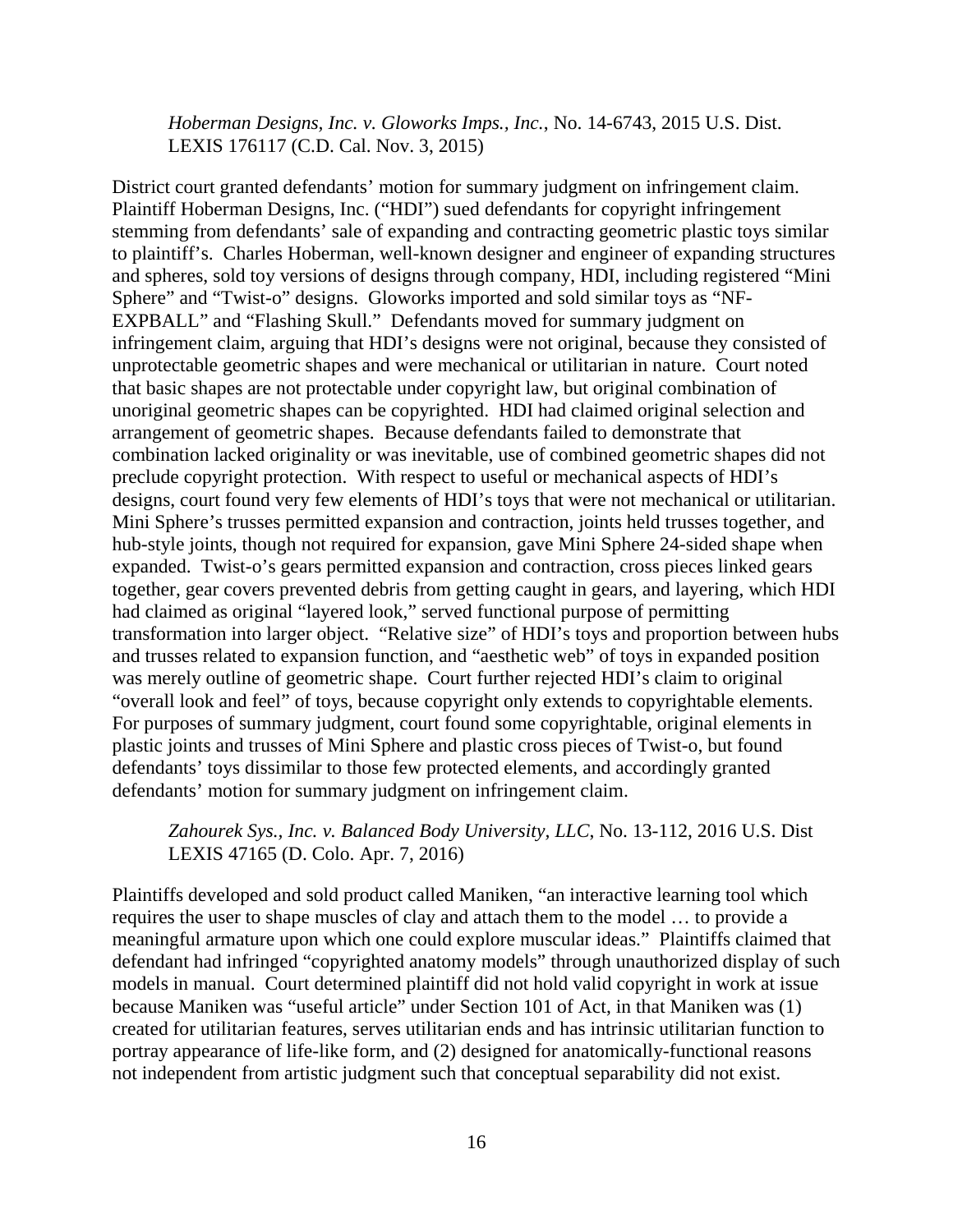#### <span id="page-28-0"></span>**C. Compilations and Derivative Works**

*Keeling v. Hars*, 809 F.3d 43 (2d Cir. 2015)

Second Circuit affirmed district court's holding that "if the creator of an unauthorized work stays within the bounds of fair use and adds sufficient originality, she may claim protection under the Copyright Act … for her original contributions." Appellee authored *Point Break Live!* ("*PBL*"), parody stage adaptation of 1991 film *Point Break*. PBL borrows characters, plot elements and selected dialogue from film, adding jokes, props, staging and other theatrical devices to "transform the dramatic plot and dialogue of film into an irreverent, interactive theatrical experience." At no point did appellee possess copyright or license with respect to film. Appellant, owner of production company, contracted to stage two-month run of *PBL*, and subsequently sought to continue to produce *PBL* without further payment to appellee, on theory that appellee did not lawfully own any rights to *PBL*. Appellee objected, threatened suit and registered copyright in *PBL* without first obtaining permission from copyright holders of film. Appellee brought suit in district court, and appellant asserted counterclaim seeking declaration that appellee's *PBL* copyright registration was invalid. District court found, and Second Circuit affirmed, that derivative works, such as *PBL*, are entitled to "independent" copyright protection. Although protection does not extend to material that has been used unlawfully, if "a work employs copyrighted materially lawfully – as in the case of a 'fair use' – nothing … prohibits the extension of the 'independent' copyright protection promised by Section 103." Appellant further claimed that appellee's copyright was invalid because her contributions to derivative work consisted solely of noncopyrightable individual elements such as stage directions and theatrical devices, and those contributions cannot support copyright. However, copyright law "protects not only the individual elements themselves, but the creative choices made in selecting and arranging even un-copyrightable elements." Therefore, appellee's "creative contribution, and thus her copyright, is in the original way in which [she] has selected, coordinated, and arranged the elements of … her work" to create new parodic meaning.

*Tomaydo-Tomahhdo, LLC v. Vozary*, No. 15-3179, 2015 U.S. App. LEXIS 18384 (6th Cir. Oct. 20, 2015)

Sixth Circuit affirmed district court's grant of summary judgment to defendants on copyright infringement claim. Plaintiffs, including restaurant owner and cookbook author Rosemarie Carroll ("Carroll"), sued defendants, including former restaurant co-owner Larry Moore ("Moore") and new catering business, for infringement. Carroll and Moore had jointly created Tomaydo-Tomahhdo restaurant and catering business serving recipes conceived by Moore. In 2007, Carroll and Moore parted ways, and Carroll purchased Moore's interest in business in agreement that required Moore to return all menu and recipe materials. In 2012, Carroll created Tomaydo-Tomahhdo recipe book based on recipes Moore had created. Moore opened catering business, and Carroll alleged Moore was copying Tomaydo-Tomahhdo's recipes. District court granted defendants' motion for summary judgment on basis of plaintiffs' failure to demonstrate infringement of creative work, and material differences between parties' recipes. Plaintiffs appealed. On appeal, plaintiffs argued recipe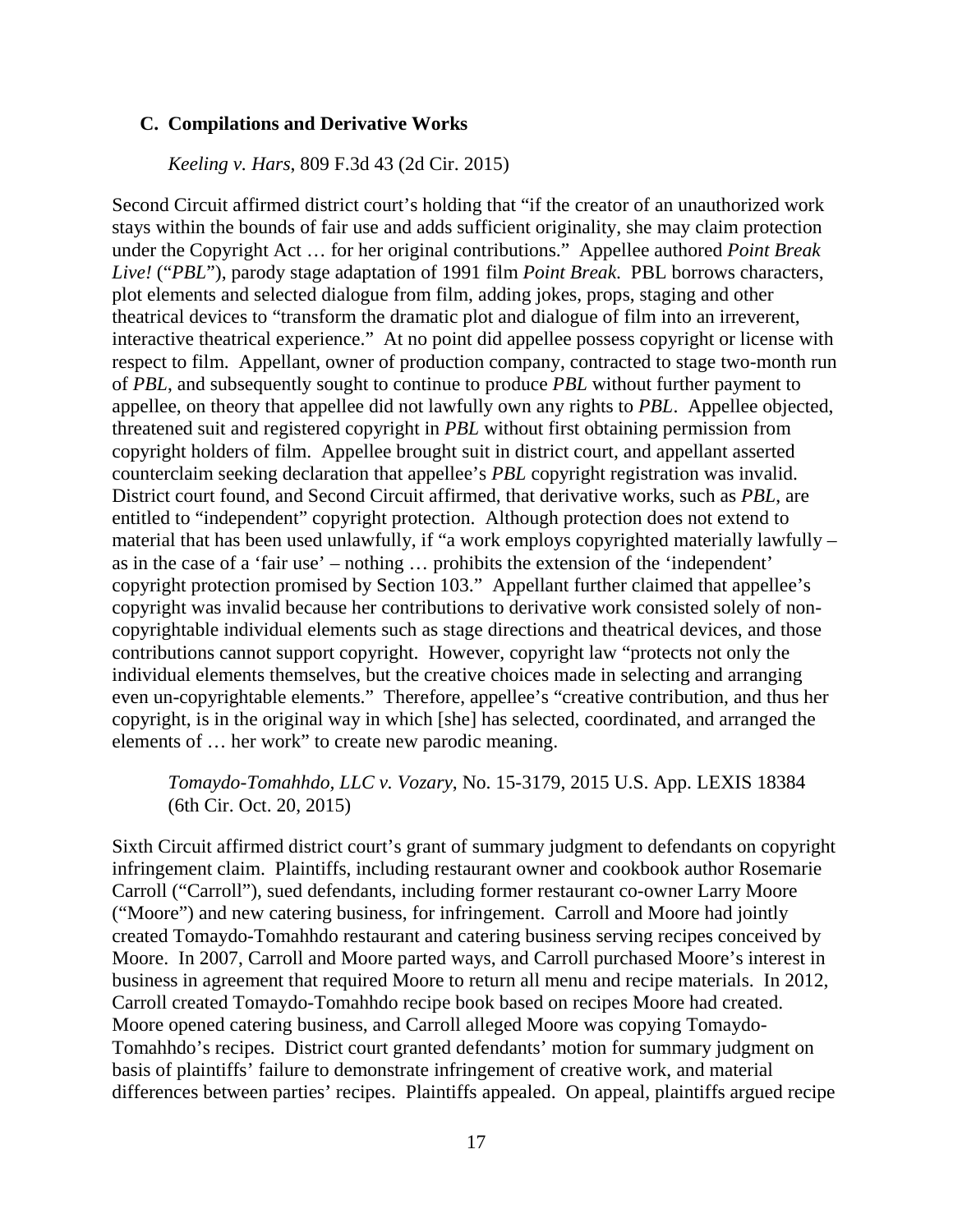book was copyrightable compilation, because Moore's trial-and-error process for developing recipes involved creative selection and arrangement of ingredients, and items on menu were purposefully selected and coordinated with each other. Court found plaintiffs' recipes did not enjoy copyright protection because list of ingredients was mere factual statement ineligible for protection, and cooking instructions were functional directions statutorily excluded from copyright protection by Section 102(b). Further, plaintiffs failed to demonstrate that recipe book was original compilation. Plaintiffs had alleged purposeful selection and coordination of menu items, but failed to identify what was original and creative about that process. Accordingly, no aspect of plaintiffs' recipe book was original work entitled to copyright protection.

#### <span id="page-29-0"></span>**D. Miscellaneous**

*Bikram's Yoga College of India, L.P. v. Evolation Yoga, LLC*, 803 F.3d 1032 (9th Cir. 2015)

Ninth Circuit affirmed district court's holding that sequence of yoga poses and breathing exercises is not entitled to copyright protection. Plaintiff developed "Sequence" and first published it in his 1979 book *Bikram's Beginning Yoga Class*. Sequence consisted of 26 yoga poses and two breathing exercises, designed to improve physical health and sense of well-being, performed over course of 90 minutes in room heated to 105 degrees Fahrenheit. Plaintiff registered book in 1970, and obtained supplemental registration for "compilation of exercises" in book in 2002. Plaintiff introduced Teaching Training Course in 1994; individual defendants completed course and in 2009 founded Evolation Yoga, LLC, offering classes for several yoga styles, including "hot yoga," consisting of 26 yoga poses and two breathing exercises practiced over course of 90 minutes in room heated to 105 degrees Fahrenheit. Plaintiff claimed infringement based on defendants' offering of yoga classes. District court granted defendants' motion for partial summary judgment, finding that Sequence is collection of facts and ideas not subject to copyright protection. Ninth Circuit affirmed, holding that Sequence is uncopyrightable idea, process or method designed to "cure, heal, or at least alleviate" physical injury and illness. Protection for processes and methods, if any, must be secured through patent. Ninth Circuit further held Sequence not entitled to copyright protection as compilation: "the Sequence is an idea, process, or system; therefore, it is not eligible for copyright protection. That Sequence may possess many constituent parts does not transform it into a proper subject of copyright protection. Virtually any process or system could be dissected in a similar fashion." Finally, Ninth Circuit held Sequence not copyrightable as choreographic work for same reason it is not copyrightable as compilation: Sequence is idea, process, or system to which copyright protection may "in no case" extend. Fact that Sequence contains bodily or rhythmic movements does not change it from being process; certain functional movements, such as churning butter, which may also be rhythmic, do not suddenly become copyrightable. Thus, district court properly granted Evolation's motion for partial summary judgment.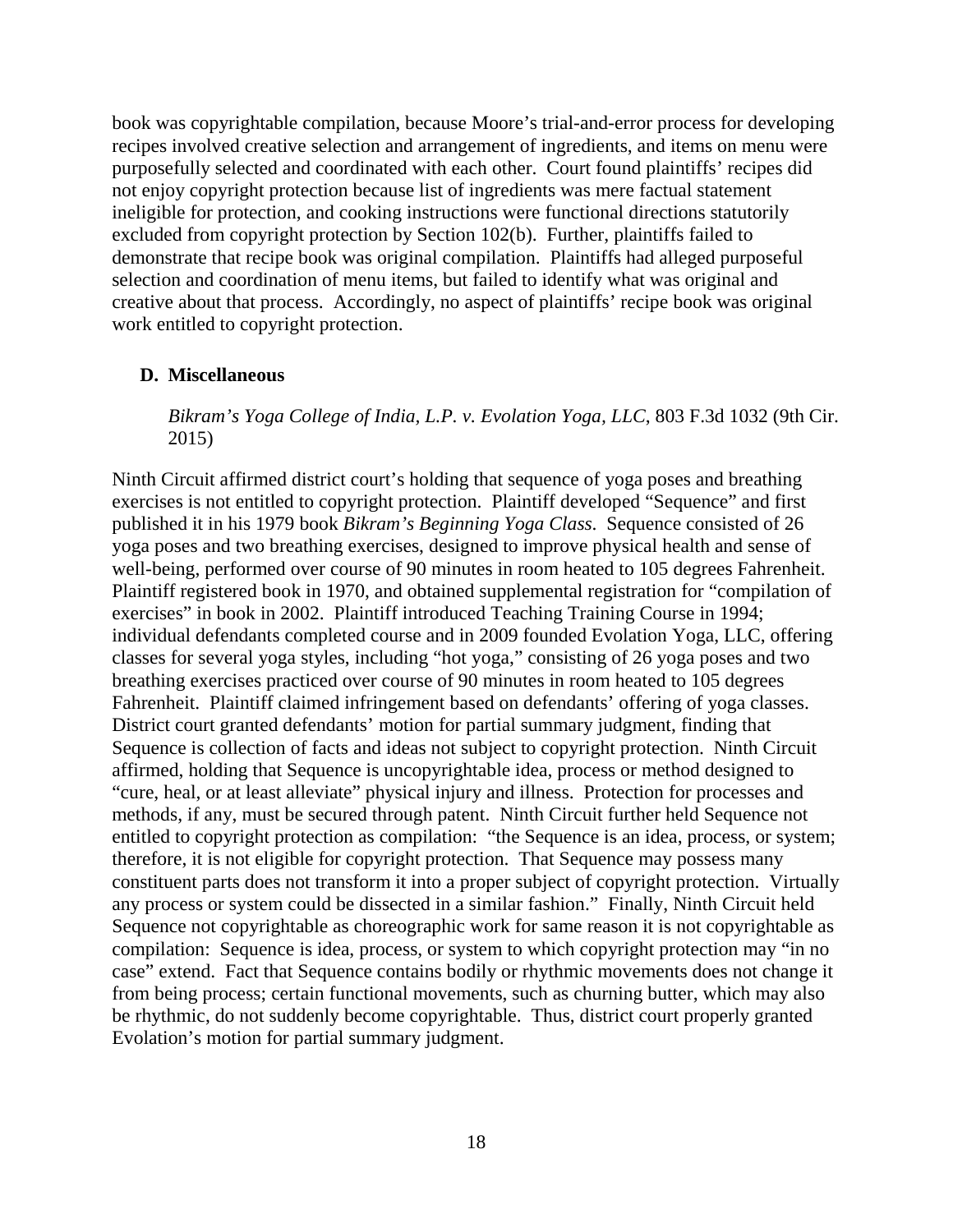#### <span id="page-30-0"></span>**III. OWNERSHIP**

#### <span id="page-30-1"></span>**A. Works Made for Hire**

*Lewin v. Richard Avedon Found.*, No. 11-8767, 2015 U.S. Dist. LEXIS 83452 (S.D.N.Y. June 26, 2015)

Plaintiff worked as assistant to famous photographer Richard Avedon. Plaintiff claimed his duties did not include taking photographs; rather, he was responsible for lighting and administrative tasks for Avedon. Over period of years, while working for Avedon, plaintiff claimed he created several thousand photographs on his own time. Defendant Richard Avedon Foundation, successor to Avedon's rights, asserted otherwise. Defendant claimed that plaintiff's duties included taking pictures and that some of photographs were done at "instance and expense" of Avedon, and so were owned by Avedon, and defendant as his successor. District court denied summary judgment as to ownership of most photographs, finding issues of fact as to plaintiff's duties and, even if his duties included taking pictures, whether pictures at issue in case were taken for plaintiff's own purposes. For certain pictures, however, district court granted summary judgment in favor of defendant. For example, in connection with shoot of Raquel Welch, Avedon asked plaintiff to photograph Welch as distraction after Welch and Avedon had dispute. Court held photographs resulting from this "distraction" photography belonged to defendant because photographs were taken by plaintiff as part of his job, were Avedon's idea and were done for Avedon's, not plaintiff's, benefit. Similarly, on another occasion Avedon asked plaintiff to take photographs of group that had gathered in Avedon's home to raise money for theatrical production. Plaintiff admitted that he likely used studio camera to take pictures. Since Avedon had instructed plaintiff regarding whom to photograph and where, court held pictures were taken at Avedon's instance. Use of studio camera meant pictures were taken at Avedon's expense. Applying "instance and expense" test under 1909 Act, court held these photos were owned by defendant foundation.

*Pay(q)r, LLC v. Sibble*, No. 15-1038, 2015 U.S. Dist. LEXIS 173465 (N.D. Ohio Dec. 31, 2015)

Plaintiff, developer of hospitality industry payment software application and cloud-based communications system, brought infringement suit against Sibble, co-developer and engineer of products. Parties had entered into agreement for Sibble to develop products and Sibble and plaintiff also discussed creation of another company, POSitronics, which would own one product. Sibble cultivated relationship with co-defendant MenuPad, ostensibly cutting plaintiff out of business plans for POSitronics. When relationship between Sibble and plaintiff soured, Sibble failed to complete work per parties' agreement and MenuPad withdrew investment from POSitronics. After Sibble and other defendants created code for product that was similar to code for plaintiff's product, plaintiff sued for infringement. Sibble moved to dismiss plaintiff's infringement claim asserting, first, that Sibble was author of work. Plaintiff argued that products were works made for hire and, therefore, ownership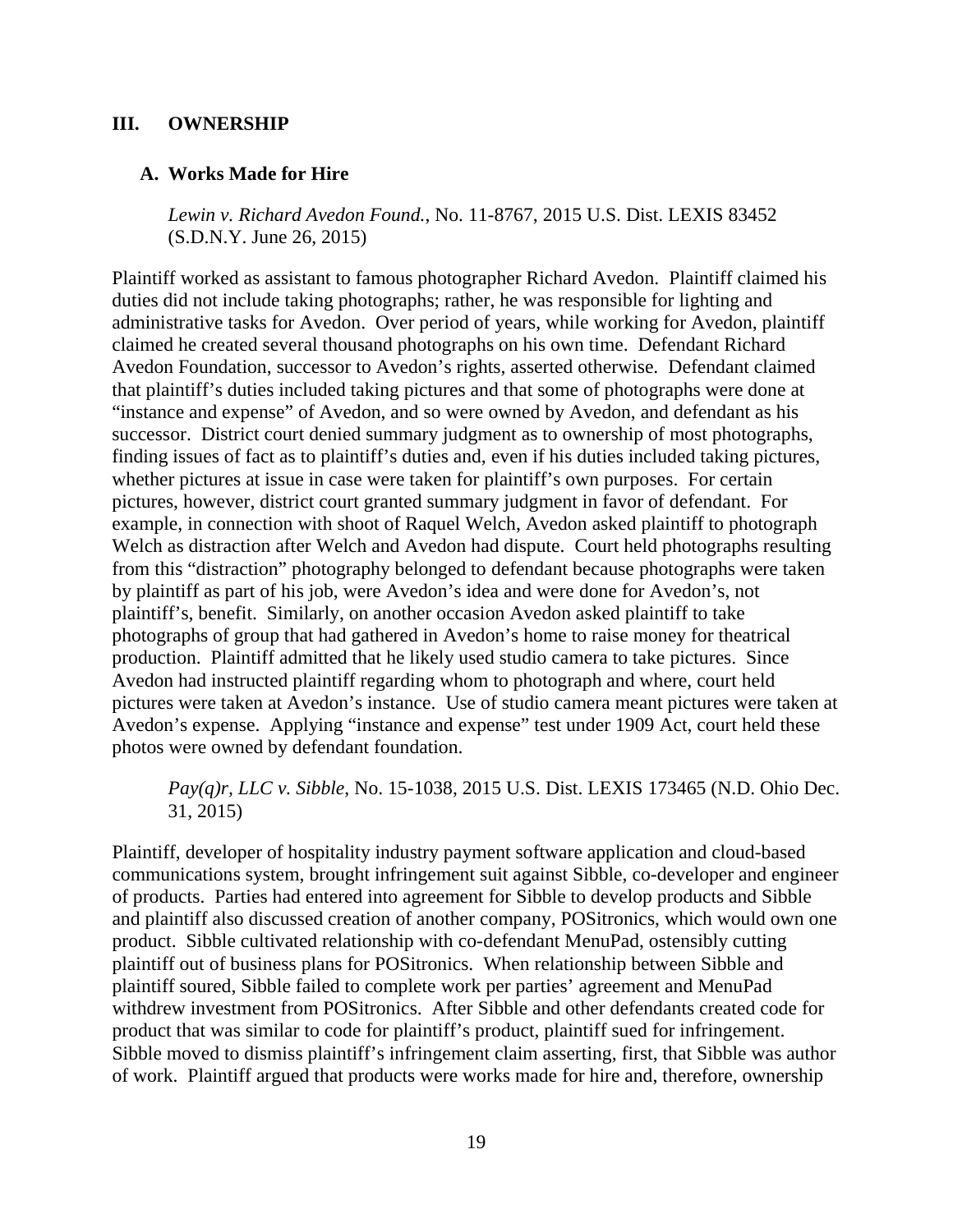should vest with plaintiff. Court disagreed, finding that Sibble's work as independent software developer did not fit into statutory definition of work-for-hire. Although parties' agreement contemplated Sibble becoming plaintiff's full-time employee in future, Sibble was not employee until such time and could pursue other business opportunities. However, court found that parties' agreement, under which Sibble "agreed to assign" all rights in inventions, which were defined to include copyrightable material, constituted valid transfer of Sibble's copyrights to plaintiff. Therefore, plaintiff had plausibly alleged valid transfer of copyright ownership sufficient to avoid dismissal.

# <span id="page-31-0"></span>**B. Transfer of Ownership**

*Wallert v. Atlan*, No. 14-4099, 2015 U.S. Dist. LEXIS 145027 (S.D.N.Y. Oct. 26, 2015)

Plaintiff brought suit for infringement of musical work. District court dismissed infringement claim upon finding that plaintiff lacked standing due to failure to adequately allege ownership of musical work. Court rejected argument that plaintiff's ownership of corporate entity listed on registration as copyright claimant conferred standing upon plaintiff, since shareholders do not hold legal title to corporation's assets and there was no evidence that plaintiff had formally dissolved corporate entity as necessary for plaintiff to become owner of copyright by operation of law. Second, plaintiff did not produce any written documents as required under Section 204(a) to support claim that copyright in work had been transferred to plaintiff. Third, complaint was devoid of factual allegations supporting claim that plaintiff was "beneficial owner" of musical work such as, for example, written documents showing that plaintiff had assigned copyright to corporate entity in exchange for payment of royalties.

*Adobe Sys. v. A & S Elecs., Inc.*, No. 15-2288, 2015 U.S. Dist. LEXIS 173176 (N.D. Cal. Dec. 29, 2015)

Software company sued licensee and distributor of software products for infringement arising from defendants' unauthorized distribution of plaintiff's software code. Plaintiff alleged that defendants distributed copyrighted software in violation of parties' agreement, thereby willfully infringing plaintiff's copyrights. Court rejected defendant's argument that infringement claim should be dismissed because there was no nexus between defendants' violation of agreement and infringement of plaintiff's rights under Act. Defendants argued that only conduct attributed to defendants was sale of fabricated serial license key, which was "not copyrightable." Court held that even if serial license key was not separately subject to copyright protection, defendants' alleged distribution of code to facilitate sale and use of software that defendants had no right to distribute was sufficient to state claim for infringement. Court also rejected argument that defendants were putative owners of software since, under agreement, defendants were mere licensees. Therefore, affirmative defense of first sale doctrine was unavailable to defendants. Court also rejected defendants' essential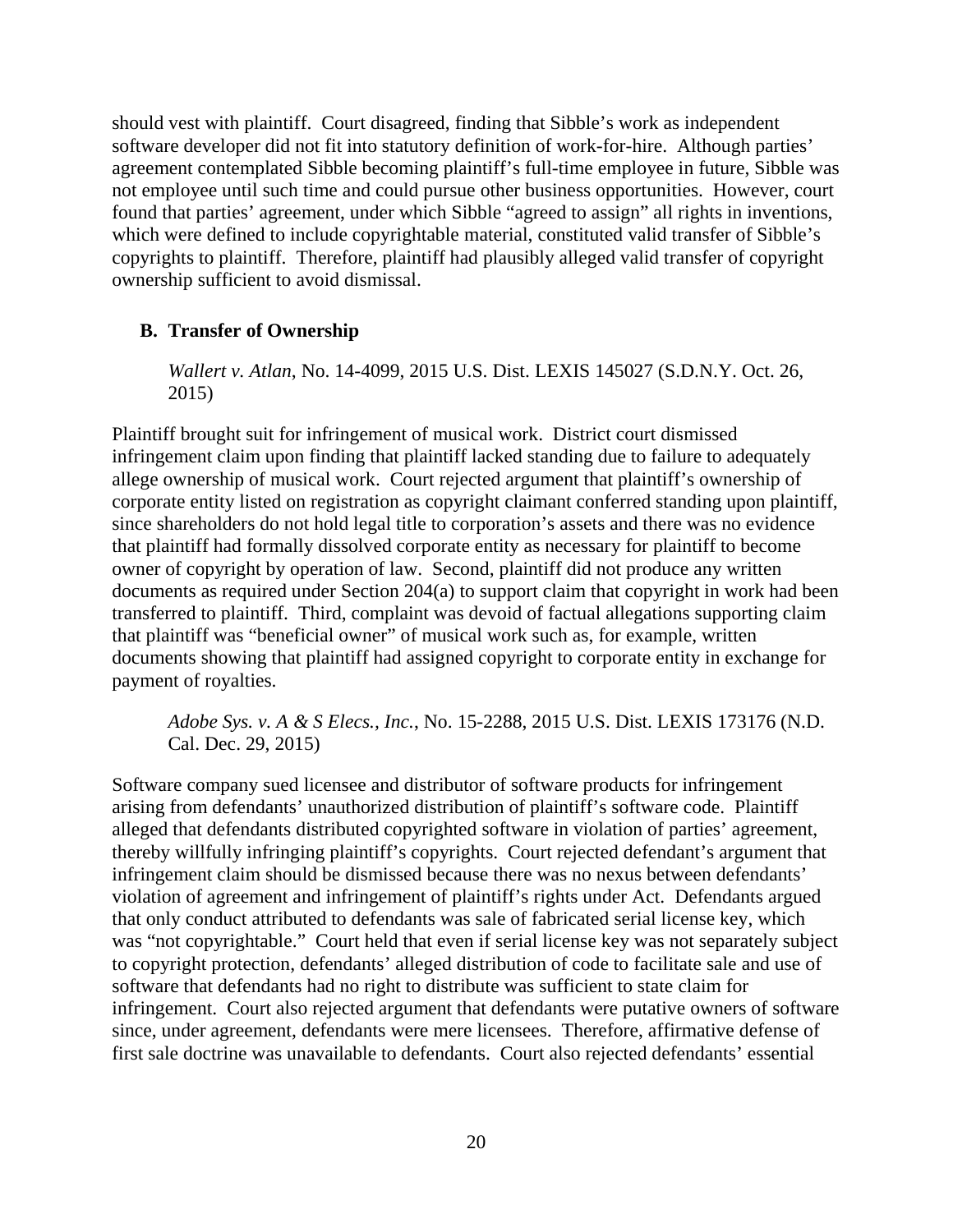step defense because such defense similarly requires that alleged infringer is owner and not mere licensee of copyrighted work.

*Liang v. AWG Remarketing, Inc.*, No. 14-99, 2015 U.S. Dist. LEXIS 108909 (S.D. Ohio Aug. 18, 2015)

Plaintiff, alleged assignee of copyright in computer code for use in online automobile auctions, sued former business partners and target company for infringement following failed attempt to acquire defendant target company. Defendants moved for summary judgment, claiming that plaintiff did not own copyrights at issue and therefore lacked standing to sue. Question before court was whether plaintiff received valid transfers from purported owners of copyright in computer code. Plaintiff argued ownership based on (1) alleged exclusive license granted by defendant, claimed co-author of code, to plaintiff's predecessor in interest, and (2) alleged transfer of copyright in code contained in mutual general release agreement between plaintiff and other co-author of code executed nearly two years after plaintiff filed suit. Court rejected plaintiff's claimed ownership based on alleged exclusive license because record established there was no formal written assignment of copyrights as required by Section 204(a). Court noted that defendant's subjective intention, without more, was insufficient to grant exclusive license to copyrighted computer code. Regarding plaintiff's second claimed basis for ownership, court noted that facts existing at time complaint was filed determine standing. Record established that release agreement was executed after plaintiff filed suit, and release could not retroactively cure plaintiff's lack of standing. Accordingly, court held that plaintiff lacked standing to prosecute lawsuit and granted summary judgment for defendants.

#### *Gen. Steel Domestic Sales, LLC v. Chumley*, 129 F. Supp. 3d 1158 (D. Colo. 2015)

District court denied plaintiff's motion for summary judgment on defendant's counterclaims alleging infringement of registered logo. Defendant had retained third party to assist in creation of logo. Court rejected plaintiff's arguments that defendant was not owner of logo upon finding that third party had orally transferred copyright in logo to defendant at time of logo's creation. Although Section 204(a) requires that transfers of copyright ownership be memorialized in writing, court noted that such provision has been broadly interpreted to permit effective oral assignments so long as original owner ratifies or confirms transfer in writing at later point. Court held that subsequent agreement entered into between defendant and third party confirming previous assignment of all right, title and interest in logo to defendant validated prior oral assignment. Finally, court held that copyright registration's statement that logo had been "work for hire" did not affect analysis since errors in registration do not invalidate rights secured by registrant absent showing of intent to defraud and prejudice.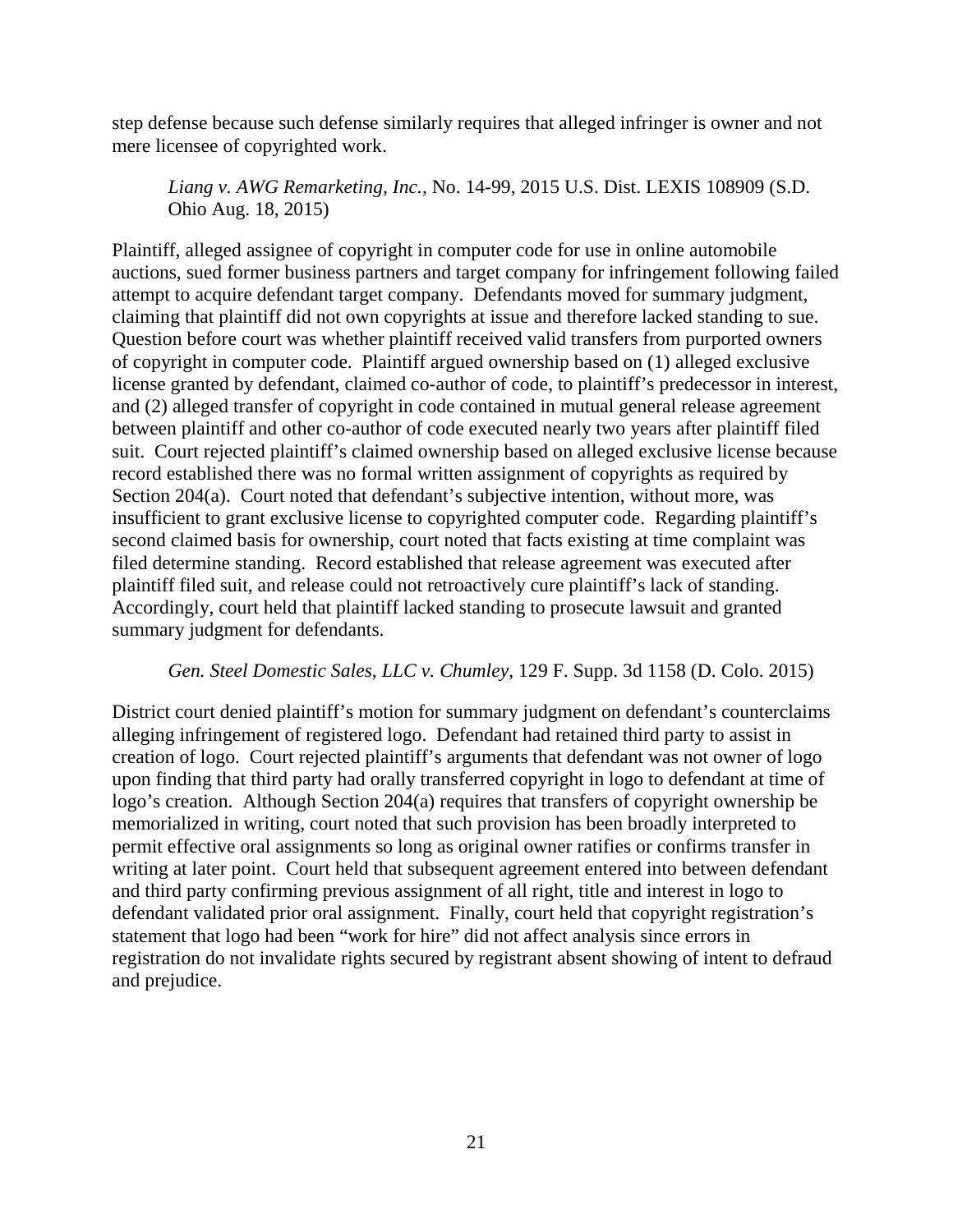#### <span id="page-33-0"></span>**C. Termination of Transfers**

#### *Baldwin v. EMI Feist Catalog, Inc.*, 805 F.3d 18 (2d Cir. 2015)

Plaintiffs, heirs of songwriter John Frederick Coots, co-writer of *Santa Claus Is Comin' To Town*, sought declaration that copyright termination notice served on defendant in 2007 was effective in terminating defendant's rights in song. Defendant's predecessor had purchased rights from song's authors in 1934. Because song was governed by 1909 Copyright Act, copyright in song lasted for initial 28-year term, followed by 28-year renewal term. In 1951, author of song and defendant's predecessor entered into second agreement in which predecessor was granted all renewals and extensions of copyrights in song. In 1981, song's author sent defendant's predecessor notice to terminate 1951 agreement. Song's author also entered into 1981 agreement which granted defendant's predecessor rights in song for extended renewal period created by 1976 Copyright Act. Following passage of 1998 Sonny Bono Copyright Term Extension Act, which extended renewal period for additional 20 years, plaintiffs sent termination notice in 2007. On summary judgment, district court ruled in defendant's favor, finding that defendant owned rights in song by virtue of 1951 agreement, which, as pre-1978 grant, was not terminable under Section 203. On appeal, Second Circuit reversed upon finding that defendant's ownership of rights in song was traceable to 1981 agreement, which had superseded 1951 agreement as source of defendant's existing rights in song. Because 1981 agreement granted same rights to defendant already owned by virtue of 1951 agreement, parties had "clearly manifested" intention that new agreement replaced 1951 agreement's grant of rights to work's renewal term. Moreover, court held that 1981 agreement signified intention to grant to defendant's predecessor all of author's renewal rights, and was not merely conveyance of author's future interest in statutory renewal term extension. District court's reliance upon extrinsic evidence to hold otherwise was inappropriate in light of unambiguous contract language. Because 1981 agreement constituted post-1978 grant "executed by the author" and did not cover right of publication, grant was terminable by plaintiffs under Section 203. Therefore, plaintiffs' 2007 termination notice will terminate 1981 agreement, and defendant's rights in song, on December 15, 2016.

### *Larson v. Warner Bros Entm't, Inc.*, No. 13-56243, No. 13-56244, No. 13-56257, No. 13-56259, 2016 U.S. App. LEXIS 2507 (9th Cir. Feb. 10, 2016)

Ninth Circuit previously decided that October 19, 2001 letter from attorney for Jerome Siegel, co-creator of Superman, to attorney for DC constituted binding settlement agreement that potentially resolved all questions in suit. On remand, district court held that 2001 letter transferred to DC all copyrights listed in agreement. Larson, Siegel's successor-in-interest, appealed, arguing 2001 letter did not constitute present assignment of rights, and was conditioned on future signing of formal contractual agreement. Ninth Circuit disagreed, having previously held that letter finalized material terms of contract to which parties had agreed. Larson argued further, based on Section 304(c)(6)(D), which provides that "further grant, or agreement to make a further grant, of any right covered by a terminated grant is valid only if it is made after the effective date of termination," that even if 2001 letter was agreement transferring rights to Superman, letter could not have transferred copyrights to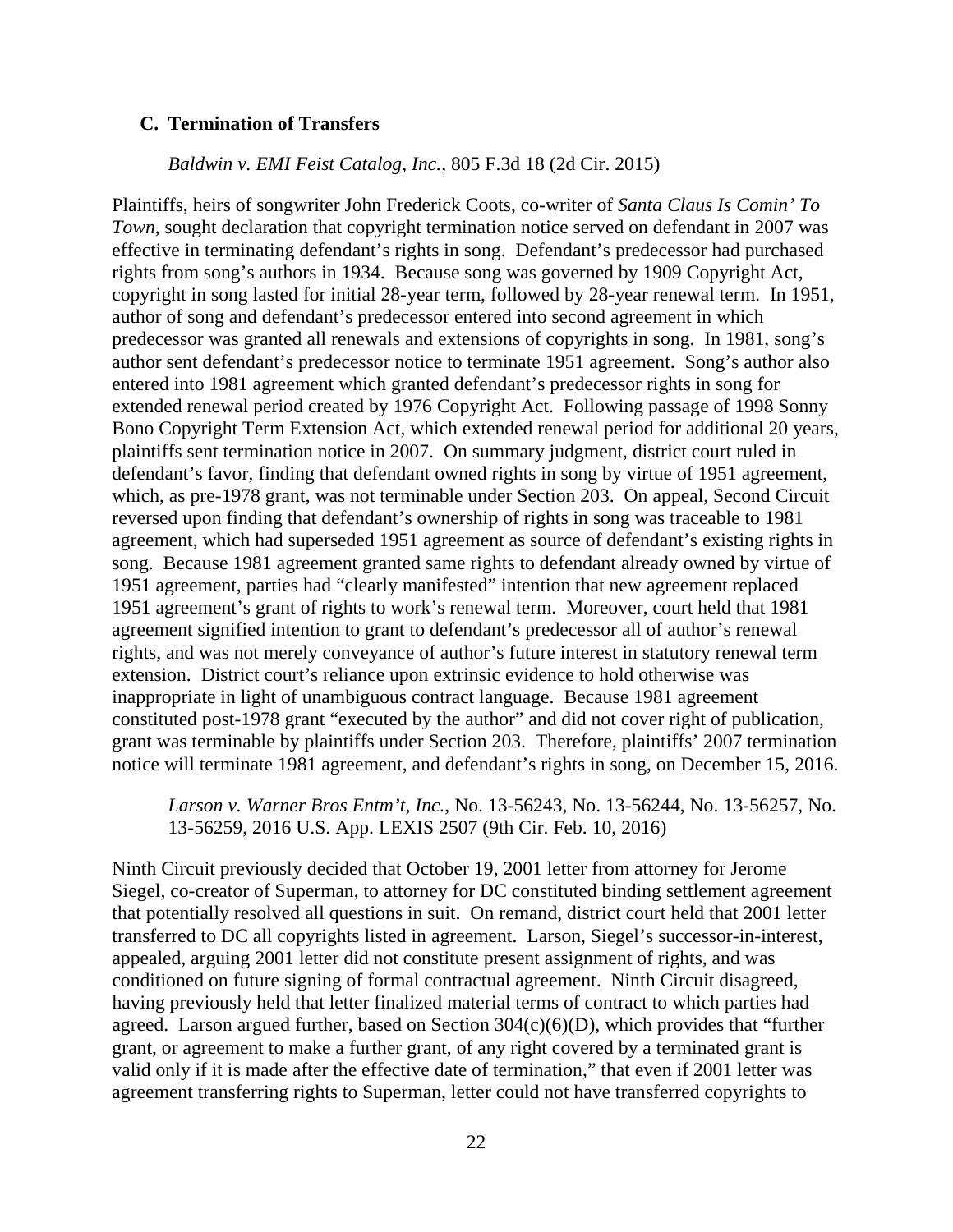Superboy and early Superman Ads because Siegels had not yet terminated DC's rights to Superboy and Ads when letter was written. Larson also argued that 2001 agreement could not bar recapturing copyrights to Superboy and Ads because 2001 letter was "agreement to contrary" under Section 304(c)(5). Ninth Circuit disagreed, citing *Milne v. Stephen Slesinger, Inc.*, 430 F.3d 1036 (9th Cir. 2005), in which court rejected argument that Congress intended to preclude parties from alienating their statutory termination rights by contract, and held that neither Section  $304(c)(5)$  nor Section  $304(c)(6)(D)$  invalidated heir's re-grant of copyrights by contract in lieu of statutory termination because heir had done exactly what Congress intended: used his "increased bargaining power conferred by imminent threat of statutory termination to enter into new, more advantageous grants." Siegels' bargaining position was similarly fortified by their statutory termination power. Siegels believed that in 1999 they recaptured rights to Superboy works and Ads from DC by issuing notices in 1997 purporting to terminate pre-1978 grants for wide range of Superman works, including Ads and Superboy. Although litigation clarified that Ads and Superboy grants were not properly terminated in 1999, Siegels, like heir in *Milne*, bargained with their statutory termination power in hand to negotiate highly remunerative new agreement. Larson, like Milne, failed to show that she was in any way prejudiced by 2001 agreement, through which Siegels reassigned purportedly recaptured rights to DC in exchange for substantial compensation. Because 2001 agreement replaced and superseded earlier grants of Superboy and Ads copyrights, Larson's attempts to recapture these copyrights through her subsequent termination notices were ineffective.

#### *Ray Charles Found. v. Robinson*, 795 F.3d 1109 (9th Cir. 2015)

Music legend Ray Charles had named charitable organization, The Ray Charles Foundation ("Foundation"), sole beneficiary of Charles' musical compositions under Charles' will. Foundation's funding relied exclusively on royalties from Charles' works. In March 2010, seven of Charles' children ("Terminating Heirs") filed copyright termination notices on various parties, including Warner/Chappell Music, Charles' publisher's successor-in-interest, pertaining to 51 compositions. Foundation subsequently filed suit challenging validity of termination notices, including on ground that compositions at issue were works made for hire and therefore not subject to termination provisions. Terminating Heirs moved to dismiss for lack of jurisdiction, arguing that Foundation was improperly asserting rights on behalf of third party copyright owner, Warner/Chappell. District court granted Terminating Heirs' motion to dismiss for lack of standing, finding that Foundation lacked prudential standing because asserted interests did not fall within termination provisions' "zone of interests" which instead encompassed only authors, statutory heirs and grantees of transfers. On appeal, Ninth Circuit reversed, and held that Foundation had standing to challenge validity of copyright termination notices filed by Terminating Heirs. Ninth Circuit rejected initial argument that Foundation was entitled to sue as "beneficial owner" of compositions because whether party is deemed "beneficial owner" for purposes of suing for infringement under Section 501 is irrelevant to whether said party can sue under termination provisions. However, Ninth Circuit found that Foundation's interest fell within statutory zone of interests, and therefore Foundation had standing to challenge termination notices, because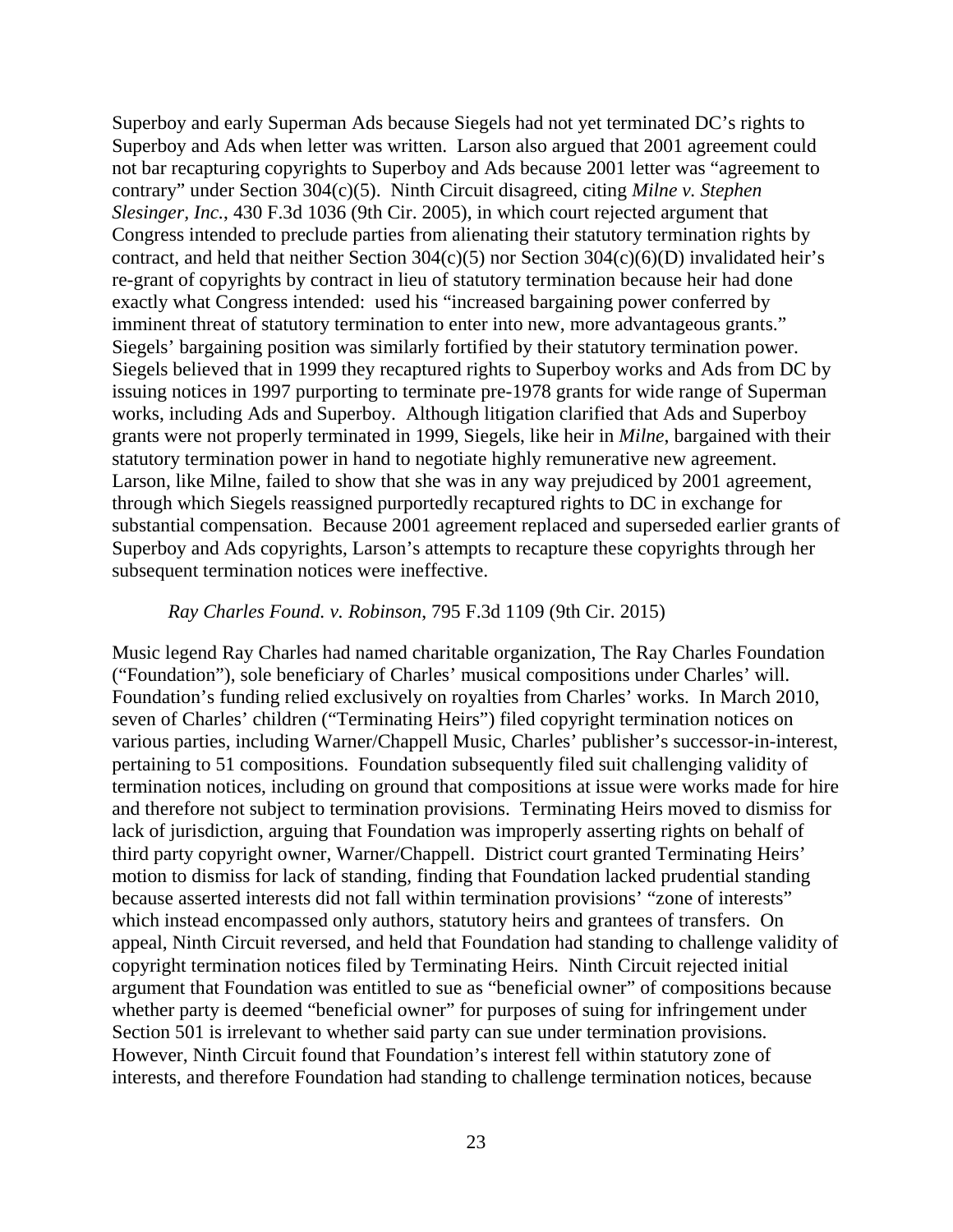notices directly implicated Foundation's right to receive royalties. Unlike Warner/Chappell, whose interests would be adversely affected only if Terminating Heirs granted ownership to another publisher or renegotiated grants on terms less favorable to Warner/Chappell, Foundation could be deprived entirely of royalty stream if termination notices were upheld as valid. Therefore, although Foundation was not party expressly mentioned in termination provisions, alleged injury to Foundation's continued ability to receive royalty stream represented interest that Congress sought to protect in enacting termination provisions. Alternatively, even if termination notices were upheld as valid, Foundation had standing to seek judicial determination of when termination notices took effect since such declaration would similarly impact Foundation's right to receive future royalties.

# *Brumley v. Albert E. Brumley & Sons, Inc.*, No. 15-5429, 2016 U.S. App. LEXIS 8894 (6th Cir. 2016)

Sixth Circuit affirmed district court's holding that assignment of copyright in gospel song "I'll Fly Away" to author's son was successfully terminated under Section 304(c) by four of author's six children. Author assigned copyright in song to two sons' company in 1975, and in 1979, author's widow executed "Bill of Sale and Assignment" purporting to assign and transfer all right, title and interest in "all rights to obtain renewals or copyrights in the future" to sons' company. After death of author's widow, four of author's children timely served termination notice on their brother and recorded same with Copyright Office. Court distinguished cases holding superseded agreements could not be terminated because 1979 agreement did not clearly revoke 1975 contract. Even assuming authors or heirs may contract away or extinguish termination right after 1978, 1979 agreement failed to extinguish widow's termination right because agreement was silent as to termination rights. Four siblings complied with timeline, majority-share prerequisites, and other requirements established by Act, so termination was effective.

# *Scorpio Music Black Scorpio S.A. v. Willis*, No. 11-1557, 2015 U.S. Dist. LEXIS 124000 (S.D. Cal. Sept. 15, 2015)

Court awarded attorneys' fees to prevailing defendant-counterclaimant Victor Willis, songwriter and original member of Village People, in action arising from Willis's termination of grants of rights in numerous compositions, including "YMCA." Willis obtained split jury verdict following trial, and sought \$527,235.84 in attorneys' fees as prevailing party in action. Court, citing Act's "primary objective" to "encourage the production of original literary, artistic, and musical expression for the good of the public," and Section 203's purpose to "safeguard authors against unremunerative transfers" and address "the unequal bargaining position of authors, resulting in part from the impossibility of determining a work's value until it has been exploited," found that although adverse parties had not acted frivolously or with improper motive, or made objectively unreasonable factual or legal arguments "on the whole," attorneys' fees award was warranted.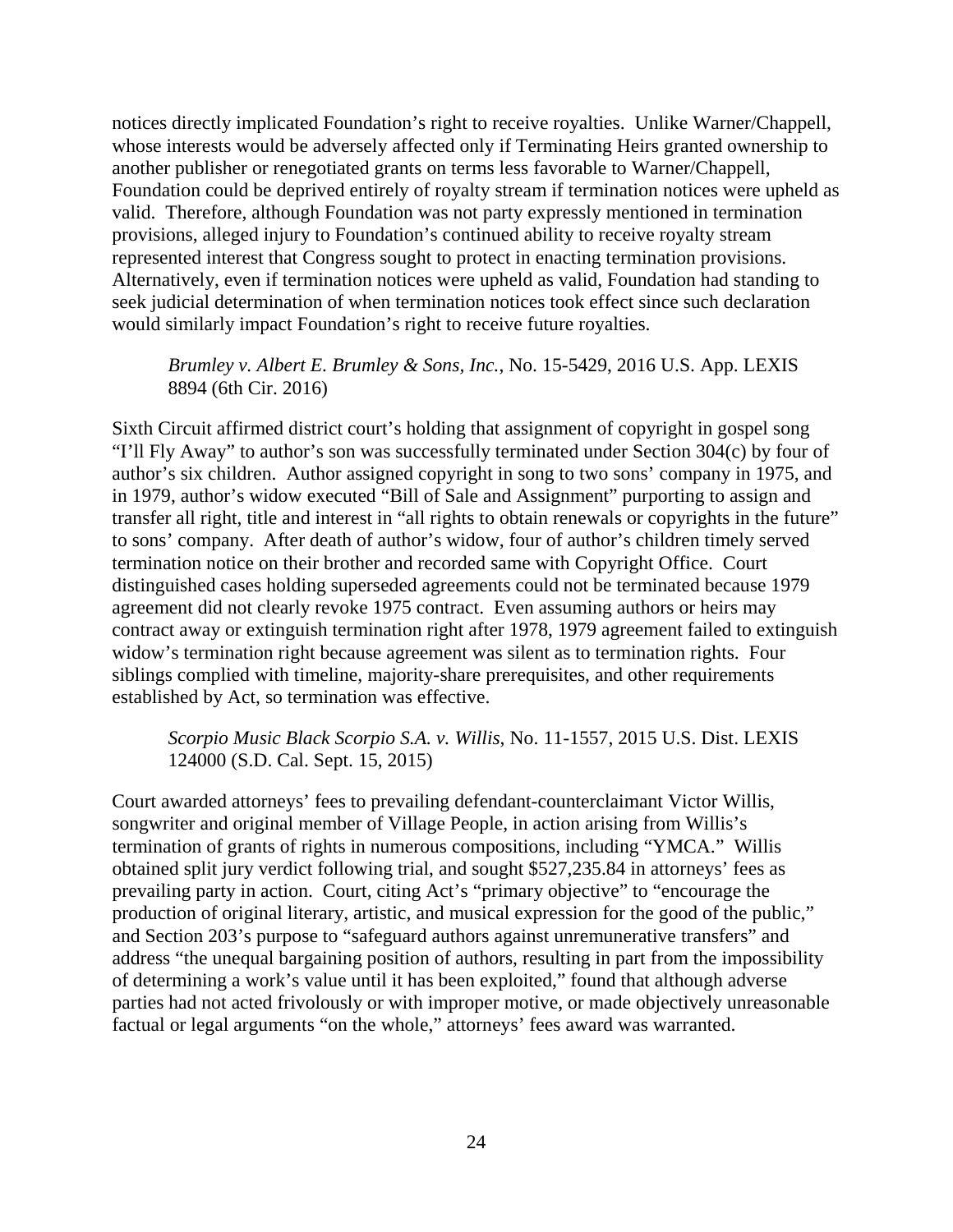### **D. Joint Works and Co-Ownership**

### *16 Casa Duse, LLC v. Merkin*, 791 F.3d 247 (2d Cir. 2015)

Second Circuit determined as matter of first impression that plaintiff film production company owned copyright in all versions of film work in question, and that copyright did not exist in individual contributions to film by defendant film director. Plaintiff purchased rights to screenplay, and asked defendant to direct film based on screenplay. Defendant subsequently claimed rights in raw footage of film and registered copyright in film, and attempted to prevent plaintiff from screening film, citing alleged rights in film. Plaintiff brought declaratory judgment suit. District court held that defendant could not copyright his creative contributions to film at issue, and that defendant lacked copyright ownership in raw film footage. On appeal, Second Circuit addressed question of first impression: "May a contributor to a creative work whose contributions are inseparable from, and integrated into, the work maintain a copyright interest in his or her contributions alone?" Second Circuit, noting that defendant was not "joint author" of film, and that defendant's efforts could not be deemed "work made for hire," found that Copyright Act's terms, structure and history supported conclusion that defendant's contributions to film did not themselves constitute "work of authorship" amenable to copyright protection. Second Circuit further concluded that with respect to raw film footage, plaintiff was "dominant author," and thus plaintiff owned copyright in finished film and prior versions, including raw film footage.

*Moofly Prods., LLC v. Favila*, No. 13-5866, 2015 U.S. Dist. LEXIS 121329 (C.D. Cal. July 13, 2015)

Counterclaimants, 51% shareholders of certain intellectual property assets, asserted counterclaim for infringement against parties who were, or acted as licensees of, 49% shareholder based on exploitation of copyrights in connection with various business ventures. District court held that 49% co-owner had ability to grant licenses to third parties for use of copyrighted assets, subject only to duty to account to counterclaimants. Citing wellestablished doctrine that copyright co-owner cannot be liable to another co-owner for infringement of co-owned copyright, district court dismissed counterclaimants' infringement claim for failure to state claim.

*Boyd v. Tribbett*, No. 14-5671, 2015 U.S. Dist. LEXIS 89731 (D.N.J. July 10, 2015)

Plaintiff writer/producer brought infringement claims against artist and record label based on plaintiff's contributions to gospel songs "Same God" and "You Are Everything." On motion to dismiss, district court held that plaintiff's infringement claim for "Same God" was barred because parties' agreement explicitly stated that song was work made for hire. Court found that where, as here, work-for-hire contract contains provision for payment of royalties and plaintiff does not seek rescission of contract, plaintiff cannot bring claim for copyright infringement but may instead only seek relief through breach of contract claim. Court also found that plaintiff's infringement claims were barred because plaintiff had filed copyright registrations for songs at issue that listed defendant as co-author and claimant. Because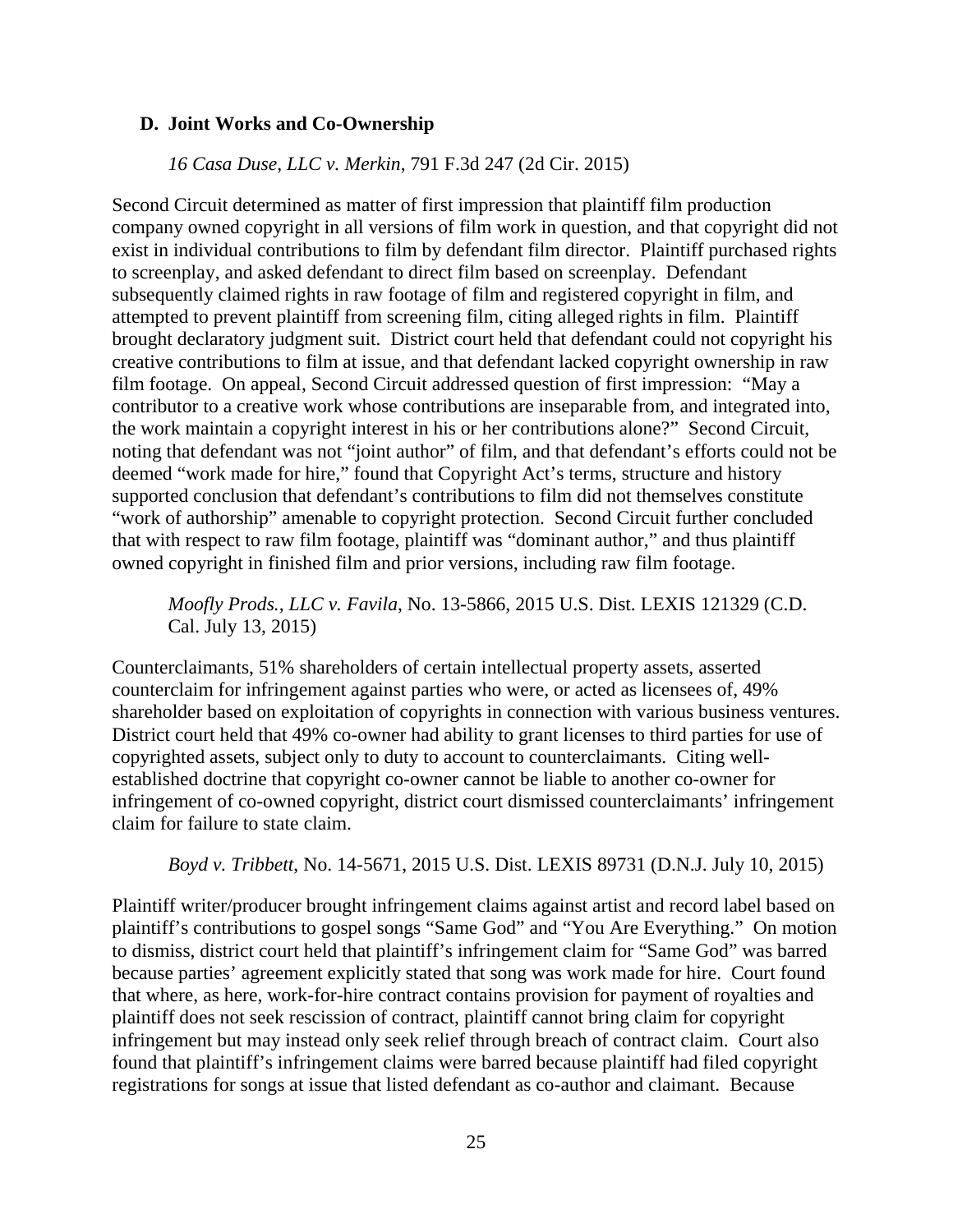copyright owner cannot maintain infringement action against co-owner, plaintiff's only available remedy was accounting.

*Ford v. Ray*, 130 F. Supp. 3d 1358 (W.D. Wash. 2015)

District court granted defendant's motion to dismiss plaintiff's suit for declaratory judgment and accounting. Plaintiff David Ford sued for declaration of co-authorship, based on alleged collaboration in late 1980s and early 1990s with defendant Anthony Ray, also known as Sir Mix-A-Lot, on numerous hip-hop songs including Grammy-award winning "Baby Got Back." Plaintiff alleged that he had supplied defendant with "handful" of beats, one of which defendant had chosen as basis for "Baby Got Back," and that plaintiff had also provided "scratching" for song's chorus and solo. Thereafter, plaintiff continued collaborating with defendant on 15 additional works over seven-year period, maintaining status of independent contractor throughout, with no formal agreement. Plaintiff alleged he was unaware that defendant had filed copyright registrations for some works, including "Baby Got Back," until 2014, when Nicki Minaj single sampled heavily from "Baby Got Back" without first requesting plaintiff's consent. Plaintiff then discovered defendant's copyright registrations identifying defendant as sole author. Plaintiff sued defendant for declaratory judgment that plaintiff was co-author and co-owner of 16 works, and for accounting of revenues from defendant's use of any jointly owned works. Court applied Ninth Circuit three-factor test for joint authorship, considering (1) whether plaintiff "superintended" works at issue by exercising control; (2) whether parties made "manifestations" of shared intent to be coauthors; and (3) whether audience appeal of works turned on both contributions and share of each in works' success cannot be appraised. Court found first, and most important, factor strongly favored defendant, since plaintiff provided material to defendant, but defendant ultimately decided whether and how to incorporate plaintiff's material in finished product. Court rejected plaintiff's claim that his contribution served "as the basis for the song 'Baby Got Back,'" because "simply making a significant contribution to a work does not make one an author." As to second factor, court found plaintiff failed to allege mutual intent to co-author works at issue or any objective manifestations of such intent; plaintiff had not alleged that he had ever claimed authorship or that defendant had ever acknowledged him as co-author. Without formal contract, intent determination rested on facts, and facts demonstrated collaboration in which defendant incorporated some material from plaintiff into his songs, then promptly registered copyrights solely in his name. As to third factor, plaintiff's allegations that defendant used plaintiff's beat and scratching failed to demonstrate how much of song was plaintiff's creation, or allege contributions accounting for appeal of "Baby Got Back." Accordingly, plaintiff failed to allege facts giving rise to plausible claim of co-authorship.

*Bubble Pony, Inc. v. Facepunch Studios Ltd.*, No. 15-601, 2015 U.S. Dist. LEXIS 163718 (D. Minn. Dec. 7, 2015)

Court denied defendant's motion to dismiss declaratory judgment claim. Plaintiff sought declaration adjudging plaintiff joint owner of copyright in computer game titled *RUST*. Defendant sought to dismiss claim on ground that defendant never intended to enter into joint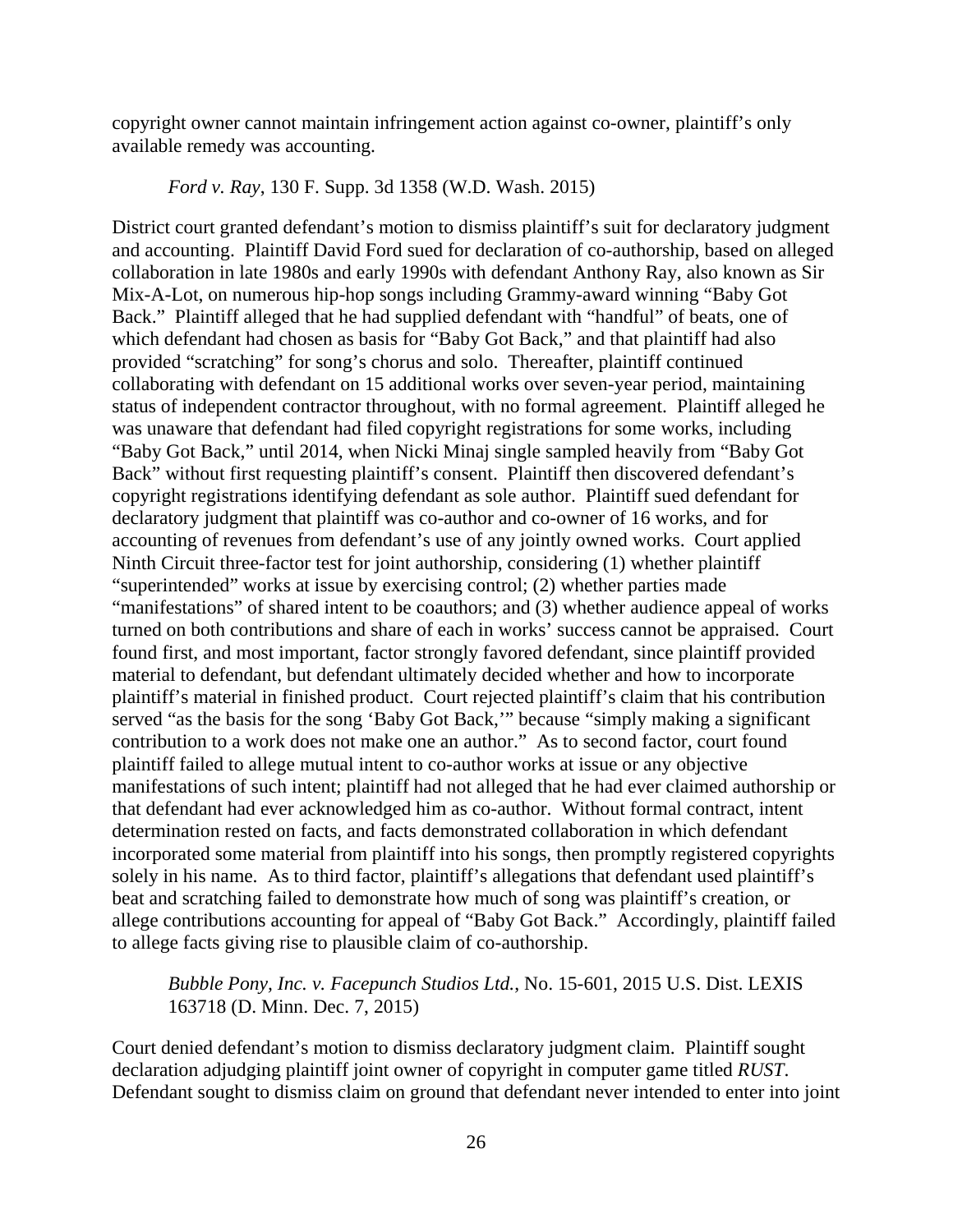ownership with plaintiff. However, parties agreed that plaintiff was independent contractor who had never signed any documents disavowing interest in games produced. Further, plaintiff alleged authorship of 75% of code for computer game, which, if true, would render plaintiff dominant author. Dominant author's intent to share authorship shapes analysis of whether parties intended to be joint authors at time work was created.

### **E. Contracts and Licenses**

#### *Fox TV Stations, Inc. v. AereoKiller*, 115 F. Supp. 3d 1152 (C.D. Cal. 2015)

Court held that defendants were potentially entitled to Section 111 compulsory license "if they meet the applicable requirements." Plaintiff broadcasting networks moved for summary judgment that defendants, which received and retransmitted broadcast programming content to users over Internet, were not entitled to compulsory license. Court held, despite plaintiffs' arguments in support of distinction between traditional cable services and defendants' services, that defendants' services involved broadcast signals received by antennas located in particular buildings within particular states that were subsequently retransmitted out of those facilities on wires, cables, microwaves, or other communication channels to users, and thus defendants' operations met definitions of eligibility for Section 111 compulsory license.

#### *Drauglis v. Kappa Map Group, LLC*, 128 F. Supp. 3d 46 (D.D.C. 2015)

Photographer brought suit for infringement based on defendant map publisher's unauthorized use of plaintiff's photograph on cover of defendant's commercially-released atlas for Montgomery County, Maryland. Both parties moved for summary judgment on issue of infringement. Record established that plaintiff had uploaded photograph at issue to public photo-sharing website, Flikr, and selected license option that specifically permitted commercial use without compensation. Defendant did not dispute plaintiff's ownership of valid copyright or that defendant downloaded plaintiff's photograph from Flikr and sold copies of atlas with photograph on cover. Therefore, only issue before district court was "whether defendant – which gave plaintiff full credit for the work it displayed on the cover of its publication – complied with the technical terms of the license under which plaintiff licensed the work." Plaintiff conceded validity of license, but argued that defendant exceeded scope by (1) violating "ShareAlike" requirement by not also distributing free copies of atlas, (2) not providing adequate information about license in atlas, and (3) not giving plaintiff proper attribution. Court found that "ShareAlike" requirement only applied to derivative works, and therefore did not apply to atlas in question. Moreover, court found that defendant had properly identified license and gave proper attribution to plaintiff in atlas. Accordingly, court held that defendant did not violate terms or exceed scope of license and granted summary judgment in defendant's favor.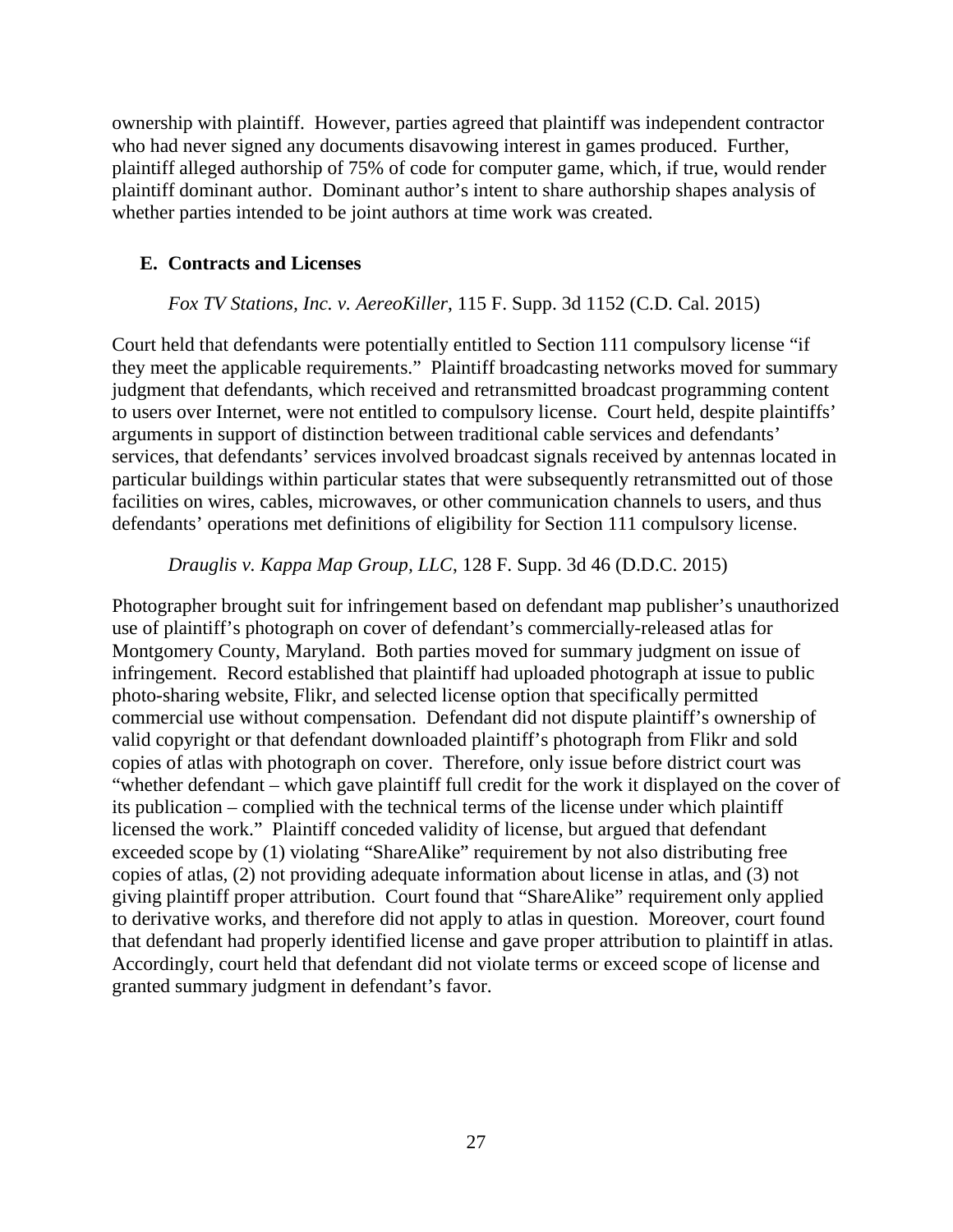*Woodard v. Victory Records, Inc.*, No. 11-7594, 2016 U.S. Dist. LEXIS 42863 (N.D. Ill. Mar. 31, 2016)

Plaintiffs, members of musical group A Day to Remember, sued record label seeking declaratory judgment that plaintiffs owned copyrights to songs recorded under record contract. Both parties moved for summary judgment. Plaintiff argued that record contract did not transfer copyrights to defendant. Conversely, defendant argued that record contract gave defendant exclusive license to reproduce, distribute, and perform recordings of plaintiff's songs. Based on language of agreement, including reference to "exclusive" deal, court held that defendant had acquired exclusive license to distribute music that plaintiffs produced pursuant to contract. Court characterized plaintiffs' argument that contract only granted nonexclusive license to defendant as "perverse reading" of agreement that defied economic sense. Due to genuine issues of material fact, court denied parties' respective motions for summary judgment on issue of which party owned copyrights in musical compositions. Court found that language of record contract was ambiguous as to transfer of copyrights in compositions, and noted that other evidence in record might support finding that contract in fact transferred copyrights in musical compositions to defendant.

#### *Joint Comm'n on Accreditation of Healthcare Orgs. v. Greeley Co.*, No. 14-10225, 2016 U.S. Dist. LEXIS 49567 (N.D. Ill. Apr. 13, 2016)

Plaintiffs Joint Commission on Accreditation of Healthcare Organizations ("JC") and Joint Commission Resources, Inc. ("JCR") brought suit for infringement of two accreditation manuals for hospitals authored in 2009 and 2011. Plaintiffs alleged that defendants had published text copied from copyrighted manuals. District court granted defendant's motion to dismiss due to plaintiffs' failure pursuant to Section 411(a) to apply for registration of 2009 manual until after filing of instant lawsuit. Court dismissed other claims bought by licensee JCR because although exclusive licensee may bring suit for infringement of copyrighted work, JCR did not possess exclusive right to reproduce and distribute JC's works and therefore was not entitled to sue for infringement of works at issue. Finally, court held that plaintiffs' complaint – which identified six of defendants' publications that included text allegedly copied from 2011 manual and included chart containing two examples of pages in defendants' publications that allegedly infringed 2011 manual – was insufficient to state plausible claim of substantial similarity, because plaintiffs did not show that allegedly infringing works infringed upon substantial portion of plaintiffs' work and only identified small number of instances of duplication relative to large size of total work.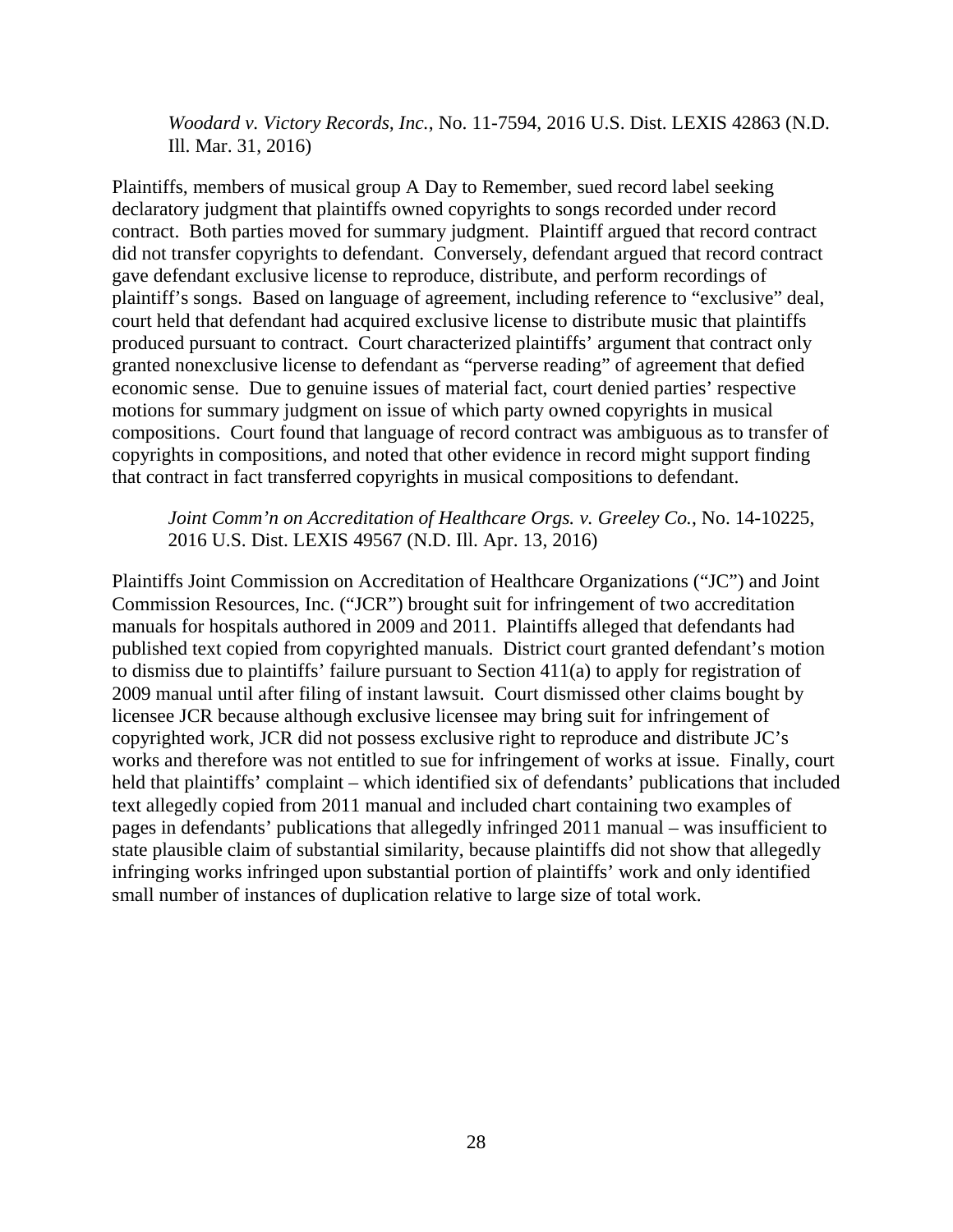## **IV. FORMALITIES**

### **A. Registration**

*Senisi v. John Wiley & Sons, Inc.*, No. 13-3314, 2015 U.S. Dist. LEXIS 160572 (S.D.N.Y. Nov. 20, 2015)

Photographer brought suit for infringement against textbook publisher based on allegations that publisher had used photographs beyond terms of license agreements. Plaintiff alleged that photographs at issue were registered as "single work" or alternatively as "compilation." District court dismissed plaintiff's infringement claims on summary judgment upon finding that plaintiff lacked valid registration under either theory. First, multiple published works may be protected under single registration only if works were published for first time together as "single unit of publication," and plaintiff had admitted that photographs subject to registration had been published at different times. Second, to be considered protectable compilation, data constituting work must be "selected, coordinated or arranged" in such manner that resulting work constitutes original work of authorship. Plaintiff's mass registration of all 8,000 photographs created by plaintiff between 1990 and 2007 did not satisfy admittedly low threshold for "original" work, since there was no evidence that plaintiff had displayed even minimal level of creativity in selecting or compiling mass group of photographs.

*Sullivan v. Duncan*, No. 13-1640, 2015 U.S. Dist. LEXIS 93359 (S.D.N.Y. July 17, 2015)

Plaintiff brought suit for infringement based on airing of reality show television *Bullrun* which plaintiff alleged was based on treatment for show titled *Speedstar* that plaintiff had pitched to producers of *Bullrun*. Plaintiff did not apply for registration of treatment until more than one year after commencing lawsuit. District court granted defendants' motion to dismiss in light of plaintiff's failure even to apply for registration of work prior to commencing lawsuit. Although Second Circuit had not settled question whether pending application for registration satisfies Section 411(a)'s precondition requirements, court held that plaintiff must at least apply for registration prior to bringing suit. If Copyright Office subsequently issued registration for treatment, plaintiff would be required to commence new action for infringement.

*Epikhin v. Game Insight N. Am.*, No. 14-4383, 2015 U.S. Dist. LEXIS 152837 (N.D. Cal. Nov. 11, 2015)

Plaintiffs brought suit for infringement based upon copyright in mobile application known as *Cat Story*. Mobile application at issue was allegedly first conceived by plaintiffs in early 2012 at South Port Studios, LLC ("South Port") and originally called *PussyVille*. *PussyVille* contained computer code based on and derived from code created by South Port employees in connection with earlier South Port project titled *Fairy Farm*. In seeking copyright protection for *Cat Story*, plaintiffs deposited with Copyright Office (1) various images of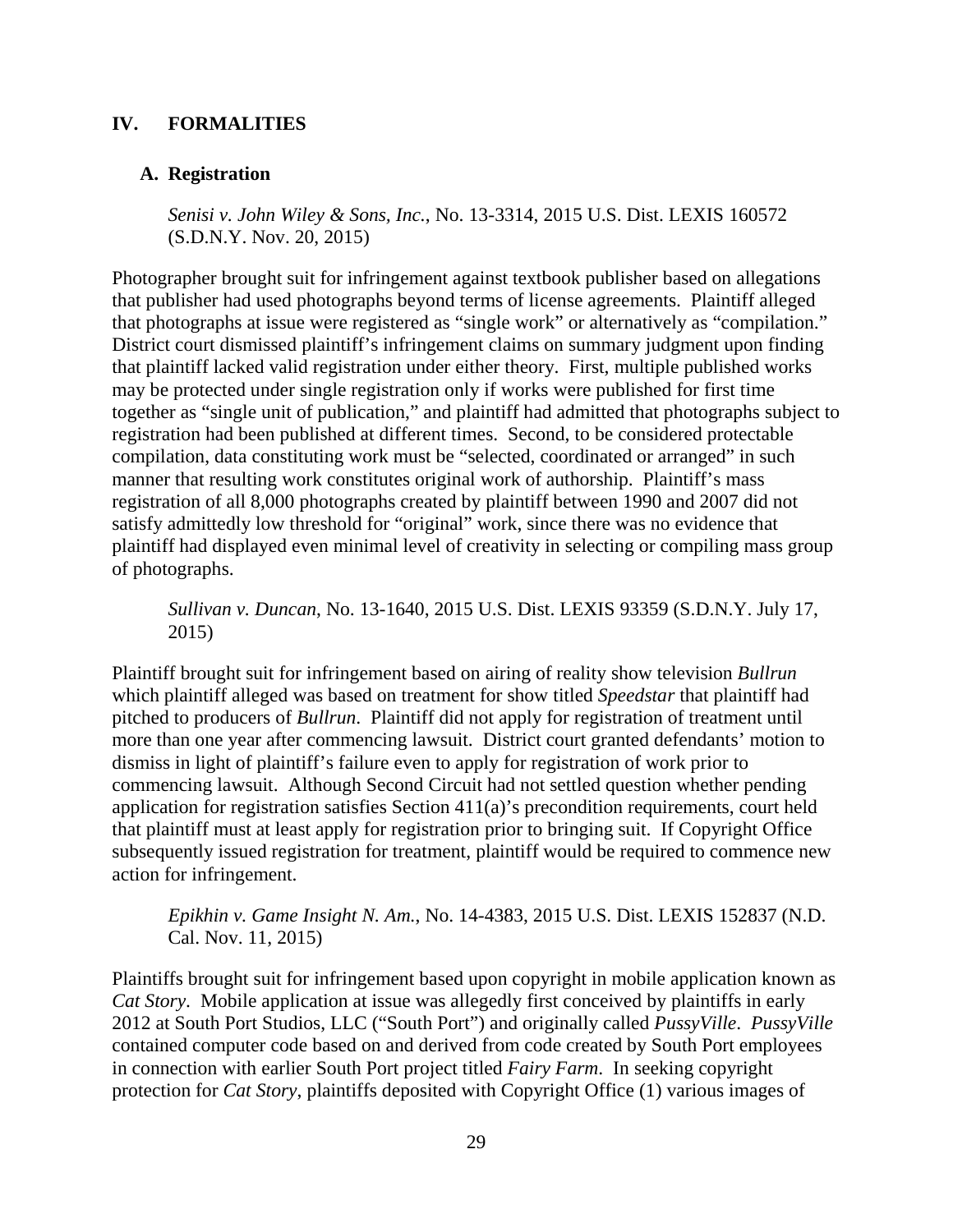characters in *Cat Story* that were allegedly identical to or derivative of *PussyVille*, and (2) source code of *Fairy Farm* on which *PussyVille* was allegedly based. District court dismissed plaintiffs' copyright infringement claims upon finding that plaintiffs lacked valid copyright registration for either *PussyVille* or *Cat Story*. Valid registration requires copyright applicant to deposit two "bona fide copies" of original work, and not "reconstructions" of original work. Acknowledging plaintiffs' admission that plaintiffs lacked access to original works, court found that deposit copies were not "bona fide" copies of original works but were instead materials from other games or were materials that plaintiffs merely "believed" were identical to original work. Because plaintiffs lacked valid registration for mobile application, infringement claim was foreclosed under Ninth Circuit's decision in *Kodadek v. MTV Networks, Inc.*, 152 F.3d 1209 (9th Cir. 1998).

*Roberts v. Gordy*, No. 13-24700, 2016 U.S. Dist. LEXIS 47694 (S.D. Fla. Apr. 8, 2016)

Plaintiffs brought suit for infringement of musical composition entitled "Hustlin." District court dismissed action on summary judgment because plaintiffs did not own valid registration for work. Court found that three separate copyright registrations had been filed on behalf of plaintiffs for work at issue and that each registration contained indisputably inaccurate information, including as to identity of claimant and publication of work. Noting that "proper registration is a prerequisite to an action for infringement," that Copyright Office regulations generally "permit only one registration for the same version of a particular work," and that Copyright Register issued opinion finding that misrepresentations at issue were material and that registrations would not have issued had Copyright Office known of inaccuracies, court held that plaintiffs did not hold valid registration that would enable plaintiffs to sue for infringement. Court further held that finding of intent to defraud Copyright Office was not necessary to invalidate registration; all that was required was showing of misrepresentations that, if known, would have led to rejection of application. Moreover, factual record belied assertion that plaintiffs had been unaware of numerous inaccuracies contained in registrations at issue.

*Bossen Architectural Millwork, Inc. v. Kobolak & Sons, Inc.*, No. 14-4294, 2015 U.S. Dist. LEXIS 155552 (D.N.J. Nov. 17, 2015)

Plaintiffs brought suit for infringement of photographs that had been displayed on defendants' websites without permission. District court granted defendants' motion dismissing infringement claims because plaintiffs did not state plausible claim for infringement due to failure to allege ownership of registrations in photographs at issue. Court noted current circuit split regarding meaning of copyright "registration" in Section 411(a). While "application approach" holds that copyright is registered at time copyright holder's application is received by Copyright Office, "registration approach" holds that copyright is registered at time Copyright Office issues certificate of registration. District court adopted registration approach as more consistent with language of Section 411(a) and Third Circuit's decision in *Dawes-Lloyd v. Publish Am., LLLP*, 441 F. App'x 956 (3d Cir. 2011).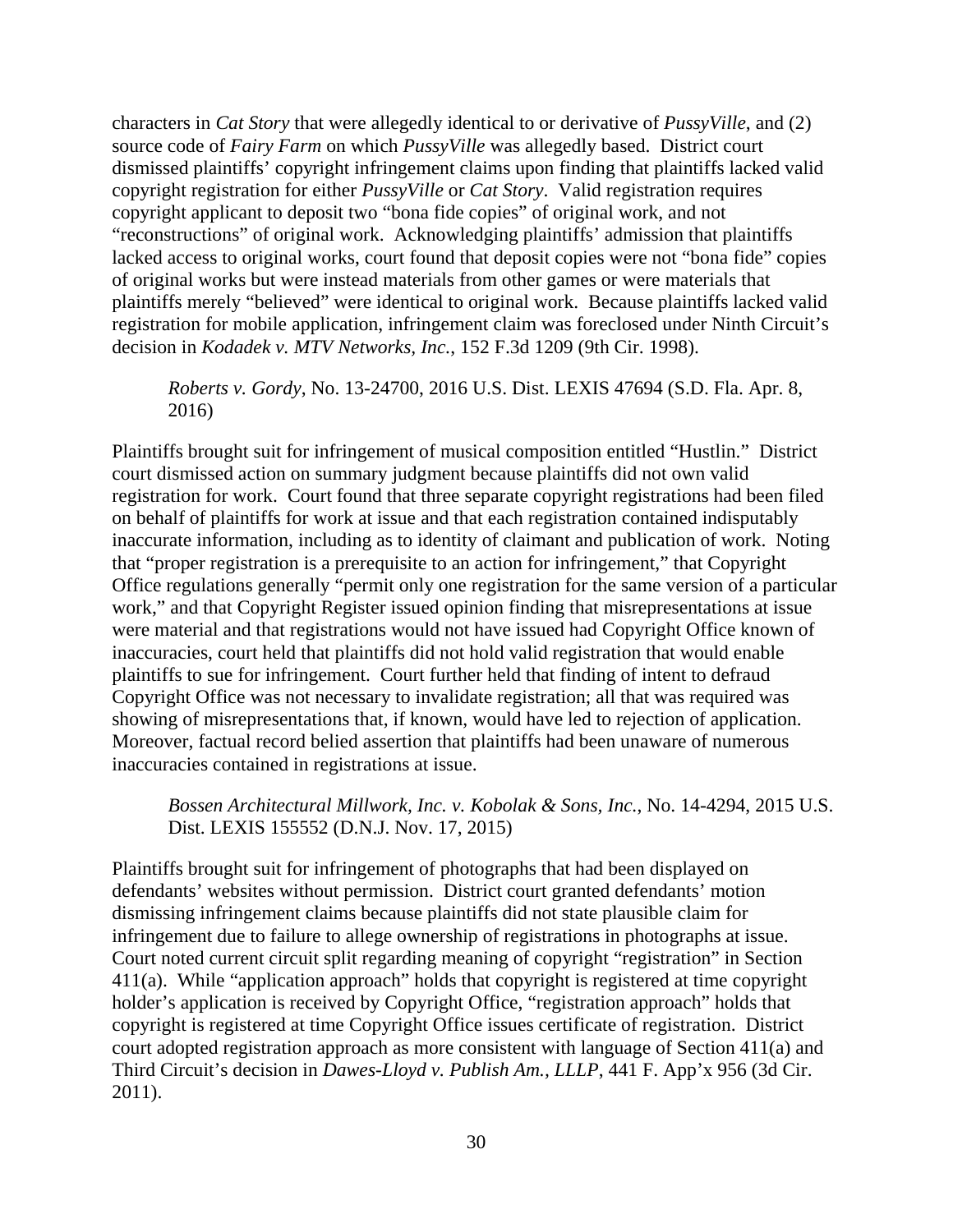*Frazier v. Capitol CMG Publ'g*, No. 14-2310, 2015 U.S. Dist. LEXIS 164611 (M.D. Tenn. Dec. 4, 2015)

District court granted defendants' motion to dismiss. Plaintiff songwriter sued defendants, including gospel artist and publisher, for infringement stemming from defendants' collection of royalties for two gospel songs composed by plaintiff ("Compositions"). Plaintiff and defendants had executed publishing agreement providing defendants with 25% of publishing income generated from Compositions on "Family Affair II" album. Plaintiff alleged defendants had violated agreement by collecting 25% of all royalties associated with Compositions rather than 25% of publishing income from "Family Affair II" album. Defendants moved to dismiss plaintiff's copyright claims on ground that plaintiff had failed to demonstrate preregistration or registration of copyright for Compositions prior to filing suit. Plaintiff's complaint had alleged sole ownership of Compositions, but court found conclusory allegation of ownership insufficient to satisfy registration requirement. In response to defendants' motion to dismiss, plaintiff claimed he had preregistered all asserted copyrights, but did not provide copies of any filings. Accordingly, plaintiff's copyright infringement claim was dismissed for failure to state claim.

#### *Compass Homes, Inc. v. Heritage Custom Homes, LLC*, No. 13-779, 2015 U.S. Dist. LEXIS 101338 (S.D. Ohio Aug. 3, 2015)

Court denied plaintiff's motion for relief from judgment. Court had granted defendant's summary judgment motion on grounds that plaintiff could not prevail on infringement claim because plaintiff put forth no evidence raising genuine issue as to whether plaintiff registered allegedly infringed design with Copyright Office. Court found evidence submitted – affidavit from plaintiff's CEO with no personal knowledge of matter, and webpage printout that purportedly established registration – insufficient, and plaintiff failed to submit registration certificate for copyright at issue. Month after judgment entered, plaintiff obtained registration certificate from Copyright Office, and argued that this was newly discovered evidence that court should consider pursuant to plaintiff's 60(b) motion. Court disagreed, finding that plaintiff failed to carry burden because it did not diligently obtain certificate of registration.

*Asche & Spencer Music, Inc. v. Principato-Young Entm't, Inc.*, No. 15-3305, 2015 U.S. Dist. LEXIS 158540 (D. Minn. Nov. 24, 2015)

Plaintiff, owner of musical compositions, brought action for copyright infringement against hosts of web series titled "Reluctantly Healthy" based on defendants' alleged unauthorized use of approximately 20 musical compositions spread across 119 episodes. Prior to filing complaint, plaintiff filed application for registration with Copyright Office, but Copyright Office had not yet made decision with respect to application. Court granted motion to dismiss, holding that plaintiff must wait for decision from Copyright Office before instituting civil action for infringement. In absence of guidance from Eighth Circuit, district court adopted "registration approach," reasoning that (1) registration approach is more consistent with relevant statutory language than application approach; (2) court owes deference to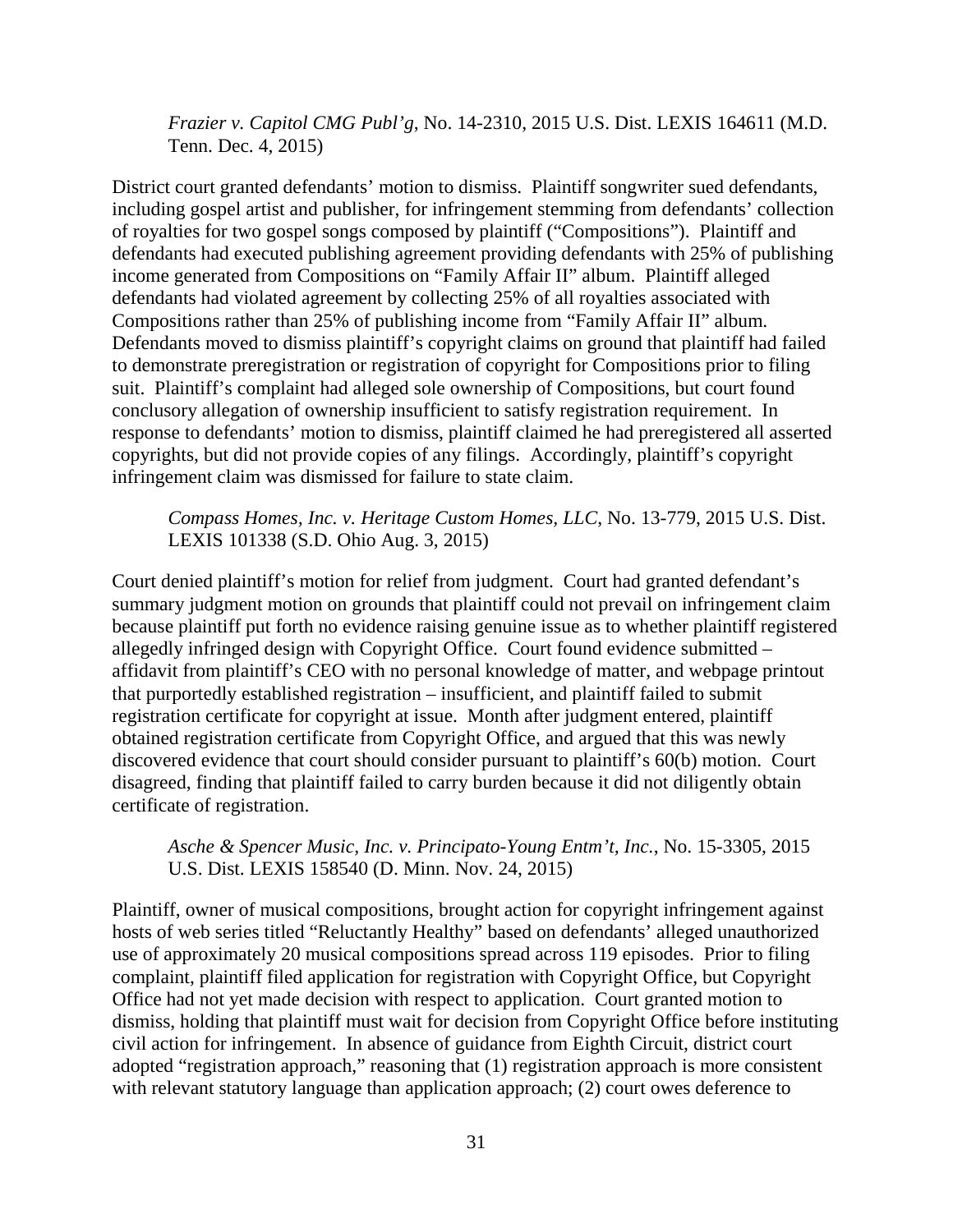Copyright Office, which explicitly adopted registration approach in Compendium III; (3) registration approach furthers Congress's intent that Copyright Office have opportunity to comment on whether work warrants registration; and (4) registration provides clarity once litigation begins by determining whether plaintiff must prove elements of copyrightability or simply present certificate of registration.

*Crumley Architects, P.A. v. Wheatley, Inc.*, No. 14-731, 2015 U.S. Dist. LEXIS 168549 (S.D. Miss. Dec. 14, 2015)

District court denied defendant's motion to dismiss action for infringement for lack of subject matter jurisdiction. Prior to initiation of lawsuit, plaintiff had sought to register work in question with Register of Copyrights, paid required fee and deposited work in question with Copyright Office, but had not received registration certificate. Court held that, while Section 411(a) of Act may appear to require copyright holders to register works prior to initiating infringement actions, United States Supreme Court precedent holds that Section 411(a) does not divest federal courts of subject matter jurisdiction over infringement claims involving unregistered works. Court further held that plaintiff had pled sufficient facts to make out claim for infringement under Rule 12(b)(6) because Fifth Circuit law requires only that plaintiff submit application to Copyright Office and show that Copyright Office received said application prior to initiation of lawsuit.

# **V. INFRINGEMENT**

### **A. Access**

*Guzman v. Hacienda Records & Recording Studio, Inc.*, 808 F.3d 1031 (5th Cir. 2015)

Plaintiff, who wrote song "Triste Aventurera" in early 1970s, brought suit for infringement based on defendants' release of Hometown Boys' song "Cartas de Amor" in 1990. After bench trial, district court ruled in defendants' favor, finding that plaintiff failed to show that defendants had reasonable possibility of access to "Triste Aventurera" before releasing "Cartas de Amor," and that musical differences between songs undermined plaintiff's claim of striking similarity. On appeal, Fifth Circuit affirmed. Although plaintiff had claimed there was reasonable possibility of defendant's access to "Triste Aventurera" because song had played "thousands" of times on Corpus Christi radio stations, there was no evidence or testimony at trial that clearly established frequency or time period during which song had played on radio stations. Likewise, district court properly rejected plaintiff's argument alleging access based on live performances of "Triste Aventurera" in Corpus Christi because there was conflicting testimony and most credible witness indicated that peak popularity of song was in mid-1970s, approximately 15 years before defendant had recorded allegedly infringing song. District court's findings as to lack of striking similarity were also not clearly erroneous. Although songs' opening lyrics were virtually identical, plaintiff had failed to establish that such lyrics were sufficiently unique or complex as necessary to sustain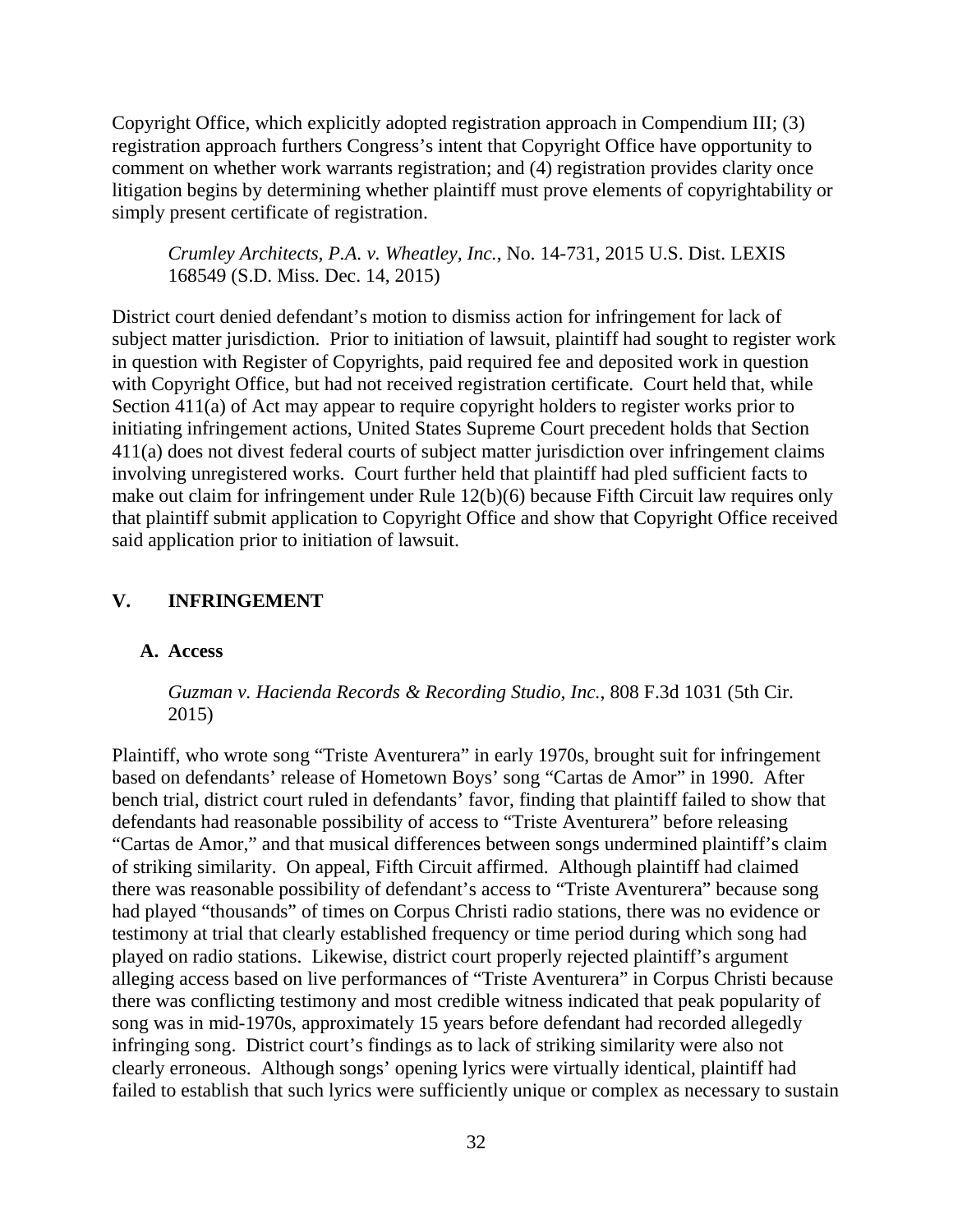finding of striking similarly. Expert testimony at trial established that phrases, attitudes and expressions contained in songs' opening lyrics were commonplace, and that songs' melodies, rhythmic patterns and instrumental accompaniment were common to Tejano genre or in other songs.

# *Concentro Labs., L.L.C. v. Practice Wealth, Ltd.*, No. 15-10325, 2015 U.S. App. LEXIS 20919 (5th Cir. 2015)

Appellant chiropractor created short outlining diagnostic procedure and blank form to be filled in while conducting that procedure, and brought infringement claim against competitor who created video and form covering same procedure. Firth Circuit affirmed district court's dismissal of claim on basis that appellant had "chiefly alleged infringement of the procedure itself, for which there is no copyright protection." Further, to extent that appellant did base infringement claim on protectable expression, Fifth Circuit found no factual copying where (1) appellant submitted no evidence of access; and (2) district court determined that videos were not so strikingly similar that similarity could only be explained by copying.

## *Stabile v. Paul Smith Ltd.*, 137 F. Supp. 3d 1173 (C.D. Cal. 2015)

District court granted defendants' motion for summary judgment dismissing infringement claim. Artist brought suit for infringement of abstract painting. In absence of direct evidence of copying, plaintiff had to show that defendants had access to painting, which required showing that defendants had "reasonable opportunity" or "reasonable possibility" of viewing painting. Dissemination of plaintiff's painting had been limited to display in two Southern California restaurants, sale of handful of prints in single location, and display on plaintiff's website for undeterminable period of time. Because painting had not been "widely disseminated," there was no issue of fact concerning lack of access, since no reasonable jury could find more than "bare possibility" that defendants had access to painting during relevant time period.

*Jordan-Benel v. Universal Studios, Inc.*, No. 14-5577, 2015 U.S. Dist. LEXIS 82220 (C.D. Cal. June 24, 2015)

Plaintiff brought suit for infringement based on production companies' release in July 2013 of movie *The Purge*, which plaintiff alleged was based in substantial part on plaintiff's draft script for film titled *Settler's Day*. Plaintiff had submitted script to defendant United Talent Agency, Inc. ("UTA") for possible representation in June 2011. Defendant James DeMonaco, who was credited as sole writer of *The Purge*, was also represented by UTA at time plaintiff submitted script. Defendants moved to dismiss on ground that plaintiff had insufficiently alleged defendants' access to plaintiff's Settler's Day script. District court rejected argument that plaintiff had alleged only "bare corporate receipt of the copyrighted work," pointing to specific allegations in complaint that script had been "packaged" and transferred to DeMonaco, and that DeMonaco had received script from agent at UTA. Court concluded that plaintiff had alleged plausible claim for infringement based upon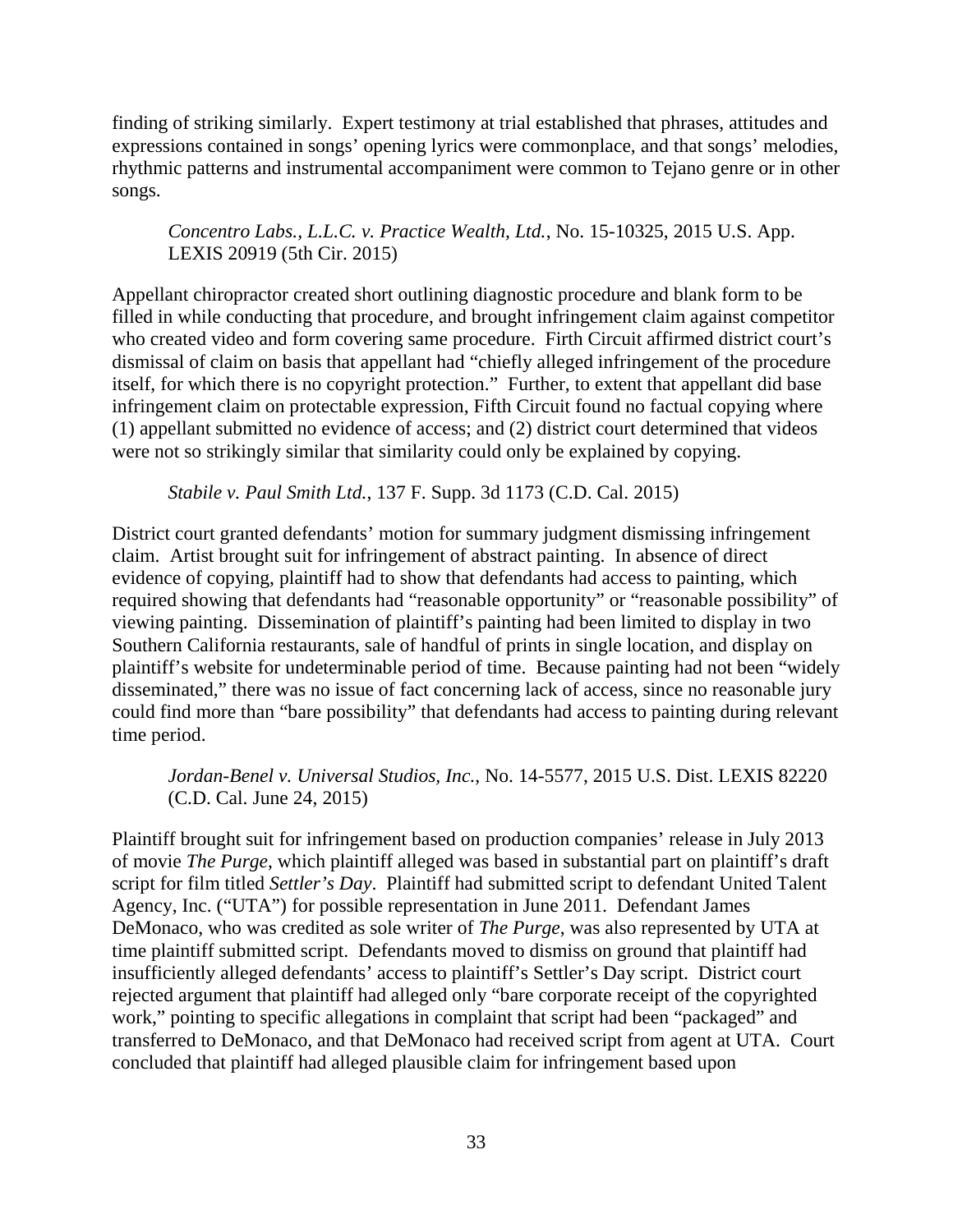DeMonaco's relationship with UTA at time of script's transmission and relatively short period of time between submission of plaintiff's script and release of *The Purge*.

# **B. Copying and Substantial Similarity**

*Sissom v. Snow,* No. 14-3355, 2015 U.S. App. LEXIS 17252 (7th Cir. Oct. 1, 2015)

Seventh Circuit affirmed district court's dismissal of plaintiff's copyright infringement claim. Plaintiff, freelance journalist, conducted investigation in 1990s of unsolved 1971 murder of three Indianapolis businessmen. Her investigation led to men being charged with murder, but charges were later dropped. In 2003, Indianapolis police received letter with confession to murders. Plaintiff, believing letter validated her investigation, wrote 2006 book *The LaSalle Street Murders*, followed by trilogy few years later. 2003 letter ultimately led to Indianapolis police closing murder case. In 2012, defendant wrote book *Slaughter on North LaSalle*, detailing original police investigation, plaintiff's work in 1990s and conclusion of case. Middle third of *Slaughter on North LaSalle* relied heavily on plaintiff's 2006 book, and defendant credited her as source of information. Plaintiff sued, alleging that *Slaughter on North LaSalle* was unlawful paraphrase of her book. District court concluded that defendant's book copied only unprotectable facts, and defendants thus were entitled to judgment as matter of law. Seventh Circuit noted that district court committed harmless error in considering books as whole since books were matters outside pleadings, but ultimately affirmed: "Because Snow merely retold historical events using his own, more succinct style of expression, he did not appropriate any copyrightable expression."

*Tanikumi v. Walt Disney Co*., No. 15-1959, 2015 U.S. App. LEXIS 17142 (3d Cir. 2015)

Third Circuit affirmed district court's dismissal of infringement claim. Author brought suit alleging that Disney's movie *Frozen* infringed autobiographical books *Yearnings of the Heart* and *Living My Truth*. Author emphasized that both *Frozen* and *Yearnings* involve village at base of snow-covered mountains; two sisters with "intense sisterly love"; incident in which older sister accidentally injures younger sister and younger sister has no memory of incident; traumatic natural disaster; betrayal of young girl's first love; and romantic scenes set under shadows of moon. District court examined both works and concluded correctly that similarities "concern prototypical settings, plots, and characters too indistinct to merit copyright protection." Furthermore, mood and overall feel of works were dramatically different.

# *Humphreys & Partners Architects, L.P. v. Lessard Design, Inc.*, 790 F.3d 532 (4th Cir. 2015)

Fourth Circuit affirmed district court's grant of summary judgment to defendant architects on basis that no reasonable jury could find that two apartment building designs at issue were substantially similar. Plaintiff designed high-rise residential tower in 2001. In 2003, plaintiff registered design as architectural work with Copyright Office. Building was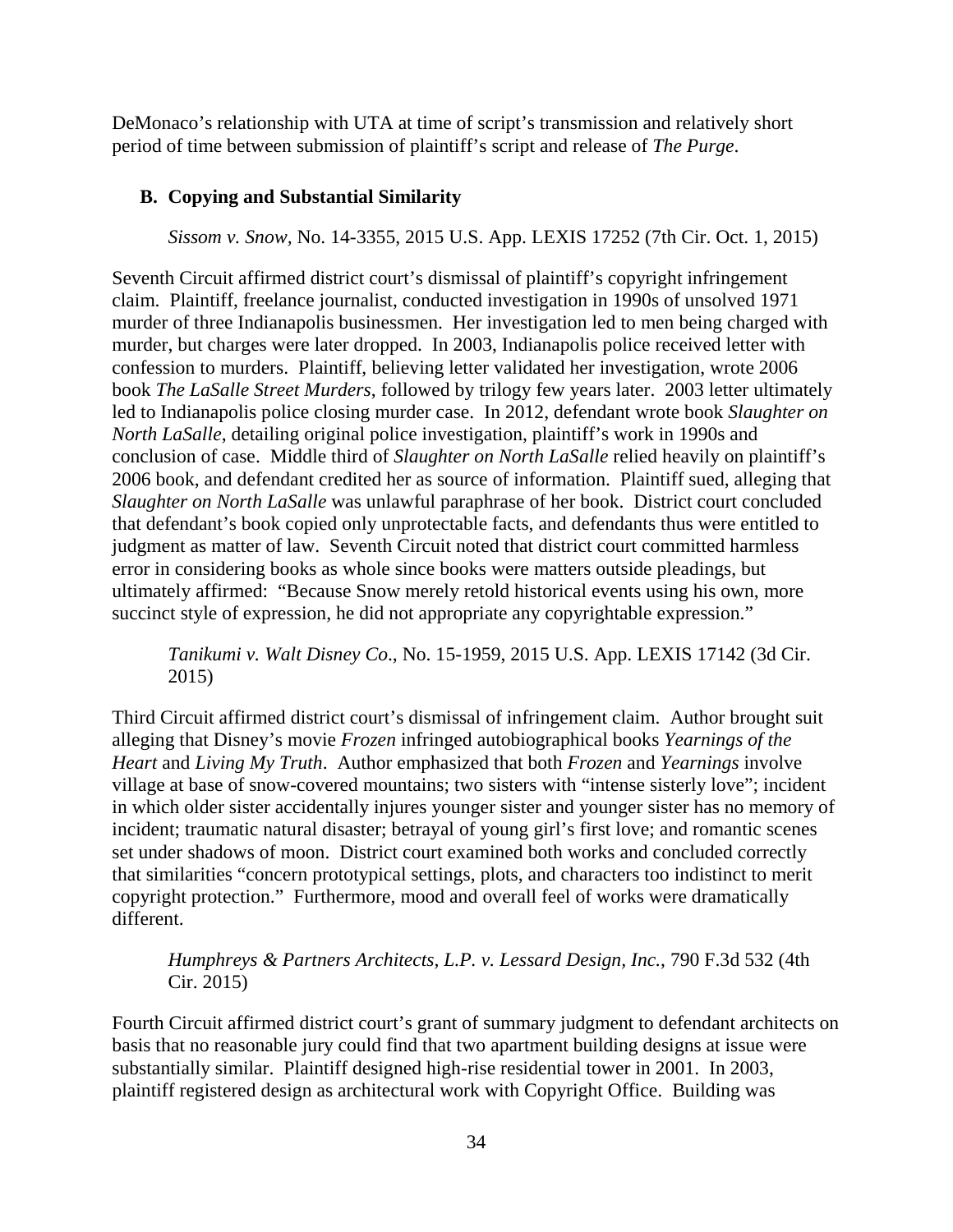constructed in Minnesota in 2004. In 2008, defendant Penrose began developing high-rise apartment building in Virginia, and solicited design proposals from plaintiff and codefendant Lessard. Penrose chose Lessard's design. Plaintiff subsequently filed action alleging infringement. Lessard argued that it did not copy plaintiff's design, and that two designs were not substantially similar. Plaintiff relied on expert, who identified nine characteristics that were shared by both designs. District court granted defendants' motion for summary judgment because there was no direct evidence of copying, and no reasonable jury could find two buildings "extrinsically (i.e., objectively) similar." Fourth Circuit agreed that plaintiff failed to carry burden of identifying specific similarities between buildings. Evidence merely showed that designs incorporated nine of same concepts, but did not establish that two designs had similar overall form, or that designs arranged or composed elements and spaces in similar manner.

#### *Copeland v. Bieber*, 789 F.3d 484 (4th Cir. 2015)

Fourth Circuit vacated district court's dismissal of copyright infringement claim against defendants Usher and Justin Bieber, finding that choruses in songs were sufficiently similar to withstand motion to dismiss, as reasonable jury could find songs intrinsically similar. Plaintiffs, singer-songwriters Devin Copeland and Mareio Overton, brought suit against Bieber, Usher and affiliated parties, alleging that defendants' songs infringed plaintiffs' copyrighted song "Somebody to Love." Plaintiffs alleged that after being given copy of Copeland's album, Usher released YouTube demo of song called "Somebody to Love," which was recorded and released by Justin Bieber, followed by remixed version that included Usher several months later. Defendants filed motion to dismiss, arguing that no reasonable jury could find that defendants' songs were substantially similar to plaintiffs' song. District court agreed, finding that songs were not intrinsically similar because intended audience for songs, general public, would not "construe the aesthetic appeal of the songs as being similar." Moreover, "mood, tone, and subject matter" of songs differed "significantly." On appeal, Fourth Circuit vacated district court's findings and remanded for further proceedings. Fourth Circuit declined to decide question of whether district court may grant motion to dismiss without analysis of "extrinsic similarity," objective review of copyright-protectable elements of original work and purported copy. Fourth Circuit found that, even assuming motion to dismiss may be granted on ground that no reasonable jury could find intrinsic similarity, which requires more subjective analysis, district court erred in granting dismissal. After listening to songs, Fourth Circuit found that district court placed too much emphasis on differences in "mood" and "tone" and overlooked most important elements of songs, their choruses. Though songs were from different genres, R&B versus dance pop, court found that differences in genre were not dispositive. Court based ruling on fact that choruses in songs were substantially similar, noting that, "courts routinely permit a finding of substantial similarity where the works share some especially significant sequence of notes or lyrics." Fourth Circuit concluded that choruses were similar enough that reasonable jury could find songs intrinsically similar: "it is not simply that both choruses contain the lyric 'somebody to love'; it is that the lyric is delivered in what seems to be an almost identical rhythm and a strikingly similar melody."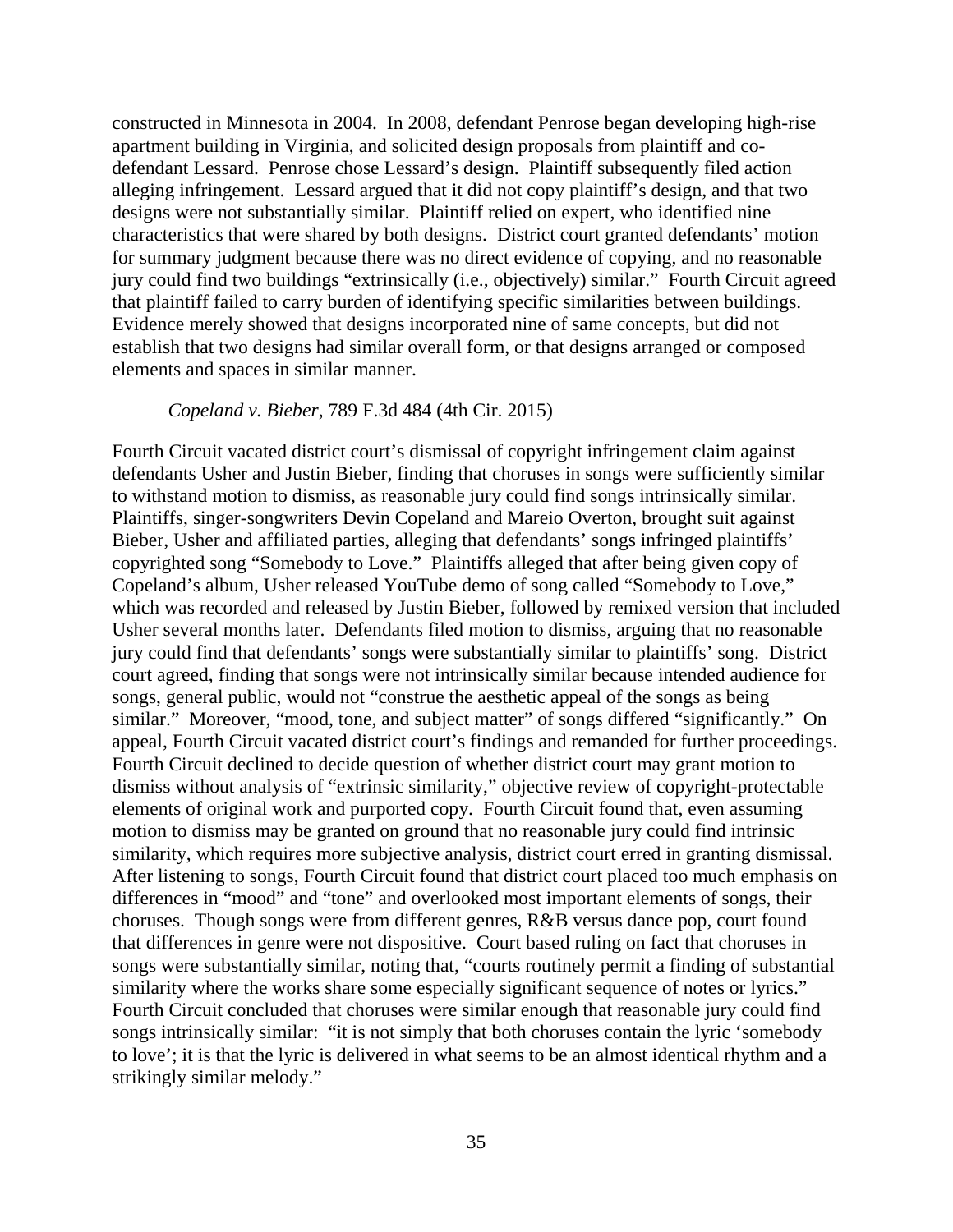#### *Williams v. A&E TV Networks*, 122 F. Supp. 3d 157 (S.D.N.Y. 2015)

Court granted defendants' motion to dismiss. Plaintiff brought action against defendant television networks and related entities arising out defendants' development and airing of television series titled *Married at First Sight*, which plaintiff alleged infringed on her treatment for reality competition similarly titled *Married at 1st Sight*. Plaintiff's treatment involved reality competition where two contestants win chance to marry and various prizes. Show plays out over several episodes where contestants, after going out on 12-hour date, are judged and eliminated by matchmaking/coaching team and viewing audience. Eventually, favorite couple is chosen and has opportunity to get married and win grand prize consisting of "dream house," "dream wedding," exotic honeymoon and \$250,000, provided they stay married for six months. Additional episodes follow as couple plans their wedding, goes on honeymoon, lives together and takes part in various "exciting activities" and "therapeutic tasks." Defendants' show *Married at First Sight* was television docu-series that follows experiences of three couples, chosen and matched by team of four experts, through their first six weeks of marriage. Each couple meets for first time at marriage ceremony, and is then legally married. At end of six weeks, couples choose to either stay married or obtain divorce. Court held that plaintiff's treatment consisted predominantly of unprotectable scenes a faire, and that as matter of law, total concept and overall feel of treatment was not substantially similar to defendants' show. Court held that "[p]laintiff does not own an enforceable copyright in general idea of a reality show about arranged marriages or marriage between strangers," and that many of alleged similarities were elements that could not be protected, such as interactions with coaching teams, pre-wedding events, and elaborate honeymoons. Court granted defendants' motion to dismiss, finding no substantial similarity between works at issue as matter of law.

### *Lane v. Knowles-Carter*, No. 14-6798, 2015 U.S. Dist. LEXIS 143794 (S.D.N.Y. Oct. 21, 2015)

District court granted defendant's motion to dismiss. *Pro se* plaintiff sued defendant, recording artist Beyoncé, for copyright infringement based on defendant's use of plaintiff's copyrighted lyrics. Plaintiff alleged that in June 2013 he gave digital copy of his song "XOXO" to one of defendant's back-up singers. Plaintiff claimed that Beyoncé infringed "XOXO" by creating song "X.O." While court agreed that plaintiff had copyright in lyrics to "XOXO," plaintiff did not claim infringement of lyrics, but rather music, and registration certificate expressly excluded music from claim. Plaintiff claimed ownership of exclusive rights in music under license agreement regarding underlying beat in music. While exclusive licensee has standing to sue for infringement, plaintiff's failure to allege that licensor had validly registered copyright in beat led court to conclude plaintiff did not have standing. Regarding substantial similarity, court found that use of common four-bar phrase in "XO" and "XOXO" could not establish substantial similarity between works as matter of law. Only similarity, court found, was that both songs use letters "X" and "O," commonly used to signify kisses and hugs. Additionally, plaintiff and defendant deployed letters differently, with defendant consistently using "XO" throughout her song, and plaintiff sometimes using "O" alone. Furthermore, choruses in two songs had no words in common, aside from few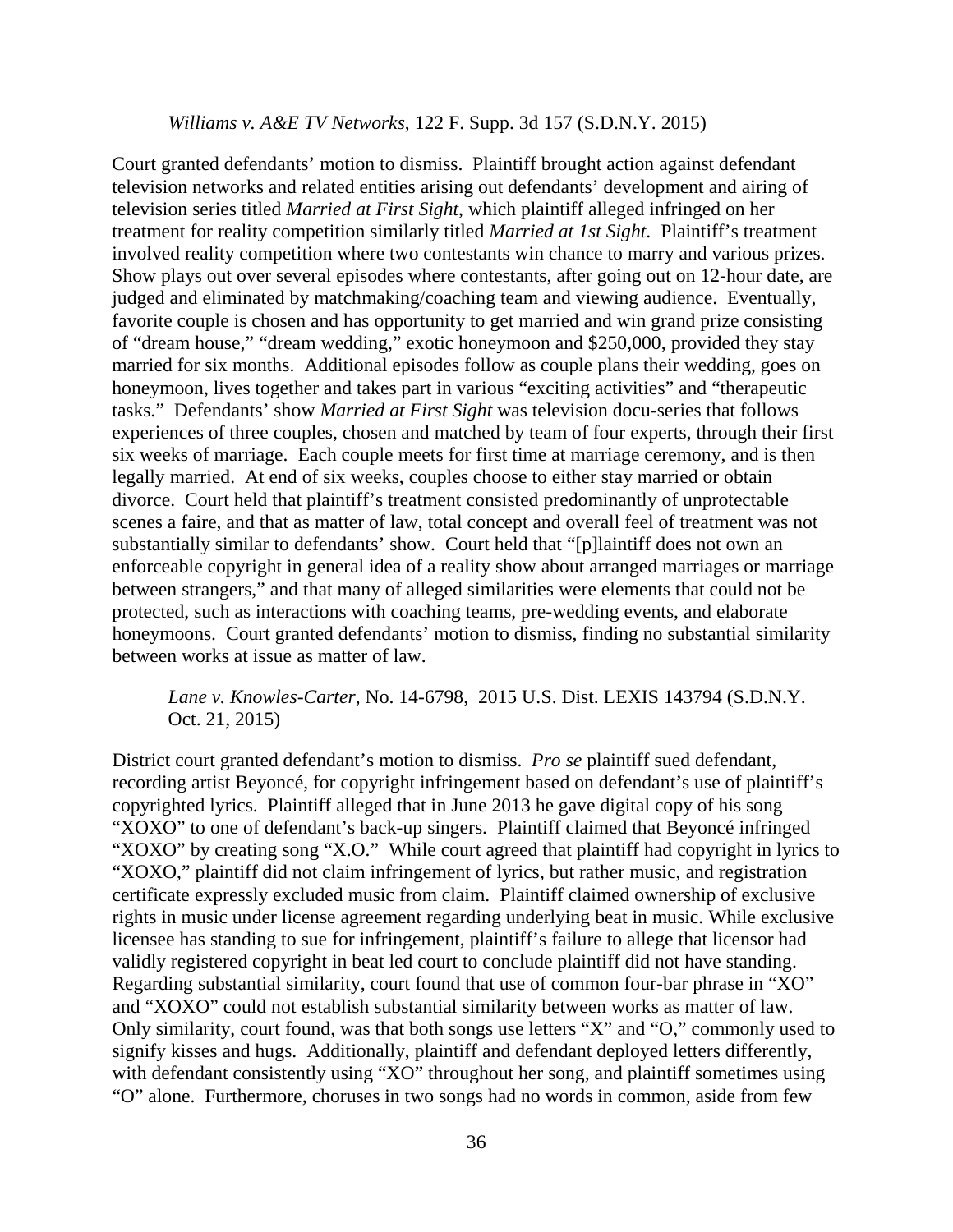"musically ubiquitous words," such as "I," "you," "your," "is," and "baby." Accordingly, court granted motion to dismiss with prejudice.

*Skidmore v. Led Zeppelin*, No. 15-3462, 2016 U.S. Dist. LEXIS 51006 (C.D. Cal. Apr. 8, 2016)

Trustee of trust formed on behalf of Randy Wolfe, leading member of rock band Spirit, brought suit for infringement alleging that Led Zeppelin's iconic song "Stairway to Heaven" infringed copyright in Spirit's lesser-known song "Taurus." On summary judgment, defendants moved to dismiss infringement claim on ground that plaintiff had failed to prove element of copying. District court denied defendants' motion. Although plaintiff had not proffered evidence of striking similarity, which is "an exceedingly high bar," court held that plaintiff had successfully raised triable issues of fact as to access and substantial similarity. First, although there was insufficient evidence that Led Zeppelin had direct access to "Taurus," factual record indicated circumstantial evidence of access based on "chain of events," including evidence that Spirit and Led Zeppelin performed in succession and actually interacted at several festivals between 1968 and 1971, when "Stairway to Heaven" was released; Spirit would frequently perform "Taurus" because such song was arguably Wolfe's favorite; and surviving members of Led Zeppelin admitted to playing one of Spirit's other songs that had appeared on same album as "Taurus." With respect to substantial similarity, because plaintiff's infringement claims relied solely on rights in "Taurus"' musical composition, court agreed that plaintiff's experts' reliance on performance elements found in parties' sound recordings was improper. However, even after limiting comparison to compositional elements, court held that central similarity between works at issue – repeated A-minor descending chromatic bass line structure marking first two minutes of each song – was sufficient for issue of substantial similarity to be submitted to jury. Court rejected defendants' argument that descending chromatic bass line was "centuries-old, common musical element" not entitled to protection, holding instead that similarities between works "transcend this core structure," especially because core common feature appears at beginning of both songs, "arguably the most recognizable and important segments."

#### *Shame on You Productions, Inc. v. Banks*, 120 F. Supp. 3d 1123 (C.D. Cal. 2015)

Plaintiff, owner of motion picture screenplay titled *Darci's Walk of Shame*, sued film producers, actress, and various other parties involved in defendants' motion picture titled *Walk of Shame*, alleging infringement of plaintiff's screenplay. Defendants moved to dismiss complaint under Rule 12(b)(6). Following exhaustive comparison between plaintiff's screenplay and defendants' allegedly infringing film, district court granted motion to dismiss, finding no substantial similarity between works as matter of law. Plaintiff argued that under Ninth Circuit's "inverse ratio rule," because plaintiff sufficiently pleaded defendants' direct access to screenplay, plaintiff had lower standard to prove substantial similarity to survive motion to dismiss. Despite court's agreement with plaintiff's argument, court nonetheless was obligated to evaluate whether plaintiff could demonstrate that copyrightable elements of defendant's motion picture were substantially similar to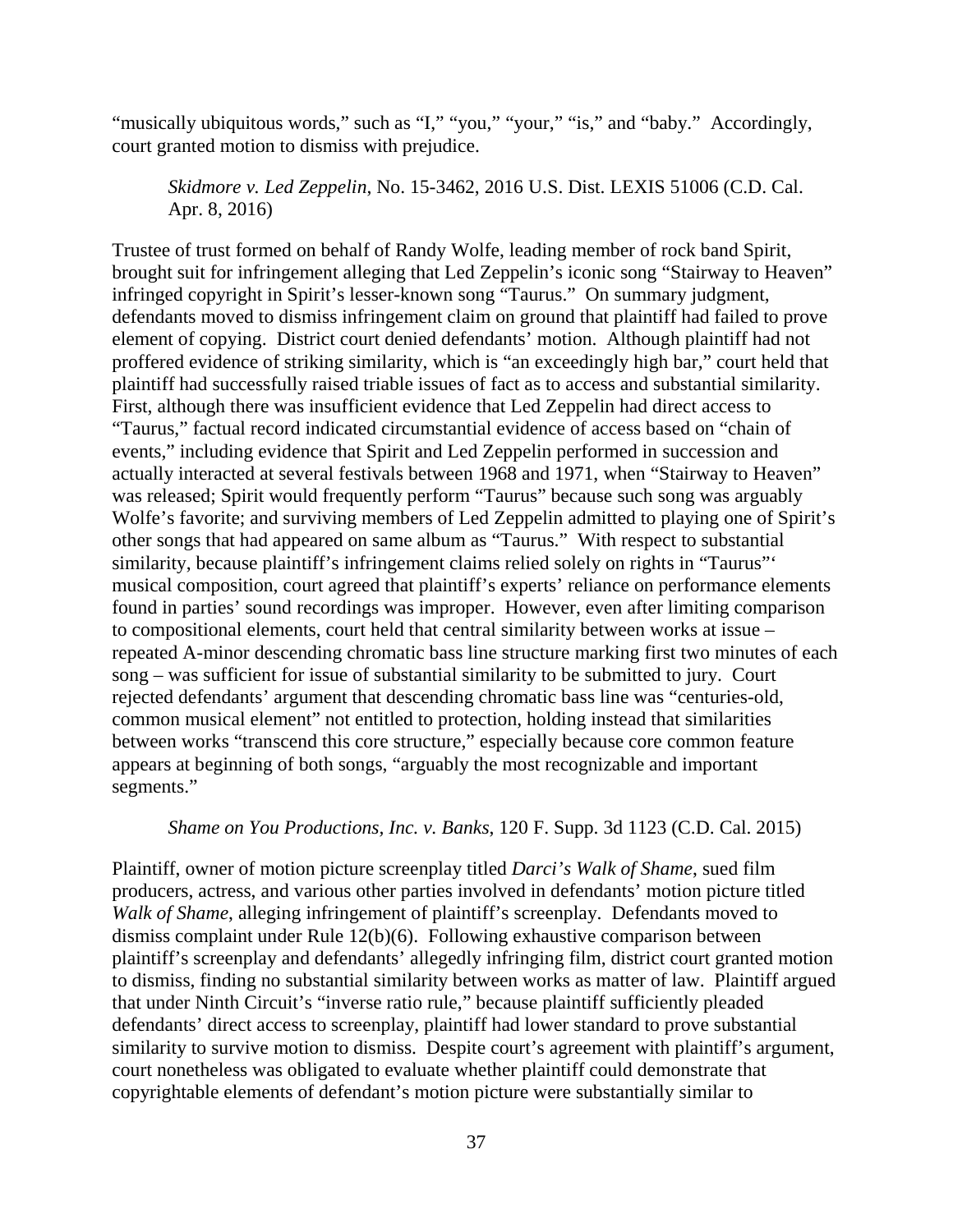copyrightable elements of plaintiff's screenplay. After analyzing both works, court found that "although they share the same premise and a number of elements that follow naturally from that premise, the two works at issue tell fundamentally different stories." Accordingly, court found no substantially similarity between works as matter of law and granted motion to dismiss.

### *Williams v. Bridgeport Music, Inc.*, No. 13-6004, 2015 U.S. Dist. LEXIS 97262 (C.D. Cal. July 14, 2015)

District court granted counterclaimants' motion for declaratory judgment or judgment as matter of law and denied counterclaim defendants' motion for judgment as matter of law, declaratory relief and new trial following jury verdict finding counterclaim defendants liable for copyright infringement. Counterclaimants, children of singer-songwriter Marvin Gaye and owners of 1977 copyright in musical composition for Marvin Gaye song "Got to Give It Up" ("Gaye Family"), alleged song "Blurred Lines" composed by counterclaim defendants Robin Thicke, Pharrell Williams and Clifford Harris infringed copyright in "Got to Give It Up." Jury found by preponderance of evidence that Thicke and Williams had infringed, and awarded \$4 million in actual damages, plus profits of \$1.6 million against Williams and \$1.8 million against Thicke. Defendants filed motion for judgment as a matter of law, declaratory relief, new trial or *remittitur*, claiming combination of similarities between songs alleged by Gaye Family was not sufficient to support finding of infringement. Counterclaimants filed motion for declaration that Harris and record distributor were also liable for copyright infringement. At trial, parties had presented competing expert testimony on issue of substantial similarity between "Blurred Lines" and "Got to Give It Up." Defendants had claimed some elements of alleged similarity were not present in deposit copy (keyboard part and four-note core theme) and others were dissimilar (including lyrics, signature phrases and hooks). Counterclaimants claimed all 130 measures of "Blurred Lines" contained protected material copied from "Got to Give It Up," and combination of certain elements gave songs similar "heart-beat" or "pulse." Court found that although defendants had disputed expert for Gaye Family's methodology and presented competing expert testimony, defendants had failed to show that great weight of evidence favored defendants' musicological analysis. Accordingly, jury verdict was supported by substantial evidence, and defendants failed to show error warranting new trial or other relief. With respect to motion for declaratory relief, court noted that jury had found works substantially similar after considering competing expert testimony, and defendants did not offer sufficient basis to disturb jury's reasonable finding, based on substantial evidence, that there was substantial extrinsic and intrinsic similarity between "Got to Give It Up" and "Blurred Lines." Noting failure to instruct jury that distribution of infringing works constitutes copyright infringement, court found verdict of no liability for Harris and distributor of "Blurred Lines" record plainly erroneous. Accordingly, Gaye Family was also entitled to judgment against Harris and record distributor, and court entered judgment in favor of Gaye Family against all defendants declaring that any past and ongoing reproduction, distribution, sale or public performance of "Blurred Lines" infringes copyright in "Got to Give It Up."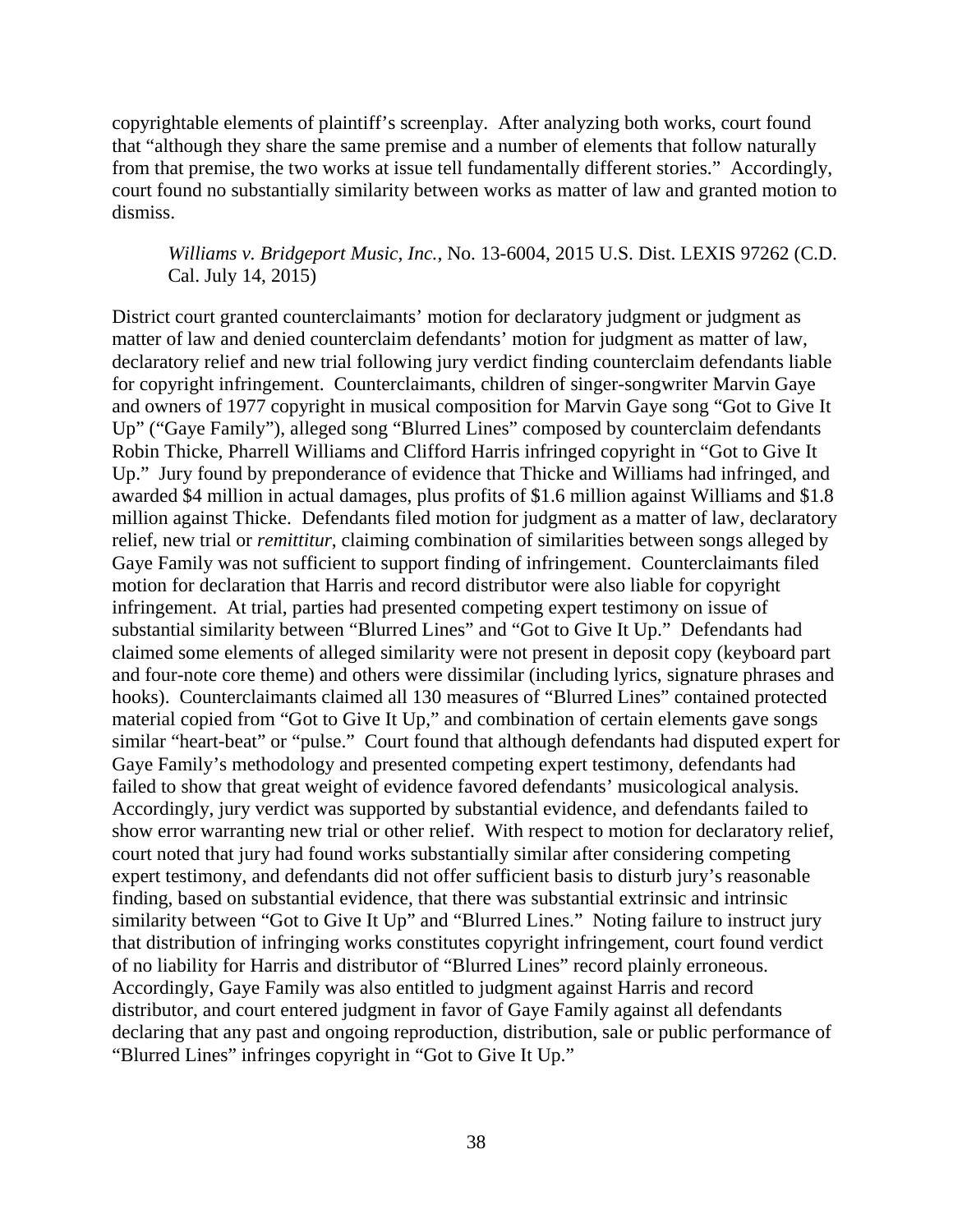*Folkens v. Wyland*, No. 14-2197, 2016 U.S. Dist. LEXIS 47373 (E.D. Cal. Apr. 6, 2016)

Plaintiff, wildlife artist in field of marine mammals, sued for infringement claiming that defendant's giclée on canvas titled "Life in the Living Sea" infringed plaintiff's copyrighted pen and ink drawing titled "Two Dolphins." Defendant conceded access to plaintiff's drawing, but moved for summary judgment on basis that respective works were not substantially similar. After comparing works at issue, district court granted summary judgment in favor of defendant. Question before court was whether depiction of two dolphins crossing underwater constituted protectable element. Plaintiff acknowledged work may only receive thin copyright protection, but argued that "the pose, attitude, perspectives, and arrangement of the two dolphins" were protectable elements. Defendant argued that such "generic addition to the depiction of actual dolphins does not amount to the 'quantum of originality' required to protect plaintiff's work." Citing *Satava v. Lowry*, 323 F.3d 805 (9th Cir. 2003), court noted that natural positioning and physiology are not protectable. Thus, because cross-dolphin pose featured in both works "results from dolphin physiology and behavior since dolphins are social animals, they live and travel in groups, and for these reasons, they are commonly depicted swimming close together," such element was unprotectable. Since only similarities between works consisted of unprotectable elements, court dismissed infringement claim.

*Gallagher v. Lions Gate Entm't Inc.*, No. 15-2739, 2015 U.S. Dist. LEXIS 122441 (C.D. Cal. Sept. 11, 2015)

Author Peter Gallagher sued movie writers, producers and distributers alleging that film *The Cabin in the Woods* infringed Gallagher's copyright in book *The Little White Trip: A Night in the Pines*. District court granted defendants' motion to dismiss infringement claim, finding that works were not substantially similar under extrinsic test, involving objective analysis of specific expressive elements of works at issue. Court found no substantial similarity under extrinsic test because works' shared premise – students venturing to remote location where they are murdered by evil forces – "amounts to *scenes a faire*" that "flow indispensably from the premise of horror film," and thus such premise was unprotectable. Court further found compelling differences in works' characters, dialogue, mood, pace and sequence of events. Finally, court noted that works' shared "theme of horror" constituted generic and common theme that was likewise unprotectable.

#### *Alpi Int'l, Ltd. v. Anga Supply, LLC*, 118 F. Supp. 3d 1172 (N.D. Cal. 2015)

District court denied defendant's motion for summary judgment. Plaintiff, seller of soft foam and molded plastic toys known as "stress relievers," brought suit for infringement against competitor. Defendant moved for summary judgment on ground that defendant's products were independently created and plaintiff's designs were insufficiently similar to defendant's products to support finding of infringement. First, district court found that parties' designs were entitled only to "thin" copyright protection requiring "virtually identical" level of similarity to find infringement, since limitations inherent in use of soft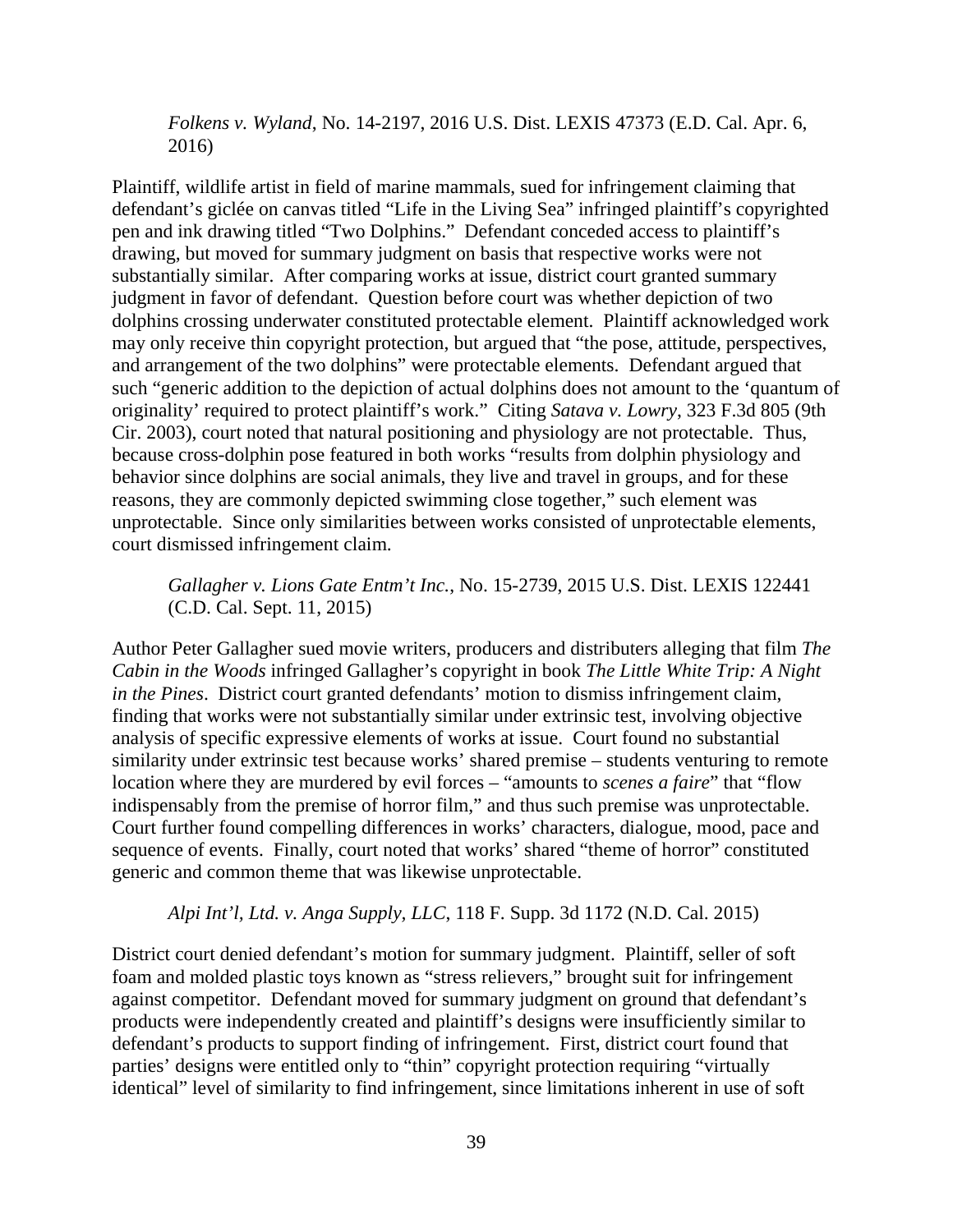foam medium and parties' "approximately true-to-life" designs of animals, fruits and other objects placed significant constraints on possible range of creative expression. Although district court expressed doubt that certain of plaintiff's designs possessed protectable elements, court refused to hold that no reasonable juror could find that defendant's "extraordinarily similar" designs arose from protectable elements and were therefore infringing. District court relatedly held that because parties' designs were so similar, jury could find products "strikingly similar" and therefore create permissible inference of copying even without evidence that defendant had access to plaintiff's copyrighted designs.

#### *Stabile v. Paul Smith*, 137 F. Supp. 3d 1173 (C.D. Cal. 2015)

District court granted defendants' motion for summary judgment dismissing infringement claim. Artist brought suit for infringement of abstract painting. Because there was no proof of access to work by defendants, court analyzed whether "striking similarity" existed between plaintiff's painting and allegedly infringing rug. Under "extrinsic" test applied in Ninth Circuit, district court found no striking similarity between "specific expressive elements" of works, particularly because color palettes of two works were "markedly different" and defendant's work had "greater variation of colors and shades." District court held that statement of plaintiff's expert that works were "nearly identical" was merely conclusory and unsupported by specific evidence. Striking similarity doctrine was also unavailable because facts did not preclude possibility of independent creation, including evidence showing that defendant used design process that largely pre-dated creation of plaintiff's work and inspiration for parties' respective works stemmed from separate sources.

*Hoberman Designs, Inc. v. Gloworks Imps., Inc.*, No. 14-6743, 2015 U.S. Dist. LEXIS 176117 (C.D. Cal. Nov. 3, 2015)

District court granted defendants' motion for summary judgment on copyright infringement claim. Plaintiff Hoberman Designs, Inc. ("HDI") sued for infringement stemming from defendants' sale of expanding and contracting geometric plastic toys similar to plaintiff's. Charles Hoberman, well-known designer and engineer of expanding structures and spheres, sold toy versions of his designs through his company, HDI, including registered "Mini Sphere" and "Twist-o" designs. Gloworks imported and sold similar toys as "NF-EXPBALL," "Flashing Skull," and "FL-EXPANDBALL." Defendants moved for summary judgment on infringement claim, arguing that HDI's designs were not original works, because they were unprotectable geometric shapes and were mechanical or utilitarian in nature. Court reviewed HDI's alleged protectable elements and found some copyrightable, original elements in plastic joints and trusses of Mini Sphere and plastic cross pieces of Twist-o. Court also found HDI had demonstrated defendants' access to HDI's popular and widely disseminated designs. However, court found toys at issue extrinsically dissimilar with respect to few copyrightable elements. Defendants' designs were not substantially similar to HDI's Mini Sphere, because toys were different sizes and colors, joints were different colors and shapes, and trusses on defendants' designs were larger and looser than those on Mini Sphere. Defendants' FL-EXPANDBALL design was not similar to Twist-o, because toys were different sizes and colors, gear covers were different color and textures,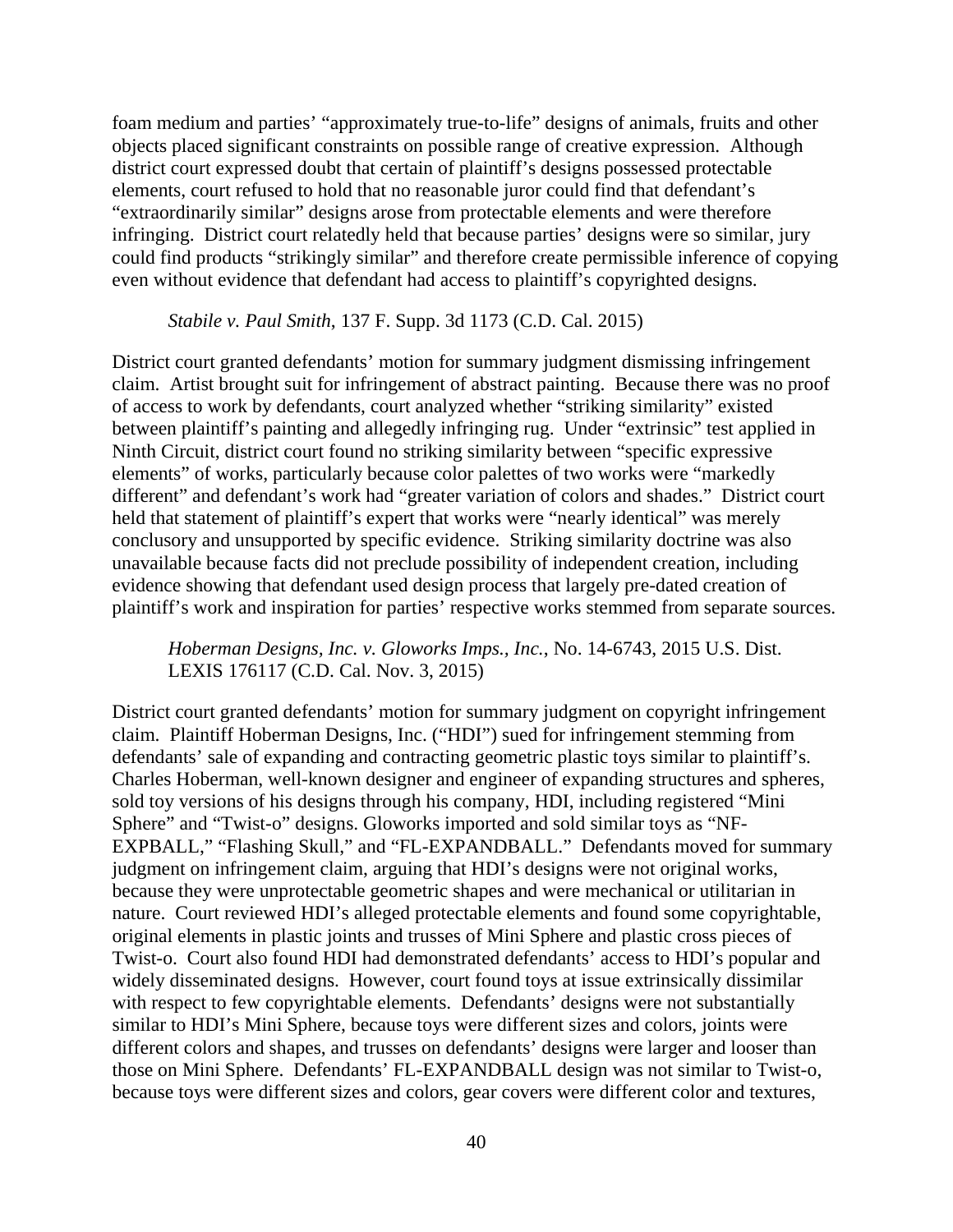and cross pieces on Twist-o were rounded with slight beveling while cross pieces on FL-EXPANDBALL had raised multi-tier patterns. Accordingly, defendants did not infringe plaintiff's thin copyrights.

*AMA v. 3Lions Publ'g, Inc.*, No. 14-5280, 2015 U.S. Dist. LEXIS 147978 (N.D. Ill. Nov. 2, 2015)

Court granted declaratory plaintiff's motion for judgment on pleadings. Plaintiff American Medical Association filed declaratory judgment action seeking declaration that AMA did not infringe copyright in article written by defendant 3Lions. Both plaintiff and defendant published articles on their respective websites setting out overview of 2009 Health Information Technology for Economic and Clinical Health Act. Plaintiff moved for judgment on pleadings. Court found that no reasonable trier of fact could find that respective articles were substantially similar. Defendants provided court with highlighted version of AMA article, labelling highlighted version "Infringing Content." Court held that much of highlighted text was not protectable as it related to headings and short phrases, for example, "privacy and security," "breach laws," and "the name of institution," which are excluded from copyright protection under 37 C.F.R. § 202.1(a). Additionally, such short phrases are excluded from copyright under merger doctrine when such phrases are only way feasible way to convey particular idea. Moreover, plaintiff's article had number of introductory paragraphs and five sections, whereas defendant's article had one introductory paragraph followed by seven sections. Court held that there was no overlap, other than name of statute and certain non-essential words. Court noted that only one sentence was same; apart from that one sentence, articles were quite different: "The facts are arranged in different orders, sentences have different structures, and facts in short sentences are combined into longer sentences and vice versa." Court granted AMA's motion for judgment on pleadings.

*Prunty v. Vivendi,* 130 F. Supp. 3d 385 (D.D.C. 2015)

District court granted defendants' motion to dismiss infringement claim. Plaintiff filed suit alleging that record labels' release of song titled "Kingdom" performed by hip-hop artist Common infringed plaintiff's song "Keys to the Kingdom." Court held that songs bore little resemblance to one another aside from word "Kingdom" appearing in both songs' titles and phrase "keys to the kingdom" appearing in both songs' lyrics; therefore works were not substantially similar. District court further held that expert testimony was not needed to determine whether "readily accessible song lyrics" were substantially similar.

*Medallion Homes Gulf Coast, Inc. v. Tivoli Homes of Sarasota, Inc.*, No. 14-3117, 2015 U.S. Dist. LEXIS 151018 (M.D. Fla. Nov. 5, 2015)

District court granted defendants' motion for summary judgment on infringement claim. Plaintiff builder sued defendants, including homeowners Michael and Nicole Duke ("Dukes") and architect and builder of their home, for infringement of its architectural plan. Dukes purchased vacant lot and selected plaintiff to construct modified version of plaintiff's "Santa Maria VIII" model home. Plaintiff subsequently failed to appear at scheduled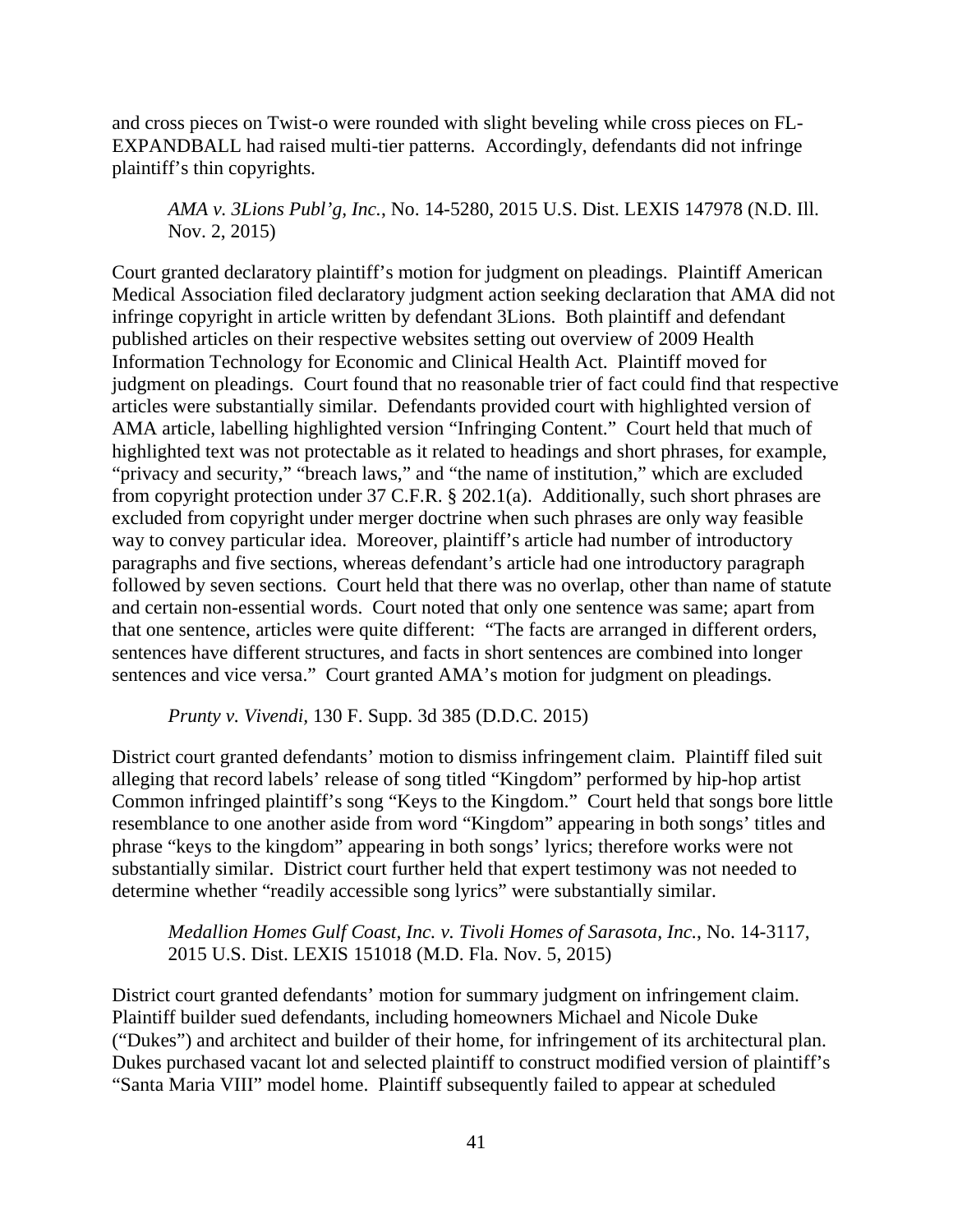meeting before residential community's Architectural Review Board, and community banned plaintiff from building within community. Dukes contracted with another builder for construction of new custom home, and builder retained architect to draft building plans. In meetings with builder and architect, Dukes referred to plaintiff's Santa Maria VIII marketing brochure, builder's floor plans, and other materials from past building projects. After Dukes' home was constructed, plaintiff sued for infringement, and defendants jointly moved for summary judgment. Defendants did not challenge plaintiff's ownership of valid copyright or defendants' access to Santa Maria VIII brochure. In considering whether architectural works involved were substantially similar, court noted copyright protection afforded to compilations, such as floor plans, is thin, and modest differences will be more significant than with other types of works. Court acknowledged many similarities between Dukes' home and plaintiff's Santa Maria VIII, but found differences dispositive. Court conducted side-by-side comparison of rooms and design features and listed numerous differences between Dukes' home and plaintiff's Santa Maria VIII, including overall square footage (2,953 versus 2,615), square footage of garage (559 versus 724), and master bedroom features (two windows, pocket door entrance, and two hinged closet doors versus one window, hinged entrance door, and four double bifold closet doors). Plaintiff presented affidavit from architect concluding homes were substantially similar, but court found opinion belied by architect's own description of many differences between two homes. Court also noted deposition testimony by plaintiff's representative failed, despite multiple opportunities, to provide details regarding alleged similarities beyond "the rooms were laid out the same." Accordingly, court found significant differences between protectable elements of Santa Maria VIII and Dukes' residence, such that no reasonable trier of fact could find works substantially similar.

*Farouk Systems, Inc. v. AG Global Products, LLC*, No. 15-465, 2016 U.S. Dist. LEXIS 45689 (S.D. Tex. Apr. 5, 2016)

District court granted summary judgment for defendants dismissing infringement claims. Plaintiff, manufacturer of hair care products, sued competitor for infringement based on defendant's alleged posting online of copyrighted images taken from plaintiff's Facebook page. Plaintiff also claimed that defendant copied copyrighted photograph of defendant Gulamani, taken when defendant was employed by plaintiff, and posted this image on defendant's personal LinkedIn page. Record established that two images taken from plaintiff's Facebook page were compilations containing at least some elements borrowed from other sources, including quotations and stock images obtained from royalty-free image provider. Thus, copyright owned by plaintiff extended only to original material contributed by plaintiff. Court found that defendant's images were not copies of plaintiff's images and did not contain original elements added by plaintiff. Record also established that photograph of defendant was taken by third party photographer, with no evidence that copyright had been transferred to plaintiff in written agreement required by Section 204(a) or that photograph was work made for hire. Although subject of photograph was employee of plaintiff, work made for hire provision only covers circumstances where author of work was employee.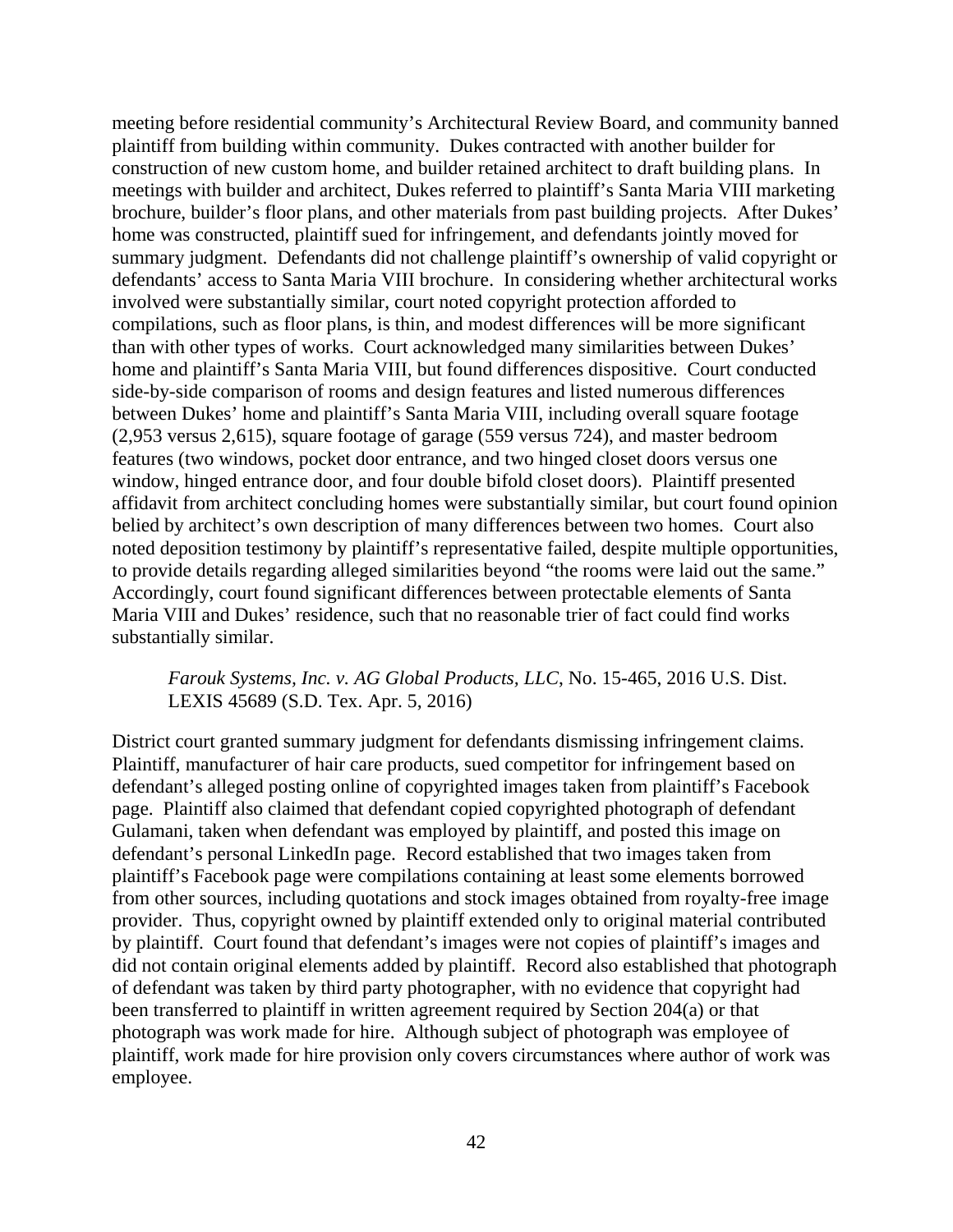*Abassi v. Bhalodwala*, No. 15-115, 2015 U.S. Dist. LEXIS 162028 (M.D. Ga. Dec. 3, 2015)

District court denied defendants' motion to dismiss plaintiff's amended complaint. Plaintiff, software developer, sued defendants, RealTime and individual owner of RealTime, for copyright infringement. Plaintiff had created lottery ticket tracking tool called Lottery Tracking System ("LTS") for use in stores where lottery tickets are sold, and registered software with Copyright Office. Plaintiff licensed LTS software to owner of Stop N Save convenience store in Milledgeville under name Sunny Milledgeville and provided 138 minutes of phone service to explain software. Shortly thereafter, plaintiff was notified of improper login attempt into LTS's email account from IP address in Milledgeville. Plaintiff later learned that defendant RealTime had begun selling application "substantively identical" to LTS, and that RealTime's website was displaying images copied directly from plaintiff's software. Contact information listed on RealTime's website matched that of Sunny Milledgeville, Stop N Save store that had licensed plaintiff's software. Plaintiff filed suit alleging copyright infringement, and defendants moved to dismiss. Defendants did not challenge plaintiff's ownership of valid copyright, but claimed plaintiff had failed to allege facts sufficient to demonstrate access or substantial similarity. Court disagreed, finding that plaintiff had sufficiently alleged access via direct license of copyrighted software to defendants, and substantial similarity via claims that defendants were selling "substantively identical" application using images from plaintiff's software. Accordingly, defendants' motion to dismiss infringement claim was denied.

*Silver Streak Indus., LLC v. Squire Boone Caverns, Inc.*, No. 13-173, 2015 U.S. Dist. LEXIS 81813 (S.D. Ind. June 23, 2015)

Plaintiff, distributor of themed displays, brought suit for infringement of copyrighted "ore car" display based upon defendant's sale of similar display. Copyrighted display consisted of trapezoidal ore car sitting atop piece of railroad track and two rounded, wooden posts extending from opposite sides of top of ore car holding customizable sign between said posts. Defendant moved to dismiss plaintiff's infringement claim on summary judgment based on absence of substantial similarity. Noting that summary judgment on issue of substantial similarity is appropriate only where "the works are so dissimilar as to protectable elements that no reasonable jury could find for the plaintiff," district court denied defendant's motion. Court held that ordinary observer could find overall look of two products to be substantially similar as products were nearly same shape and size, signs featured in products were supported in nearly identical ways and both ore cars sat on railroad tracks. Defendant's "laundry list" of alleged differences between products were dismissed as "slight differences" that jury could hold do not preclude finding of substantial similarity. Further, court held that products' differing finish – smooth versus weathered looks – was tantamount to using different color paint or different medium which Seventh Circuit in *Novelty Textile Mills, Inc. v. Joan Fabrics Corp.*, 558 F.2d 1090 (7th Cir. 1977), held was insignificant difference for purposes of substantial similarity.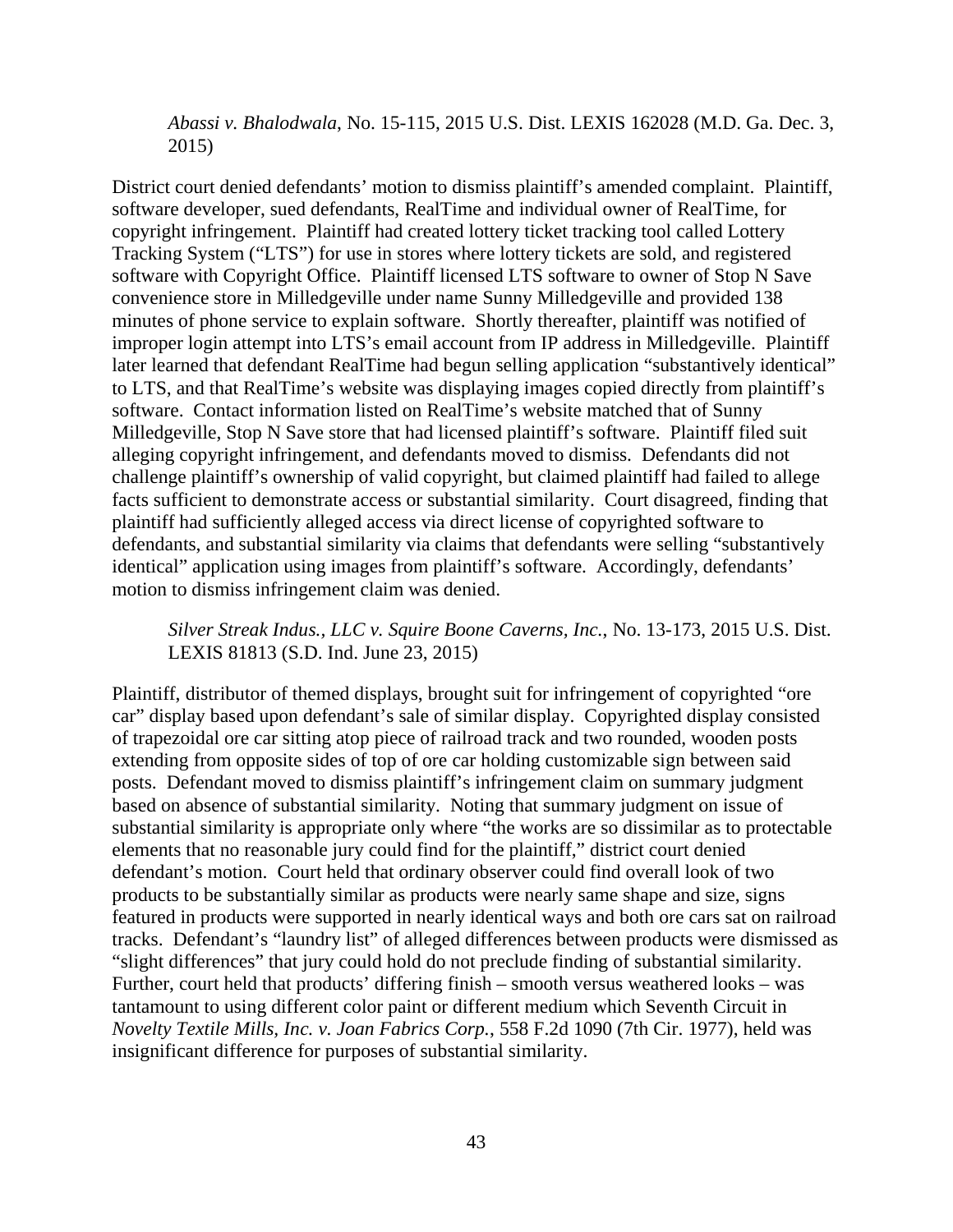*Nason Homes v. Billy's Constr., Inc.*, No. 14-566, 2015 U.S. Dist. LEXIS 150467 (M.D. Tenn. Nov. 5, 2015)

District court denied plaintiff's motion for summary judgment. Plaintiff, construction company, brought claim for infringement against defendants, alleging that defendants used plaintiff's copyrighted-protected architectural plan to build and sell home. Record established that plaintiff owned copyright in Plan. Court considered defendants' access to plan and whether works were "substantially similar." Court applied two-pronged test for substantial similarity: (a) identify aspects of plaintiff's work that are copyrightable; and (b) determine whether allegedly infringing work is "substantially similar" to those copyrightprotectable elements. Here, defendants had "reasonable possibility to view" plan, and opportunity to build home based on design. Overall arrangement of component architectural parts was copyrightable, but plaintiff failed to show that specific layout of defendants' home was similar to its plan. Plaintiff, accordingly, "failed to show 'there is no issue requiring a trial' with respect to similarities between the two homes."

*Leary v. Manstan*, 118 F. Supp. 3d 460 (D. Conn. 2015)

Plaintiff, author of unpublished manuscript about Revolutionary War-era submarine "The Turtle," sued defendants, authors of later published book on same subject, alleging book infringed plaintiff's copyright. Defendants conceded access to plaintiff's manuscript, but moved for summary judgment claiming respective works not substantially similar. Following analysis of plaintiff's claims and thorough comparison of plaintiff's manuscript with defendants' allegedly infringing book, court granted summary judgment to defendants. Court noted that although works were about same subject matter, plaintiff did not allege defendants engaged in verbatim copying or close paraphrasing of plaintiff's manuscript. Absent such allegations, court also noted that "copyright law otherwise affords only narrow protection to works of history, and subsequent authors may utilize the same facts, theories, and concepts contained in prior works so long as they do not copy another author's particular original manner of expression." In this case, court found that only shared experiences and interests of parties gave rise to similarities between respective works, and that, "most fundamentally, the two works adopt different approaches to similar subject matter." Accordingly, court found no reasonable juror could find substantial similarity between plaintiff's manuscript and defendants' book, and therefore granted summary judgment to defendants.

*Design Basics LLC v. J & V Roberts Inv., Inc.*, 130 F. Supp. 3d 1266 (E.D. Wis. 2015)

District court denied defendants' motion for summary judgment. Plaintiffs, creators of architectural plans, sued defendants, builders of residential homes, for infringement of eight registered architectural plans after plantiffs' employee discovered allegedly infringing plans on corporate defendant's website. Defendants filed motion for summary judgment on copyright infringement claim. For purposes of motion, defendants did not dispute plaintiffs' ownership of valid copyrights. As plaintiffs had not offered direct evidence of copying,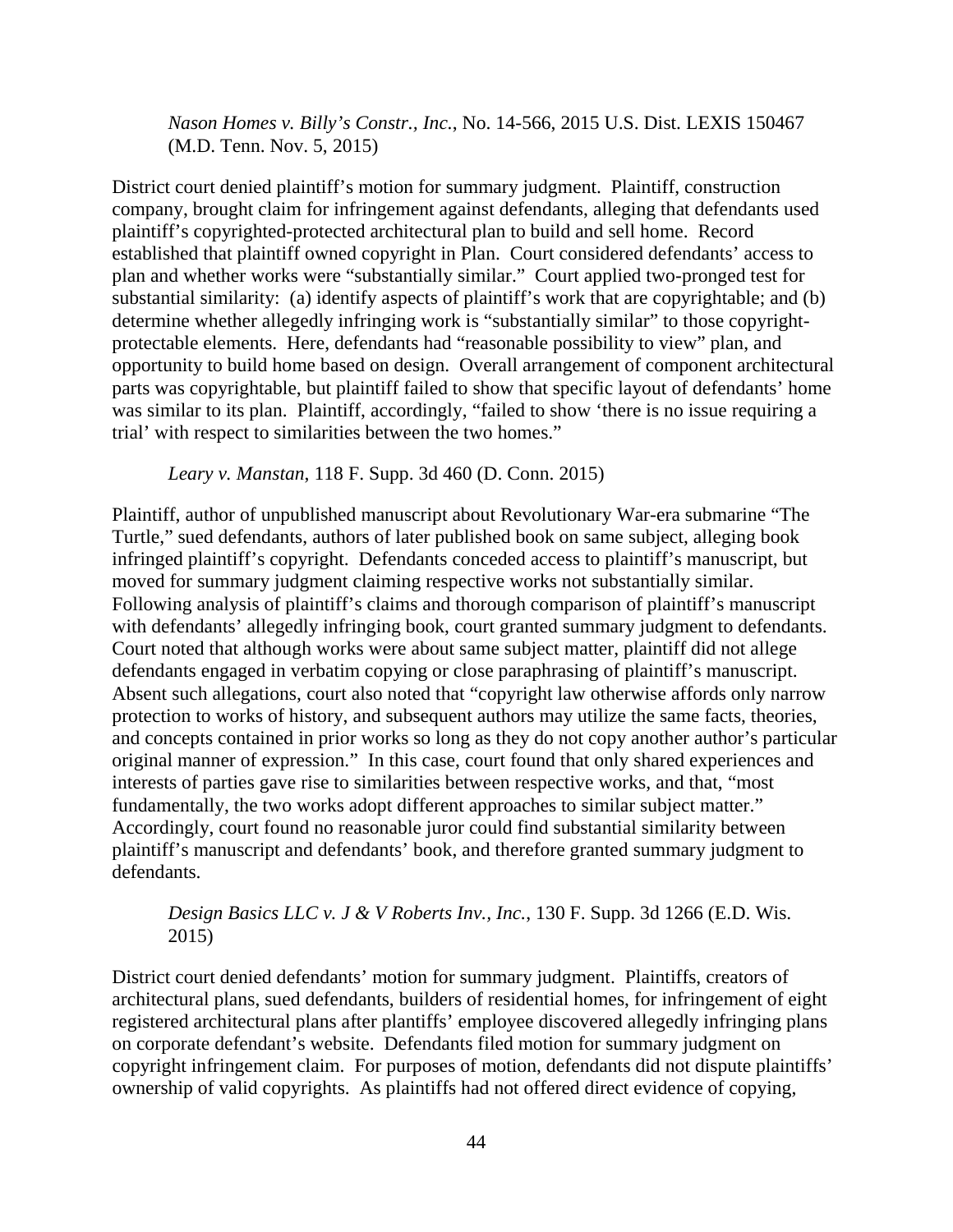court considered whether copying could be inferred from defendants' access to plaintiffs' designs and "substantial similarity" between parties' plans. Plaintiffs successfully demonstrated material issue of fact on access, alleging 12-year business relationship with defendants and delivery of 24 of plaintiffs' home plan catalogs to defendant. With respect to "substantial similarity and wrongful copying," defendants argued that similarities between parties' designs were attributable to non-copyrightable subject matter. Court acknowledged many non-copyrightable aspects of architectural plans, such as design elements attributable to efficiency, consumer demand, or "scenes a faire" of certain architectural style, but found limited originality in plaintiffs' particular selection, arrangement and combination of design elements. Plaintiffs argued substantial similarity between protectable elements of plaintiffs' designs and defendants' designs, based on "overall flow" and locations of rooms, hallways, bathrooms, access points and closets. Defendants argued similarities were attributable to basic conventional and standard elements found of necessity in every moderately priced home and pointed to differences in room dimensions and overall square footage, variations in overall massing of homes, including roofing configurations and building footprints, differences in building materials that altered exterior appearance of homes, and other building details. Court, under ordinary observer test, determined ordinary observer could find parties' designs substantially similar with regard to copyrightable elements, because side-by-side comparison of all eight designs revealed nearly identical configurations of rooms and design features. Moreover, court found designs did not belong to particular style, such as colonial style architecture, that requires certain features, and defendants had not presented evidence that moderately priced homes require placement or arrangement of features in any specific way. Accordingly, material issues of fact precluded summary judgment for defendants.

### *Rentmeester v. Nike, Inc.*, No. 15-113, 2015 U.S. Dist. LEXIS 77468 (D. Or. June 15, 2015)

Plaintiff photographer sued Nike for copyright infringement based on claims that Nike used image he snapped of basketball great Michael Jordan for Life magazine to create photo that formed basis of Nike logo – silhouette of Jordan soaring toward hoop, limbs outstretched. District court found photo was entitled to only narrowest copyright protection; essentially, Nike's photo would have to be nearly identical to plaintiff's photo to infringe. In reaching decision, court focused on two inquiries: (1) whether photo deserved "broad" or "thin" copyright protection; and (2) whether works were substantially similar. Court noted that Ninth Circuit has held that courts should give broad protection to works where range of possible expression is wide. Under such circumstances, accused work will infringe if it is substantially similar to copyrighted work. By contrast, works are given thin protection where range of expression is narrow. In those cases, accused work must be virtually identical to infringe. Court found that Jordan's pose and other protectable elements in photo at issue were simply not similar enough for finding of infringement, and court dismissed case accordingly.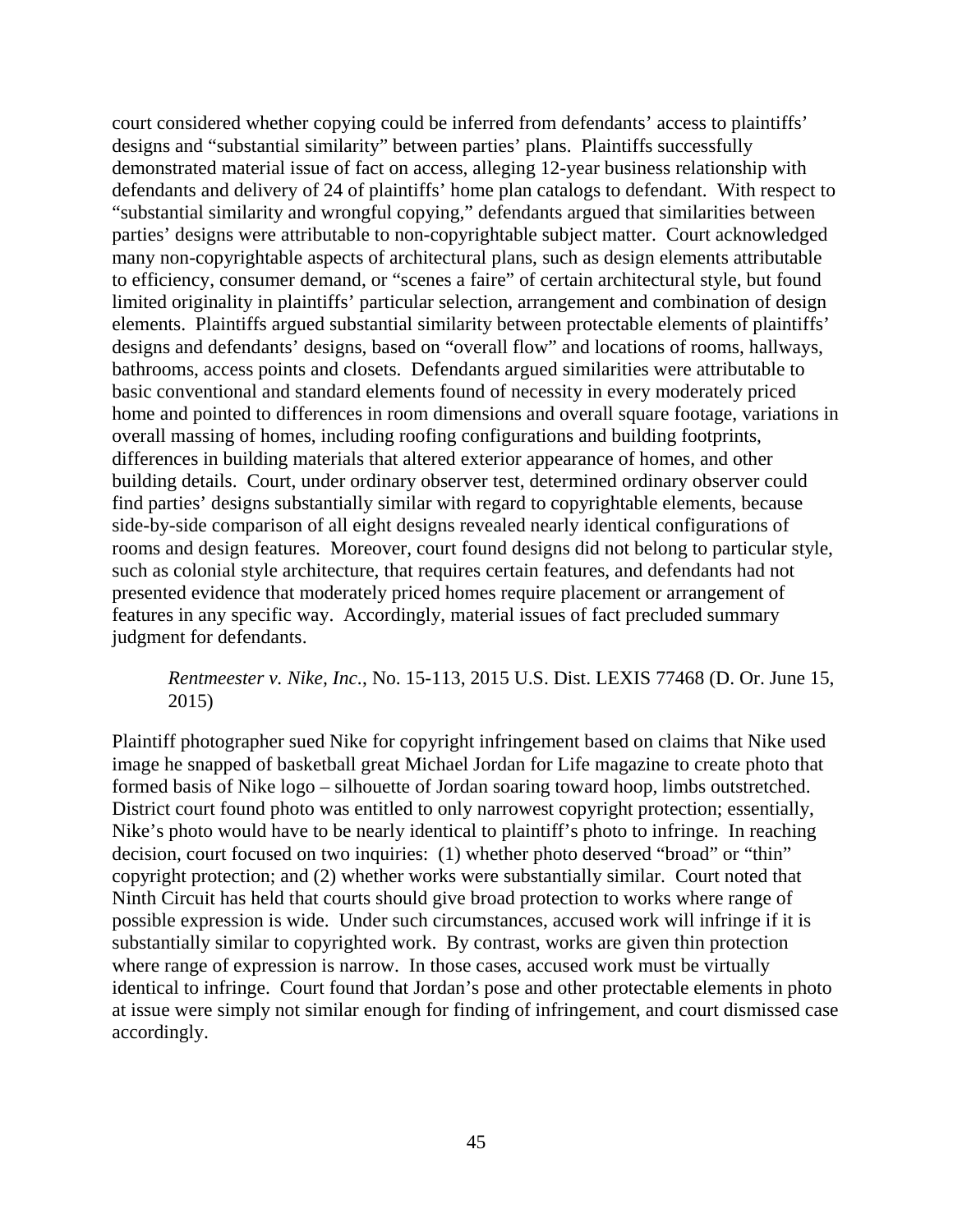### **C. Contributory/Vicarious Infringement**

*Smith v. BarnesandNoble.com, LLC*, No. 12-4374, 2015 U.S. Dist. LEXIS 148321 (S.D.N.Y. Nov. 2, 2015)

Author had entered into distribution agreement with online eBook distributor to make book available on both distributor's own website and websites of distributor's partners including named defendant. After plaintiff terminated distribution agreement, free sample of plaintiff's eBook remained in digital locker of single customer and customer re-downloaded book sample two times thereafter. On summary judgment, district court dismissed plaintiff's claims for direct and contributory infringement alleging violation of exclusive right of reproduction. First, with respect to direct infringement claim, defendant had not engaged in "volitional conduct" or "actively" violated plaintiff's exclusive right of reproduction since copies of work had been made automatically upon demand of third-party customer. Second, with respect to contributory infringement claim, defendant's provision of site and facilities for third party's alleged direct infringement was sufficient to establish element of material contribution. However, court held there was insufficient evidence that defendant acted with requisite knowledge of infringing activity. Defendant's web system was commonly used to distribute eBooks for which defendant had legal licenses and oversaw eBook store containing more than two million titles. Unlike systems designed for sole purpose of infringement, defendant's digital locker system was used for commercially significant non-infringing uses under *Sony-Betamax* rule. Thus, allegations of two infringing downloads out of two million books in defendant's repository were insufficient to support claim for contributory infringement.

*Wu v. John Wiley & Sons, Inc.*, No. 14-6746, 2015 U.S. Dist. LEXIS 120707 (S.D.N.Y. Sept. 10, 2015)

Photographer brought suit for contributory and vicarious infringement against textbook publisher based on allegations that plaintiff's works had been published in foreign editions by defendant's foreign subsidiaries without permission. District court granted summary judgment in favor of defendant on plaintiff's claims. First, there was no evidence that defendant's Canadian subsidiary had committed act of direct infringement as necessary element of claims for vicarious or contributory infringement. Adaptation agreement between defendant and Canadian subsidiary expressly prohibited use of third-party images unless appropriate licenses were secured. Further, to prevail on claim for contributory infringement, plaintiff must show that defendant encouraged or assisted infringement; merely providing means for infringement is insufficient. Even if plaintiff's images appeared in textbooks published by defendant's foreign subsidiary, there could be no liability for contributory infringement unless there was evidence that defendant authorized or assisted subsidiary in making unauthorized use of images.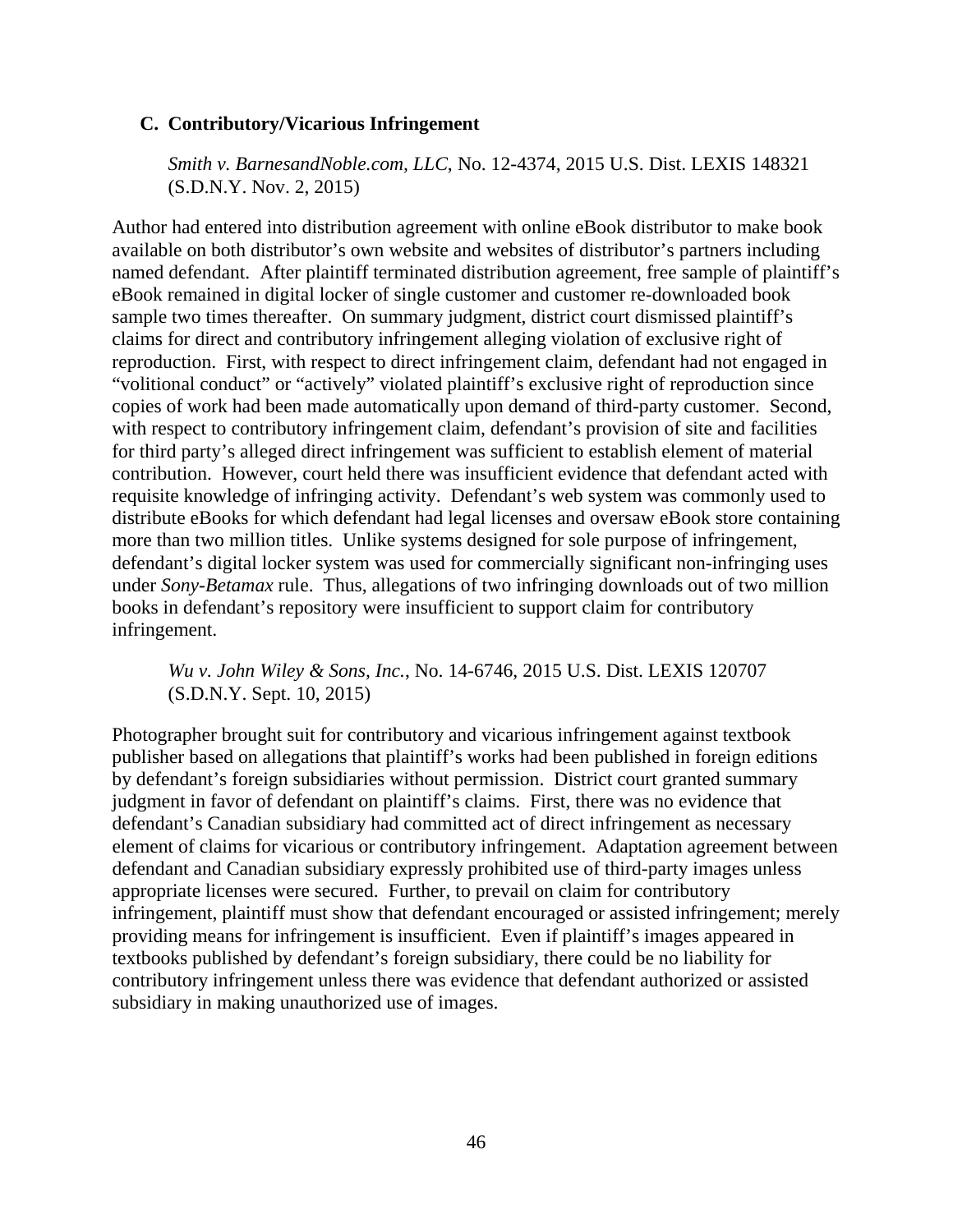*Jordan-Benel v. Universal Studios, Inc.,* No. 14-5577, 2015 U.S. Dist. LEXIS 82220 (C.D. Cal. June 24, 2015)

Plaintiff brought suit for infringement based on production companies' release in July 2013 of movie *The Purge*, which plaintiff alleged was based in substantial part on plaintiff's draft script for film titled *Settler's Day*. Plaintiff had submitted script to defendant United Talent Agency, Inc. ("UTA") for possible representation in June 2011. Defendant James DeMonaco, who was credited as sole writer of *The Purge*, was also represented by UTA at time plaintiff submitted script. Court denied UTA's motion to dismiss contributory infringement claim based on UTA's transfer of script to DeMonaco. Court held that plaintiff sufficiently alleged that UTA had materially contributed to infringement by distributing plaintiff's script for use by DeMonaco as basis for *The Purge*, and further that plaintiff had plausibly alleged UTA's knowledge of infringement based on UTA's role as agent of DeMonaco.

*China Cent. Television v. Create New Tech. (HK) Ltd.*, No. 15-1869, 2015 U.S. Dist. LEXIS 76005 (C.D. Cal. June 11, 2015)

District court granted plaintiffs' motion for preliminary injunction. Plaintiffs, including television broadcasters in China and Hong Kong ("Broadcasters"), sued defendants, including manufacturer of "TVpad" device and distributors of device and service, for infringement. Broadcasters licensed copyrighted television programming for retransmission in U.S. via authorized providers. Defendant manufacturer offered TVpad device that delivered streaming television programming from Asia to U.S. customers over Internet without requiring subscription fee to authorized providers, and distributors operated websites that sold TVPads to U.S. consumers. Before TVpad users could access television programming, they were required to download free applications ("TVpad Apps") from "TVpad Store" for TVpad devices. TVpad Apps would then allow users to view Broadcasters' programming in four modes: "live" streaming, "time-shifted" streaming, and two forms of video-on-demand streaming. Certain forms of streaming were shared via peerto-peer network, and others streamed from servers in U.S. or China. Court found plaintiffs likely to succeed on merits of contributory and vicarious infringement claims. Court first noted likelihood of success in demonstrating direct infringement, because plaintiffs would likely demonstrate ownership of copyright registrations for programs, exclusive rights to transmit programs in U.S., and infringing public performance of programs by third parties via unauthorized streaming. On contributory infringement claim, plaintiffs would likely show defendants' actual knowledge of infringing activity, because plaintiffs had previously sent cease and desist letters, and could likely demonstrate both inducement and material contribution. Meeting Ninth Circuit's test for inducement, plaintiffs would likely show (1) distribution of TVpad device and service that enable users to view infringing streams of plaintiffs' programs; (2) acts of infringement by TVpad and TVpad Apps users as documented by plaintiffs' investigator; (3) intent to promote TVpad device and TVpad Apps by advertising device and service, providing customer support and technical assistance, and collaborating with users to develop and improve service; and (4) causation, because device and service being used to infringe and defendants are but-for cause of that infringement.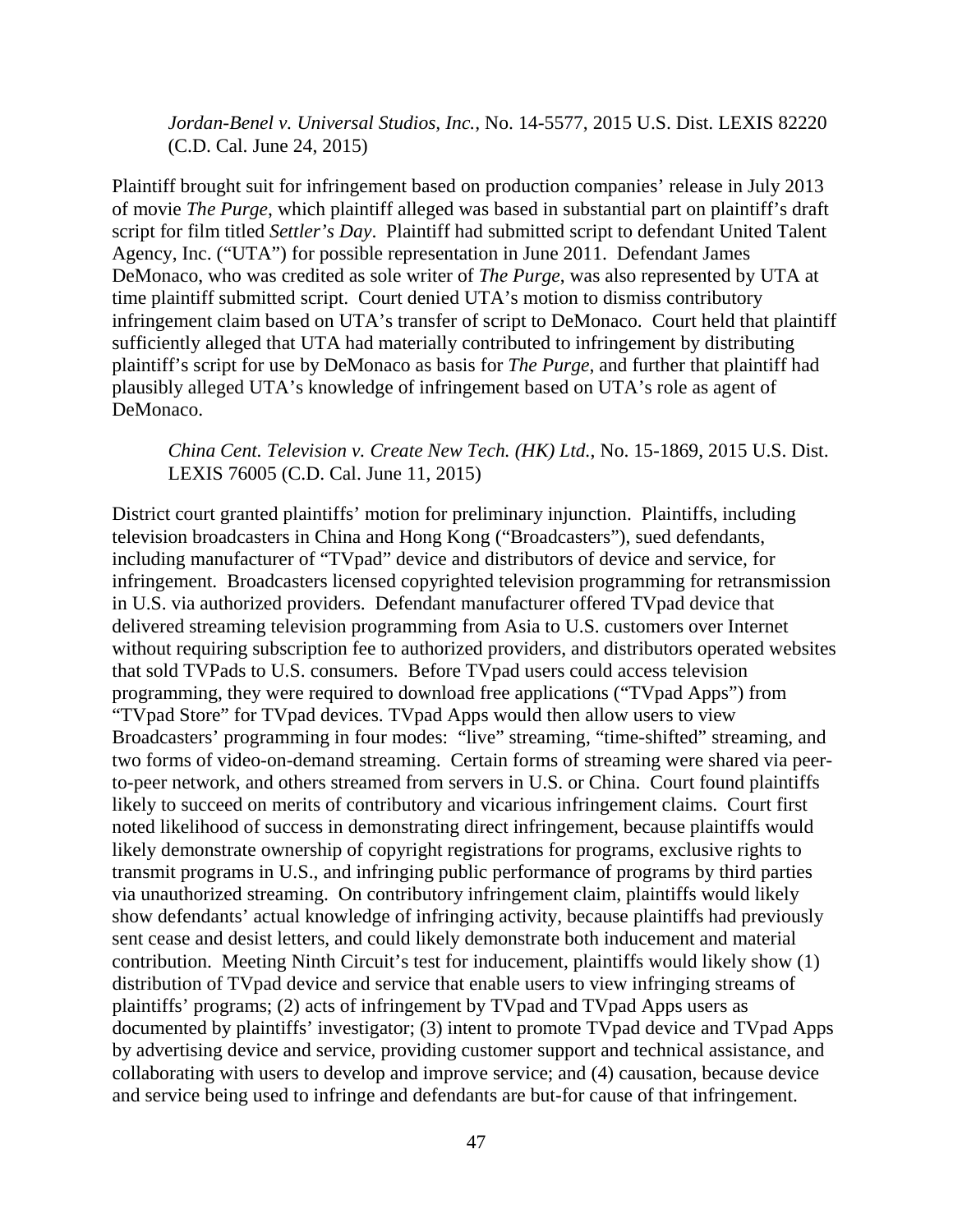Plaintiffs could also likely demonstrate contributory infringement through material contribution, because defendants failed to take steps to protect copyrighted works and provided software that allowed infringing peer-to-peer network. Plaintiffs would also likely succeed on vicarious infringement claim, based on evidence that defendants benefited financially by offering unauthorized programming and had practical and operational control over TVpad Apps and servers necessary to stream content and right to exclude infringing applications from device and service.

*Live Face on Web, LLC v. Control Grp. Media Co.*, No. 15-1306, 2015 U.S. Dist. LEXIS 166063 (E.D. Pa. Dec. 10, 2015)

District court granted in part and denied in part defendants' motion to dismiss. Plaintiff developed and owned "live person" software, copyright-protected video technology program and video presentation. Defendants purchased customized versions of plaintiff's software package and in doing so became bound by terms and conditions of plaintiff's End User License Agreement ("EULA"). EULA provided that, without obtaining express permission and paying additional fees, plaintiff's software package may only be used on one URL and may not be assigned, sub-licensed or transferred by licensee. Plaintiff alleged that defendants transferred assets, including subject software package, to other entities without consent or authorization from plaintiff and in violation of plaintiff's copyrights. Plaintiff alleged further that defendant unlawfully displayed software package on two or more URLs without authorization or payment, in violation of EULA, and that visitors to defendants' websites downloaded and executed software package, including into their computers' random access memory ("RAM"). Plaintiff alleged direct, vicarious and contributory infringement, and inducement. Court denied defendants' motion to dismiss direct infringement claim, finding "sufficient facts are alleged to make out prerequisite averments of unauthorized copying and volitional conduct necessary to support a claim of direct infringement." As to vicarious infringement, court found sufficient facts to support claim where plaintiff alleged that (1) visitors to defendants' web sites downloaded and executed plaintiff's software package; (2) defendants had "right and ability to monitor, control, direct, supervise and limit the infringing conduct," yet made "no attempt to stop or limit" such conduct; and (3) plaintiff's software package acted as draw for customers, and created financial benefit to defendants. However, court granted defendants' motion to dismiss as to plaintiff's contributory infringement claim because plaintiff failed to sufficiently allege that defendants authorized or assisted third parties' infringement – simple downloading of plaintiff's software packaging into third party's computer's RAM is not enough; merely providing means to accomplish infringing activity is insufficient to establish claim for contributory infringement. Court granted defendants' motion as to inducement of copyright infringement claim for same reason – plaintiff failed to show that defendants intended website visitors to infringe plaintiff's copyright.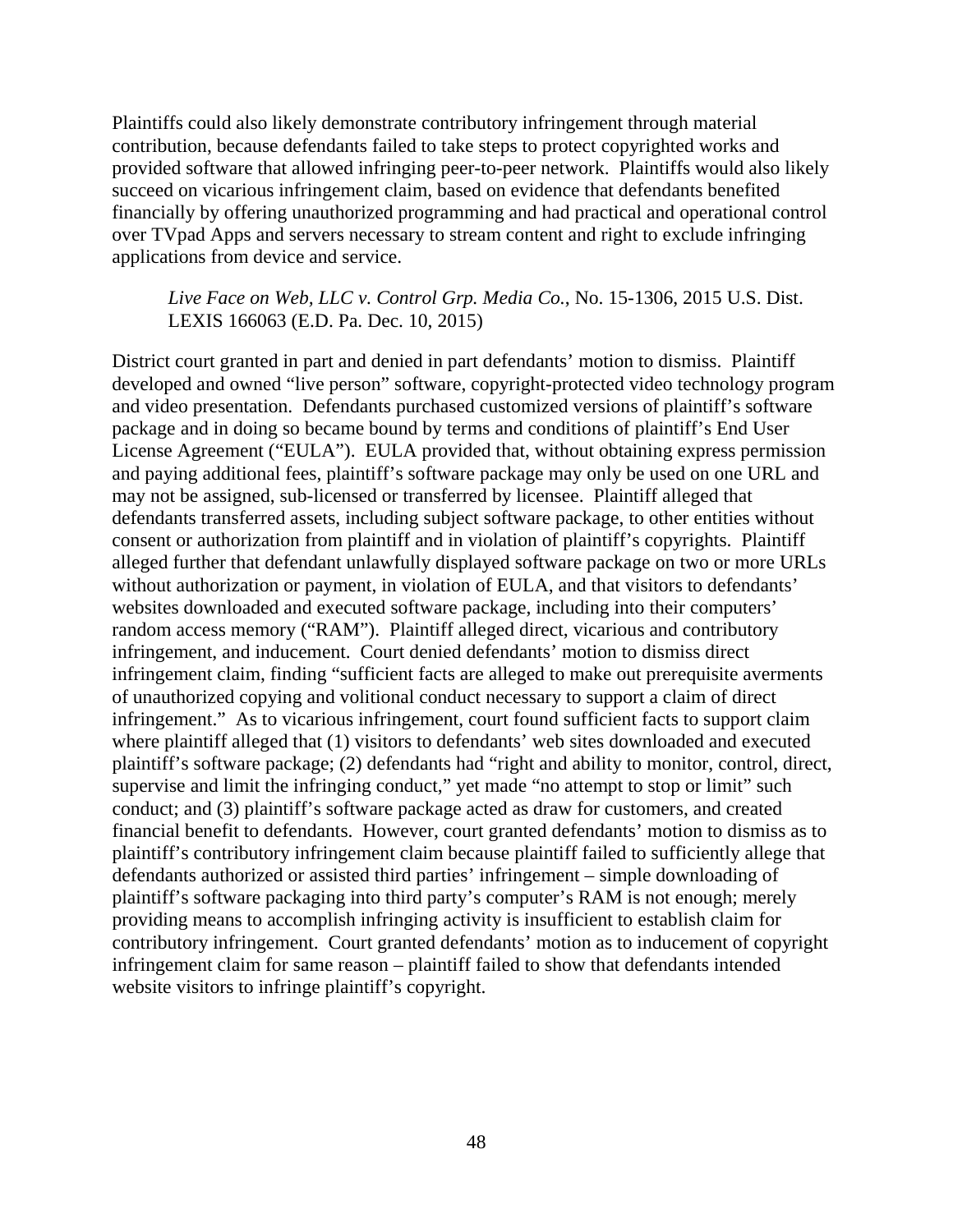*Hanover Architectural Serv., P.A. v. Christian Testimony-Morris, N.P.*, No. 10-5455, 2015 U.S. Dist. LEXIS 94916 (D.N.J. July 21, 2015)

District court denied defendants' motion for reconsideration of motion for partial summary judgment. Plaintiff architect sued defendants involved in construction project based on plaintiff's designs for infringement. Plaintiff and defendants both moved unsuccessfully for summary judgment, and defendants moved for reconsideration of their summary judgment motion. With respect to plaintiff's claim for secondary or vicarious liability against certain defendants, defendants argued that plaintiff had not sufficiently alleged separate financial benefit to each defendant, because defendants had been paid on hourly basis and would have received same amount regardless of infringement. Defendants cited case law finding landlords not liable for infringing activity of tenants, where landlords were not involved in tenants' infringing activity and landlords' rental income was not tied to tenants' infringing activity. Court rejected defendants' arguments, finding defendants involved in construction project closer to alleged infringing activity, because each had financial stake in project being completed and participated in completion by supervising portions of project's design or construction.

## *Broad. Music, Inc. v. Benchley Ventures, Inc.*, 131 F. Supp. 3d 1097 (W.D. Wash. 2015)

District court granted plaintiffs' motion for summary judgment on copyright infringement claim. Plaintiffs, including performing rights society BMI and copyright owners of musical compositions, sued defendants, corporate and individual restaurant owners, for copyright infringement for unlicensed public performances of copyrighted music by live bands at defendants' restaurant. Plaintiffs provided abundant documentation of ownership and established copying "by publicly performing" of nine works via investigator reports and declarations. Individually named defendants argued against vicarious liability on ground that musical performance decisions for restaurant were delegated to another individual. Court disagreed, finding that individual defendants, as owners and officers of infringing corporation, had direct financial interest in infringing conduct that acted as draw for customers. Further, individually named defendants had right and ability to supervise infringing conduct, because they were in position to delegate musical performance decisions and had admitted that they held responsibility for ensuring performers were paid. Court accordingly found individual defendants jointly and severally liable as vicarious infringers for corporate defendant's copyright infringement.

## *Alticor Inc. v. UMG Recordings, Inc.*, No. 14-542, 2015 U.S. Dist. LEXIS 166317 (M.D. Fla. Dec. 10, 2015)

In consolidated action between numerous record companies and accused infringers, record companies raised counterclaims, including direct, contributory and vicarious copyright infringement claims, concerning links to Internet videos posted worldwide that contained unauthorized use of copyrighted sound recordings. Subset of accused infringers, including Amway Corp. and Alticor Inc. (together, "Amway"), moved to dismiss certain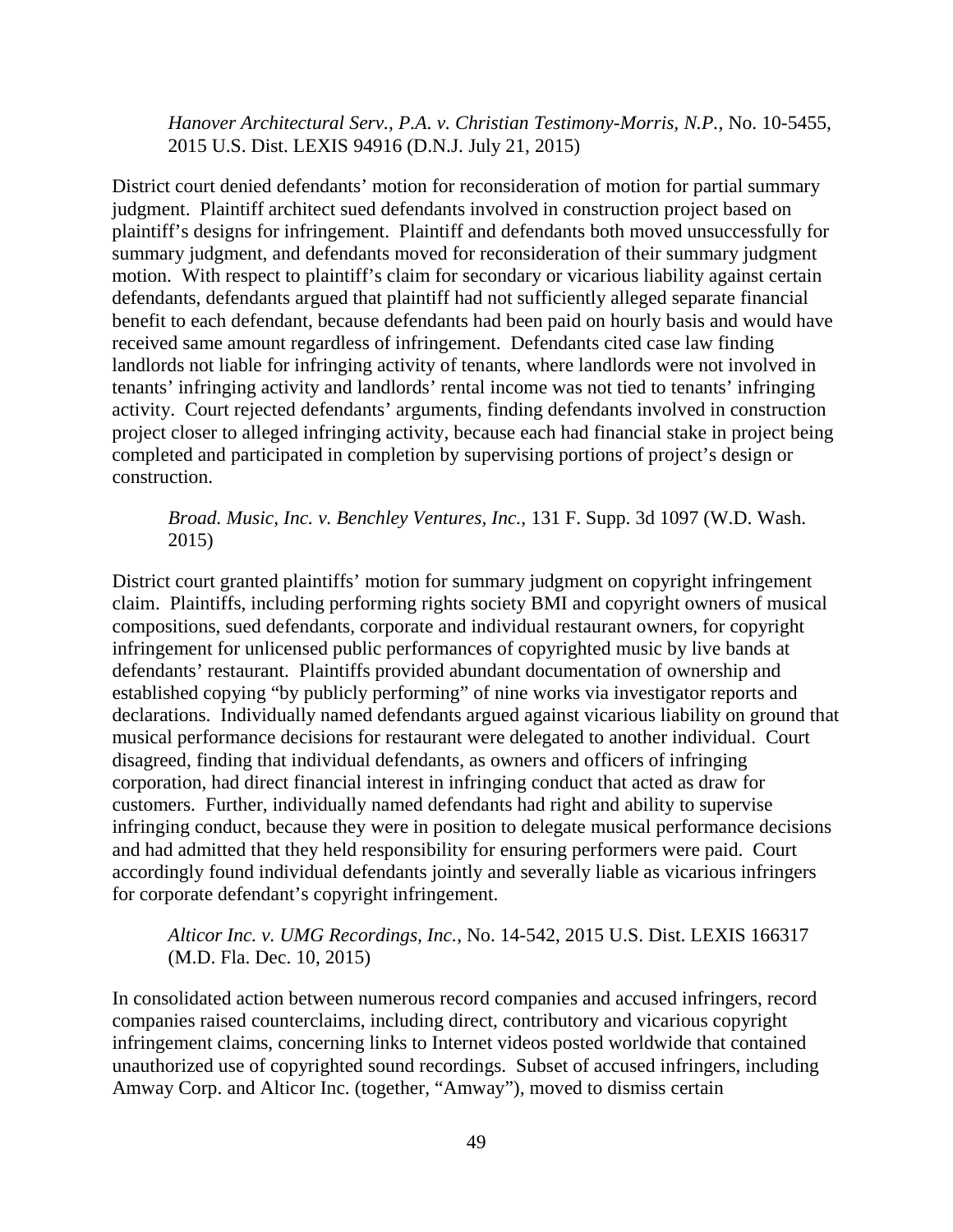counterclaims. Amway argued for dismissal of infringement claims on ground that exclusive public performance right generally applicable to sound recordings under Section 106(6) was inapplicable to audiovisual works, because Section 114(j)(5) excludes any "audiovisual work" from "digital audio transmission" required by Section 106(6). Court disagreed, because Act cautions that definitions set forth in Section 114(j) are only for use in Section 114. Further, court determined that applying Section 114(j)(5) definition as Amway suggested would run contrary to statement in Section 103(b) that copyright protection in preexisting material is not affected by use of such material in work that is based upon one or more preexisting works. Here, sound recordings were "preexisting material" independent from any audiovisual works in which they were incorporated, and copyrights were not invalidated by that incorporation. Amway further argued that court should dismiss claims based on allegations that copyrighted recordings were "made available" to public, because Act does not confer exclusive "making available" right under Section 106. Court considered act of making copyrighted works available potentially relevant to record companies' indirect infringement claims against Amway, and therefore dismissal was unwarranted.

*Tomelleri v. Zazzle, Inc.*, No. 13-2576, 2015 U.S. Dist. LEXIS 165007 (D. Kan. Dec. 9, 2015)

Fish illustrator brought claims for direct, contributory and vicarious infringement and violation of DMCA against operator of website which allows third party users to create, buy, and sell customized merchandise online. Plaintiff alleged that 62 fish illustrations had been copied and placed on defendant's website without authorization. District court adopted Ninth Circuit's test for determining contributory infringement in context of computer system operators, under which operator can be held contributorily liable only if such operator "has actual knowledge that specific infringing material is available using its system and can take simple measures to prevent further damage to copyrighted works, yet continues to provide access to infringing works." Court denied defendant's motion for summary judgment seeking to dismiss contributory infringement claim because genuine issue of fact existed as to defendant's actual knowledge of infringement since defendant failed to remove all 62 allegedly infringing designs despite plaintiff having notified defendant of presence of such designs on defendant's website. However, court granted summary judgment dismissing claim for vicarious infringement because plaintiff provided no evidence that infringing activity was draw to users of defendant's website and therefore could not establish defendant's receipt of financial benefit from such infringing activity.

#### **D. Miscellaneous**

*Flo & Eddie, Inc. v. Sirius XM Radio, Inc.*, No. 15-1164, 2016 U.S. App. LEXIS 6716 (2d Cir. Apr. 13, 2016)

Second Circuit certified question whether there is right of public performance for creators of sound recordings under New York law and, if so, nature and scope of that right, to New York Court of Appeals. Plaintiff, California corporation that owns recordings of The Turtles, brought suit against Sirius XM on behalf of itself and class of owners of pre-1972 recordings,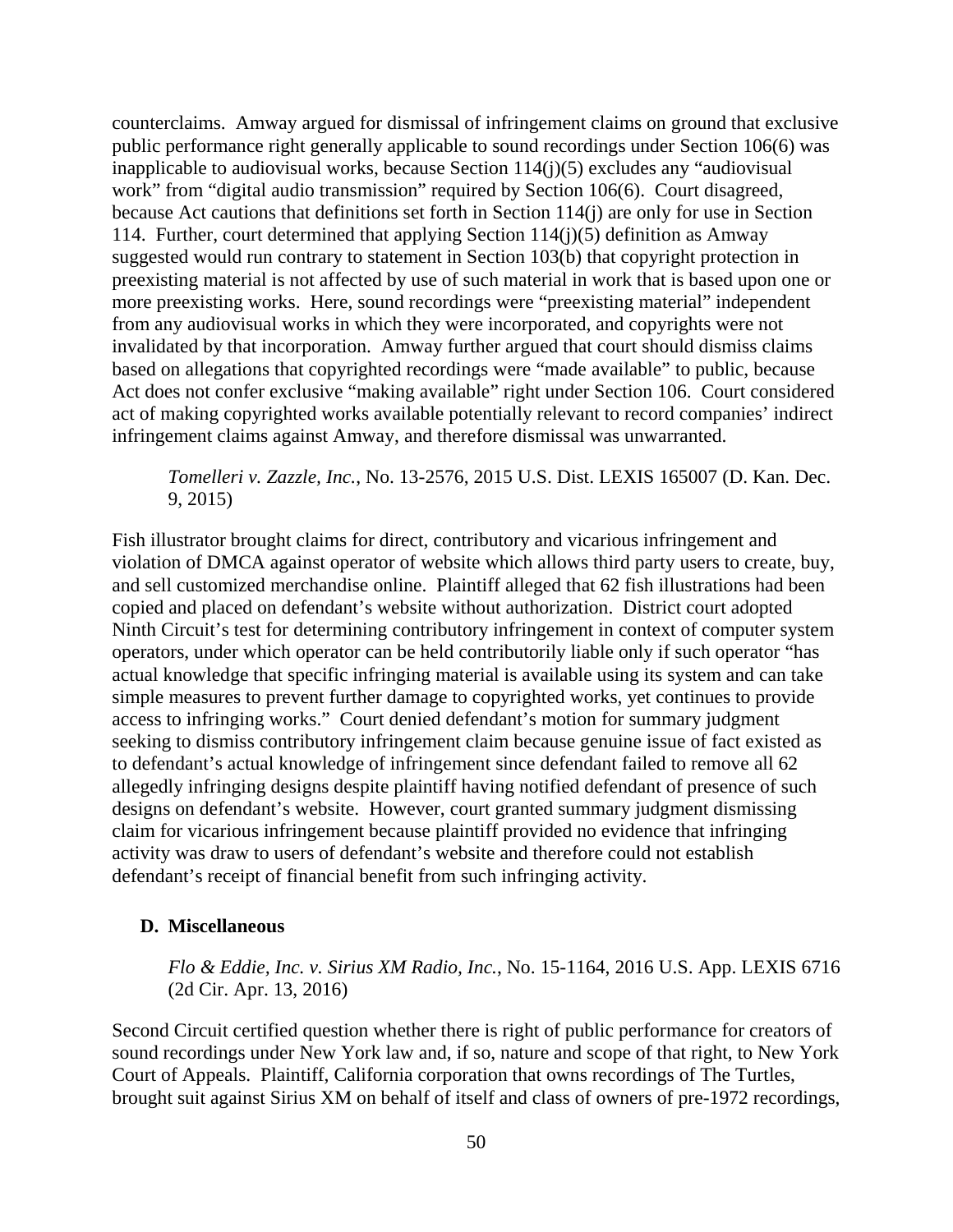asserting claims for common-law copyright infringement and unfair competition under New York law. Sirius moved for summary judgment on grounds that there is no public performance right in pre-1972 recordings under New York law, that internal reproductions of these recordings were permissible fair use, and that state-law public performance right, if recognized, would be barred by dormant Commerce Clause. District court denied motion, concluding that New York does afford common-law right of public performance to copyright holders, that Sirius's internal reproductions were not fair use,and that recognition of performance right did not implicate dormant Commerce Clause because such right was not "regulation" of commerce under *Sherlock v. Alling*, 93 U.S. 99 (1876). With no clear guidance from New York Court of Appeals, Second Circuit was "in doubt" as to whether New York common law affords right to prohibit Sirius from broadcasting pre-1972 sound recordings. In deciding whether to certify, court considered three factors: (1) whether New York Court of Appeals had addressed issue and, if not, whether decisions of other New York courts permit court to predict how Court of Appeals would resolve it; (2) whether question is of importance to state and may require value judgments and public policy choices; and (3) whether certified question is determinative of claim before court. Court found certification "clearly appropriate." First, Court of Appeals had not addressed whether copyright holders in sound recordings have public-performance right; nor was there sufficient other guidance that allowed circuit court to predict how Court of Appeals would resolve issue. Second, Flo & Eddie's infringement claims "patently rise and fall" with question's resolution. Third, whether to recognize public performance right is essentially "public policy choice" appropriately resolved by New York court. Parties disputed New York "default rule" as to scope of property rights. Flo & Eddie asserted that in New York property rights are allencompassing unless specifically limited. Sirius, conversely, contended that property rights are inherently limited. Second Circuit found that New York has no such clear default rule, and that question of whether such right would violate dormant Commerce Clause was not "something we can adjudicate without knowing what, if any, limitations New York places on such rights, if they do exist." Court, accordingly, reserved decision and certified following question to New York Court of Appeals: Is there right of public performance for creators of sound recordings under New York law and, if so, what is nature and scope of that right? Second Circuit invited Court of Appeals, should it accept certification, to "reformulate or expand" question as appropriate and "welcome[d] its guidance on any other pertinent questions that it wishes to address."

#### *Flo & Eddie, Inc. v. Sirius XM Radio, Inc.*, No. 13-23182, 2015 U.S. Dist. LEXIS 80535 (S.D. Fla. June 22, 2015)

Plaintiff company, formed by two original members of The Turtles, brought suit for infringement against defendant Sirius XM Radio for broadcasting without permission 1967 hit song "Happy Together" and other pre-1972 sound recordings owned by plaintiff. Plaintiff claimed that defendant's broadcasting violated exclusive rights to publicly perform and reproduce subject sound recordings. District court granted defendant's motion for summary judgment dismissing action. District court held that, contrary to analogous cases decided under California and New York law, Florida common law did not recognize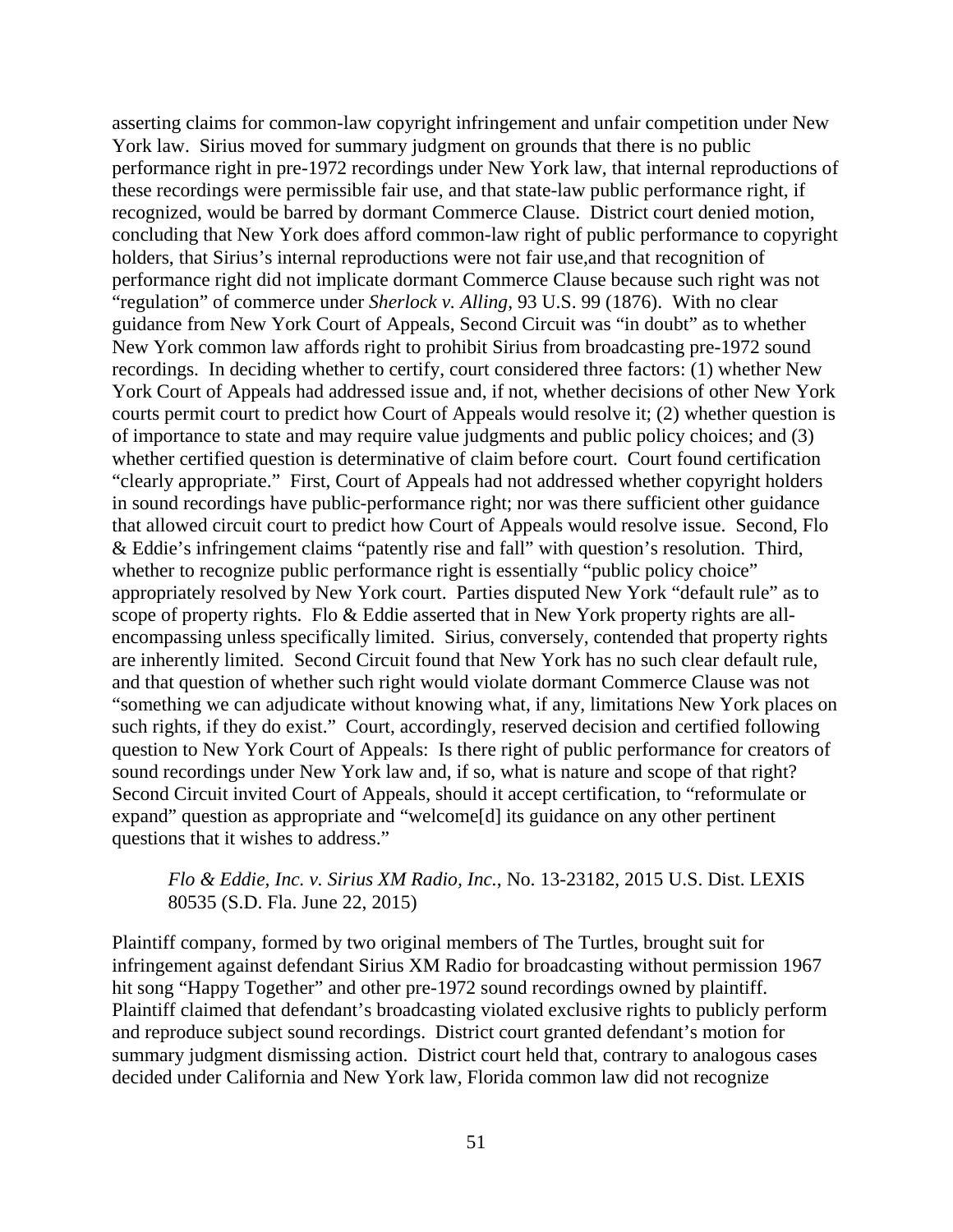exclusive right of public performance for pre-1972 sound recordings. District court based ruling on observation that Florida had no specific legislation covering sound recording property rights nor abundant case law interpreting common law copyright "related to the arts," and on that basis declined to usurp legislative role to create new state law property right. District court also rejected argument that defendant's use of back-up and buffer copies of sound recordings violated plaintiff's exclusive right of reproduction upon finding that such copies were neither publically unavailable nor maintained by defendant. Moreover, such buffer copies were not full length recordings copies of recordings but instead were only created to aid in transmission of recording.

#### **VI. DEFENSES/EXEMPTIONS**

#### **A. Fair Use**

#### *Authors Guild v. Google, Inc.*, 804 F.3d 202 (2d Cir. 2015)

Second Circuit affirmed district court's grant of summary judgment in favor of defendant. Plaintiffs, authors of published books under copyright, sued defendant, Google, Inc. for infringement. Through Google Library Project, Google partnered with libraries to create digital copies of tens of millions of library books. Google Books allowed public to conduct limited searches of digitally copied books to determine whether books contained specific terms, and to view three small "snippets" of text containing those terms in context. District court found Google's actions constituted fair use, and plaintiffs appealed. Second Circuit affirmed. With respect to first factor, court found Google Books search function highly transformative, because it provided significant information *about* plaintiffs' books, including whether and how often certain terms appeared. Plaintiffs argued snippet view function provided substitute for plaintiffs' works, but court found snippet view contributed to highly transformative search function by revealing just enough context around term to allow searcher to determine whether term of interest appeared in context of interest. Plaintiffs further argued that although Google Books did not generate direct revenues, Google indirectly reaped profits from service, and commercial motivation precluded fair use. Court, noting that commercial uses are not presumptively unfair, found no reason to deny fair use based on profit motivation, given convincing transformative purpose and lack of significant substitutive competition. Second factor also favored fair use, because Google's use provided valuable information about original works rather than replicating protected expression in manner that provided meaningful substitute for original. As to third factor, court found Google's copying of entire original works necessary to achieve Google's transformative purpose of providing reliable search function. Further, Google's copying did not provide market substitute for original books, because snippet view, as structured, only revealed limited information about books to public. Restrictions built into Google Books program ensured that even after substantial effort, only small and randomly scattered portions of book would be accessible. With respect to fourth factor, court found no significant harm to value of original works, because discontinuous, tiny fragments amounting in aggregate to no more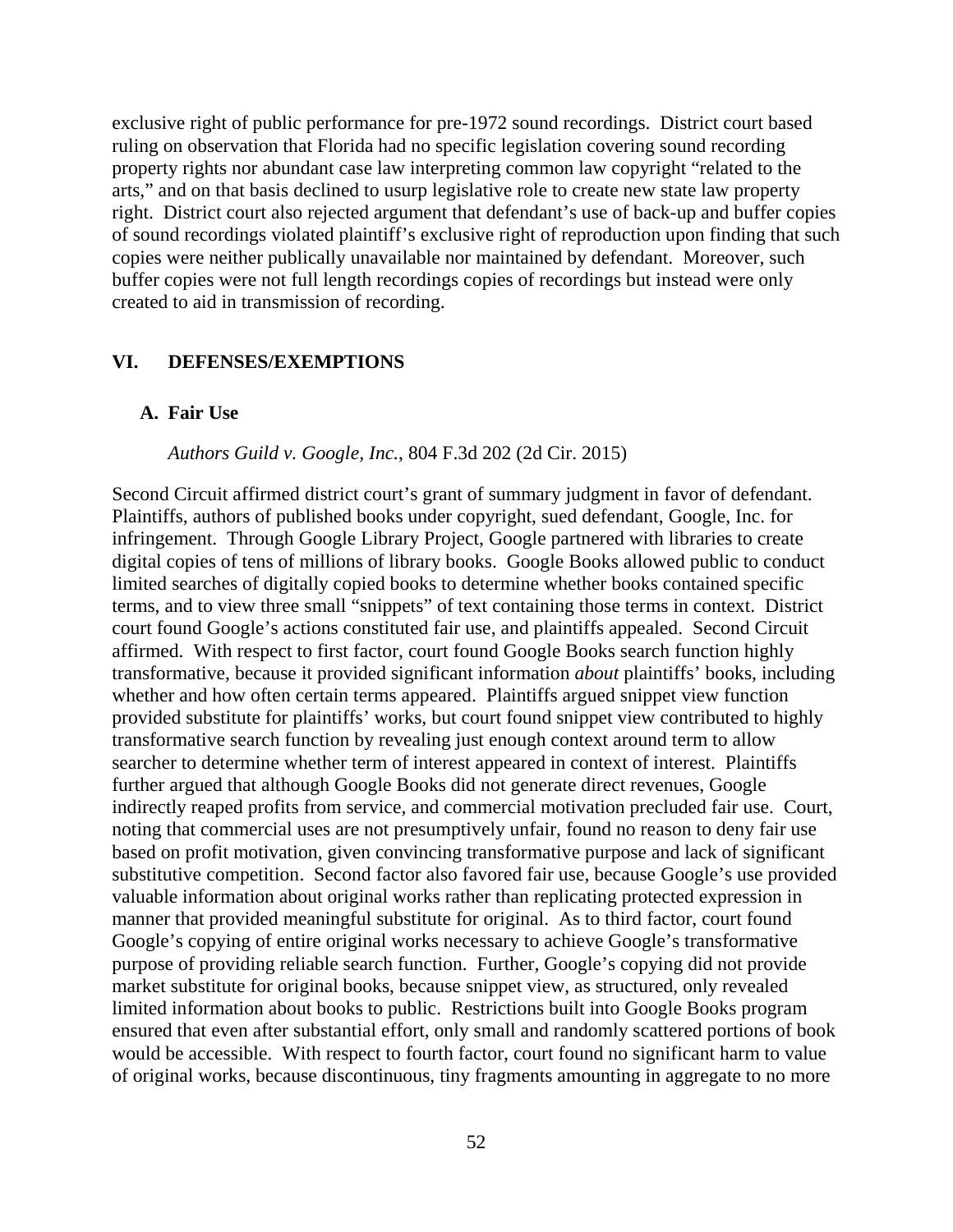than 16% of book would rarely satisfy searcher's interest in protected aspects of work or substitute for purchase of book, which was relatively low cost in relation to manpower needed to secure collection of snippets through multiple searches. Accordingly, considering four fair use factors in light of goals of copyright, court found Google's copying of plaintiffs' works for purpose of providing public with search and snippet view functions was fair use.

#### *Katz v. Google Inc.*, 802 F.3d 1178 (11th Cir. 2015)

Eleventh Circuit affirmed district court's grant of summary judgment to defendant. Plaintiff, minority investor in Miami Heat basketball team and commercial real estate tycoon, owned copyright in unflattering and embarrassing photograph of himself, taken while he was standing courtside at basketball practice in Jerusalem. Defendant, disgruntled former tenant in one of plaintiff's shopping centers, created blog devoted to sharply criticizing plaintiff and plaintiff's business practices, and reproduced plaintiff's photograph in 25 blog posts. Second Circuit held that first factor weighed in favor of fair use because every use of photograph on blog was of primarily educational, rather than commercial, character, in that defendant criticized plaintiff and sought to deter others from conducting business with him. Use of photo was also transformative because, in context of blog post's surrounding commentary, defendant used plaintiff's appearance to ridicule and satirize his character. Second factor weighed in favor of fair use because photograph was published prior to defendant's use, and photograph was primarily factual work because it was shot candidly in public setting, and there was no evidence that photographer attempted to convey ideas and emotions or influence plaintiff's appearance. Third factor was neutral because to copy any less of photograph would have made it useless to defendant's story. Fourth factor weighed in favor of fair use because no potential market for photograph existed as plaintiff had obtained copyright in photograph and initiated lawsuit to prevent its publication, thus attempting to "utilize copyright as an instrument of censorship against unwanted criticism." Because three factors weighed in favor of defendant, district court did not err in granting summary judgment to defendant on fair use defense.

### *TCA Television Corp. v. McCollum*, No. 15-4325, 2015 U.S. Dist. LEXIS 168934 (S.D.N.Y. Dec. 17, 2015)

Plaintiffs, heirs of famous comedy duo Abbott and Costello, sued for infringement based upon defendants' use of dialogue from *Who's On First?* comedy routine in Broadway comedy, *Hand to God*, and related promotional material. District court granted defendants' motion to dismiss infringement claim upon finding that defendants' use was protected by fair use doctrine. Although work was clearly creative in nature and defendants had used instantly recognizable portion of work, court found that such factors were outweighed by "highly transformative" nature of defendants' use. In contrast to original routine, which involved actors whose performance fell in vaudeville genre, *Hand to God* attaches new tone and aesthetic to work in order to fashion "a darkly comedic critique of the social norms governing a small town in the Bible Belt." Moreover, while *Hand of God*'s use of work also results in comedic relief for audience, nature of joke is distinct as audience laughs not at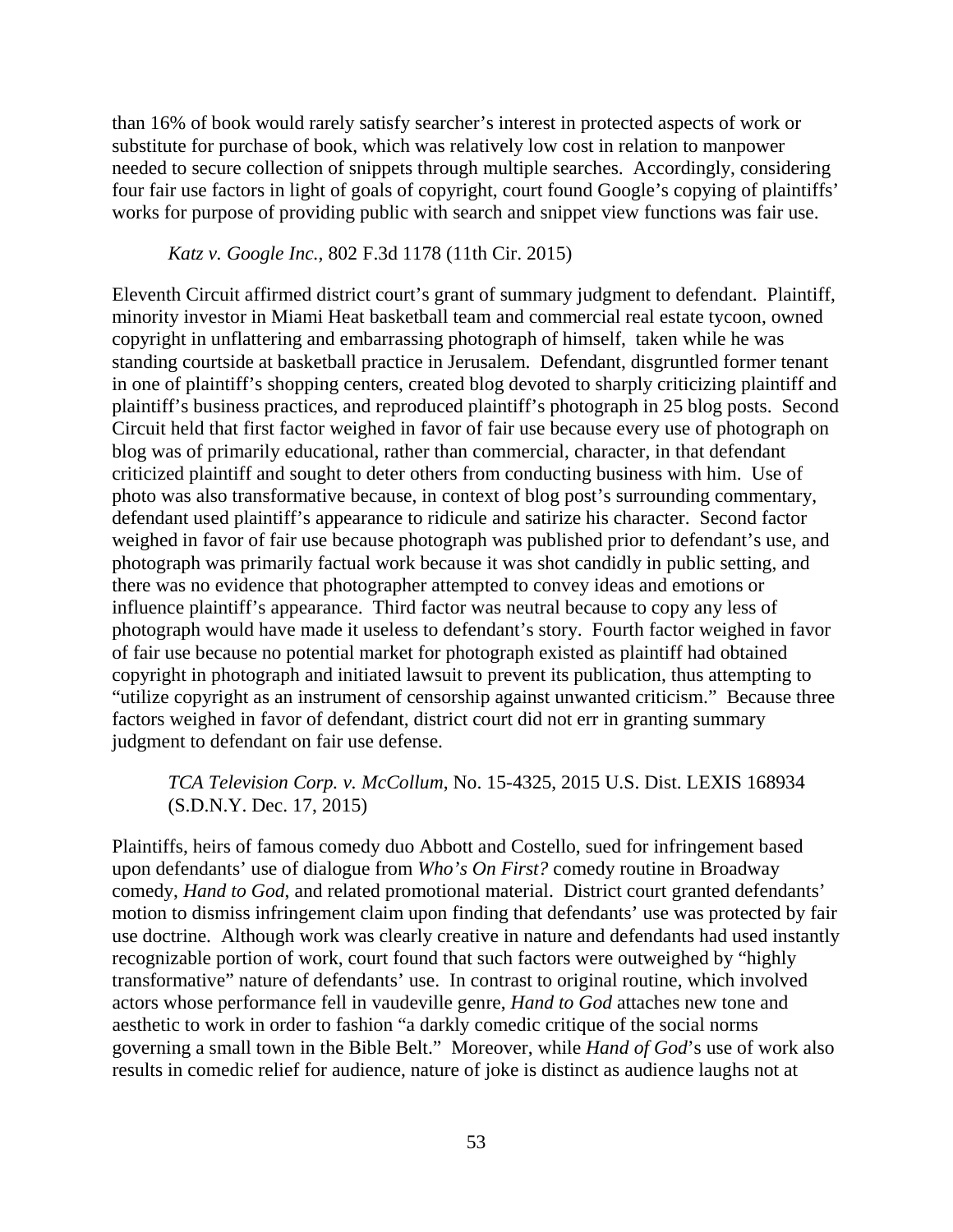original material but at "inside joke" that relies on audience's knowledge that play's character did not originate material at issue.

*Equals Three, LLC v. Jukin Media, Inc.*, No. 14-9041, 2015 U.S. Dist. LEXIS 143389 (C.D. Cal. Oct. 13, 2015)

Defendant Jukin Media, Inc. was digital media company that compiled library of usergenerated Internet clips to license on clip creators' behalf, and uploaded clips to YouTube network and its own content-focused websites. Plaintiff Equals Three, LLC produced short humor programs that it broadcast via YouTube. Programs generally involved host who introduced and showed video clips and other multi-media content to depict original, humorous story. Video clips were generally shown in edited form and inset within decorative graphical frame. Equals Three sued Jukin for declaratory judgment and relief under Digital Millennium Copyright Act. Jukin brought counterclaim for infringement based on Equals Three's use of videos without license. Equals Three asserted fair use defense. As to factor one, district court determined that, with exception of one video, Equals Three's episodes directly responded to Jukin's videos through host's reactions, jokes, narration, costumes and graphics. Host did not simply describe videos, but rather "highlights their ridiculousness by creating fictionalized narratives of how the events transpired, using similes or by directly mocking the depicted events and people." Equals Three thus provided Jukin's videos with different purpose or character. Although use of videos was commercial in nature, commerciality was outweighed by transformativeness, and factor one therefore weighed heavily in favor of fair use. Court found factor two to slightly favor Jukin because works were already published when used by Equals Three. As to factor three, Equals Three "does not show more than is reasonably necessary to convey enough of the events to allow the host's jokes, comments, and criticisms to make sense to the viewer and resonate." Therefore, factor three weighed in favor of fair use. Factor four weighed toward neither party, as court found no actual evidence of market harm and because Equals Three's episodes did not take excessively from Jukin's videos. On balance, court found use of all of Equal Three's videos except for one was fair use, and granted in part and denied in part Jukin's motion for partial summary judgment.

#### *Galvin v. Ill. Republican Party*, 130 F. Supp. 3d 1187 (N.D. Ill. 2015)

Plaintiffs brought suit for infringement based upon Illinois Republican Party's distribution of flyers containing plaintiff's copyrighted photograph without permission. Original photograph had depicted subject, plaintiff Jacob Meister, driving in convertible with poster on side of car advertising re-election campaign of Democratic member of Illinois House of Representatives, Sam Yingling. Defendants' flyer had digitally altered photograph to make Meister appear to be driving away from Illinois State Capitol in car full of stolen money. Defendants, who had mistakenly thought that man driving car was Representative Yingling rather than Meister, had intended flyer to criticize Yingling's fiscal policies. District court found use of photograph was fair use. Court found first factor, concerning purpose and character of use, to be "deadlocked." While transformative purpose and non-commercial nature of flyer supported fair use, finding that defendants did not require copyrighted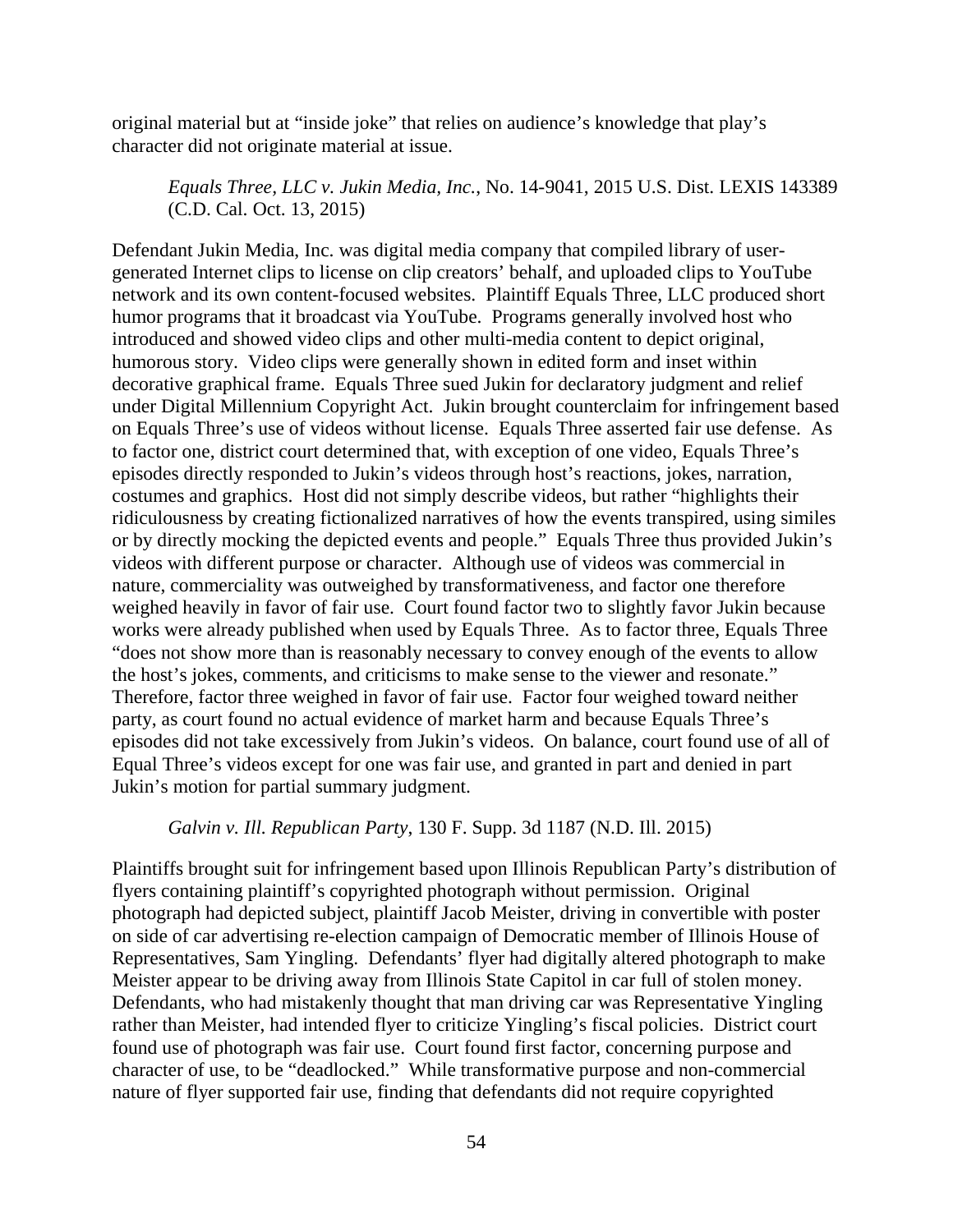photograph to effectuate criticism weighed against fair use. Second factor, nature of work, weighed in favor of fair use because photograph was candid shot and primarily factual in nature. Third factor, harm to potential market for or value of work, which Seventh Circuit "has indicated … is usually the most important," also weighed in favor of fair use because works at issue "cater[ed] to wholly different audiences," and flyer may have increased market demand for photograph due to attention flyer brought to Yingling's political campaign. Court also rejected argument that flyer harmed reputation of photograph's subjects because fair use analysis does not take into account commercial depreciations due solely to critical commentary of underlying works. Further, copyright law does not protect against potential market harm resulting from blemished reputation of politician depicted in photograph. Although third factor weighed against fair use, because defendants "had plethora of alternative means" of conveying critical message without use of photograph, on balance court held that defendants had established fair use defense.

*Gen. Steel Domestic Sales, LLC v. Chumley*, 129 F. Supp. 3d 1158 (D. Colo. 2015)

Plaintiff brought suit against competitor in steel industry. Defendant asserted counterclaim alleging infringement of registered logo consisting of image of shield with words "ARMSTRONG STEEL" emblazoned across yellow star. Plaintiff's website contained link to e-brochure that made oblique reference to defendant, along with image consisting of shield logo with words "FRAUDULENT STEEL" emblazoned over yellow star. On summary judgment, court rejected plaintiff's fair use defense because plaintiff had appropriated most distinctive elements of defendant's logo, and plaintiff's purpose for using logo was not to comment or criticize logo itself but for was for "explicitly commercial purpose" of convincing prospective consumers to patronize plaintiff's business.

## **B. Statute of Limitations**

*Simmons v. Stanberry*, 810 F.3d 114 (2d Cir. 2016)

Second Circuit affirmed dismissal of suit as time barred. Plaintiff, writer and performer of hip-hop music, sued producer Stanberry, Curtis Jackson, p.k.a. 50 Cent, and various entities involved in production and distribution of 2007 song "I Get Money." Plaintiff alleged that he purchased exclusive license to "beat" from Stanberry in 2006, and that when Jackson expressed interest in beat, Stanberry, despite having sold exclusive rights in beat to plaintiff, collaborated in production of "I Get Money" employing beat. "I Get Money" was released in summer of 2007. Plaintiff did not file suit until more than three years after song had been released, despite plaintiff's "evident awareness" of Stanberry's repudiation of sale and of release of allegedly infringing song. District court granted defendants' motion to dismiss suit as untimely. Second Circuit noted case was controlled by prior ruling in *Kwan v. Schlein¸*634 F.3d 224 (2d Cir. 2011). Notwithstanding occurrence of allegedly infringing acts within three years of filing action, suit was nonetheless barred by three-year statute of limitations of Section 507(b) because plaintiff, although aware of defendants' acts of infringement done in rejection of plaintiff's claim of copyright interest, had waited more than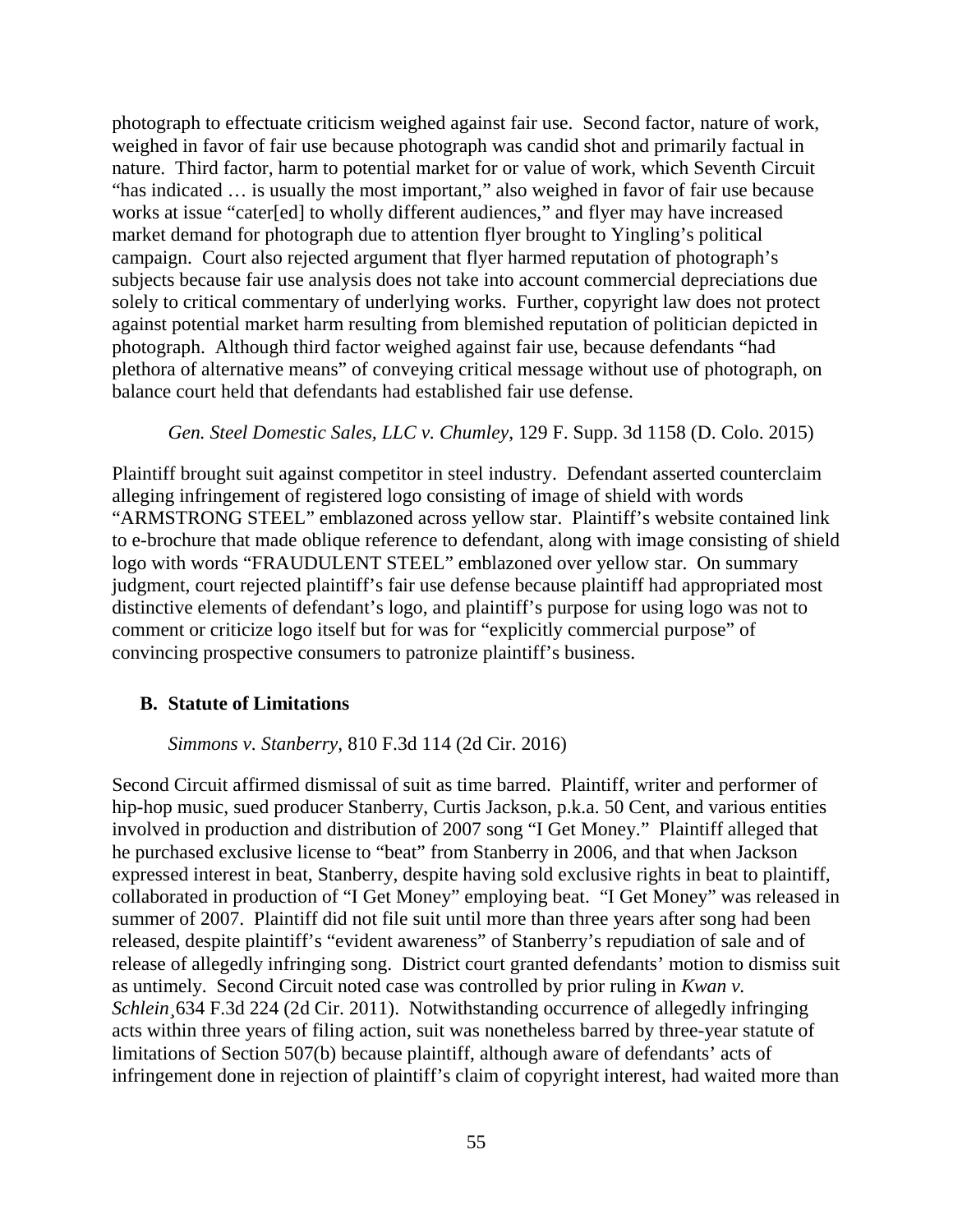three years to sue. Where plaintiff's claims are rooted in contested assertion of ownership interest in copyright, plaintiff cannot "revive the time barred claim of ownership of a copyright interest by relying on defendants' continued exploitation of the copyright within three years of his filing suit."

*Wu v. John Wiley & Sons, Inc.,* No. 14-6746, 2015 U.S. Dist. LEXIS 120707 (S.D.N.Y. Sept. 10, 2015)

In August 2014, professional photographer brought suit for infringement against textbook publisher based on allegations that publisher had exceeded use limitations in license. Defendant moved to dismiss infringement claim as barred by statute of limitations, on ground that plaintiff had been generally aware of infringement by textbook publishers and had been "on high alert" for potential infringement for period exceeding three years. District court denied defendant's motion. Court held that prior court's dismissal of plaintiff's first infringement lawsuit in May 2013, although technically ordered without prejudice, had been designed to toll statute of limitations and therefore plaintiff's filing date related back to institution of first lawsuit in May 2013. Further, plaintiff's knowledge about actions of textbook publishers generally was insufficient to support constructive knowledge of defendant's specific infringement. Because plaintiff had not been placed on notice of defendant's infringing acts until December 23, 2010, plaintiff's filing of lawsuit in May 2013 had been timely.

*Diaz v. City Univ. of N.Y.*, No. 13-2038, 2015 U.S. Dist. LEXIS 126855 (S.D.N.Y. Sept. 22, 2015)

Court held that Act's three-year statute of limitations, "running from the date of discovery" of alleged infringement, barred plaintiff's copyright claims where plaintiff possessed sufficient information regarding alleged copyright violations and book at issue was published over three years prior to institution of lawsuit. Plaintiff, student and adjunct lecturer at defendant City University of New York ("CUNY"), sued alleging numerous claims including copyright infringement. Specifically, plaintiff alleged that CUNY professor misappropriated plaintiff's research notes for use in book and failed to properly credit plaintiff. Plaintiff argued that statute of limitations was tolled on account of defendant's fraudulent concealment of information necessary to allow plaintiff to discover alleged violation. Court held that plaintiff's copyright claim was untimely because plaintiff possessed sufficient information regarding alleged violation in 2009, outside limitations period.

*Clifton v. Houghton Mifflin Harcourt Publishing Co.*, No. 15-3985, 2015 U.S. Dist. LEXIS 171915 (N.D. Cal. Dec. 23, 2015)

District court denied defendant's motion to dismiss claims for infringement brought by plaintiff photographer against publisher licensee for unauthorized use of thirty photographs. Plaintiff had granted limited license to defendant to use plaintiff's photographs in certain publications. Defendant exceeded license by printing more copies than allowed, distributing outside authorized distribution area, using images in unauthorized publications and using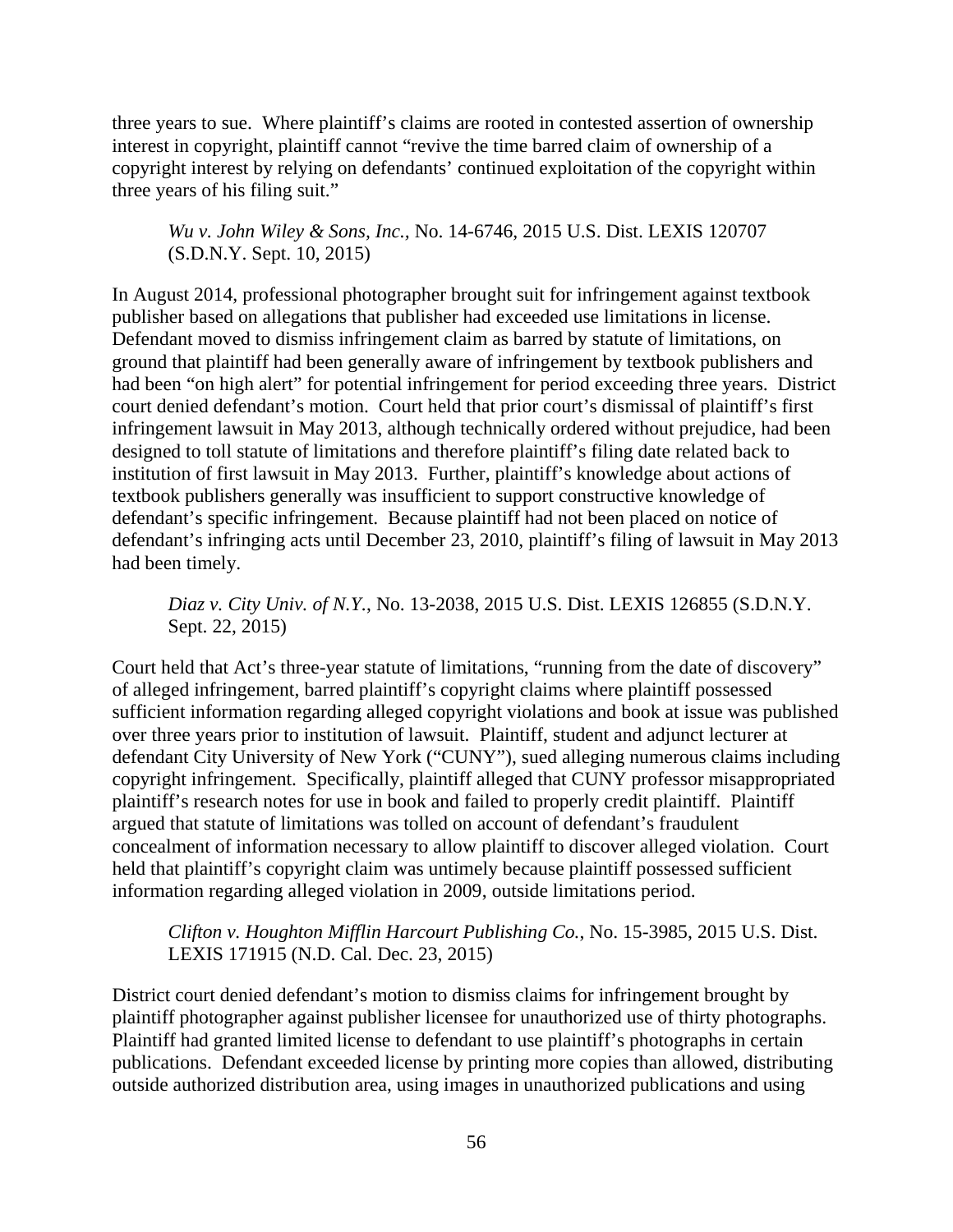pictures beyond specified time limits. Defendant challenged copying element of infringement claim arguing that allegations made "upon information and belief" were conclusory and lacked support. Court disagreed, noting that Ninth Circuit had not yet considered sufficiency of similar allegations post-*Twombly* and *Iqbal*, and finding that plaintiff's allegations were adequate since information needed to further substantiate claims lay "peculiarly within the possession and control" of defendant. Court also rejected defendant's argument that plaintiff's claims were barred by statute of limitations. Statute-oflimitations defense was not obvious from face of complaint, since plaintiff alleged that infringement occurred "shortly after" license agreements and therefore left open possibility that defendant's infringing acts continued into limitations period. Further, allegations were silent as to when plaintiff discovered or should have discovered purported infringements so as to trigger statute of limitations defense.

## *Lott-Johnson v. Estate of Goreau*, No. 14-3104, 2015 U.S. Dist. LEXIS 92091 (N.D. Ga. July 15, 2015)

Plaintiff, alleged assignee of rights to book entitled *Just Mahalia Baby*, about life and career of renowned gospel singer and civil rights activist Mahalia Jackson, sued defendants, book publisher and estate of book's author, alleging defendants infringed copyright in book. Plaintiff, appearing *pro se*, argued in complaint described by court as "nearly incomprehensible" that plaintiff was rightful owner of copyright in book based on assignment dated November 1, 1996. However, record established that defendant author registered copyright in book in 1975. Defendants moved to dismiss complaint, arguing that plaintiff's claims were barred by statute of limitations. Because court applies "discovery rule" when analyzing statute of limitations defenses, question before court was when plaintiff first learned, or in exercise of reasonable diligence should have discovered, that defendants were violating copyright. Court noted that plaintiff, upon receipt of assignment, "failed to act even though he knew, or should have known, that Ms. Goreau was the author of the book, that the copyright was claimed by someone else, and that the book was published, sold and distributed to the general public." Court found that plaintiff did not exercise reasonable diligence and should have discovered defendants' alleged copyright violation 18 years prior to plaintiff's filing of lawsuit. Accordingly, court held that plaintiff's claim was time-barred, and granted defendants' motion to dismiss.

### *Degginger v. McGraw-Hill Global Educ. Holdings LLC*, No. 14-2429, 2015 U.S. Dist. LEXIS 173974 (D. Ariz. Nov. 4, 2015)

Magistrate judge recommended that district court deny defendants' motion for partial summary judgment. Plaintiff photographer sued defendants, publishers of educational textbooks, for infringement based on defendants' unauthorized use of 1,407 photographs belonging to plaintiff and plaintiff's father over two decades. Defendants moved for partial summary judgment on ground that infringing acts that had occurred more than three years before plaintiff brought suit in 2014 were barred by statute of limitations. Between 1999 and 2010, plaintiff and his father, and their agents, became aware of numerous instances of unauthorized use of their photographs by defendants. In each instance, parties negotiated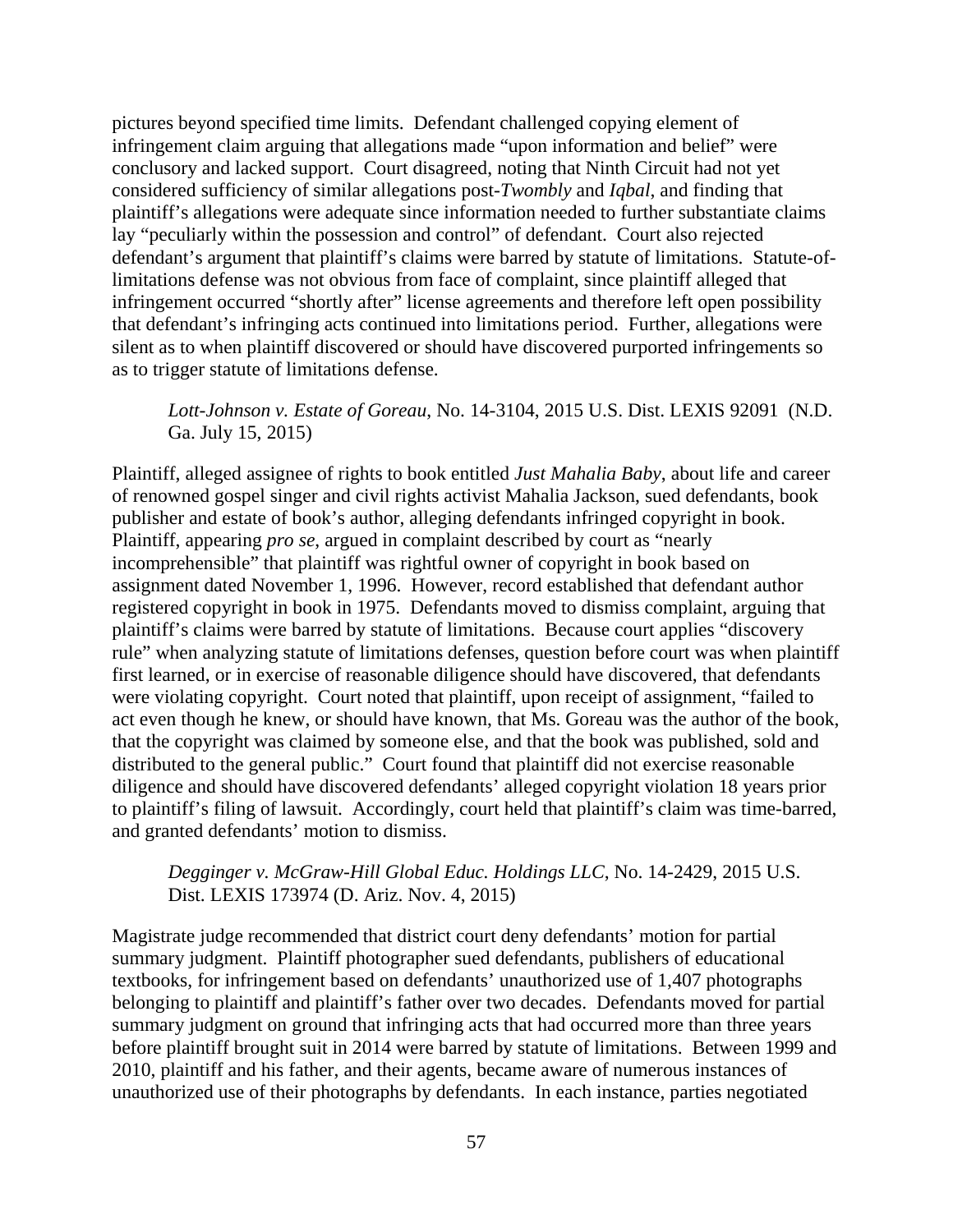retroactive license. Aside from those instances, plaintiff claimed no personal, specific knowledge of other infringements by defendants prior to filing suit. Defendants alleged plaintiff had actual knowledge of specific infringements imputed from his father and his agents prior to 2011, but failed to provide evidence related to those instances. Magistrate judge found genuine issue of material fact, and rejected summary judgment on basis of actual knowledge. Defendants further alleged plaintiff had constructive knowledge, because reasonable person would have investigated and discovered defendants' extensive infringement after learning of some instances of infringement by defendants. Magistrate disagreed, finding reasonable person could have believed, based on defendants' voluntary notification of some license violations, that defendants would continue to provide such notice, rendering further inquiry unnecessary. Further, plaintiff's relationship with defendants involved 1,407 photographs and over 200 licenses, and violation of one license did not provide notice to investigate every other license. Defendants' additional allegations of constructive knowledge based on industry knowledge that textbook publishers were making unauthorized use of photographs, and knowledge of counsel from prior publishing cases, also failed for lack of evidence attributing specific knowledge to plaintiff or plaintiff's counsel. Accordingly, issues of fact also prevented summary judgment based on constructive knowledge, and magistrate judge concluded that defendants' motion for partial summary judgment should be denied.

### **C. First Sale Doctrine**

#### *Adobe Systems Inc. v. Christenson*, 809 F.3d 1071 (9th Cir. 2015)

Ninth Circuit affirmed grant of summary judgment for defendant. Plaintiff, owner of copyrighted computer software, sued defendant, principal of now defunct company that resold copies of plaintiff's software acquired from third parties. District court found defendant met burden to show lawful purchase of genuine copies of plaintiff's software, but plaintiff failed to produce license agreements or other evidence to show that software in question was licensed, not sold, and therefore plaintiff retained title to copies of software. Question on appeal was who bears burden of proving first sale defense in context of software licensing dispute. Ninth Circuit agreed with district court that "in the context of a summary judgment motion in a software case … the party asserting a first sale defense must come forward with evidence sufficient for a jury to find lawful acquisition of title, through purchase or otherwise, to genuine copies of the copyrighted software." Moreover, court found that "to the extent that the copyright holder claims that the alleged infringer could not acquire title or ownership because the software was never sold, only licensed, the burden shifts back to the copyright holder to establish such a license or the absence of a sale." Court noted that this burden-shift make sense, because "the copyright holder is in a superior position to produce documentation of any license." In this case, because plaintiff failed to produce specific license agreements or other evidence relating to software at issue, in part due to state of discovery at time of summary judgment and court's rejection of plaintiff's late-offered evidence, district court found plaintiff did not meet burden to prove existence of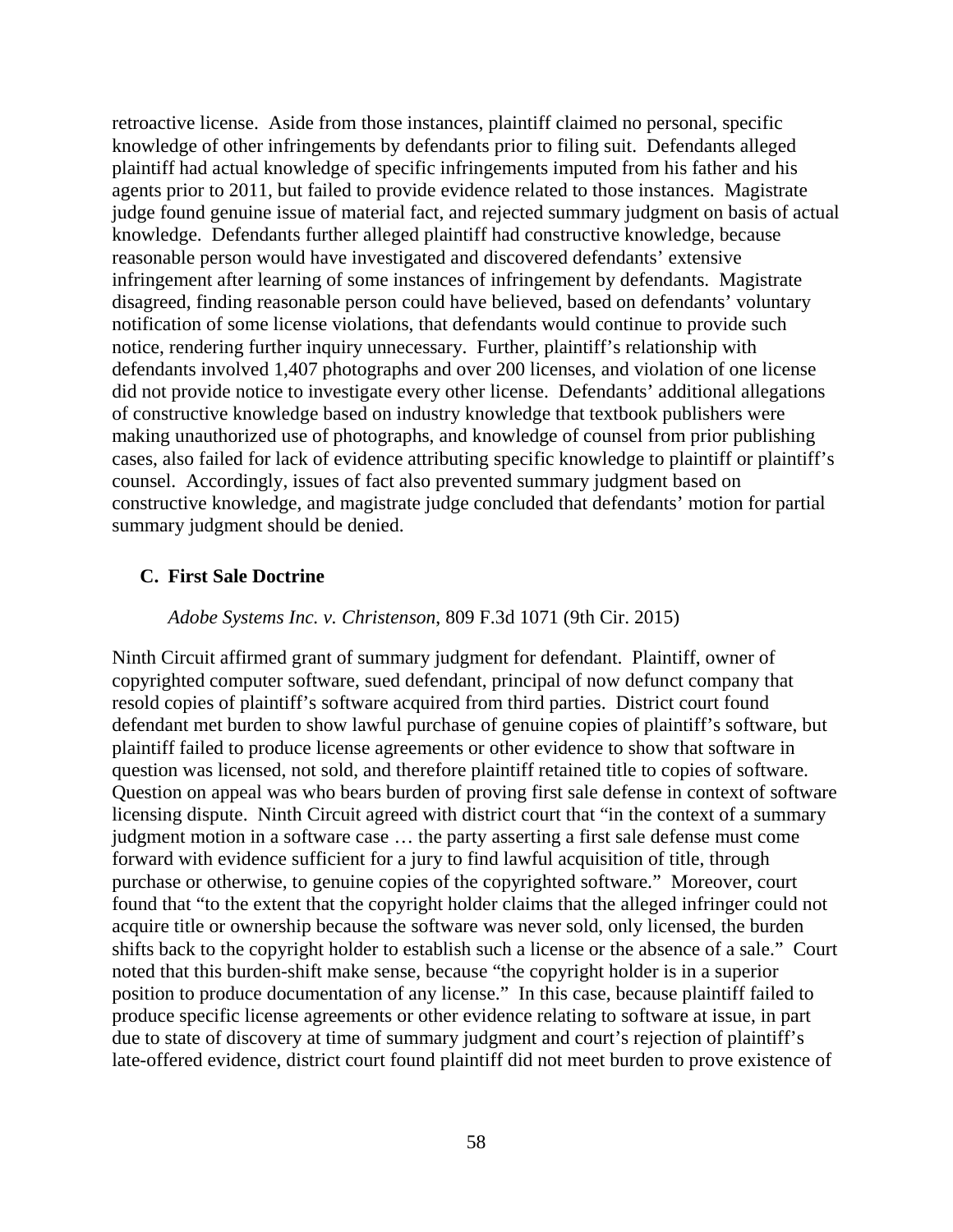licenses. Accordingly, Ninth Circuit held district court did not abuse discretion in granting summary judgment to defendant.

# **D. Misuse**

*Rimini Street, Inc. v. Oracle Int'l Corp.*, No. 14-1699, 2015 U.S. Dist. LEXIS 89295 (D. Nev. July 9, 2015)

Plaintiff brought suit for declaratory judgment of non-infringement of defendant's software copyrights. In response to defendant's counterclaim for infringement, plaintiff asserted various affirmative defenses. Court granted defendant's motion to strike plaintiff's affirmative defenses alleging limitations on exclusive use of computer programs under Section 117 and copyright misuse. Court found that Section 117 was inapplicable. Section 117(a) provides bar to infringement where owner of computer program makes copy of program, provided such copy is "essential step" in utilization of program or is for archival purposes only. Since defendant's customers only licensed, rather than purchased, defendant's copyrighted software, they were not "owners" within meaning of Section 117. Section 117(c), which provides bar to infringement where owner makes copy of program for purposes of "maintenance or repair of [the] machine," was likewise inapplicable as plaintiff provided only support services for software licensed by plaintiff, not maintenance or repair services for computer hardware. Second, court held defendant failed to allege conduct that could constitute copyright misuse. License agreement between plaintiff and defendant fell within proper scope of plaintiff's exclusive rights as copyright owner, including right to control reproduction and distribution of protected software. Moreover, license agreement did not specifically prohibit licensees from using or independently developing competing product.

# **E. Merger**

*Innovation Ventures, LLC. v. Ultimate One Distribution Corp.*, No. 12-5354, 2016 U.S. Dist. LEXIS 44576 (E.D.N.Y. Mar. 31, 2016)

Plaintiffs, owners, manufacturers and distributors of 5-hour ENERGY brand energy drinks, sued more than 70 companies and individuals involved in massive scheme to sell counterfeit 5-hour ENERGY drinks bearing plaintiff's intellectual property, including copyrighted designs. Plaintiffs moved for summary judgment on infringement claims. Factual record established that plaintiffs owned copyright registration for "caution" label appearing on packaging for plaintiffs' energy drinks. Defendants did not dispute that counterfeit bottles contained identical reproduction of copyrighted "caution" label. However, one defendant sought to rebut plaintiffs' presumptively valid copyright by asserting merger doctrine as defense. Evaluating "caution" label at issue, court found idea of label, *i.e.*, warning about caffeine content in drinks and potential side effects of consumption, could be expressed in variety of ways. Court also found that "particular 'caution' text chosen by [plaintiffs] reflects deliberate choices of content, language, and word order to convey its warning."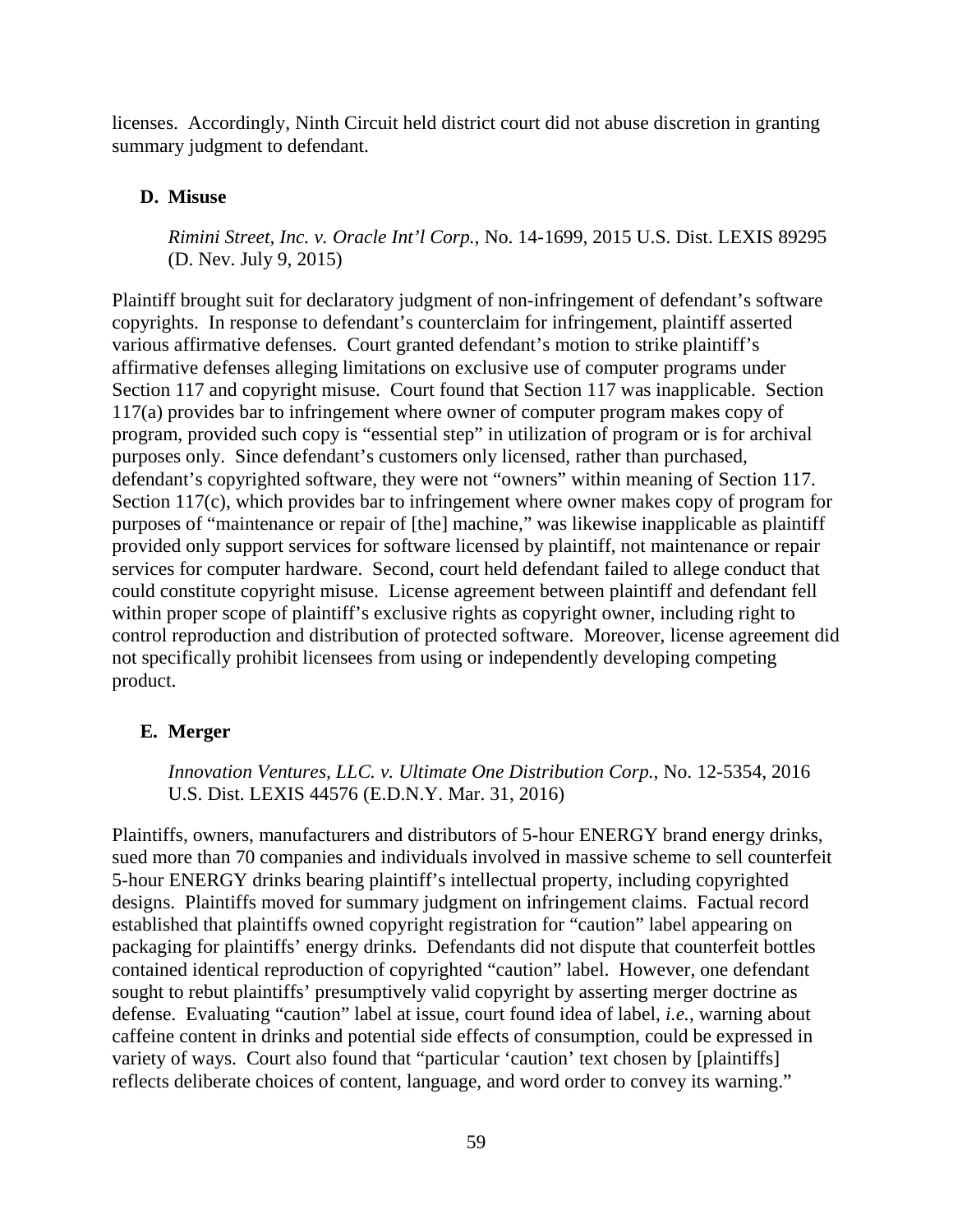Accordingly, because plaintiffs' "caution" label idea and expression did not merge, defendant's merger defense did not bar judgment for plaintiffs on infringement claim.

### **F. Miscellaneous**

*VMG Salsoul, LLC v. Ciccone*, Nos. 13-57104, 14-55837, 2016 U.S. App. LEXIS 10017 (9th Cir. June 2, 2016)

Ninth Circuit affirmed summary judgment in favor of defendants. Plaintiff alleged that producer of Madonna song "Vogue" copied 0.23-second sampled "horn hit" from plaintiffs' early 1980s song "Love Break" and used modified version of snippet when recording "Vogue." District court granted summary judgment to defendants, applying rule that *de minimis* copying does not constitute infringement, and holding that plaintiff's claim failed because copying (if it occurred) was trivial. Plaintiff's claim encompassed two distinct alleged infringements: infringement of copyright in musical composition, and independent copyright in sound recording. Ninth Circuit squarely held in *Newton* that *de minimis* exception applies to claims of infringement of copyrighted composition. However, it was open question in circuit whether exception applies to claims of infringement of sound recording. Court noted that "use is *de minimis* only if average audience would not recognize appropriation"; question, accordingly, was whether reasonable juror could conclude that average audience would recognize appropriation. As to claim based on musical composition, what matters is not how musicians actually played notes but, rather, "generic rendition of composition." Court found defendants copied, at most, quarter-note single horn hit and full measure containing rests and double horn hit; after listening to recordings, court concluded that reasonable jury could not conclude that average audience would recognize appropriation of composition. As to alleged infringement of sound recording, court found defendants copied one quarter-note of four-note chord, lasting 0.23 seconds; isolated horns by filtering out other instruments playing at same time; transposed it to different key; truncated it; and added effects and other sounds to chord itself, and overlaid resulting horn hits with sounds from many other instruments to create song "Vogue." After listening to audio recordings court concluded that reasonable juror could not conclude that average audience would recognize appropriation of horn hit. Court declined to follow bright-line rule from *Bridgeport Music, Inc. v. Dimension Films*, 410 F.3d 792 (6th Cir. 2005), that any unauthorized copying of copyrighted sound recording, no matter how trivial, constitutes infringement. Court also rejected notion that Congress intended to create special rule for copyrighted sound recordings, eliminating *de minimis* exception. Nothing in Section 102 suggests differential treatment, for any purpose, of sound recordings compared to, say, literary works. Similarly, nothing in neutrally worded statutory definition of "sound recordings" suggests that Congress intended to eliminate *de minimis* exception. Court likewise rejected argument based on Section 114(b), which court found shows that Congress intended to limit, not to expand, rights of sound recording copyright holders. In sum, statutory text, confirmed by legislative history, reveals that Congress intended to maintain *de minimis* exception for sound recordings. Court accordingly took "unusual step of creating a circuit split" by disagreeing with Sixth Circuit's contrary holding in *Bridgeport* to hold that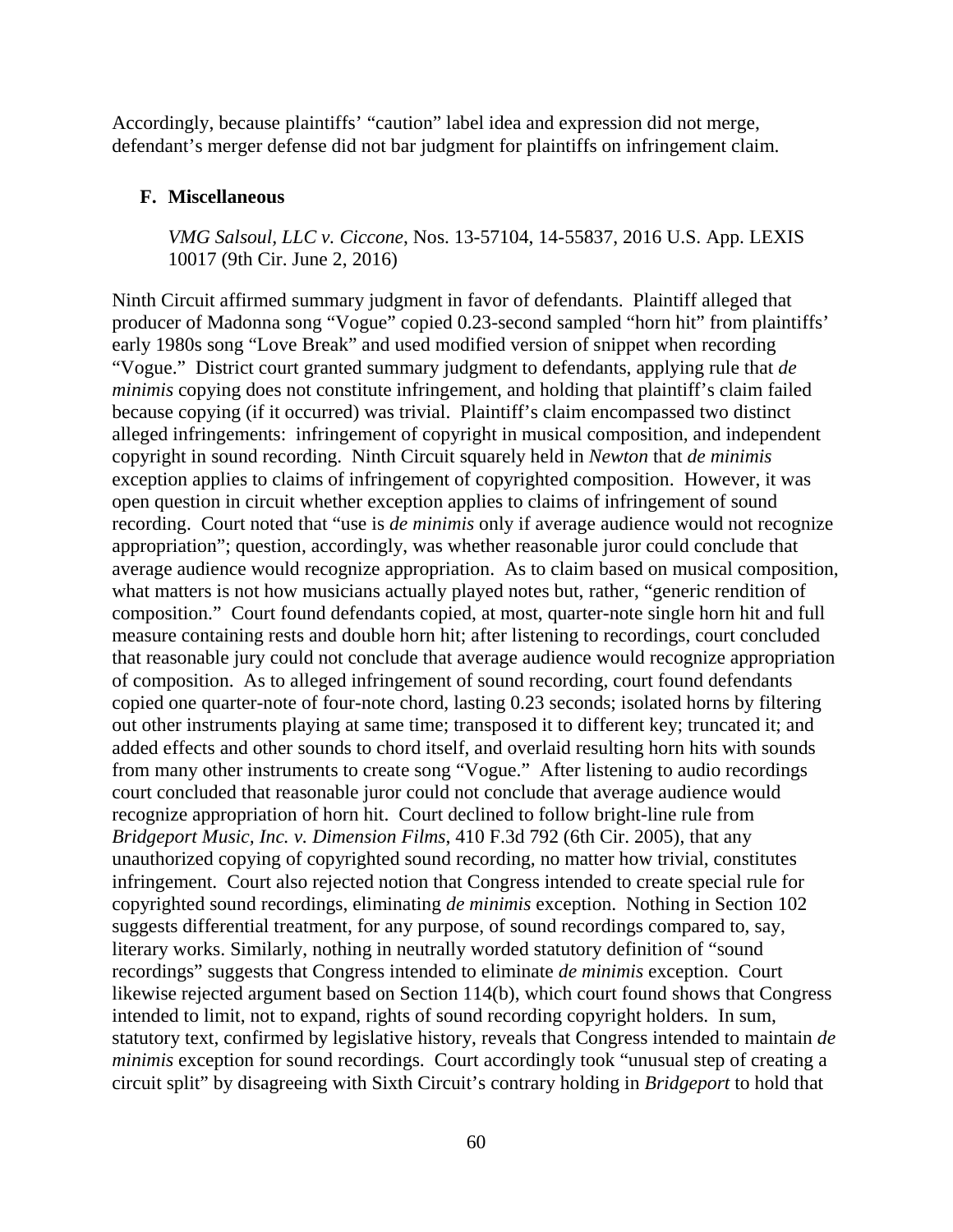*de minimis* exception applies to actions alleging infringement of copyright in sound recordings.

*Skidmore v. Led Zeppelin*, No. 15-3462, 2016 U.S. Dist. LEXIS 51006 (C.D. Cal. Apr. 8, 2016)

Trustee of trust formed on behalf of Randy Wolfe, leading member of rock band Spirit, brought suit for infringement alleging that Led Zeppelin's iconic song "Stairway to Heaven" infringed copyright in Spirit's lesser-known song "Taurus." On summary judgment, defendants moved to dismiss infringement claim on ground that Wolfe had abandoned rights in "Taurus" musical composition. In 1991 interview, Wolfe had been asked about possibility that Led Zeppelin had copied opening of "Taurus" for song "Stairway to Heaven." In response, Wolfe had stated that, "I'll let [Led Zeppelin] have the beginning of Taurus for their song without a lawsuit." Although district court noted that Wolfe's explicit reference to "Taurus" and Led Zeppelin could conceivably constitute grounds for abandonment, plaintiff had raised issues of fact as to whether Wolfe's statement evinced intent to abandon rights in "Taurus." Plaintiff submitted evidence demonstrating that Wolfe had acted in manner inconsistent with intent to abandon rights, including that Wolfe had met with attorney in 1990s to inquire about possibility of bringing lawsuit against Led Zeppelin. Due to such factual disputes, court denied defendants' motion.

*Fox TV Stations, Inc. v. Filmon X LLC*, No. 13-758, 2015 U.S. Dist. LEXIS 161304 (D.D.C. Dec. 2, 2015)

Court dismissed defendant's counterclaim for declaratory relief. Following Supreme Court's holding in *ABC, Inc. v. Aereo, Inc.*, 134 S. Ct. 2498 (2014), that Internet-based broadcast television retransmission services perform publicly within meaning of Act's Transmit Clause, defendant cross-moved for summary judgment on counterclaim that defendant was entitled to compulsory license to retransmit plaintiffs' broadcast programming as cable system under Section 111. In light of plain language of Section 111(f)(3), overall statutory scheme meant to encompass localized retransmission services that are regulated as cable systems by FCC, and Copyright Office's interpretation of Section 111 as excluding Internetbased retransmission services, district court held that defendant, who relied on Internet to deliver video content to subscribers, was not "cable system" entitled to Section 111(c) license. Court held that *Aereo*'s broad, "technology-agnostic" reading of Transmit Clause did not automatically extend to other provisions of Act such as Section 111 licensing scheme. Court also entered partial judgment in favor of plaintiffs, holding that defendant's nearly-simultaneous retransmissions directly infringed plaintiffs' exclusive right of public performance. Court extended *Aereo's* reasoning to time-delayed retransmissions because defendants transmitted works to large numbers of paying subscribers who lacked prior possessory relationship to works.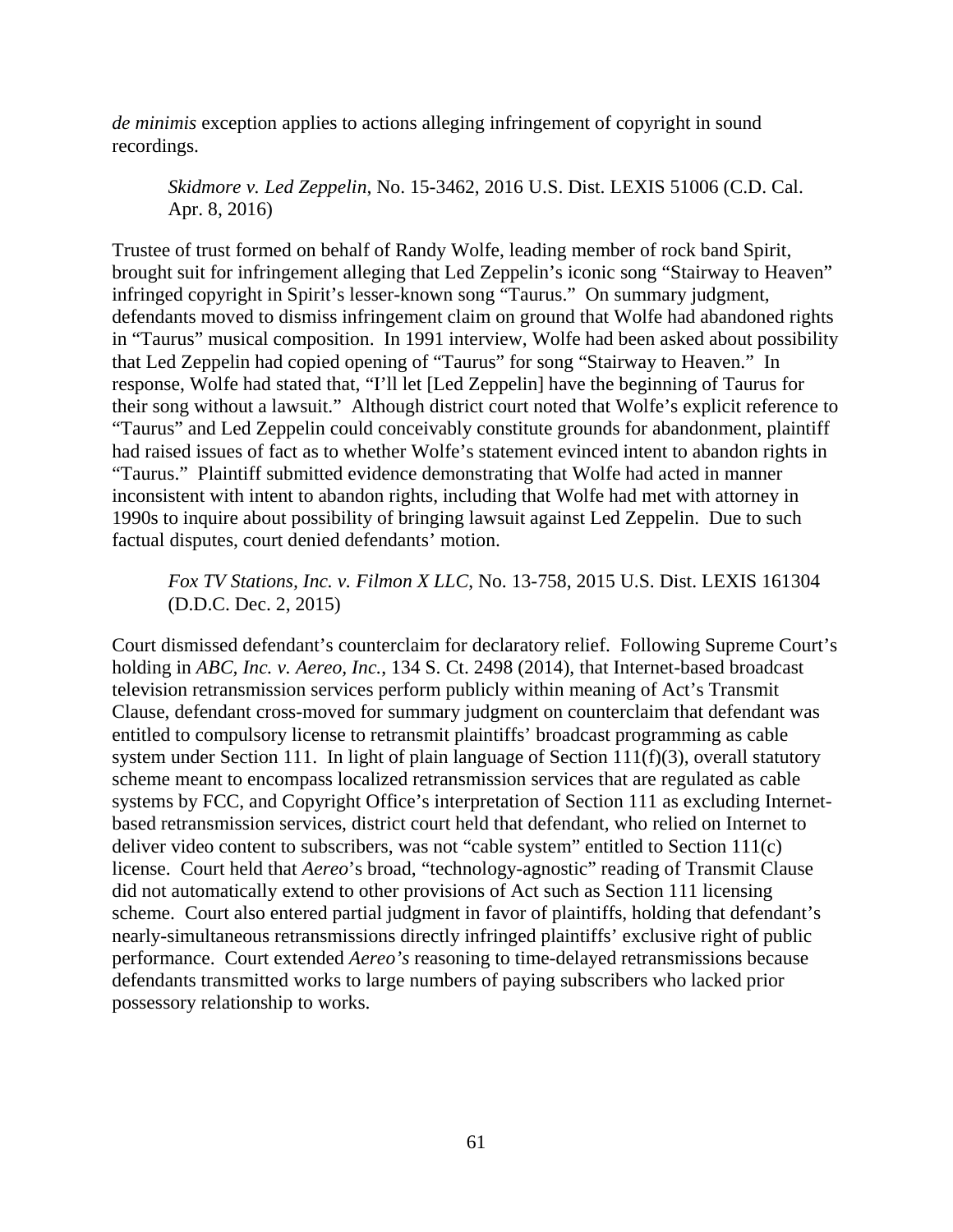*Mosca v. Yankee Publ'g, Inc.*, No. 15-266, 2015 U.S. Dist. LEXIS 159114 (D. Me. Nov. 25, 2015)

Plaintiff brought suit for infringement based upon Yankee Magazine's unauthorized republication of literary work in March 2015 issue. Defendant had previously published literary work at issue with plaintiff's permission in October 1993 edition. Court granted defendant's motion to dismiss upon finding that defendant's republication of literary work was privileged under Section 201(c). Section 201(c) provides that, in absence of express agreement holding otherwise, "the owner of copyright in the collective work is presumed to have acquired only the privilege of reproducing and distributing the contribution as part of that particular collective work, any revision of that collective work, and any later collective work in the same series." Upon consideration of legislative history of Section 201(c), court ruled that Congress intended that subsequent issue of same magazine qualifies as "later collective work in the same series," even if such later edition is technically new collective work. Therefore, pursuant to Section 201(c), author is presumed to have ceded to publisher right to reprint contribution in later edition of same magazine in absence of contrary agreement. In so holding, court rejected plaintiff's narrower interpretation of Section 201(c) privilege as only applying to "updates" of earlier editions of collective work, such as later edition of encyclopedia or dictionary.

## **VII. REMEDIES**

## **A. Damages and Profits**

*Broad. Music, Inc. v. Crocodile Rock Corp.*, No. 14-3891, 2015 U.S. App. LEXIS 18930 (3d Cir. Oct. 30, 2015)

Third Circuit affirmed district court's award of \$35,000 in statutory damages for copyright infringement based on defendants' unlicensed public performance of several songs at two concerts. Court dismissed defendants' objection that statutory damages of \$7,000 per infringement were far in excess of total ticket sales for concerts where infringement occurred. Mere fact that infringement was unprofitable does not prevent court from imposing damages award anywhere within statutory limits. Moreover, contrary to defendant's contention, there is no limitation in Section 504 preventing court from awarding statutory damages above statutory minimum where award is based on default judgment.

*Cengage Learning, Inc. v. Shi,* No. 13-7772, 2015 U.S. Dist. LEXIS 119322 (S.D.N.Y Sept. 3, 2015)

District court awarded group of educational publishers \$5 million in statutory damages arising from defendant's unauthorized sale of digital copies of copyrighted textbooks and instructor manuals on websites BolteBooks.com and eBookAve.com. Upon defendant's default, district court granted plaintiffs' request for statutory damages. District court held that defendant's conduct was "startlingly willful" as evidenced by deliberate concealment of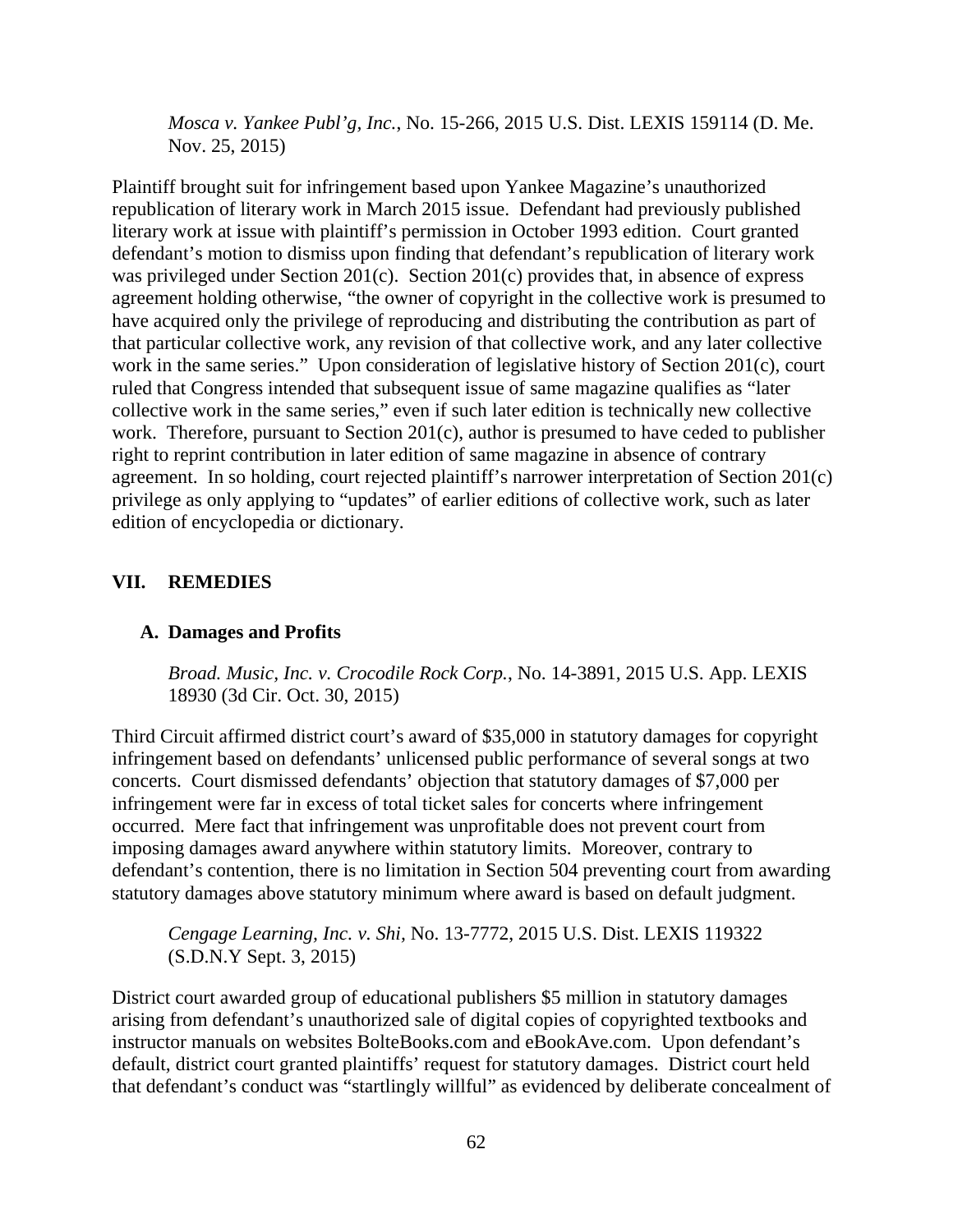defendant's identity by continuously changing servers, IP addresses, and hosts, and using false names and old addresses. Although plaintiffs sought statutory damages of \$3,000 for each of 453 copyrighted works infringed by defendant, court held that such amount was excessive because there was no evidence of decline in plaintiffs' sales. Court found that award of \$5 million was sufficient to compensate plaintiffs for losses and to deter future infringement by defendant.

*Monster Energy Co. v. McNamee*, No. 15-84, 2015 U.S. Dist. LEXIS 120295 (C.D. Cal. Sept. 8, 2015)

Plaintiff brought suit alleging that defendant's sale of decals, motorcycle graphic kits and motorcycle accessories infringed plaintiff's copyrighted "Claw Icon Mark." Upon defendant's default, district court granted plaintiff's motion for default judgment finding defendant liable for infringement. Court held that plaintiff's request for \$25,000 in statutory damages was excessive. Although defendant's infringement was found to be willful, plaintiff gave no indication of how much defendant had profited from sale of infringing items nor any estimate of plaintiff's actual damages, and instead only provided images of infringing products found on defendant's website and Facebook page. District court held that award of \$15,000 in statutory damages was reasonable, bore plausible relationship to defendant's infringing conduct and was sufficient to have deterrent effect on other potential infringers.

*Williams v. Bridgeport Music, Inc.*, No. 13-6004, 2015 U.S. Dist. LEXIS 97262 (C.D. Cal. July 14, 2015)

District court granted in part counterclaim defendants' motion for *remittitur* following jury verdict finding counterclaim defendants liable for copyright infringement. Counterclaimants, children of singer-songwriter Marvin Gaye and owners of 1977 copyright in musical composition for Marvin Gaye song "Got to Give It Up" ("Gaye Family"), alleged song "Blurred Lines" composed by counterclaim defendants Robin Thicke, Pharrell Williams and Clifford Harris infringed copyright in "Got to Give It Up." Jury found by preponderance of evidence that Thicke and Williams had infringed, and awarded \$4 million in actual damages, plus profits of \$1.6 million against Williams and \$1.8 million against Thicke. Defendants argued jury award was excessive and filed motion for *remittitur*. At trial, Gaye Family's accounting expert had estimated roughly \$8 million in publishing revenue earned from "Blurred Lines," and same \$8 million figure was quoted in stipulated response to jury question during deliberations without verification. Since actual publishing revenue for "Blurred Lines" was \$6.4 million, defendants' counsel alleged jury award not supported by evidence. Given precision of \$4 million actual damages award, court found jury's \$4 million figure apparently based on expert testimony that hypothetical license fee for allegedly copied portions of "Got to Give It Up" would have been 50% of publishing revenue if obtained before release of "Blurred Lines." Since response to jury question was erroneous, and jury had apparently applied 50% rate to misstated figure, actual damages amount exceeded amount supported by evidence. Accordingly, court remitted award of actual damages to maximum reasonable amount jury could have awarded, approximately \$3.2 million (50% of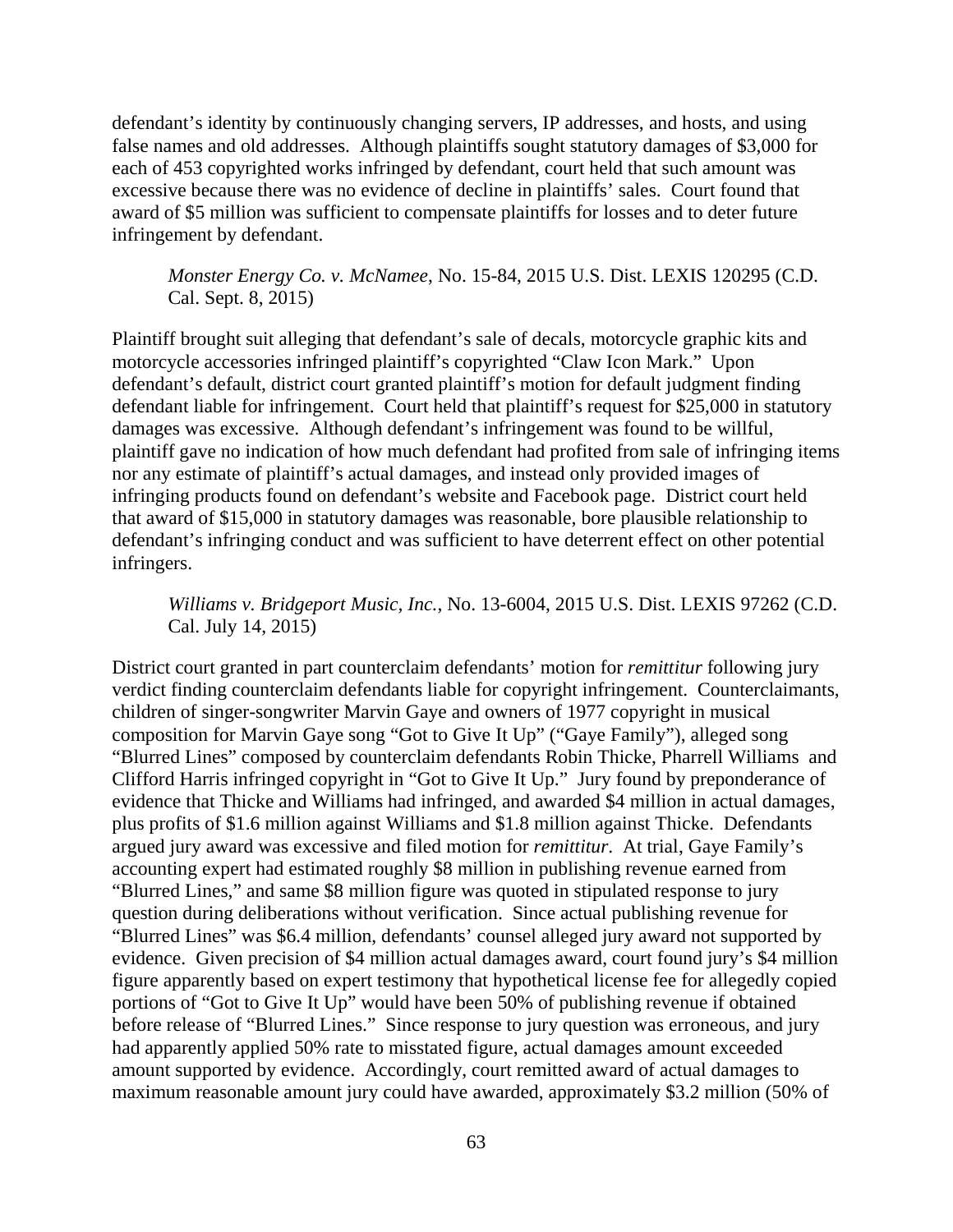\$6.4 million total publishing revenue). Court also found profits award excessive with respect to Williams. Jury had found \$1.8 million (40% of stipulated artist royalties) attributable to Thicke's infringement of "Got to Give It Up" and \$1.6 million (187% of stipulated producer royalties) in profits attributable to Williams' infringement. Noting that defendants are generally severally liable for profits, and there had been no finding that Williams and Thicke were partners, court found jury award approximately 4.7 times greater for Williams excessive. Since there was no evidence that passion and prejudice had affected liability finding, court found *remittitur* rather than new trial appropriate method of correcting excessive verdict. Based on jury's factual determination that 40% of profits were attributable to infringement, court considered same percentage maximum award that could be sustained against Williams, and remitted award of Williams' profits from \$1.6 million to \$358,000.

#### *Oracle Am., Inc. v. Google Inc.*, 131 F. Supp. 3d 946 (N.D. Cal. 2015)

In copyright infringement action relating to defendant Google's use of Java programming platform, defendant moved to preclude submission of issue of willfulness to jury unless and until plaintiff Oracle elected to pursue statutory damages pursuant to Section 504(c) instead of actual damages and profits pursuant to Section 504(b). Noting that 504(c) mentions "willfulness" and 504(b) does not, court concluded that "the best statement of the law is that an infringer who has been shown by the copyright owner to have been a willful, conscious, and deliberate plagiarist, in a sense of moral blame, of the copyrighted material may not deduct any income taxes or excess profits taxes from its gross revenues in the calculation of its infringement profits."

### *Grant Heilman Photography, Inc. v. McGraw-Hill Cos.*, 115 F. Supp. 3d 518 (E.D. Pa. 2015)

Plaintiff, licensor of stock image photographs, brought suit for infringement based on allegations that textbook publisher had exceeded use limitations in license. Jury found in favor of plaintiff on 53 claims for infringement, and awarded plaintiff actual damages of \$98,610 and profits of \$28,477. Post-trial, defendant claimed that jury's use of six-times multiplier in actual damages award, in order to determine "fair market value" of licenses covering defendant's infringing uses, was unconstitutionally excessive. Court held that use of multiplier to calculate actual damages was improper under Section 504(b) because such multiplier did not represent "fair market value" of plaintiff's lost license fees, but instead inserted improper deterrent or punitive component into award of actual damages. Moreover, including speculative multiplier did not comport with purpose of actual damages, which was to compensate plaintiff for actual amount of lost license fee. Accordingly, district court granted defendant's motion and reduced award of actual damages to remove use of multiplier. However, evidence that defendant willingly paid amounts additional to normal license fee with respect to specific uses could be considered, since "fair market value" included such additional amounts. Court denied plaintiff's motion seeking award of additional profits under Section 504 because defendant had presented evidence relevant to apportionment of profits, and jury had legally sufficient basis for amount of profits awarded. Defendant's witnesses had testified that photo content of textbooks had no impact on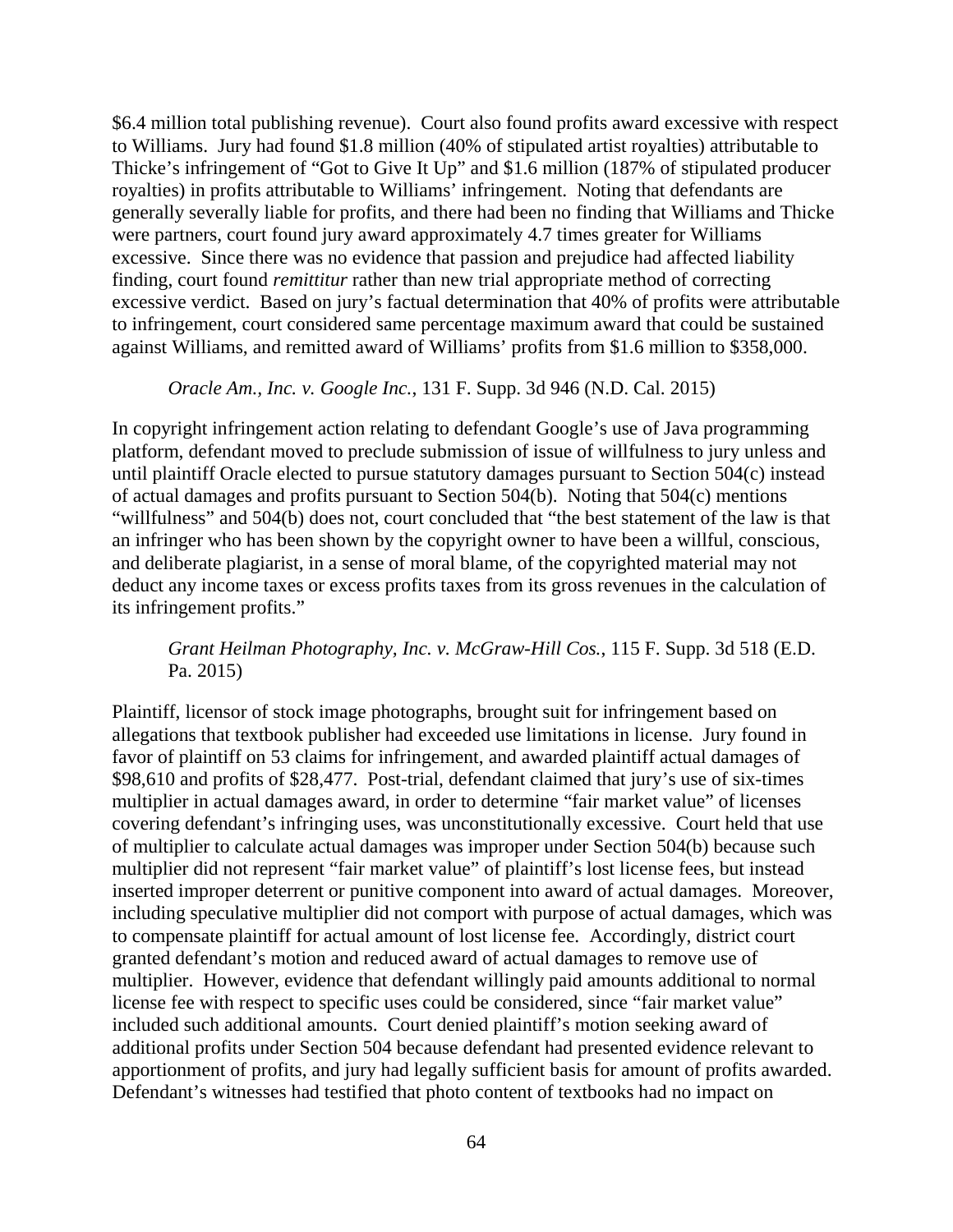profitability, and played little role in consumers' decision-making process. Further, jury was entitled to use "common sense" in determining amount of defendant's profits attributable to infringed photographs, including that such photographs were "a relatively minor part of each textbook."

## *Hanover Architectural Serv., P.A. v. Christian Testimony-Morris, N.P.*, No. 10-5455, 2015 U.S. Dist. LEXIS 94916 (D.N.J. July 21, 2015)

District court denied defendants' motion for reconsideration. Plaintiff architect sued defendants involved in construction project based on plaintiff's designs for copyright infringement. Plaintiff and defendants both moved unsuccessfully for summary judgment, and defendants moved for reconsideration of denial of their summary judgment motion. With respect to plaintiff's claim for damages, defendants challenged plaintiff's right to sue for copyright infringement based on copyright registrations that originally listed plaintiff's president ("Liou") rather than plaintiff as owner. Noting that inadvertent errors on registration certificates do not invalidate copyright and thus do not bar infringement actions, court found issue of fact as to whether plaintiff could be awarded damages, because Liou appeared to be sole architect working for plaintiff, and nothing in record indicated ownership dispute between plaintiff and Liou or intent to defraud Copyright Office by listing Liou rather than plaintiff on original copyright registration.

*Modern Jug Face, LLC v. Wright*, No. 13-847, 2015 U.S. Dist. LEXIS 119884 (S.D. Ohio Sept. 9, 2015)

Plaintiff, owner of copyright in motion picture *Jug Face*, brought suit against defendants for downloading and sharing film via BitTorrent peer-to-peer sharing software. Upon defendants' default, district court awarded plaintiff statutory damages of \$6,000. Court found that plaintiff was not entitled to maximum statutory damages of \$150,000 for willful infringement because plaintiff had not established that defendant was original user who made plaintiff's work publicly available; there was no evidence that defendant had profited from infringement except for amount saved by illegally downloading film; and review of statutory damages awards in other cases showed that total award closer to \$6,000 would adequately deter future infringement.

*Best v. Mobile Streams, Inc.*, No. 12-564, 2015 U.S. Dist. LEXIS 86758 (S.D. Ohio July 2, 2015)

Plaintiff brought suit for infringement of copyrighted compilation of audio recordings entitled "Slangtones." Upon defendants' default, court granted default judgment of defendants' liability for willful infringement. Plaintiff thereafter moved for maximum statutory damages of \$150,000 against each defendant. Magistrate judge recommended award of less than full statutory amount, notwithstanding defendants' default, where plaintiff was unable to adduce evidence sufficient to justify maximum statutory damages award. Although defendants' default prevented plaintiff from providing court with information regarding revenue or profits related to defendants' infringing conduct, magistrate judge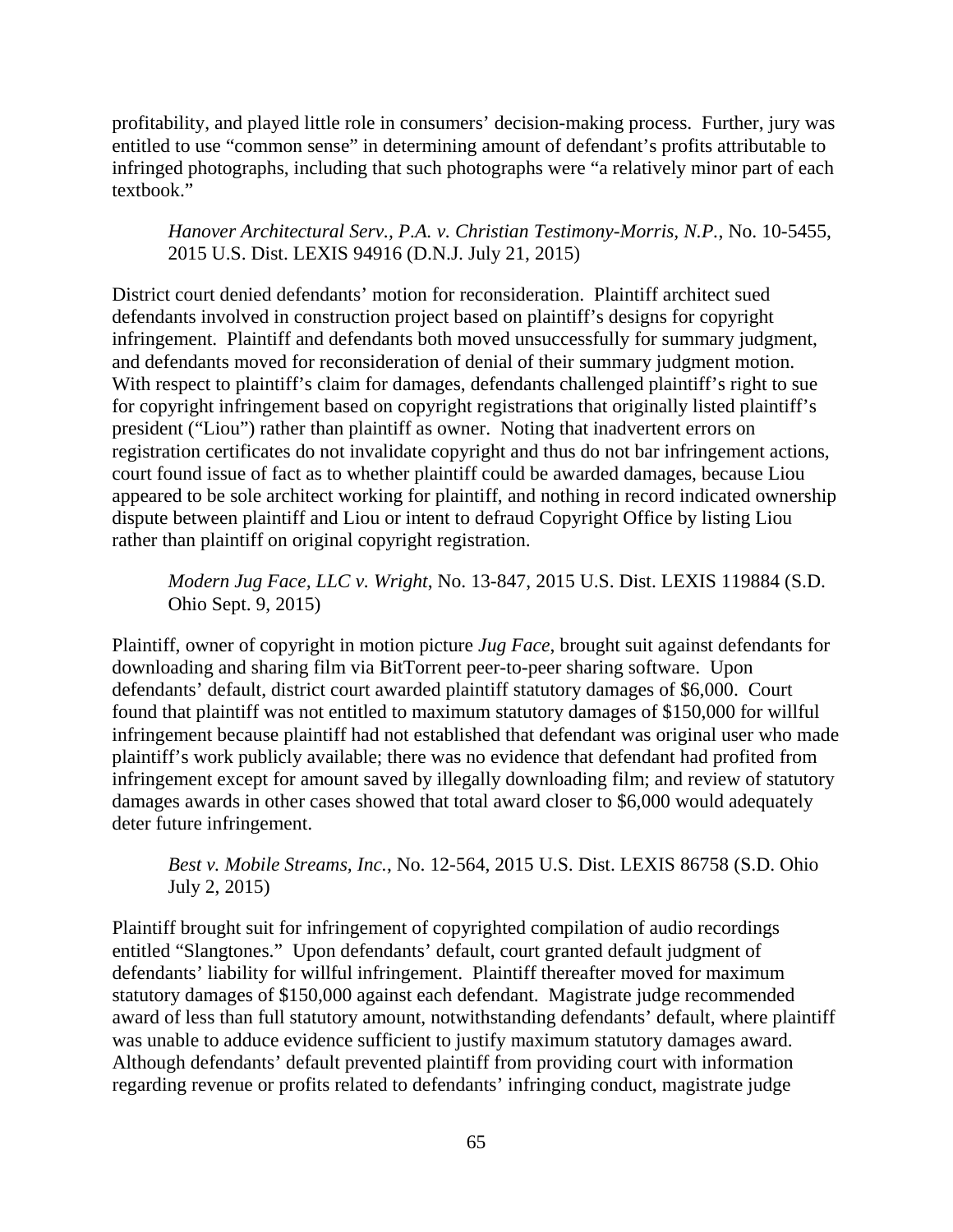refused to recommend maximum statutory damages because plaintiff did not provide evidence concerning economic loss resulting from infringing conduct or actual value of plaintiff's copyrighted work. Based on prior court decisions in Sixth Circuit, magistrate judge held that statutory damages awards of \$1,500 against each defendant were appropriate.

*Liguori v. Hansen*, No. 11-492, 2015 U.S. Dist. LEXIS 125078 (D. Nev. Sept. 18, 2015)

Plaintiffs brought suit against defendant, operator of snack shop concession at Hoover Dam, alleging copyright infringement, breach of contract, tortious breach of contract, breach of implied covenant of good faith and fair dealing, breach of fiduciary duty and fraud, based on Retail Licensing Agreement concerning manufacture and sale of souvenirs bearing plaintiffs' "High Scaler" image. Jury returned verdict for plaintiffs on breach of contract claim in amount of \$1,200,000, and awarded maximum statutory damages of \$150,000 on copyright infringement claim. Court denied defendant's motion for judgment as matter of law, granted motion for new trial pursuant to FRCP 59(a) as to breach of contract and copyright infringement claims, and declined to grant *remittitur* as alternative to new trial. Court held that jury could have found that defendant failed to pay royalties on sales of all souvenirs that were subject to Retail Licensing Agreement and that defendant infringed plaintiffs' copyright. However, breach of contract verdict, which was only consistent with finding that defendant's sale of food, water and other non-souvenir items bearing High Scaler image was within scope of Retail Licensing Agreement, far exceeded any amount that could have been awarded for defendant's alleged failure to pay royalties on souvenirs because defendant's use of High Scaler image to market food and water products could not reasonably be interpreted to bring sales of such items within scope of Retail Licensing Agreement. Given amount of breach of contract verdict, jury could not have also found defendant liable for copyright infringement, because in order to recover for copyright infringement based on breach of license agreement, use must exceed scope of defendant's license. On retrial, jury must determine whether defendant breached Retail License Agreement by not paying royalties on souvenir products within its scope and, in light of proper scope of Retail Licensing Agreement, whether defendant infringed plaintiffs' copyright in High Scaler image by using it to brand restaurant and market food and water products.

#### **B. Attorneys' Fees**

*KTS Karaoke, Inc. v. Sony ATV Music Publ'g, LLC*, No. 14-55355, 2016 U.S. App. LEXIS 4901 (9th Cir. Mar. 17, 2016)

Ninth Circuit affirmed district court's denial of plaintiff's motion for attorneys' fees. Plaintiff moved for attorneys' fees following defendants' voluntary dismissal of copyright infringement counterclaim. Defendants had voluntarily dismissed counterclaim against plaintiff as part of settlement agreement in which plaintiff's insurer agreed to pay defendants \$1.25 million. Ninth Circuit found that plaintiff was not prevailing party as to copyright infringement claim, because defendants had obtained enforceable, judicially sanctioned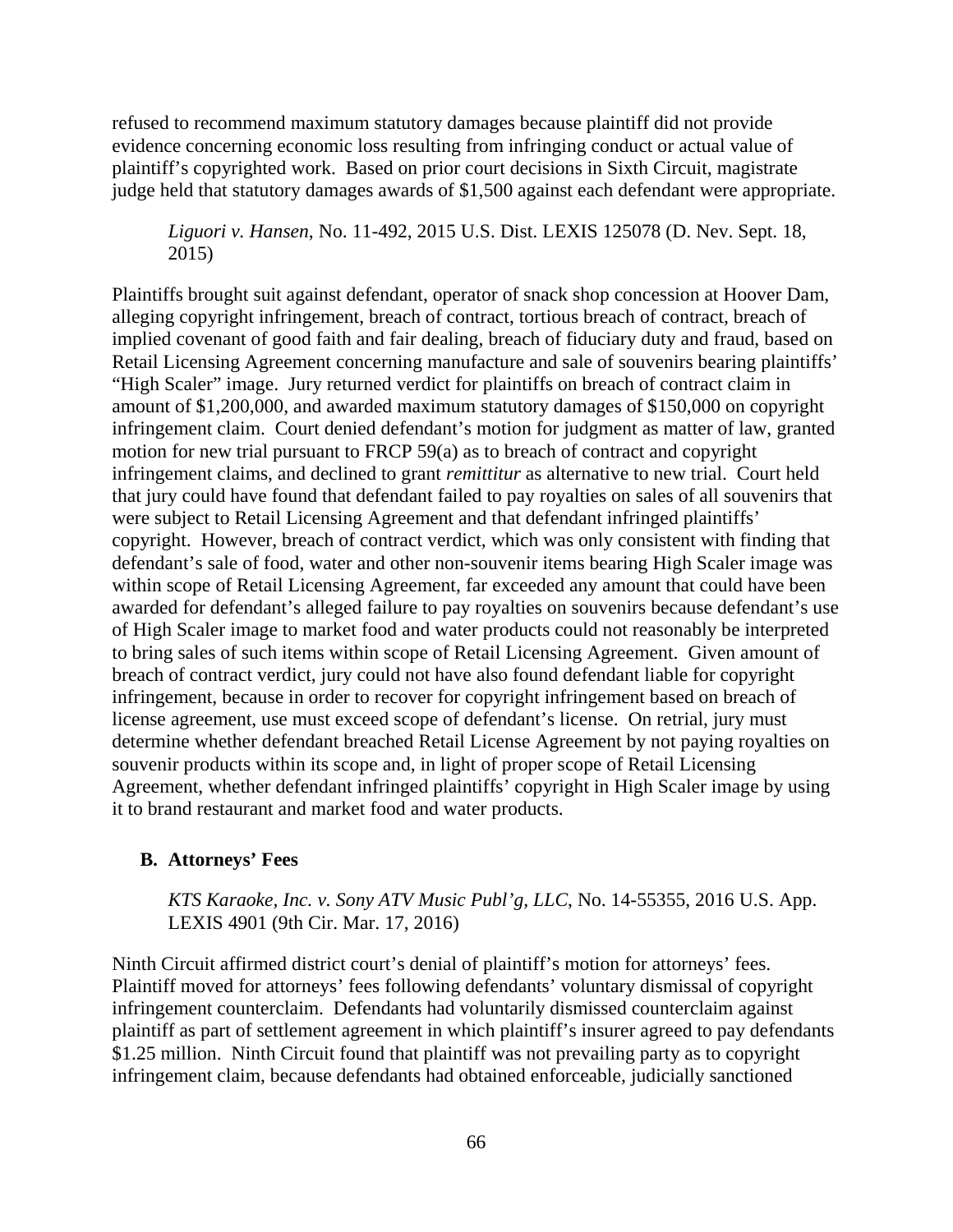award of much of relief it had sought. Plaintiff had entrusted counterclaim defense to its insurer, and could not argue that it was not party to resulting settlement. Other determinations in plaintiff's favor, including denial of defendants' motions for sanctions, injunctive relief and dismissal of plaintiff's claims, had not afforded relief to plaintiff, and thus did not render plaintiff prevailing party for purpose of attorneys' fees. Other voluntary actions by defendants in plaintiff's favor were similarly insufficient, because prevailing party must prevail as result of court action. Accordingly, court affirmed district court's denial of attorneys' fees to plaintiff.

#### *Killer Joe Nevada, LLC v. Does*, 807 F.3d 908 (8th Cir. 2015)

Eight Circuit affirmed district court's refusal to award attorney's fees to prevailing party in infringement lawsuit. Plaintiff, owner of copyright to film titled *Killer Joe*, sued numerous "John Doe" defendants for infringement, alleging illegal downloading of plaintiff's film using BitTorrent software. One defendant counterclaimed, seeking declaratory judgment of non-infringement. Plaintiff moved to voluntarily dismiss complaint, and defendant opposed, seeking attorneys' fees. District court granted plaintiff's motion to dismiss, and denied defendant's request for fees. On appeal, defendant argued that district court abused its discretion, including by ruling that plaintiff's suit against "John Doe" defendants as subscribers of IP addresses without first investigating for infringement was reasonable and not frivolous. Court noted that defendant cited no binding authority that infringement lawsuits based on IP addresses are unreasonable or frivolous. Accordingly, court found district court did not abuse its discretion in finding plaintiff's actions were reasonable. Court also rejected defendant's argument that district court abused discretion by ruling that plaintiff did not have improper motive in bringing suit. Court noted that plaintiff's voluntary dismissal of claims upon learning defendant did not infringe copyrights showed plaintiff's proper motivation. Court found defendant's other arguments equally unpersuasive, and held district court did not abuse its discretion in declining to award attorneys' fees.

#### *Beastie Boys v. Monster Energy Co.*, 112 F. Supp. 3d 31 (S.D.N.Y. 2015)

District court granted Beastie Boys' motion for attorneys' fees after band had succeeded on claim for copyright infringement. Although district court found that defendant's arguments concerning willfulness and actual damages generally were objectively reasonable, defendant's refusal, until eve of trial, to concede infringement was objectively unreasonable because infringement was "flagrant," as defendant had exploited Beastie Boys' musical compositions and sound recordings in web advertisement, and there was no question that defendant had never sought Beastie Boys' permission for such use. Court also faulted defendant for needless delay and expense caused by defendant's unsuccessful attempt to shift blame for infringement onto third party. Jury's finding that defendant had willfully infringed due to reckless disregard of third-party copyrights, including absence of comprehensive music licensing policy, supported award of attorneys' fees. Fee award also vindicated purposes of compensation and deterrence because such award ensured net positive recovery for Beastie Boys, and encouraged other copyright holders to pursue meritorious claims. However, court reduced Beastie Boys' requested fee by 30% to account for excessive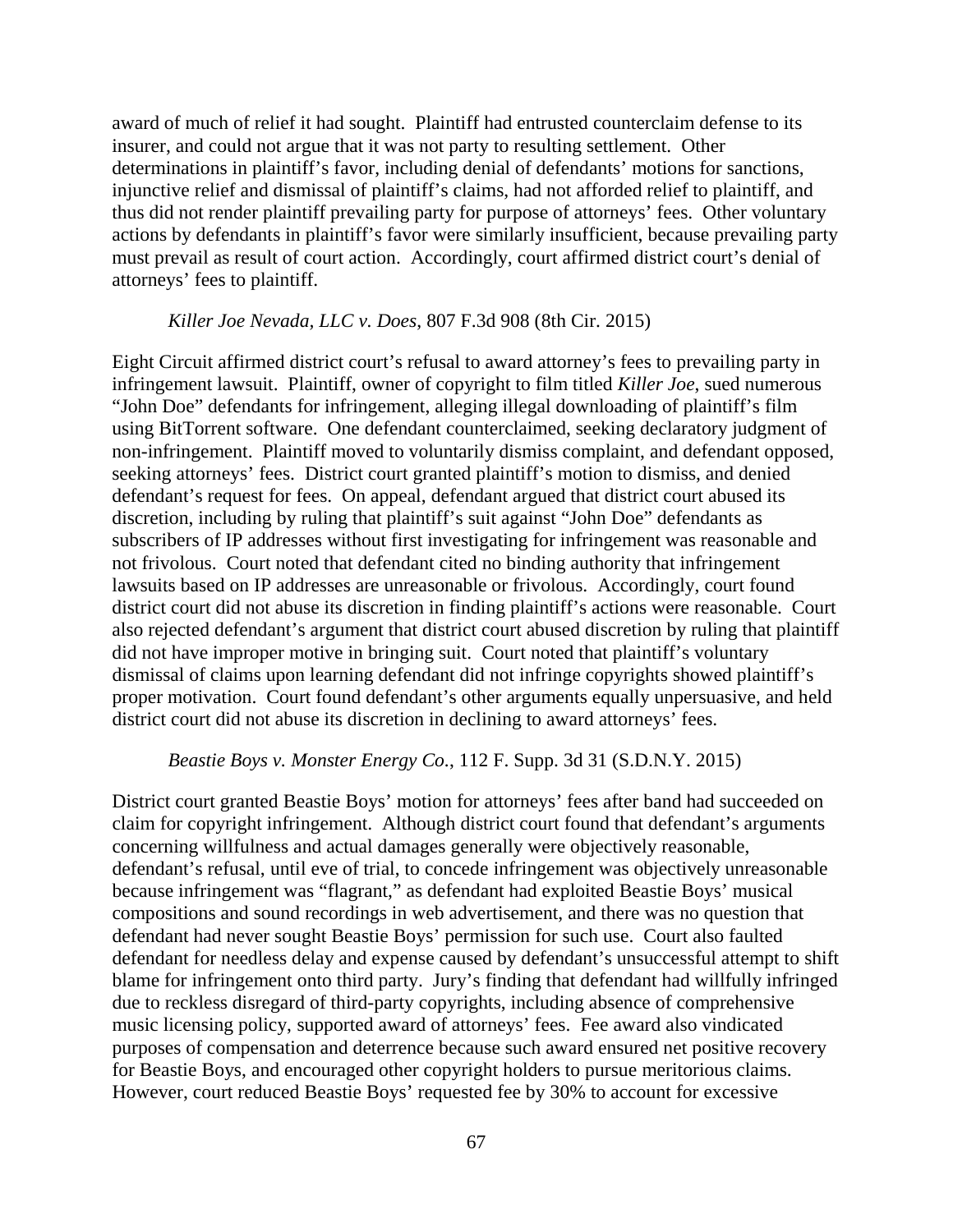partner-heavy staffing of case and instances in which more than one lawyer was assigned to specific task without evident justification.

*Mahan v. Roc Nation, LLC*, No. 14-5075, 2015 U.S. Dist. LEXIS 93349 (S.D.N.Y. July 17, 2015)

District court granted defendants 90% of requested attorneys' fees following dismissal of plaintiff's four Copyright Act claims. Court, noting that "objective unreasonableness" is most important *Fogerty* factor and sufficient on its own to grant fees award, found plaintiff's copyright claims to be plainly time-barred and therefore objectively unreasonable. Given public success of disputed works, and plaintiff's longstanding career in recording industry, plaintiff's alleged ignorance of defendants' representations of sole ownership was not credible. Therefore, plaintiff's pursuit of copyright claims more than 10 years after they accrued was objectively unreasonable. Further, court found that awarding fees would promote interests of Copyright Act by deterring frivolous lawsuits. Court considered attorneys' hourly rates of \$460-720 comparable to similarly situated attorneys in New York, and defendants' request for combined amount of \$281,566.65 equal to presumptively reasonable "lodestar" fee amount, but discounted requested fees by 10%, because one of plaintiff's claims did not arise under Copyright Act. Though one of five claims, only 10% reduction was justified because claim was not introduced until Amended Complaint was filed. Accordingly, court awarded defendants combined fees of \$253,409.99.

*Magder v. Lee*, No. 14-8461, 2015 U.S. Dist. LEXIS 108125 (S.D.N.Y. Aug. 17, 2015)

Defendants brought motion for attorneys' fees as prevailing parties after plaintiff's motion for preliminary judgment was denied and plaintiff subsequently filed notice of voluntary dismissal without prejudice. Court denied motion, finding that where plaintiff unilaterally dismisses case without prejudice, such act is not "judicially sanctioned," since no court action is required. Court further found that dismissal without prejudice was not change in legal relationship between parties required to establish prevailing party status, because plaintiff could still bring claim again. Accordingly, defendants were not "prevailing parties" under Act, and motion for attorneys' fees was denied.

*Epikhin v. Game Insight N. Am.*, No. 14-4383, 2016 U.S. Dist. LEXIS 44170 (N.D. Cal. Mar. 31, 2016)

Plaintiffs brought suit for infringement against defendants based on rights to *Cat Story*, mobile application that had been downloaded over one million times through Apple App Store, Google Play, Amazon and other platforms. Plaintiffs alleged that *Cat Story* contained significant copyrightable material created during development of different app called *PussyVille*; that these rights were properly assigned to plaintiffs; and that rights were infringed by defendants' distribution of *Cat Story*. Before filing suit, plaintiffs "filed for copyright protection for *PussyVille* and *Cat Story*." Plaintiffs had no access to original works that formed basis of *PussyVille*, and so in support of applications deposited (1) source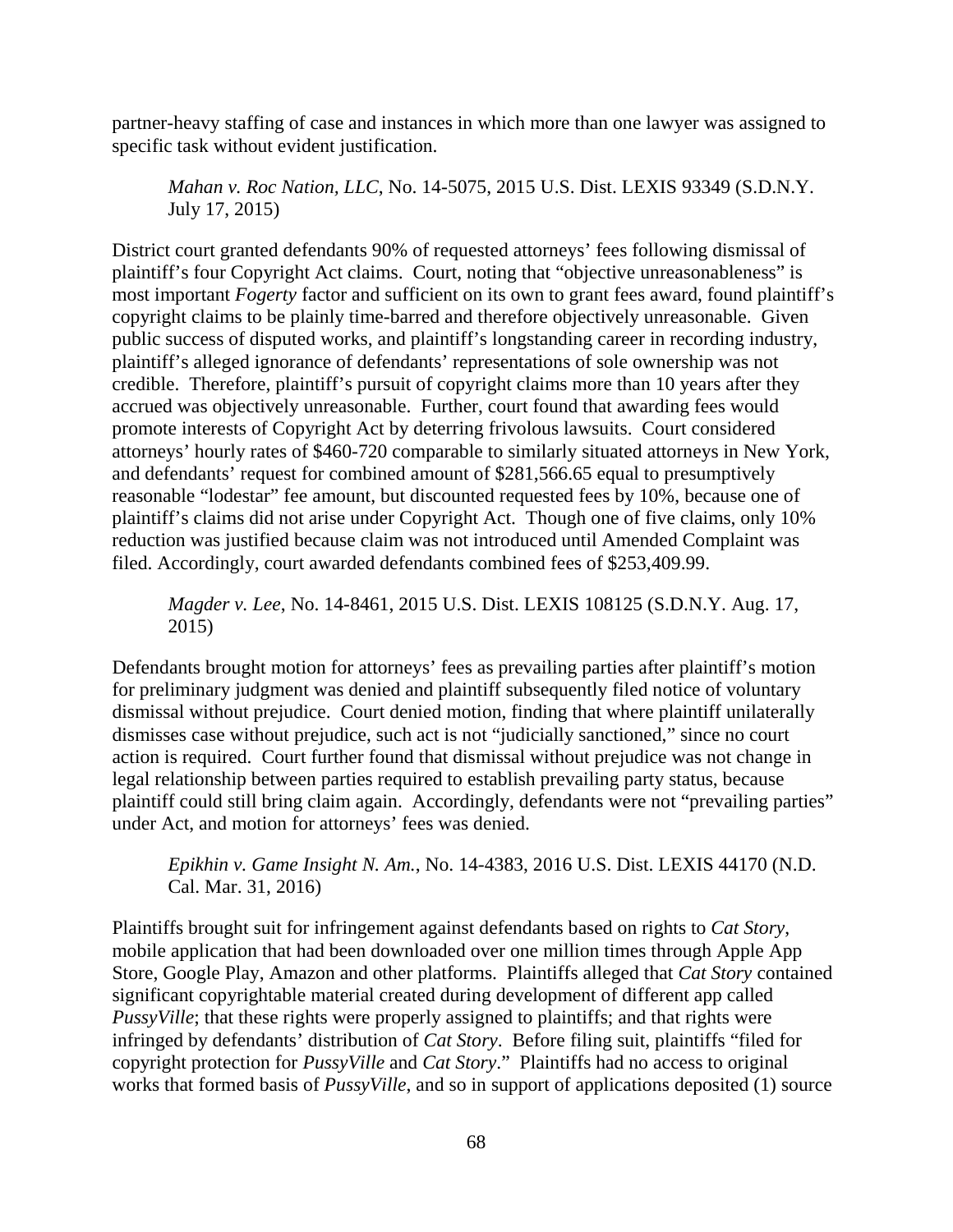code of *Fairy Farm*, game upon which *PussyVille* was allegedly based; and (2) images of characters in *Cat Story* that were allegedly identical to or derivative of *PussyVille*. Copyright Office registered *Cat Story* and *PussyVille* based on these deposits. District court dismissed plaintiffs' infringement claim, without prejudice, for failure to properly register allegedly infringed works because "the deposited works were not 'virtually identical' to the original *PussyVille* or *Cat Story*, nor were the deposited works 'produced by directly referring to the original.'" Subsequently, defendants moved for attorneys' fees and costs. Court found first *Fogerty* factor, degree of success obtained, to be neutral because defendants prevailed on technical defense rather than on merits, and dismissal was without prejudice. Second factor, objective unreasonableness, weighed against award of fees because there was no evidence plaintiffs knowingly misled Copyright Office as to deposit copies, and, in light of issued registrations, plaintiffs could have believed that Copyright Office found deposit copies sufficient. Third factor, frivolousness, weighed against award of fees because claim was not clearly baseless and did not involve "fantastic or delusional scenarios." Fourth factor, motivation, weighed against grant of fees because there was no evidence of bad faith or improper motive. Court rejected defendants' argument that bad faith could be inferred because (a) plaintiffs filed in United States while majority of parties were from Russia, and underlying development of application occurred in Russia; and (b) plaintiffs' counsel was disqualified by court due to obvious conflict of interest, and may have misrepresented facts when opposing motion for disqualification. Fifth factor, deterrence and compensation, weighed against award of fees because neither specific nor general deterrence was necessary in instant case, where plaintiffs' claims were not frivolous or objectively unreasonable, and plaintiffs did not act in bad faith. Furthermore, need for compensation did not support fees because defendants had "ample incentive" to defend application that had been downloaded over one million times. Potential chilling effect factor was neutral, as plaintiffs had not presented evidence of their financial condition. Ultimately, court found, award of fees would not further purposes of Act.

#### *Moofly Prods., LLC v. Favila*, No. 13-5866, 2015 U.S. Dist. LEXIS 121476 (C.D. Cal. Sept. 8, 2015)

Court conditionally granted plaintiff's motion for attorneys' fees after dismissing counterclaims for copyright infringement for failure to state claim. Court found that infringement counterclaim was frivolous; precedent made clear that infringement claim could not be asserted against co-owners, and defendant had only 51% interest in copyright at issue. Court further found plaintiff was prevailing party, rejecting defendant's arguments that plaintiff was not successful because other claims still remained in case, and copyright claim was dismissed on technical question rather than on merits. Court similarly rejected defendant's argument that "material alteration" requirement was not satisfied because both parties experienced material alteration in their positions, insofar as court declined to allow plaintiff to pursue claim for declaratory relief. However, plaintiff's request for declaratory judgment related only to defendant's trademark infringement claim, and was not relevant to copyright infringement analysis. Accordingly, court held attorneys' fees were warranted. As to amount, plaintiff submitted declaration providing narrative account of billing rates for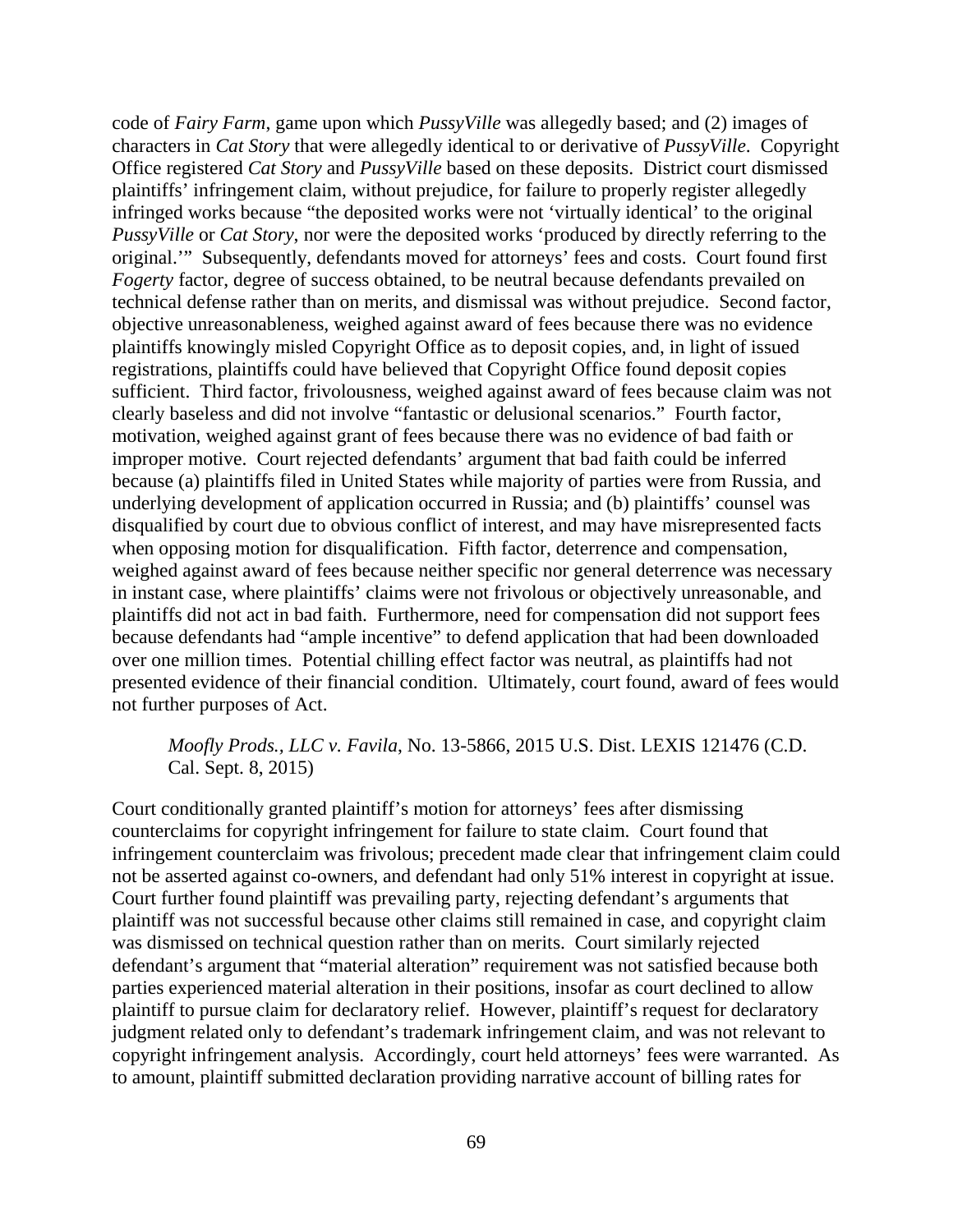each attorney and number of hours worked by each lawyer generally, and redacted documents, asserting that it did so to preserve privilege on behalf of client in light of ongoing state court action. Court found argument unpersuasive, and ordered plaintiff to provide to court each attorney's hourly billing rate, number of hours billed, services associated with billable hours, and date on which hours were billed. Plaintiff was ordered to redact individual items only as necessary to maintain privilege concerning state court matters.

*Muromura v. Rubin Postaer & Assocs.*, No. 12-9263, 2015 U.S. Dist. LEXIS 124514 (C.D. Cal. Sept. 17, 2015)

Plaintiffs, non-native English speakers, brought action for copyright infringement of ferrofluid works, "having no knowledge of similar other works using ferrofluid." District court previously granted defendants' motions to dismiss complaint, first amended complaint, and second amended complaint for failure to state claim. Court denied defendants' motion for attorneys' fees because plaintiffs had obtained copyright registration for subject works and brought action in good faith attempt to protect what they believed to be their original work. Plaintiffs did not adequately identify protectable elements of their work, but their position was not unreasonable in light of awkwardness of applying extrinsic test framework to art. Moreover, deficiencies in complaints were not fairly attributable to plaintiffs themselves, where claims were brought in good faith and plaintiffs relied on counsel to develop legal strategy, using their non-native language in foreign country with unfamiliar procedure.

*Jordan-Benel v. Universal Studios, Inc.*, No. 14-5577, 2015 U.S. Dist. LEXIS 82220 (C.D. Cal. June 24, 2015)

Plaintiff brought suit for infringement based on production companies' release in July 2013 of movie *The Purge*, which plaintiff alleged was based in substantial part on plaintiff's draft script for film titled *Settler's Day*. District court granted defendants' motion to dismiss claims for statutory damages and attorneys' fees because plaintiff had not registered script with Copyright Office until after first publication of *The Purge*. Although plaintiff conceded lack of entitlement to statutory damages or attorneys' fees for *The Purge*, plaintiff argued that film sequel *The Purge: Anarchy* was released after registration of script, and therefore plaintiff was entitled to enhanced remedies from release of sequel. Court held that derivative work, such as film sequel, did not constitute newly commenced act of infringement for which statutory remedies would be available under Section 412.

*Scorpio Music Black Scorpio S.A. v. Willis*, No. 11-1557, 2015 U.S. Dist. LEXIS 124000 (S.D. Cal. Sept. 15, 2015)

Court awarded attorneys' fees to prevailing defendant-counterclaimant Victor Willis, songwriter and original member of Village People, in action arising from Willis's termination of grants of rights in numerous compositions, including "YMCA." Willis obtained split jury verdict following trial, and sought \$527,235.84 in attorneys' fees as prevailing party in action. Court, citing Act's "primary objective" to "encourage the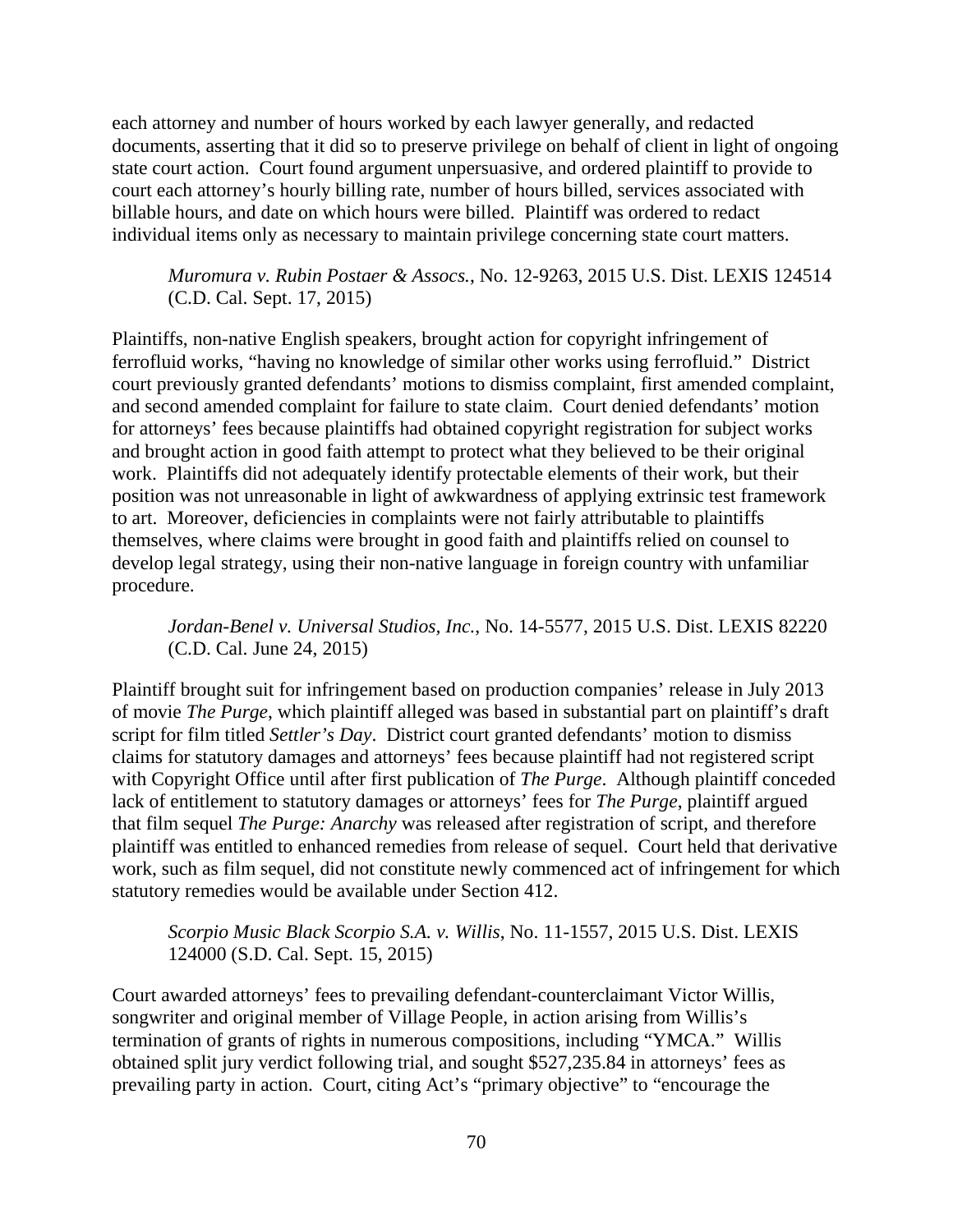production of original literary, artistic, and musical expression for the good of the public," and Section 203's purpose to "safeguard authors against unremunerative transfers" and address "the unequal bargaining position of authors, resulting in part from the impossibility of determining a work's value until it has been exploited," found that although adverse parties had not acted frivolously or with improper motive, or made objectively unreasonable factual or legal arguments "on the whole," attorneys' fees award was warranted.

*Watkins v. ITM Records*, No. 14-1049, 2015 U.S. Dist. LEXIS 127404 (E.D. Pa. Sept. 23, 2015)

Magistrate judge awarded \$13,650 in attorneys' fees to prevailing defendant in infringement action. Court held that defendant was prevailing party upon plaintiff's failure to file amended complaint after court had issued order dismissing original complaint. Attorneys' fees award was justified based on consideration of *Fogerty* factors. First, although lawsuit may not have been factually meritless at time of commencement, court held that plaintiff's decision to continue lawsuit against defendant was unreasonable because discovery produced no evidence that defendant had sold infringing album and only documentation allegedly supporting infringement claim was later "lost" by plaintiff. Second, plaintiff's refusal to voluntarily dismiss case and decision to increase amount of settlement demand even after plaintiff had "lost" proof of defendant's infringement evidenced improper attempt by plaintiff to "squeeze settlement money out of [defendant]."

*Conway v. Licata*, No. 13-12193, 2015 U.S. Dist. LEXIS 151074 (D. Mass. Nov. 6, 2015)

District court denied plaintiffs' request for attorneys' fees under *Fogerty* factors upon finding that (1) there was no evidence defendants were improperly motivated in defending against plaintiffs' infringement claim; (2) plaintiffs had overly litigated infringement claim by seeking maximum statutory damages award of \$150,000 per song infringed even though evidence showed that infringement had caused minimal pecuniary loss to plaintiff; and (3) there was significant difference between damages awarded (\$5,000) and amount of fees sought by plaintiffs (over \$50,000). District court similarly denied plaintiffs' request for attorneys' fees relating to defendants' unsuccessful counterclaims for infringement. First, plaintiffs did not qualify as "prevailing parties" for purposes of defendants' counterclaims, since defendants' voluntary dismissal of such claims did not constitute "final judgment on the merits." Even if plaintiffs could be deemed prevailing parties, fees were unwarranted because defendants promptly withdrew counterclaims after learning in discovery that such claims were not viable.

*Broad. Music, Inc. v. Tommy Doyles Hyannis, LLC*, No. 13-12258, 2015 U.S. Dist. LEXIS 75182 (D. Mass. June 10, 2015)

Music performing rights organization brought infringement suit against defendants who had publicly performed four copyrighted songs at establishment owned by defendants. Upon defendants' default and entry of default judgment, plaintiffs sought statutory damages of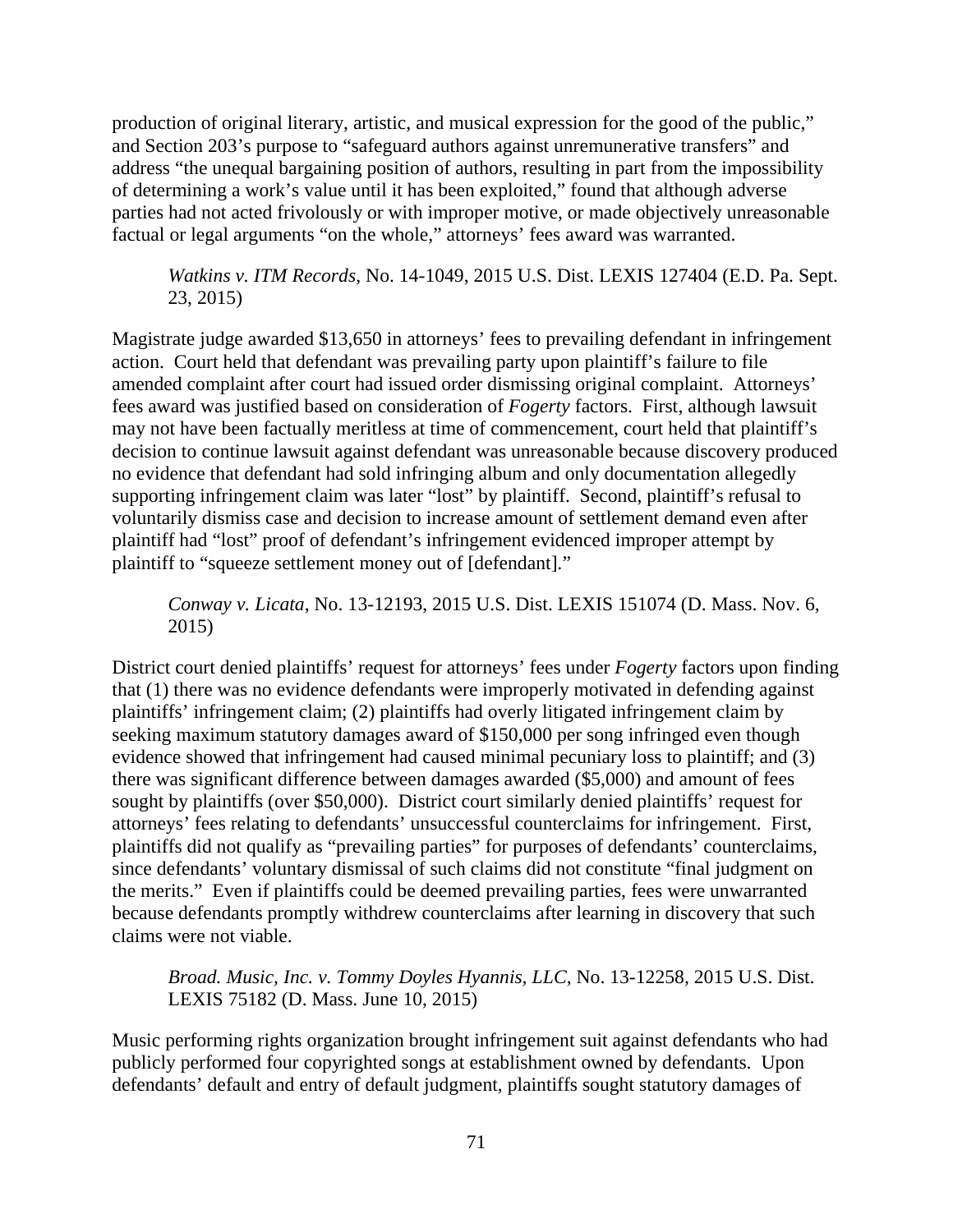\$6,000 per musical work infringed, for total of \$24,000. District court rejected plaintiffs' requested amount of damages because plaintiffs had previously stated that blanket license that would have permitted defendants to perform any of over 8.5 million musical compositions would have cost only \$3,011. Accordingly, award of \$24,000 for defendants' unlicensed performance of mere four songs, one time each, was not justified. Court awarded minimum statutory damages of \$750 per song infringed because such amount adequately served purpose of deterring future infringers.

*Geophysical Servs. v. TGS-Nopec Geophysical Servs.*, No. 14-1368, 2016 U.S. Dist. LEXIS 150 (S.D. Tex. Jan. 4, 2016)

Following grant of summary judgment for defendant in copyright infringement lawsuit, court granted defendant's motion for attorney's fees and costs, but reduced amount of attorneys' fees based on lodestar calculation. Court applied Supreme Court test from *Fogerty v. Fantasy* and found that balancing of *Fogerty* factors favored fees award. Although court noted plaintiff's claims were "not patently frivolous," court found claims were objectively unreasonable because they lacked factual support and "sought an aggressive expansion of copyright in an international context." Court also found *Fogerty* factor of bad faith did not apply, but remaining *Fogerty* factors – compensation and deterrence – both favored award of attorney's fees, as did balance of all factors. Court then applied lodestar calculation to determine amount of fee award. Defendant sought \$170,706.00 in fees and \$236.95 in costs, based on calculation of above-median hourly rate for similar attorneys in district. Court noted that median rate is not end of inquiry, as court must also consider complexity of legal issues, novelty of claims, complexity of facts, skill and expertise of counsel, quality of representation, and results obtained from litigation. In this case, court found plaintiff's legal theory was novel, aggressive and based on unusual facts. Court also found defendant's counsel presented vigorous, skillful and successful defense. Accordingly, court adopted rates of \$500 per hour (partner) and \$400 per hour (associate), which were lower than counsel's actual rates but higher than median rate in district. Court also reduced associate's number of hours billed by 15 percent, having found number of hours "unreasonably high given that the case was dismissed under Rule 12(b)(6)." Court awarded defendant attorneys' fees in amount of \$132,888.00.

#### *Tempest Publ'g, Inc. v. Hacienda Records & Recording Studio, Inc.*, No. 12-736, 2015 U.S. Dist. LEXIS 143227 (S.D. Tex. Oct. 21, 2015)

Court granted in part motion for costs. Plaintiff sued defendants alleging infringement of copyrights in four songs. Plaintiff obtained judgment that defendant infringed one of its songs, and defendant obtained judgment that it had not infringed three remaining copyrights. Both plaintiff and defendant claimed they were prevailing party. Court held that under plain language of Rule 54(d)(1) and controlling Supreme Court and Fifth Circuit precedent, plaintiff was "the" prevailing party because court entered judgment for plaintiff on one of its copyright infringement claims, materially altering legal relationship between plaintiff and defendant. Defendant was not "the" prevailing party, court found, and "Rule 54(d) does not give the district court the power to award costs to the nonprevailing party."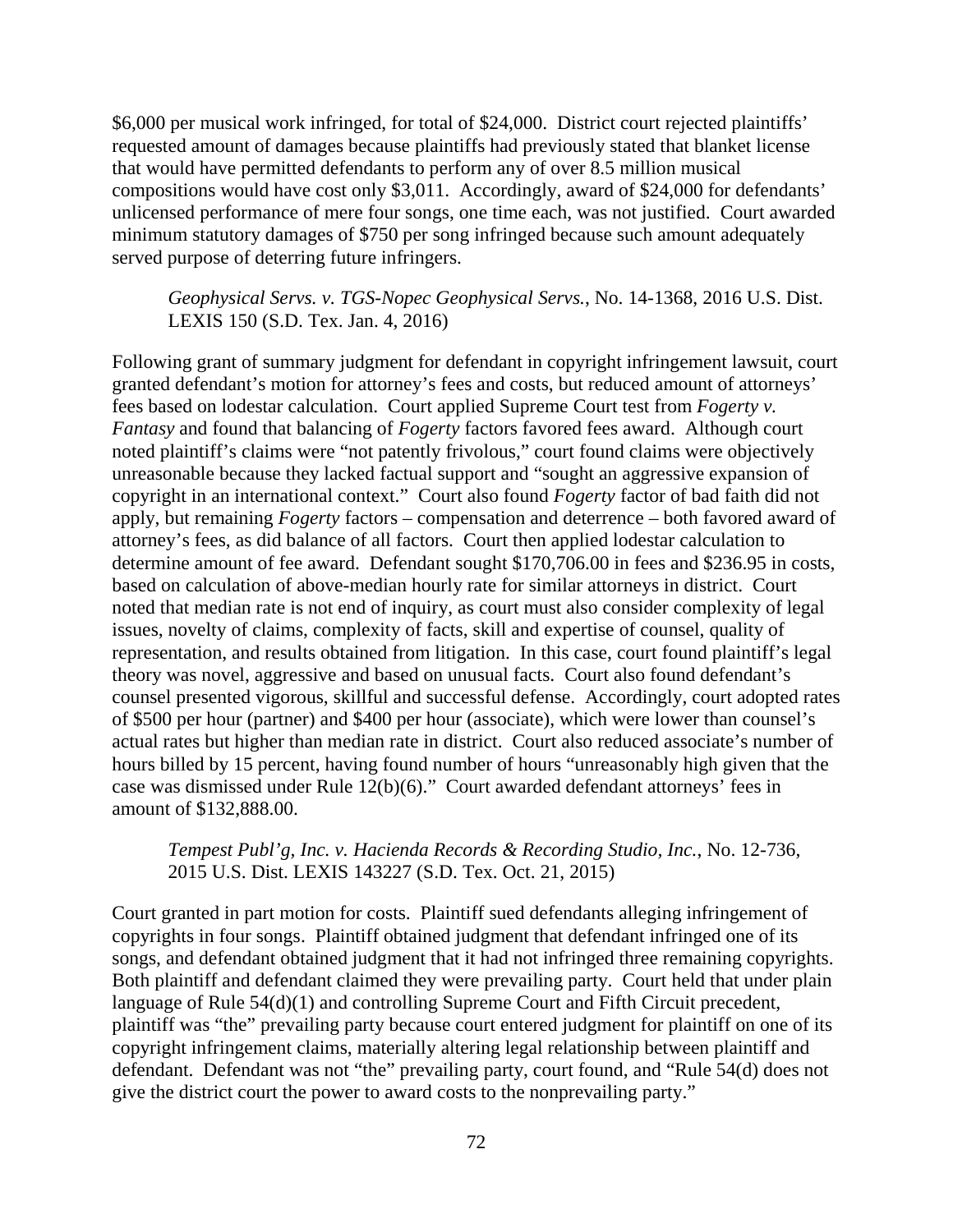*Guzman v. Hacienda Records & Recording Studio, Inc.*, No. 12-42, 2015 U.S. Dist. LEXIS 99830 (S.D. Tex. July 30, 2015)

District court denied defendant's request for attorneys' fees. Plaintiff brought suit for infringement of song entitled "Triste Aventurera" based upon defendant's release of song entitled "Cartas de Amor." After trial, district court dismissed plaintiff's infringement claims upon finding that defendant did not have reasonable access to plaintiff's song prior to defendant's release of allegedly infringing song. Court held that ability of plaintiff's claims to survive summary judgment indicated that such claims were neither patently frivolous nor objectively unreasonable. District court further held that plaintiff had presented "compelling if ultimately unsuccessful case of 'copying,'" and evidence at trial actually favored plaintiff on issue of substantial similarity, including compelling similarities in songs' tempo, key and lyrics. Second, there was no evidence that plaintiff brought suit in bad faith or had improper motive, since plaintiff had good-faith belief in legitimacy of claim and filed suit only after settlement discussions with defendant were unsuccessful.

## *Humphreys & Partners Architects, L.P. v. Lessard Design, Inc.*, No. 13-433, 2015 U.S. Dist. LEXIS 154014 (E.D. Va. Nov. 13, 2015)

District court granted summary judgment to defendants in infringement suit relating to copyrighted condominium building. Fourth Circuit affirmed grant of summary judgment on appeal. Post-judgment and post-appeal, court granted in part and denied in part defendants' motions to recover full costs and reasonable attorneys' fees. Court held plaintiff's legal and factual positions were not frivolous because, although Fourth Circuit ultimately rejected plaintiff's theory that plaintiff in architectural copyright case need not show how individually extrinsic elements relate to one another, at time suit was brought, there was no precedent directly on point, and plaintiff had some evidence that defendants had obtained access to allegedly protected materials. Plaintiff's legal and factual positions were, however, objectively unreasonable because plaintiff asserted infringement largely on basis of ideas, concepts, and individual standard features, case result was foreseeable under Fourth Circuit precedents, and plaintiff claimed enormous amount in damages. Court held "the motivation of the parties" and "the need in particular circumstances to advance considerations of compensation and deterrence" were controlling *Rosciszewski* factors in determining that fees award was appropriate, but found fees claimed by defendants were not reasonable, based on unreasonably high hourly rates and inadequate documentation flawed by lumped time entries, identical double entries, and vague task descriptions. Court also held non-taxable costs not recoverable pursuant to Section 505 because scope of recoverable costs under statute is limited by scope of recoverable costs pursuant to general bill of costs statutes, 28 U.S.C. §§ 1821 and 1920.

*Compass Homes, Inc. v. Heritage Custom Homes, LLC*, No. 13-779, 2015 U.S. Dist. LEXIS 101338 (S.D. Ohio Aug. 3, 2015)

Court granted defendant's motion for attorneys' fees. Despite requirement under Act that claim cannot be brought prior to preregistration or registration of copyright, plaintiff declined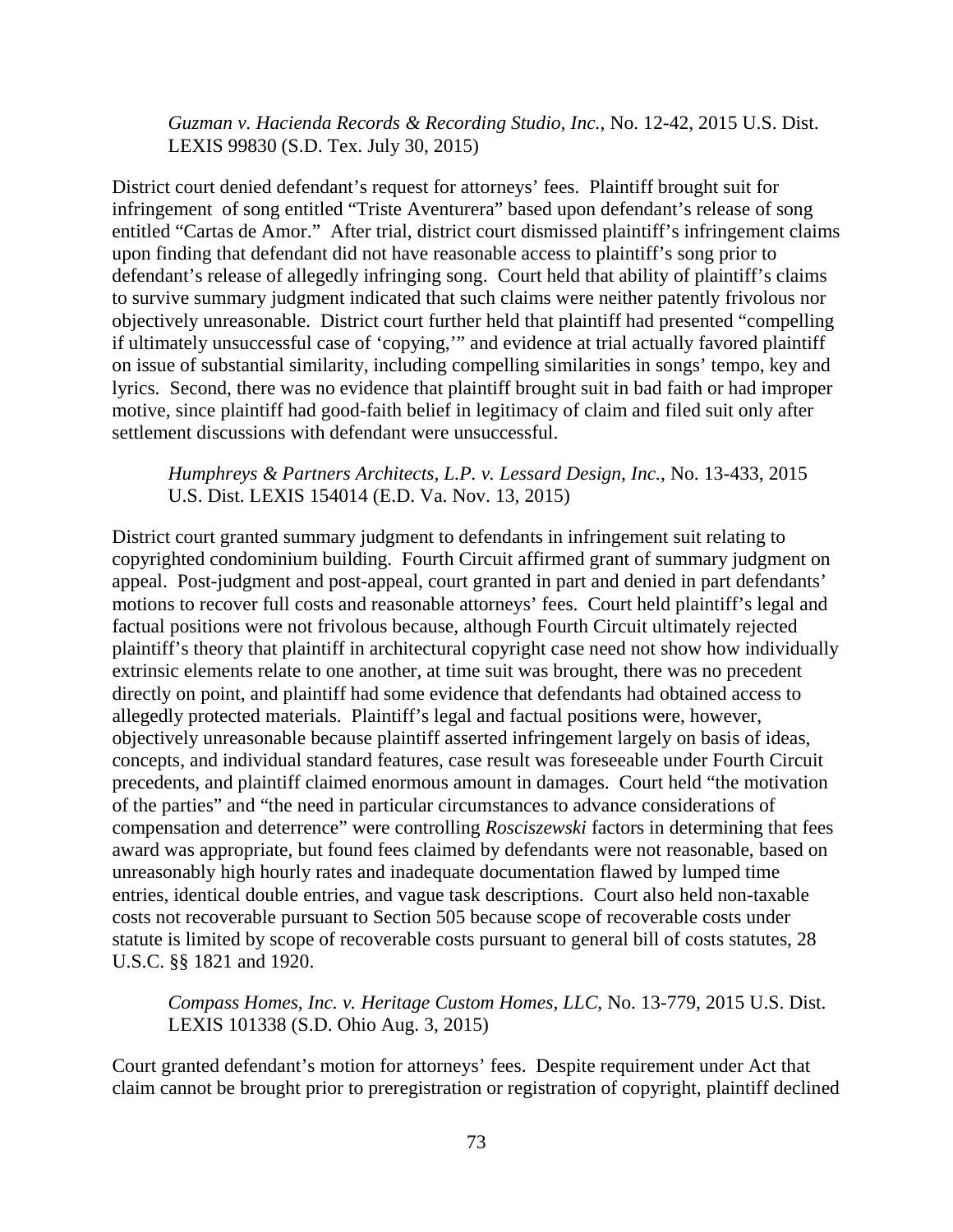to submit copy of registration with complaint, or in response to motion practice that put issue of registration squarely before court. Court found that plaintiff litigated case devoid of any factual support for claim of registration, which was objectively unreasonable. Court also held deterrence weighed in favor of awarding fees since plaintiff had brought suit before it was ready to litigate, again noting absence of registration certificate. Court was not persuaded by fact that plaintiff obtained registration certificate after judgment was entered, reasoning instead that this served to bolster need for deterrence and compensation. In determining amount of award, court reduced fee amount by 20% to account for fees attributable to several state law claims that were dismissed without prejudice.

#### *Salyer v. Hotels Com GP, LLC*, No. 13-1966, 2015 U.S. Dist. LEXIS 82171 (W.D. Wash. June 23, 2015)

Court granted plaintiff statutory damages, attorneys' fees and costs. Plaintiff, owner of copyrighted photograph, sued defendant, owner of website, claiming infringement arising from defendant's use of plaintiff's photograph on website without permission. Having found plaintiff alleged *prima facie* case of infringement, court granted default judgment against defendant, awarding plaintiff \$3,000 in statutory damages. With respect to attorneys' fees, court applied "lodestar method," and found hours billed were reasonable. However, court found billing rates charged by plaintiff's counsel were higher than those prevailing in district for attorneys of comparable skill, experience and reputation. Accordingly, court adjusted billing rates to \$400 (partner), \$300 (associate) and \$200 (associate), and granted plaintiff \$7,020 in attorneys' fees.

*Frost-Tsuji Architects v. Highway Inn, Inc.*, No. 13-496, 2015 U.S. Dist. LEXIS 127213 (D. Haw. Sept. 23, 2015)

District court granted in part and denied in part defendants' motion for attorney's fees after successful defense against infringement claim and claim alleging improper removal of plaintiff's copyright management information ("CMI"). Although court denied fees as to infringement claim, because such claim was not objectively unreasonable, court held that fees were warranted with respect to CMI claim and plaintiff's motions seeking reconsideration of decision dismissing infringement and CMI claims. CMI claim was wholly unsupported by facts or evidence, and therefore was objectively unreasonable. Plaintiff's motions for reconsideration were also objectively unreasonable because such motions failed to take into account court's earlier rulings, and contradicted admissions previously made by plaintiff; plaintiff "should have known" that such motions were "highly unlikely to succeed." Court also held that plaintiff's litigation conduct, including plaintiff's filing of numerous public health and safety complaints with multiple state and country agencies regarding defendant's restaurant, notwithstanding communications from such agencies that defendant was in full compliance with relevant codes and requirements, suggested improper motive. Award of attorneys' fees for CMI claim and motions for reconsideration also compensated defendants for successfully asserting substantive copyright defenses and deterred litigants from unreasonably driving up litigation costs.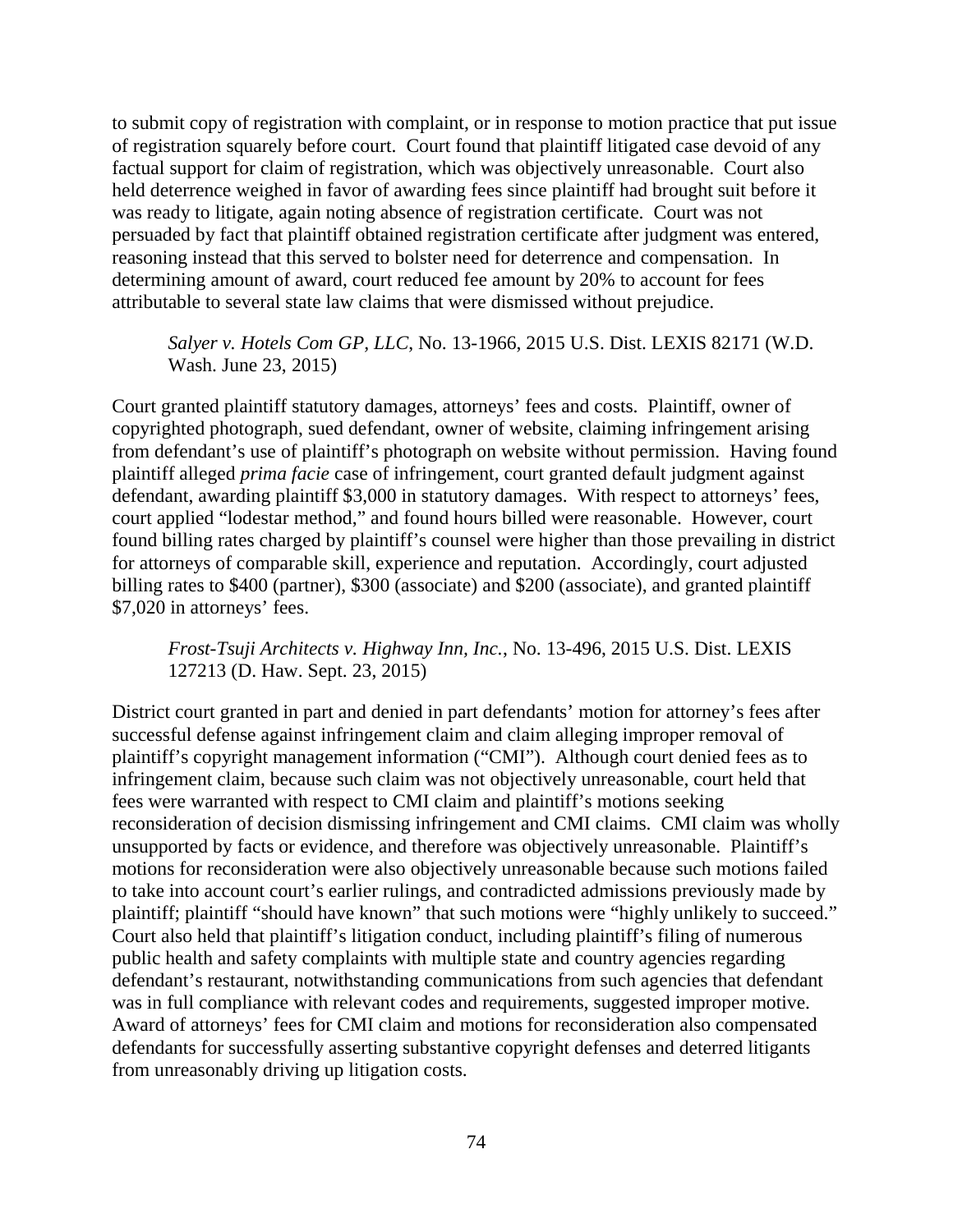## **C. Injunction/Impoundment**

*Elements Spirits, Inc. v. Iconic Brands, Inc.*, No. 15-2692, 2015 U.S. Dist. LEXIS 75986 (C.D. Cal. June 11, 2015)

Court denied plaintiffs' motion for preliminary injunction even though plaintiffs raised serious questions on merits, because plaintiffs failed to otherwise show likelihood of success on merits, or that balance of hardships favored plaintiffs. Plaintiffs, producers of tequila sold in bottles shaped and painted to resemble skulls traditionally associated with Mexican "Day of the Dead" celebration, entered into license agreement with defendants or defendants' predecessors in interest and/or related parties for exclusive use of copyrighted bottle designs. Defendants argued plaintiffs breached agreement by failing to satisfy condition of license, and therefore license automatically terminated. Subsequently, defendants began selling tequila in nearly identical bottles. Plaintiffs sued, alleging defendants' infringement of plaintiffs' copyrighted bottle designs, and moved for preliminary injunction. In denying plaintiffs' motion, court noted there were open questions as to validity of plaintiffs' license, given plaintiffs' alleged breach of agreement. For this reason, court found plaintiffs could not establish likelihood of success on merits. Moreover, although court found plaintiffs could establish "serious questions going to the merits," court found balance of hardships was same for both parties, and did not favor plaintiffs. Therefore, court denied plaintiffs' motion for preliminary injunction.

*Bell v. Taylor*, No. 13-798, 2015 U.S. Dist. LEXIS 163352 (S.D. Ind. Dec. 4, 2015)

Court rejected plaintiff's request for injunctive relief. Defendants used plaintiff's copyrighted photograph of Indianapolis skyline on business websites without authorization. District court previously held that plaintiff failed to show actual damages resulting from alleged infringement and that plaintiff was not entitled to statutory damages. First, plaintiff failed to present evidence demonstrating "irreparable injury," such as loss of business or market share, resulting from infringement. Court also rejected plaintiff's argument that plaintiff would be "powerless to stop" future infringement by defendants absent injunctive relief. Plaintiff had adequate remedy at law to address any future infringement by defendants, including monetary damages, statutory damages and/or attorneys' fees.

#### **D. Sanctions**

*Baiul v. NBC Sports*, No. 15-9920, 2016 U.S. Dist. LEXIS 52291 (S.D.N.Y. Apr. 19, 2016)

Famous ice skater Oksana Baiul brought suit against defendant, alleging claims for unjust enrichment, conversion and accounting. District court granted defendants' motion to dismiss complaint as preempted. Additionally, court ordered sanctions against Baiul's counsel under 28 U.S.C. § 1927 due to clearly frivolous nature of claims and numerous frivolous filings made by Baiul's counsel, as well as ample evidence that Baiul's counsel acted in bad faith,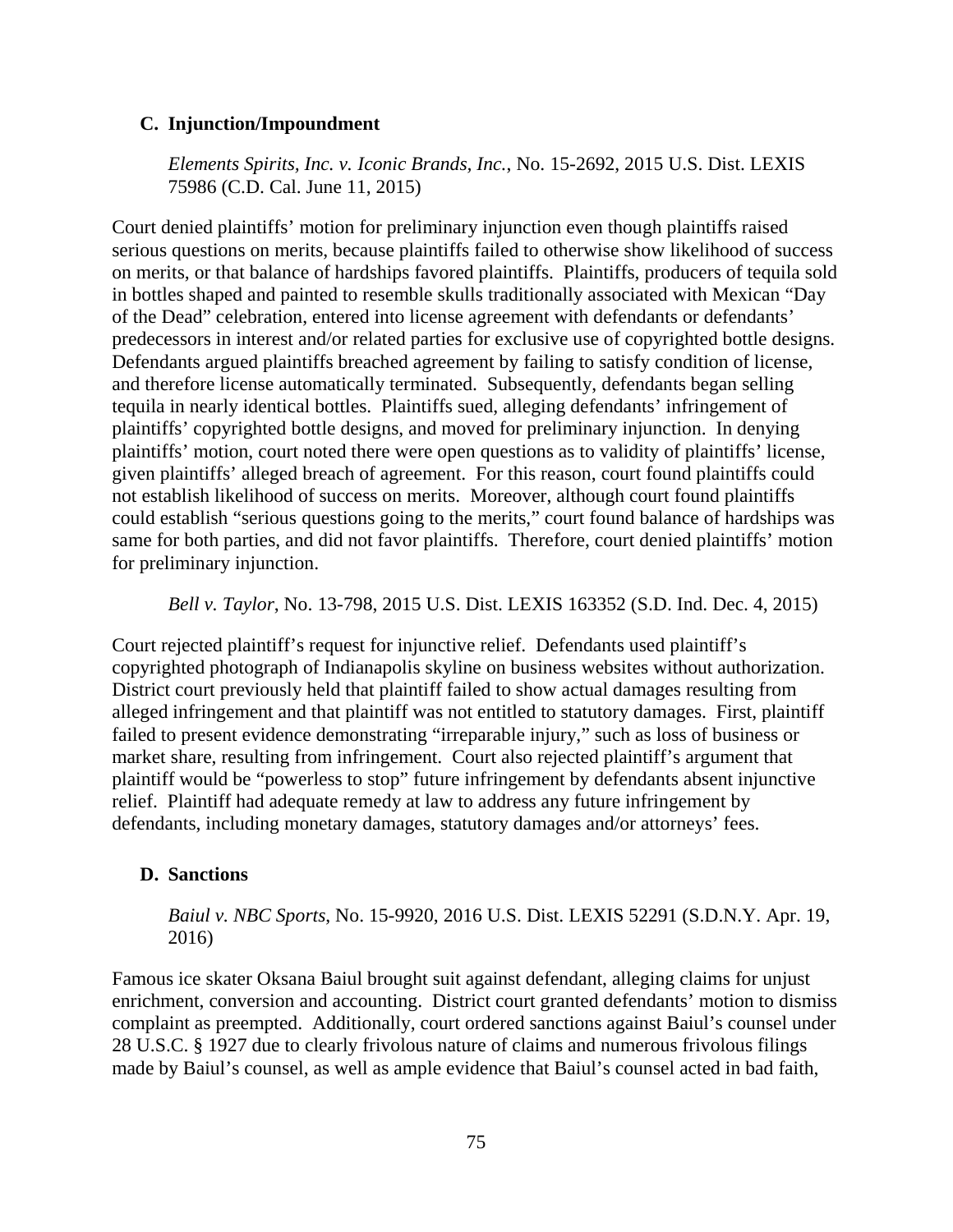including filing another lawsuit on behalf of Baiul in California whose allegations directly contradicted allegations of complaint in current action.

## **VIII. PREEMPTION**

### *Spear Mktg. v. BancorpSouth Bank*, 791 F.3d 586 (5th Cir. 2015)

Plaintiff, producer of cash management software program, filed suit in Texas state court alleging 10 causes of action including violation of Texas Theft Liability Act (TTLA) and conversion. Defendants removed case to federal court on ground that plaintiff's claims were completely preempted. Plaintiff then amended state court petition to delete conversion claim and references to copying and distribution and moved for remand, contending that none of its claims were preempted. District court denied plaintiff's motion on ground that conversion and TTLA claims were completely preempted. On appeal, Fifth Circuit affirmed denial of motion to remand, holding that removal is assessed according to time-of-filing rule, under which jurisdictional facts are determined at time petition for removal is filed. Accordingly, post-removal amendment to petition that deleted all federal claims, leaving only pendent state claims, did not divest district court of subject matter jurisdiction. Fifth Circuit joined majority of circuits and held that state law claims based on ideas fixed in tangible media are preempted. Because computer software is tangible medium protected by Copyright Act, and allegedly misappropriated trade secrets were "fixed" in software user interface, technical trade secrets found within software program fall within subject matter of copyright. Conversion and TTLA causes of action are "equivalent" to exclusive rights of federal copyright to extent that claims allege conversion, copying, communication, and transmission of trade secrets and intangible property.

*Dryer v. NFL*, 814 F.3d 938 (8th Cir. 2016)

Eighth Circuit upheld district court's grant of summary judgment in NFL's favor, finding that Act preempted appellants' state-law right-of-publicity claims. Appellants, former NFL players, had brought suit based on films chronicling NFL history featuring appellants. Court first rejected argument that appellants' athletic performances during NFL careers constituted "part of their identities" rather than "fixed" works of authorship eligible for copyright protection. Fixed recordings of live NFL games, which was only context in which appellants' challenged NFL's use of appellants' likenesses, fell squarely within purview of Act. Court also rejected argument that appellants' claims fell outside scope of Act because NFL films represented commercial speech that states have legitimate interest in regulating. Upon consideration of relevant factors, court held that NFL films constitute expressive, noncommercial speech as opposed to advertisements for specific products or services. NFL's economic motivations in producing films, alone, did not convert productions into commercial speech. Because appellants' right-of-publicity claims challenged NFL's expressive, non-commercial use of copyrighted works, appellants' suit asserted rights equivalent to "exclusive rights within the general scope of copyright" and was thus preempted.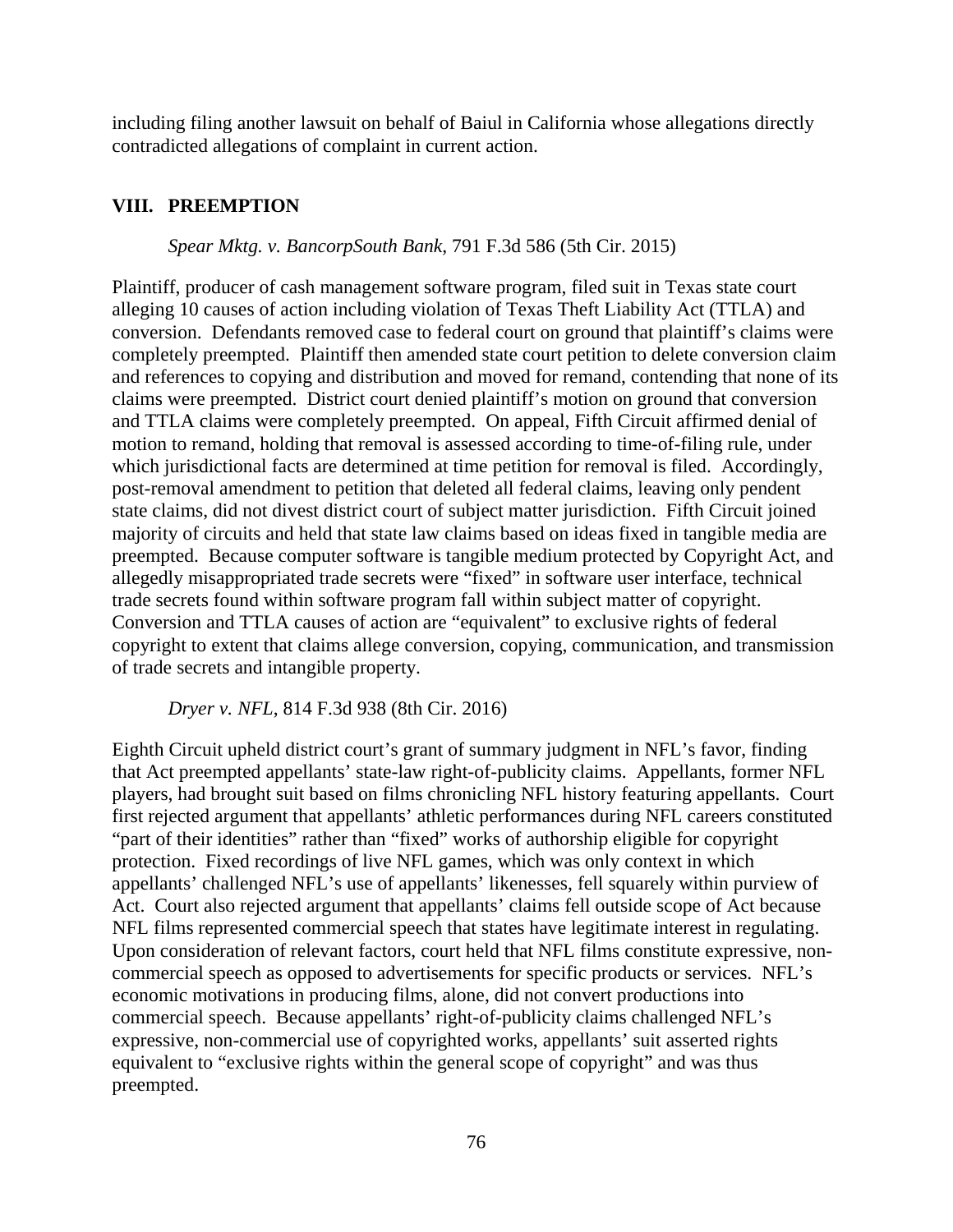*Baiul v. NBC Sports*, No. 15-9920, 2016 U.S. Dist. LEXIS 52291 (S.D.N.Y. Apr. 19, 2016)

Famous ice skater Oksana Baiul brought suit against defendant, alleging that defendant had failed to pay continuing royalties for exploitation of three audiovisual works featuring Baiul's ice skating performances. Baiul's complaint asserted claims for unjust enrichment, conversion and accounting. District court granted defendants' motion to dismiss complaint as preempted under Second Circuit's two-step test. First, subject matter requirement was clearly met because motion picture recording of Baiul's performance was fixed in tangible medium of expression, and thus entitled to copyright protection. Second, court, noting that Second Circuit takes restrictive view of "extra element" test in preemption analysis, held that Baiul's state-law claims sought to vindicate rights equivalent to exclusive rights protected by Act, and did not involve extra element beyond those required by infringement claim. Mere allegation that plaintiff did not receive royalties did not transform infringement claim into unjust enrichment claim outside purview of copyright law. Likewise, under Second Circuit law, plaintiff's conversion claim was preempted because such claim was based on defendant's unauthorized publication of work, as opposed to defendant's possession of specific tangible object. Baiul's claim for accounting was preempted because such claim was also predicated on defendant's alleged misappropriation and exploitation of copyrighted work.

*Elements Spirits, Inc. v. Iconic Brands, Inc.*, No. 15-2692, 2015 U.S. Dist. LEXIS 124645 (C.D. Cal. Sept. 17, 2015)

District court granted in part plaintiffs' motion to dismiss certain of defendants' counterclaims. Plaintiffs, including Elements Spirits, Inc., retailer of KAH brand tequila, sued defendants, including Elements founder and creator of KAH brand, Grace Kim Brandi, for various claims, including trade dress infringement and breach of contract. Brandi formed Elements in 2009, and in 2010 Elements launched KAH tequila, which was sold in skullshaped glass bottles meant to resemble skulls associated with "Dia de los Muertos." In April 2011, Brandi was removed as officer and director of Elements, but remained minority shareholder. In August 2011, Brandi registered copyrights in tequila bottle designs in her own name. In November 2013, Elements and Brandi entered into agreement resolving various copyright and company ownership issues. Thereafter, relations deteriorated, and Brandi started new company, Iconic Brands, which began selling tequila using Brandi's copyrighted skull-shaped bottle designs. Plaintiffs brought suit against Iconic and Brandi, and Iconic and Brandi responded with counterclaims for rescission of agreement and for accounting. Brandi sought accounting against all plaintiffs for profits earned by use of her copyrights in tequila bottle design, sales of KAH tequila, attorneys' fees, and valuation of Brandi's stock in Elements. Plaintiffs filed motion to dismiss defendants' accounting counterclaim as preempted. Brandi argued claim was not preempted, because it was based on breach of contract and fraud claims in addition to copyright claims. Court applied Ninth Circuit's two-part test to determine whether subject matter of accounting claim fell within subject matter of copyright, and whether rights under state law were equivalent to exclusive rights given to copyright holders. Court found subject matter of accounting claim for profits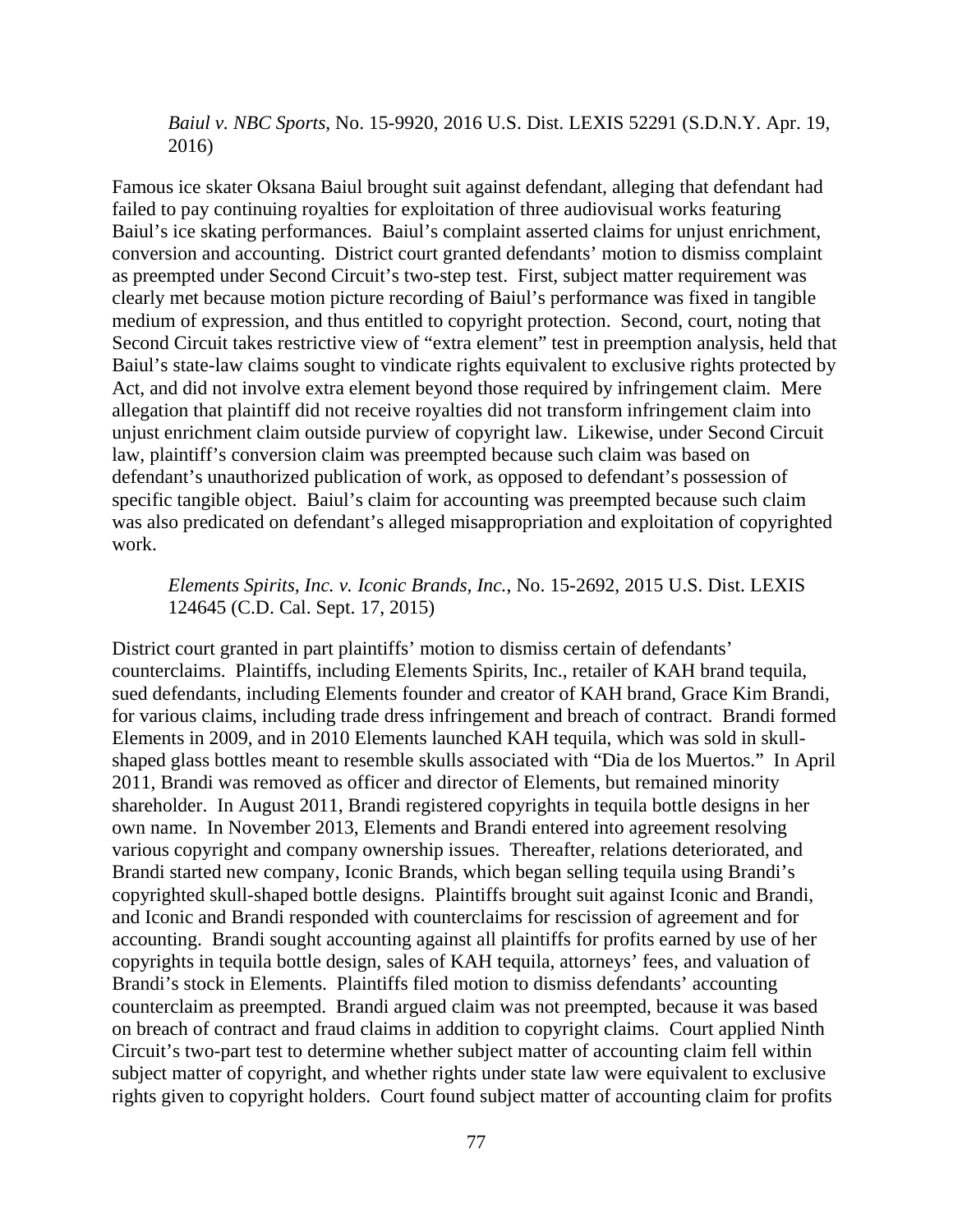earned from use of copyrights, by its terms, related to copyrightable subject matter, namely copyrights in tequila bottles as sculptural works. Other accounting claims, for sales, attorneys' fees and valuation of stock, were not grounded in copyrightable subject matter and were therefore not within scope of Act. Accounting between co-owners of copyright is not preempted, because co-owners have equal rights and cannot sue each other for infringement, but accounting claim based on infringement claim is preempted. Since accounting claim for profits was derived from use of copyrighted material and depended on resolution of copyright claim, accounting claim for use of copyrighted material was preempted. Accordingly, motion to dismiss accounting claim was granted with respect to profits derived from use of copyrighted material, but was otherwise denied.

#### *Ryoo Dental, Inc. v. Han*, No. 15-308, 2015 U.S. Dist. LEXIS 90085 (D. Cal. July 9, 2015)

Plaintiff dental practice had invested significant capital in search engine optimization fees and related website costs. After losing its first page search ranking on Google, plaintiff learned that defendant, another dentist, had copied content from plaintiff's site and put it on his own site, causing Google's algorithm to penalize plaintiff's site. Plaintiff sued for copyright infringement and several related state law claims, all of which court found were preempted. First prong of test for preemption was met, as website fell within subject matter of copyright because it was fixed work of authorship. In assessing second prong – whether claims asserted rights equivalent to those protected under copyright law – court looked to whether any state law claim included "extra element that chang[ed] the nature of the action so that it [wa]s quantitatively different than a copyright infringement claim." Court found that conversion claim was preempted because it involved conversion of website content, which is intangible rather than tangible property. Likewise, plaintiff's negligent interference with prospective economic advantage was preempted because alleged disruption of business consisted of defendant's alleged copying of plaintiff's website. False advertising and unfair competition claims received separate treatment, but they were viewed essentially as reverse passing off rather than passing off claims. Court held "[r]everse passing off claims are preempted unless the plaintiff alleges bodily appropriation and seeks more than mere monetary damages." Since these criteria were not met, these claims also were preempted. Claims for unjust enrichment failed because California has no separate cause of action for it, and claim rested on same facts and asserted same rights as copyright claims. Plaintiff also argued that accounting was necessary to determine damages, but this too was preempted to extent it related to copyright claim since "the Copyright Act already affords [plaintiff] an adequate means by which to calculate damages."

## *Lilith Games (Shanghai) Co. v. uCool, Inc.*, No. 15-1267, 2015 U.S. Dist. LEXIS 88820 (N.D. Cal. July 8, 2015)

Plaintiff, video game developer, brought suit against defendant, video game marketer, who had created video game based on plaintiff's copyrighted source code to which defendant had unlawfully gained access. Defendant moved to dismiss plaintiff's claims for trade secret misappropriation and unfair competition as preempted. District court analyzed preemption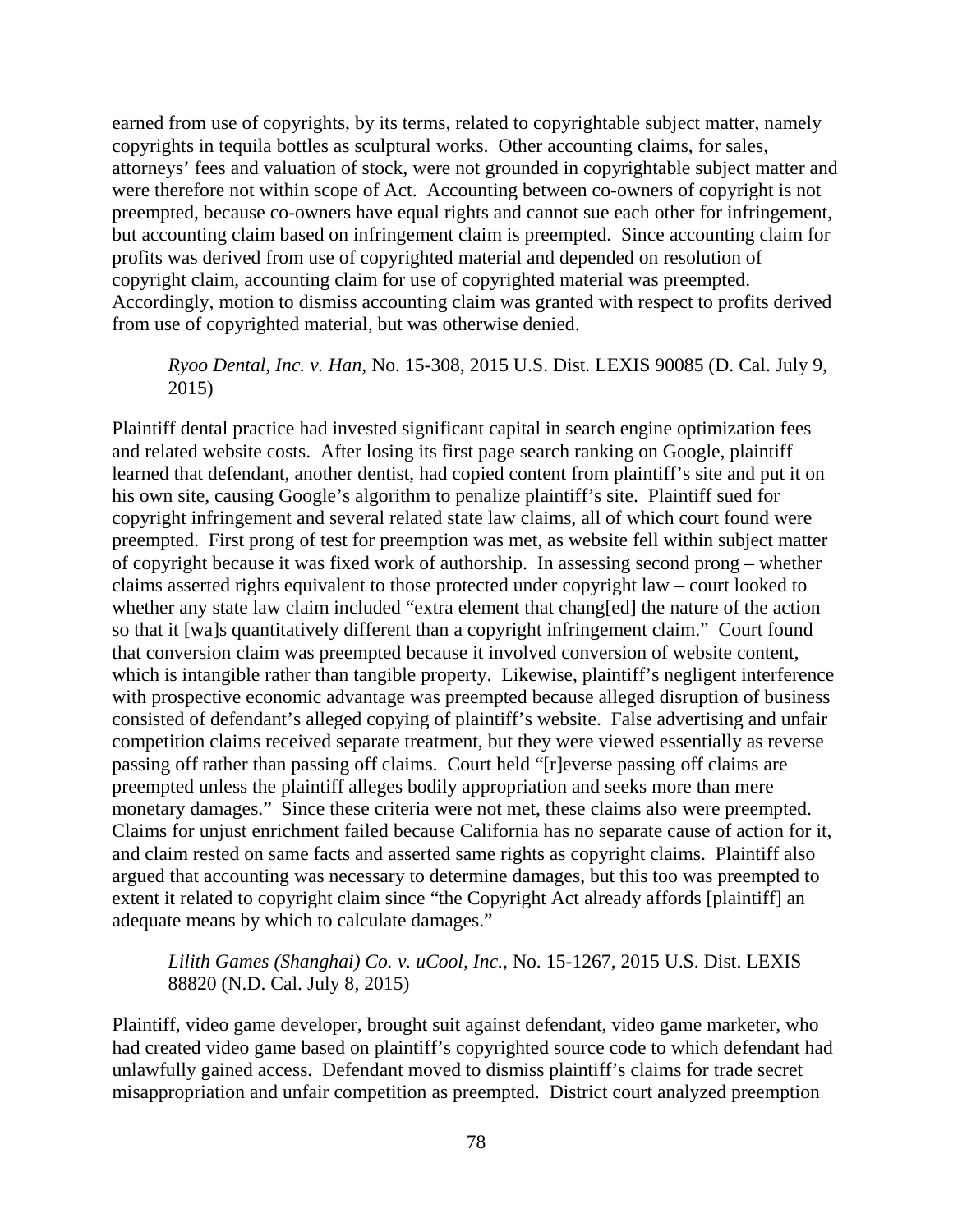defense under two-prong test adopted by Ninth Circuit. Court held that first prong was satisfied because work at issue – copyrighted source code – fell within "subject matter of copyright." However, second prong was not satisfied, and therefore preemption did not apply, because element of secrecy within trade secret misappropriation claim constituted "extra element" that changed nature of action. Although plaintiff owned Chinese copyright registrations for source code, code deposited with Chinese Copyright Office is not publicly available, and there was no suggestion in complaint that plaintiff's code was available to public. Court ruled that "there is nothing about owning copyright that is antithetical to maintaining the same code as a trade secret, assuming it is not available for public inspection as a result." Because plaintiff's unfair competition claim was predicated on trade secret misappropriation allegations, such claim was also not preempted.

## *GlobeRanger Corp. v. Software AG USA, Inc.*, No. 11-403, 2015 U.S. Dist. LEXIS 76059 (N.D. Tex. June 11, 2015)

Jury had granted verdict in favor of plaintiff and awarded \$15 million in compensatory damages for trade secret misappropriation claim involving disputed software. After trial, defendant moved to vacate judgment, arguing that trade secret misappropriation claim was preempted. District court denied defendant's motion. Although plaintiff conceded that first element of preemption analysis, whether claim fell "within the subject matter" of copyright, was satisfied, court held that trade secrets claim was not preempted because elements of claim directed to showing of secrecy and acquisition of trade secrets by way of breach of confidential relationship or other improper means constituted "extra elements" different in kind from elements of infringement claim. Unlike copyright infringement, which is strict liability tort that is triggered regardless of defendant's mental state, claim for trade secret misappropriation examines blameworthiness of defendant's conduct. Further, while exclusive rights granted by Act last only for limited period of time, trade secrets law offers indefinite protection of information so long as information is kept secret.

## *Precision Drone, LLC v. Channel Masters, LLC*, No. 15-476, 2015 U.S. Dist. LEXIS 81042 (S.D. Ind. June 23, 2015)

Plaintiff moved to remand action to state court, arguing that federal court lacked subject matter jurisdiction. Suit involved claims stemming from breach of purchase and nondisclosure agreements governed by Indiana state law, and plaintiff did not seek protection of any federal laws including Act. District court held remand inappropriate because gravamen of plaintiff's complaint was directed at defendant's unauthorized use of imagery and advertising from plaintiff's copyrighted website. Accordingly, because plaintiff's allegations were "based on nothing more than the act of infringement," plaintiff's claims for breach of contract were preempted.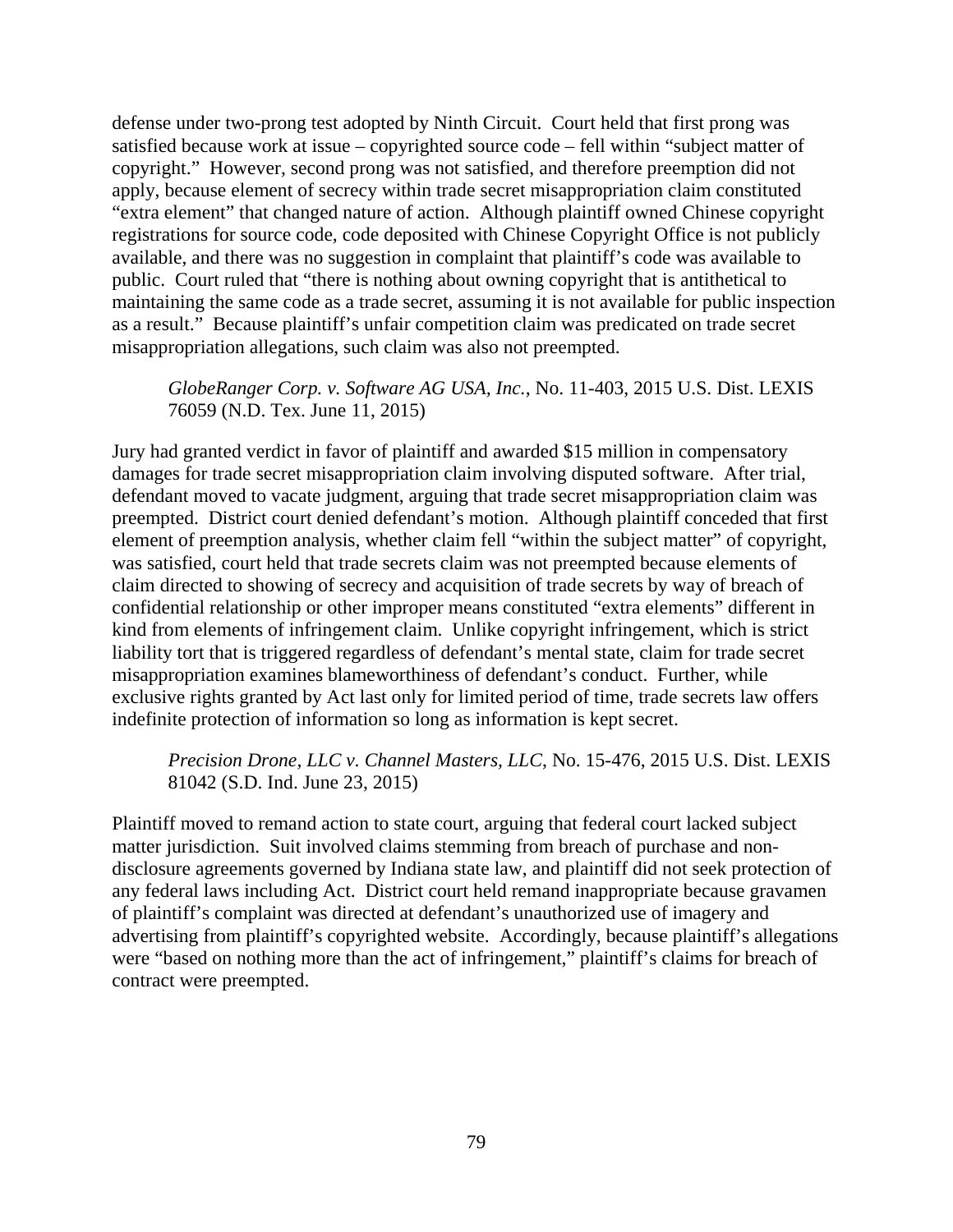*Epic Tech, LLC v. STHR Grp., LLC*, No. 15-252, 2015 U.S. Dist. LEXIS 163486 (M.D.N.C. Dec. 7, 2015)

Magistrate judge recommended that defendants' motions to dismiss be denied. Plaintiff, owner of Legacy proprietary gaming software system, sued entities involved in distribution and utilization of pirated version of Legacy called Falcon. Court denied motions to dismiss state-law conversion, trade secret misappropriation, and North Carolina Unfair and Deceptive Trade Practices Act (UDTPA) claims as preempted. North Carolina conversion claim was not preempted because Amended Complaint sufficiently alleged conversion of physical copy of Legacy software. Trade secret claim was not preempted under Fourth Circuit precedent, and UDTPA claim was not preempted because plaintiff relied on claims other than copyright infringement, namely, trademark infringement and trade secret misappropriation, which supported UDTPA claim.

### **IX. DIGITAL MILLENNIUM COPYRIGHT ACT**

*Lenz v. Universal Music Corp.*, 815 F.3d 1145 (9th Cir. 2016)

Plaintiff uploaded to YouTube 29-second home video of plaintiff's two young children dancing while song *Let's Go Crazy* by artist Prince played in background. After Universal issued take-down notice, plaintiff brought suit for violation of Section 512(f) of DMCA, which renders copyright owner liable for damages for knowingly misrepresenting that activity subject to takedown notice is infringing. In affirming district court's denial of parties' cross-motions for summary judgment, court ruled, on issue of first impression, that copyright owner must consider whether potentially infringing activity constitutes fair use under Act before issuing take-down notification under DMCA. Because Section 107 expressly authorizes fair use as valid defense to infringement, take-down notice requirement that complaining party has good faith belief that use of material "is not authorized by … the law" necessarily encompasses belief that use is not protected by fair use doctrine. In order to meet this standard, copyright owner need only form subjective good faith belief that use does not constitute fair use. Thus, copyright owner who considers fair use defense prior to issuing take-down notice is protected from liability under Section 512(f), even if court may come to contrary conclusion as to whether fair use applied. Conversely, copyright owner who fails to consider fair use or who merely "pays lip service" to fair use consideration before sending take-down notification cannot meet requirement of subjective good faith and becomes subject to liability for damages under Section 512(f). Court further held that willful blindness doctrine is available to determine whether copyright owner "knowingly" misrepresented good faith belief that offending activity did not constitute fair use. In current case, willful blindness doctrine was unavailable to plaintiff because there was no evidence that Universal subjectively believed there was high probability that video constituted fair use and took deliberate actions to avoid learning of such fair use. However, plaintiff could proceed on Section 512(f) misrepresentation claim under theory of actual knowledge. Additionally, Ninth Circuit held that plaintiff may seek recovery of nominal damages for injury arising from Section 512(f) misrepresentation, rejecting Universal's argument that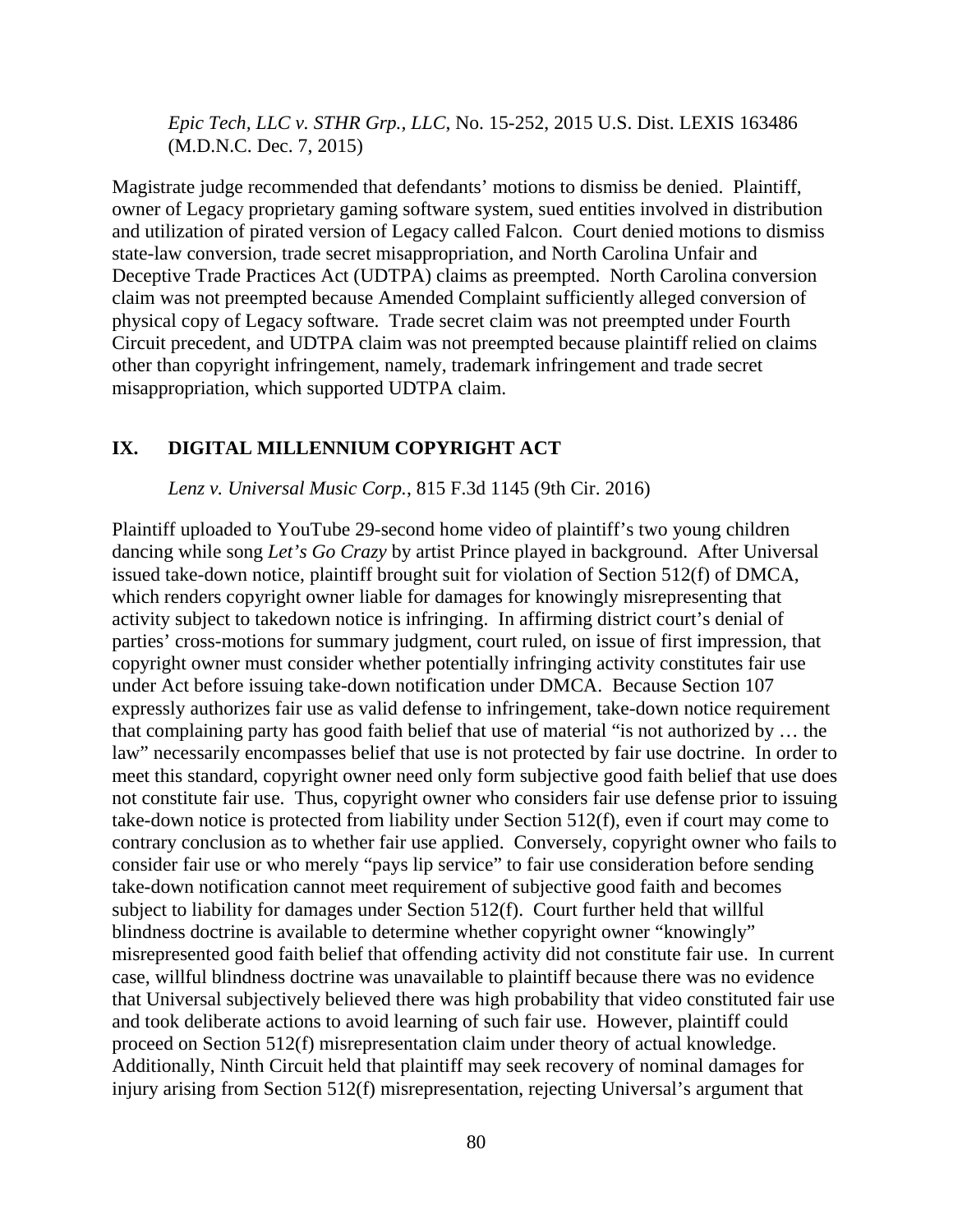plaintiff must demonstrate "actual monetary loss." Use of phrase "any damages" in Section 512(f) evidenced Congress' intent that recoverable damages under statute are broader than monetary relief.

*BWP Media USA Inc. v. Hollywood Fan Sites LLC*, 115 F. Supp. 3d 397 (S.D.N.Y. 2015)

Court granted in part and denied in part plaintiffs' motion seeking to strike affirmative defense under DMCA safe harbor provisions asserted by defendants. Plaintiffs, owners of rights in certain images of celebrities, brought infringement action alleging that photographs at issue appeared on websites operated by defendants without authorization. Court found that defendants Fan Sites Org ("FSO") and Hollywood Fan Sites LLC ("HFS") were barred from asserting safe harbor defense for infringement shown to have occurred prior to date such entities first filed DMCA agent designation with Copyright Office. Court also held that HFS was not covered by parent company's DMCA agent designation "on behalf of itself and its subsidiaries and affiliates" because designation made no direct reference to HFS, and therefore HFS would not have been listed in Copyright Office's directory of agent registrations. Moreover, regulations issued by Copyright Office disallowed use of single agent designation to cover multiple entities. Court also held that availability of agent information on HFS's website alone was insufficient to meet safe harbor defense because statute requires that agent information be available both on service provider's website and in Copyright Office's directory.

*Bounce Exchange, Inc. v. Zeus Enterprise Ltd.*, No. 15-3268, 2015 U.S. Dist. LEXIS 165073 (S.D.N.Y. Dec. 9, 2015)

District court granted plaintiff's motion to amend complaint to include two claims under DMCA, based upon plaintiff's "contention that certain abbreviations of its corporate name used throughout its software's source code constitute 'copyright management information' ('CMI')." Plaintiff developed and sold proprietary software that allowed clients to track website users' behavior and target them with advertising. Plaintiff claimed that in March 2013 two executives of defendant posed as potential customers, and plaintiff gave them software demonstration, non-public information and marketing materials. Plaintiff claimed that in February 2015 it discovered that defendant was selling software source code that was substantially similar to plaintiff's proprietary code. Plaintiff sent letter demanding that defendant cease use of infringing code, to which defendant responded that code was based on open-source code. Plaintiff sued, alleging infringement of its software and code. In motion to amend, plaintiff alleged that defendant removed references in its code to plaintiff, specifically terms "bounce" and "bouncex," and replaced them with terms referring to defendant. Plaintiff asserted that those terms were shorthand references to its official name as author of work, and thus were CMI. Defendant argued that "bounce" and "bouncex" were not CMI, but rather embedded in code, and thus, portion of work. Court disagreed, finding defendant misconstrued term "in connection with" to exclude any information that is "portion" or element of copyrighted work. Defendant also argued that statutory definition should be limited to CMI "assigned" to work by "automated systems." Court held this would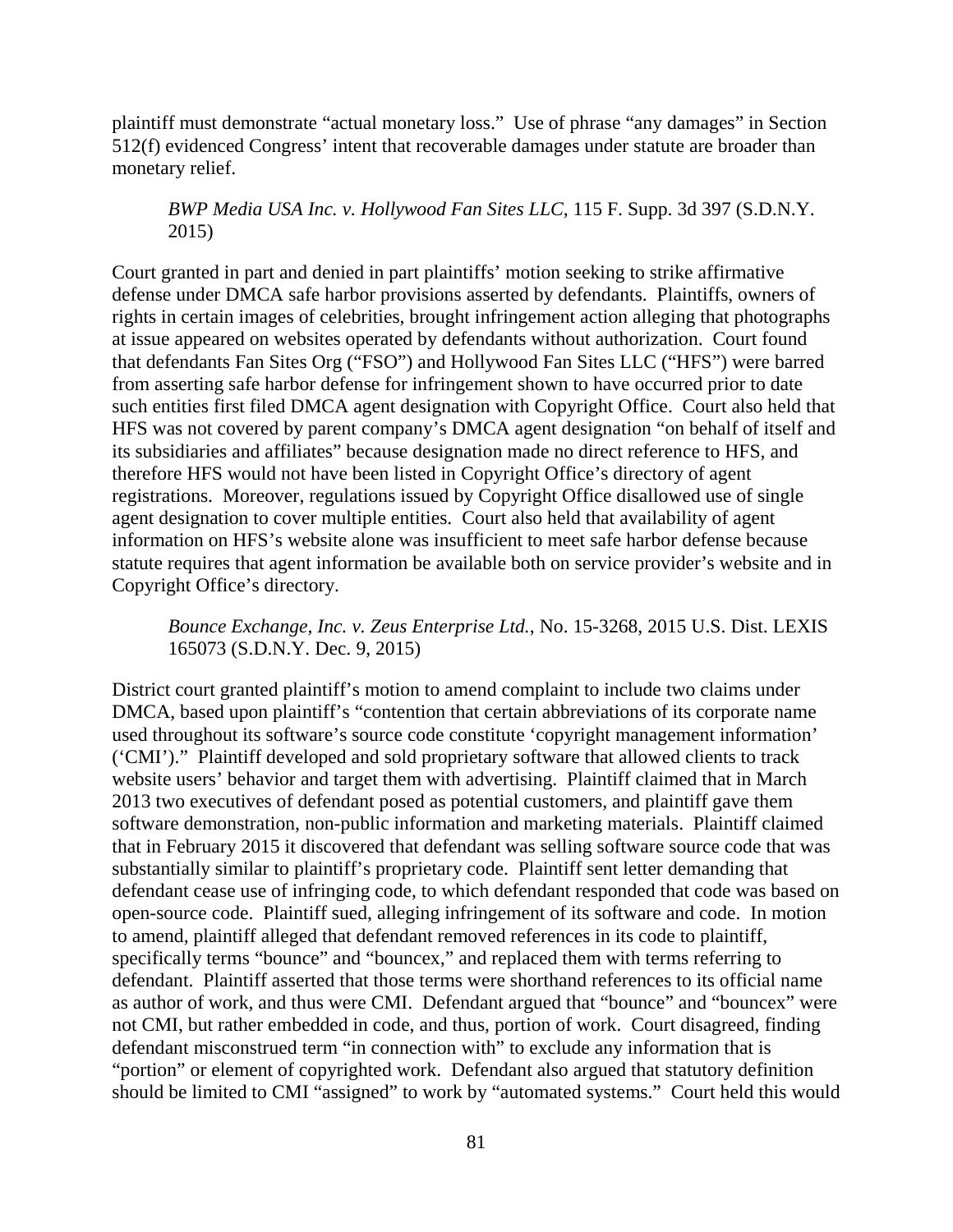be too-narrow reading of statute. Court rejected defendant's argument that "bounce" and "bouncex" are not specific enough to identify plaintiff. Court granted motion to amend complaint to add claims under DMCA, finding use of "bounce" and "bouncex" in source code to be CMI.

## *BMG Rights Mgmt. (US) LLC v. Cox Communs., Inc.*, No. 14-1611, 2015 U.S. Dist. LEXIS 161091 (E.D. Va. Dec. 1, 2015)

Plaintiffs, putative owners of 1,400 musical composition copyrights, sued defendant, highspeed Internet service provider, alleging contributory and vicarious liability resulting from illegal peer-to-peer sharing of plaintiffs' music files by users of defendant's Internet service. Plaintiff moved for summary judgment that defendant was not entitled to DMCA safe-harbor defense, because defendant failed to meet statutory requirement that Internet service providers adopt and reasonably implement repeat infringer policy. Record established that defendant did not implement its repeat infringer policy before 2012, and after 2012, defendant's policy was implemented only in narrow circumstances. Before 2012, court found, defendant "publicly purported to comply with its policy, while privately disparaging and intentionally circumventing the DMCA's requirements." Moreover, court found that after 2012 defendant's implementation of policy was unreasonable, because emails in record established that defendant had actual knowledge that users were intentionally and repeatedly infringing, and defendant did not terminate those user accounts. Accordingly, defendant was not entitled to DMCA safe-harbor defense to plaintiff's contributory and vicarious infringement claims, and court granted partial summary judgment to plaintiff.

*Tomelleri v. Zazzle, Inc.*, No. 13-2576, 2015 U.S. Dist. LEXIS 165007 (D. Kan. Dec. 9, 2015)

District court granted in part and dismissed in part defendant's motion for summary judgment dismissing plaintiff's DMCA claims. Fish illustrator brought claims for violation of Section 1202 of DMCA against operator of website that allowed third party users to create, buy, and sell customized merchandise online. Plaintiff alleged that 62 fish illustrations had been copied and placed on defendant's website without authorization. As to Section 1202(a) claim, court rejected plaintiff's argument that mere appearance of copyrighted design on defendant's website conveyed false CMI, since websites do not generally claim ownership of images simply because such images appear on website. Further, since defendant had invested significant resources to remove designs that had been accused of infringement from website, there was no evidence that defendant had acted with intent to aid infringement. As to Section 1202(b) claim, court held that statutory phrase "conveyed in connection with copies … of the work" required plaintiff to show that images on defendant's website were obtained from sources containing identifying information. Because plaintiff claimed in affidavit that infringing images had been scanned from six books that contained such identifying information, including statutory copyright notice at beginning of books, there was genuine issue of fact that precluded summary judgment. Finally, court granted summary judgment in defendant's favor on plaintiff's claim that defendant violated Section 1202(b) through alteration and removal of CMI in metadata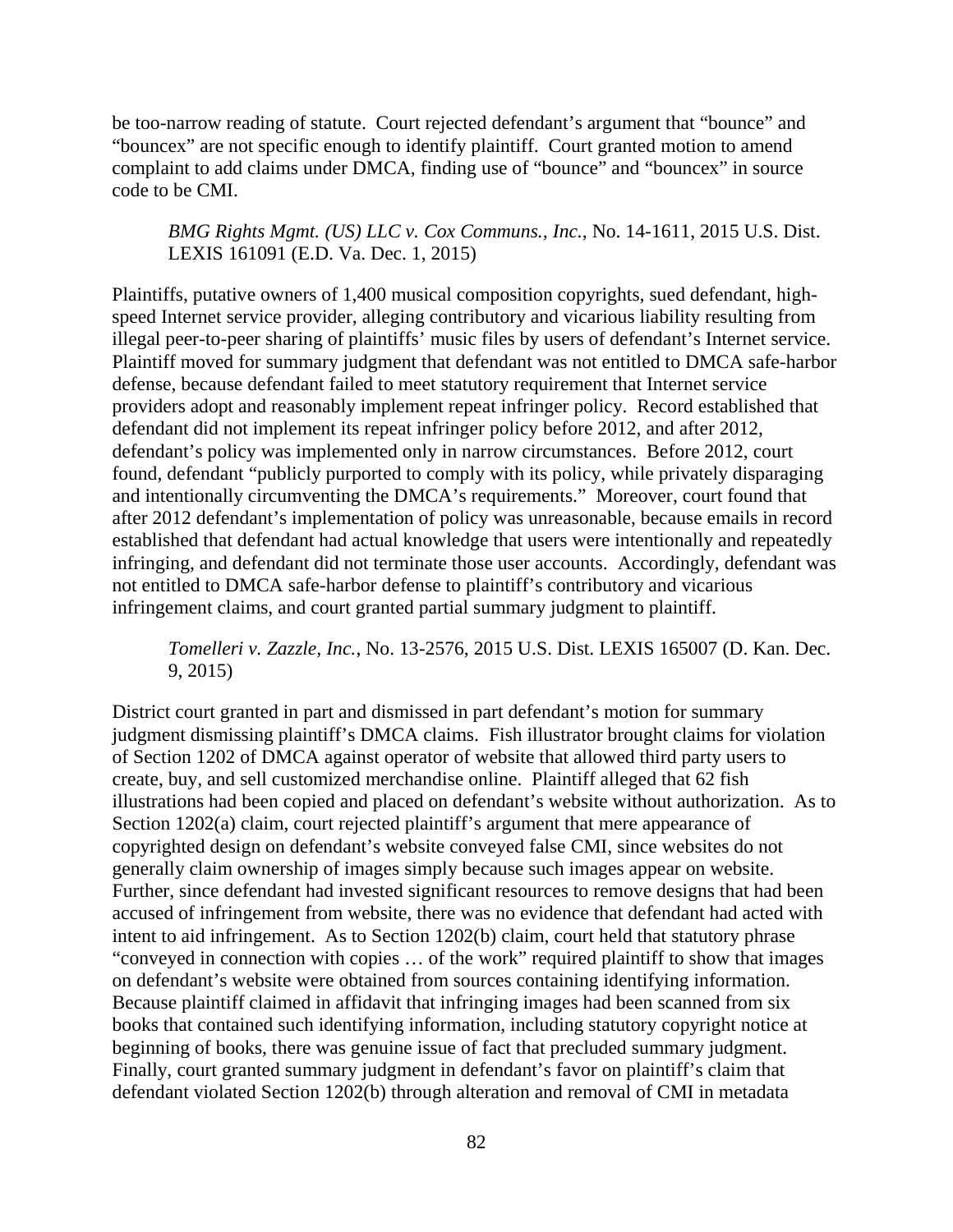included in electronic image files of illustrations because plaintiff failed to show that such images on plaintiff's website contained metadata with identifying information that satisfied definition of Section 1202(c).